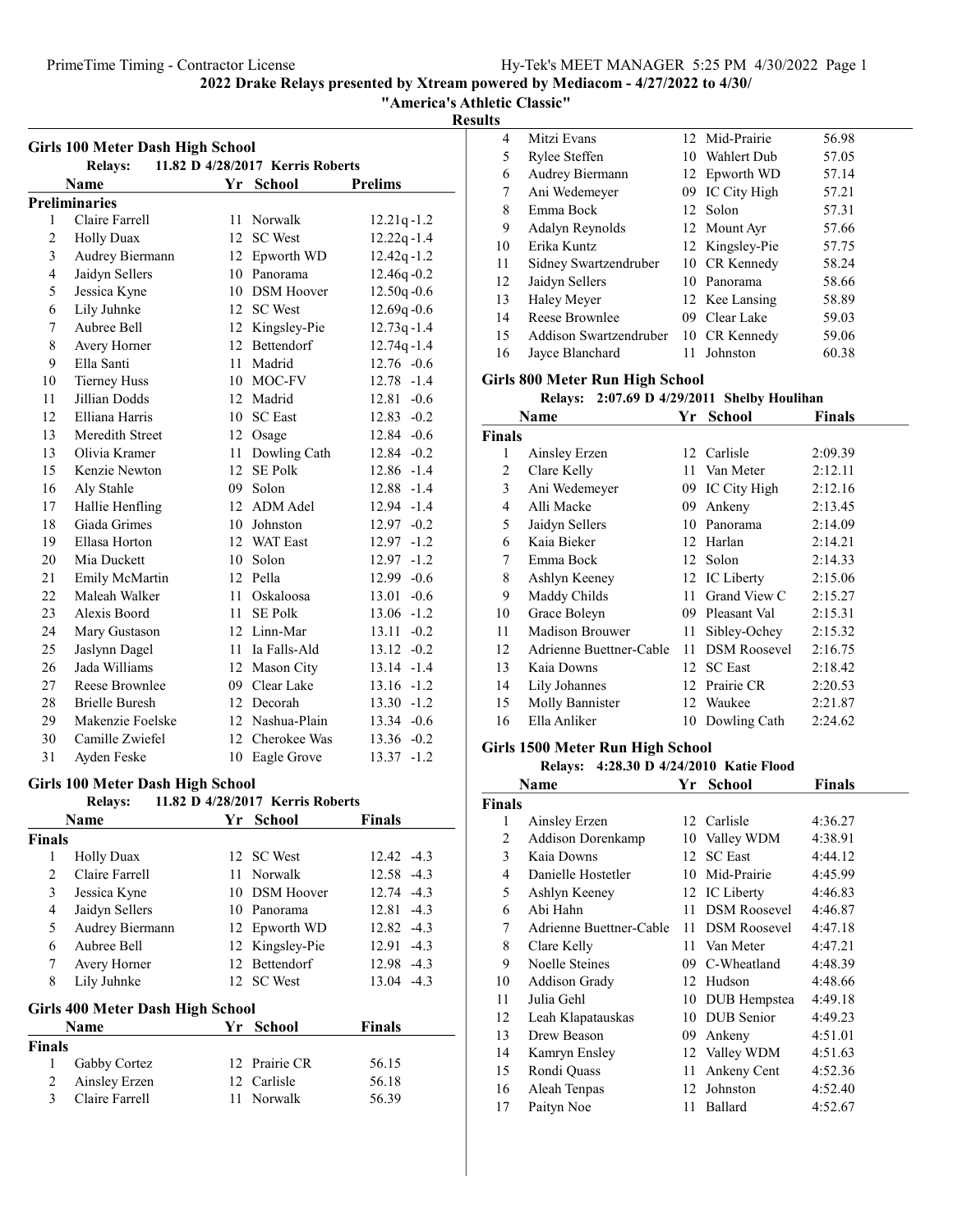**Results** 

|                         |                                             |    |                                 | Κt              |
|-------------------------|---------------------------------------------|----|---------------------------------|-----------------|
|                         | Finals  (Girls 1500 Meter Run High School)  |    |                                 |                 |
|                         | Name                                        |    | Yr School                       | Finals          |
| 18                      | Grace Boleyn                                |    | 09 Pleasant Val                 | 4:56.48         |
| 19                      | Geneva Timmerman                            |    | 11 ADM Adel                     | 5:02.34         |
| 20                      | Lydia Sommer                                |    | 11 Pleasant Val                 | 5:12.33         |
|                         | <b>Girls 3000 Meter Run High School</b>     |    |                                 |                 |
|                         | Relays: 9:26.87 D 4/24/2014 Stephanie Jenks |    |                                 |                 |
|                         | Name                                        |    | Yr School                       | <b>Finals</b>   |
| <b>Finals</b>           |                                             |    |                                 |                 |
| 1                       | Paityn Noe                                  | 11 | Ballard                         | 9:53.31         |
| $\overline{c}$          | Addison Dorenkamp                           |    | 10 Valley WDM                   | 9:56.91         |
| 3                       | Abi Hahn                                    | 11 | <b>DSM Roosevel</b>             | 10:02.54        |
| 4                       | Kamryn Ensley                               |    | 12 Valley WDM                   | 10:05.71        |
| 5                       | Rondi Quass                                 | 11 | Ankeny Cent                     | 10:09.05        |
| 6                       | Julia Gehl                                  |    | 10 DUB Hempstea                 | 10:11.64        |
| 7                       | Adrienne Buettner-Cable                     | 11 | <b>DSM Roosevel</b>             | 10:11.94        |
| 8                       | Ashlyn Keeney                               |    | 12 IC Liberty                   | 10:12.09        |
| 9                       | Noelle Steines                              |    | 09 C-Wheatland                  | 10:13.12        |
| 10                      | Drew Beason                                 |    | 09 Ankeny                       | 10:13.68        |
| 11                      | Geneva Timmerman                            | 11 | ADM Adel                        | 10:15.32        |
| 12                      | Leah Klapatauskas                           |    | 10 DUB Senior                   | 10:16.64        |
| 13                      | Grace Boleyn                                |    | 09 Pleasant Val                 | 10:17.29        |
| 14                      | Maddy Childs                                |    | 11 Grand View C                 | 10:19.26        |
| 15                      | Kaia Downs                                  |    | 12 SC East                      | 10:19.36        |
| 16                      | Olivia Verde                                |    | 10 Johnston                     | 10:20.14        |
| 17                      | Claire Helmers                              |    | 09 Ames                         | 10:22.83        |
| 18                      | Clare Kelly                                 |    | 11 Van Meter                    | 10:28.04        |
| 19                      | Addison Doughan                             |    | 09 Clear Lake                   | 10:35.00        |
| 20                      | Aleah Tenpas                                |    | 12 Johnston                     | 10:39.90        |
| 21                      | <b>Bethany Smeed</b>                        |    | 12 CR Kennedy                   | 10:52.08        |
|                         |                                             |    |                                 |                 |
|                         | <b>Girls 100 Meter Hurdles High School</b>  |    |                                 |                 |
|                         | <b>Relays:</b>                              |    | 14.19 D 4/27/2018 Sydney Winger |                 |
|                         | <b>Relays:</b>                              |    | 14.19 D 4/27/2018 Sydney Winger |                 |
|                         | Name                                        |    | Yr School                       | <b>Prelims</b>  |
|                         | <b>Preliminaries</b>                        |    |                                 |                 |
| 1                       | Ellie Rickertsen                            |    | 12 Northeast GL                 | $15.18q - 1.5$  |
| 2                       | Natalie Harris                              |    | 12 Waukee NW                    | $15.23q - 1.0$  |
| 3                       | Mackenzie Carney                            | 12 | Waukee NW                       | 15.26q -1.7     |
| $\overline{\mathbf{4}}$ | Esaba Okwaramoi                             | 11 | Dowling Cath                    | $15.50q - 1.5$  |
| 5                       | Addisyn Terpstra                            | 11 | Newton                          | $15.58q - 1.0$  |
| 6                       | Ali Frandsen                                | 11 | Ames                            | $15.67q - 1.5$  |
| 7                       | Macy Daufeldt                               | 12 | West Liberty                    | $15.73q - 1.5$  |
| 8                       | Darci Wiseman                               | 12 | Winterset                       | $15.75q - 1.0$  |
| 9                       | JoJo Tyynismaa                              | 12 | S Tama City                     | 15.78 -1.7      |
| 10                      | Ella Woods                                  | 12 | IC West                         | $15.85 - 1.5$   |
| 11                      | Olivia Kramer                               | 11 | Dowling Cath                    | 15.87<br>$-1.0$ |
| 12                      | Kendall Anderson                            | 12 | Bond-Farrar                     | 15.90<br>$-1.5$ |
| 13                      | Ruby Leman                                  | 09 | Dowling Cath                    | 15.97 -1.5      |
| 14                      | Silvana Kabolo                              | 11 | Clear Crk-Am                    | 15.99 -1.5      |
| 15                      | McKenzie Borden                             | 12 | Bettendorf                      | 16.04<br>$-1.7$ |
| 16                      | Olivia Bohlen                               | 12 | <b>Belle Plaine</b>             | 16.04<br>$-1.7$ |
| 17                      | Grace Braden                                | 11 | CR Kennedy                      | $16.10 - 1.5$   |
| 18                      | Anna Coffee                                 | 12 | Hinton                          | 16.18<br>$-1.7$ |
| 19                      | Camryn Weers                                |    | 12 Waukee NW                    | 16.21<br>$-1.5$ |

| LЭ |                  |    |                   |                 |
|----|------------------|----|-------------------|-----------------|
| 20 | Maddax DeVault   |    | 12 Nodaway Valley | $16.23 - 1.5$   |
| 21 | Jerra Merchant   | 11 | Spencer           | $16.24 - 1.5$   |
| 22 | Maddy McFarland  |    | 12 Cedar Falls    | $16.51 - 1.7$   |
| 23 | Sierra Pruessner |    | 10 IC City High   | $16.74 - 1.5$   |
| 24 | Anna Dunlap      |    | 12 Fairfield      | $16.80 - 1.0$   |
| 25 | Sophia Stahle    |    | 11 Solon          | $16.81 - 1.5$   |
| 26 | Emma Havighurst  |    | 09 Valley WDM     | $16.90 -1.0$    |
| 27 | Alexis Brown     |    | 12 DSM East       | $16.91 - 1.5$   |
| 28 | Ryann Decker     |    | 10 Prairie CR     | $16.93 - 1.0$   |
| 29 | Sydney Skarich   |    | 10 North Scott    | $17.01 - 1.7$   |
| 30 | Molly Shafer     |    | 09 Eddyvl-Blake   | $17.10 - 1.7$   |
| 31 | Carlee Rochford  |    | 11 New Hampton    | $17.39 - 1.5$   |
| 32 | Kelsey Pacha     |    | 12 Fairfield      | 18.11<br>$-1.0$ |
|    |                  |    |                   |                 |

### Girls 100 Meter Hurdles High School

Relays:  $14.19 \text{ D } 4/27/2018 \text{ Sydney Winger}$ 

```
Relays: 14.19 D 4/27/2018 Sydney Winger
```

|        | Name             |     | Yr School       | <b>Finals</b> |
|--------|------------------|-----|-----------------|---------------|
| Finals |                  |     |                 |               |
|        | Mackenzie Carney |     | 12 Waukee NW    | $14.43 - 0.6$ |
| 2      | Natalie Harris   |     | 12 Waukee NW    | $14.60 - 0.6$ |
| 3      | Ellie Rickertsen |     | 12 Northeast GL | $14.97 - 0.6$ |
| 4      | Addisyn Terpstra |     | 11 Newton       | $15.09 - 0.6$ |
| 5      | Darci Wiseman    |     | 12 Winterset    | $15.66 - 0.6$ |
| 6      | Ali Frandsen     | 11. | Ames            | $15.69 - 0.6$ |
|        | Esaba Okwaramoi  |     | 11 Dowling Cath | $15.73 - 0.6$ |
| 8      | Macy Daufeldt    |     | 12 West Liberty | 15.84 -0.6    |
|        |                  |     |                 |               |

# Girls 400 Meter Hurdles High School<br>Relays: 60.25 D 4/28/2018 P

| 60.25 D 4/28/2018 Payton Wensel<br><b>Relays:</b> |                      |     |                 |        |  |
|---------------------------------------------------|----------------------|-----|-----------------|--------|--|
|                                                   | Name                 |     | Yr School       | Finals |  |
| Finals                                            |                      |     |                 |        |  |
| 1                                                 | Mackenzie Carney     |     | 12 Waukee NW    | 62.87  |  |
| 2                                                 | Ellie Rickertsen     |     | 12 Northeast GL | 64.39  |  |
| 3                                                 | Darci Wiseman        | 12  | Winterset       | 64.74  |  |
| $\overline{4}$                                    | Ali Frandsen         | 11  | Ames            | 64.79  |  |
| 5                                                 | Abby LaSale          | 11  | CB A Lincoln    | 65.35  |  |
| 6                                                 | Erinn Varga          | 10  | <b>IC</b> West  | 65.51  |  |
| 7                                                 | Gracie Schoonhoven   | 11. | Unity Chrst     | 65.78  |  |
| 8                                                 | Taylor Kvale         | 12  | Dike-NH         | 66.02  |  |
| 9                                                 | JoJo Tyynismaa       |     | 12 S Tama City  | 66.39  |  |
| 10                                                | Emma Arnold          |     | 11 Xavier CR    | 66.42  |  |
| 11                                                | Kylin Smith          | 09. | Ankeny Cent     | 66.45  |  |
| 12                                                | Devin Simon          | 11  | Cascade         | 66.65  |  |
| 13                                                | <b>Mallory Drake</b> |     | 12 Waukee       | 66.66  |  |
| 14                                                | Kelsey Pacha         | 12  | Fairfield       | 66.74  |  |
| 15                                                | Elizabeth Gibbs      |     | 12 Cascade      | 66.97  |  |
| 16                                                | Abby Hughes          |     | 12 Glenwood     | 67.45  |  |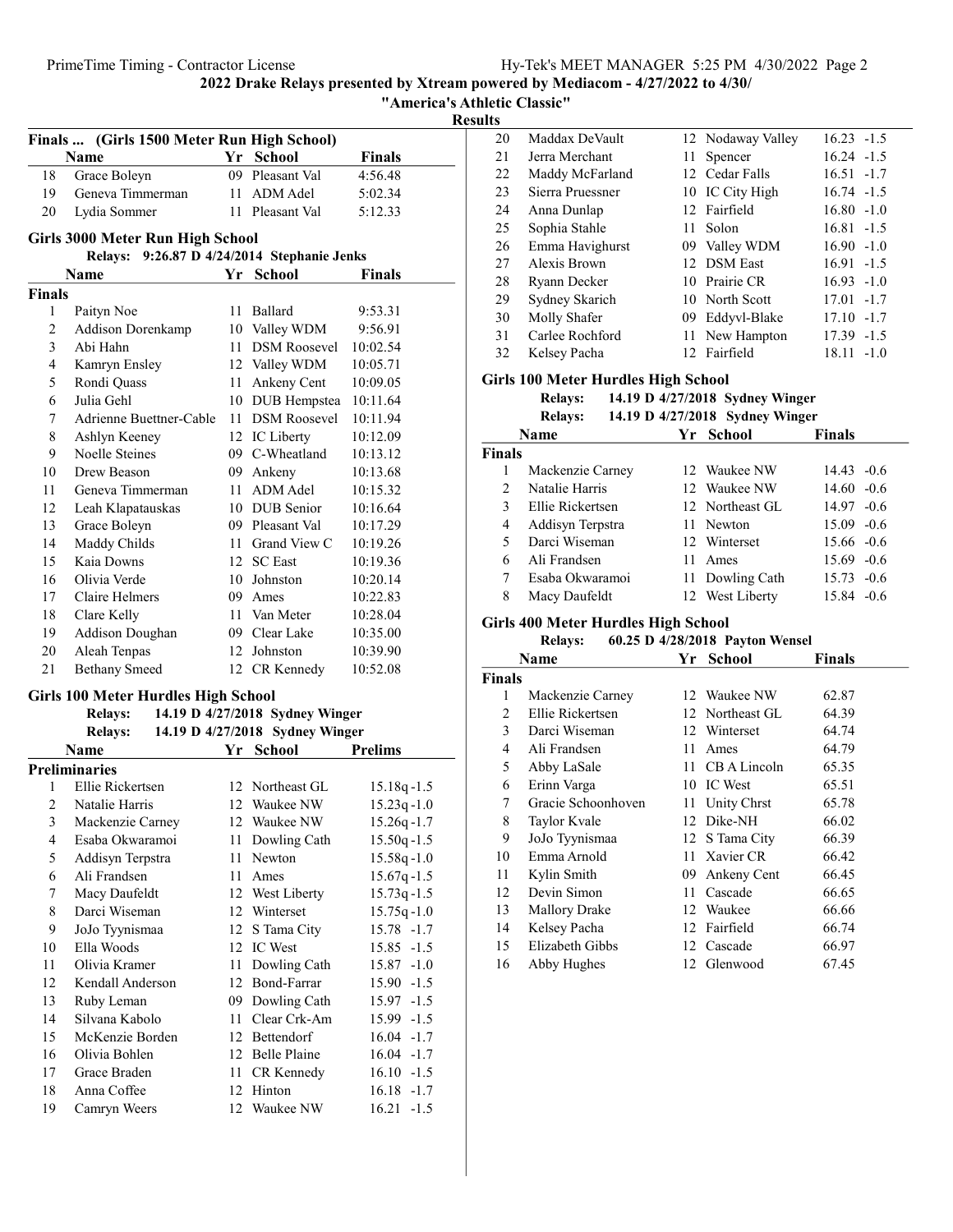"America's Athletic Classic"

### Results

|                                                                                                  | Girls 4x100 Meter Relay High School                               |       |                |  |  |  |  |  |
|--------------------------------------------------------------------------------------------------|-------------------------------------------------------------------|-------|----------------|--|--|--|--|--|
|                                                                                                  | 47.55 D 4/28/2012 DSM- Roosevelt, CR Jeffsn-201<br><b>Relays:</b> |       |                |  |  |  |  |  |
| D Welch, A Sayeh, J Roberts-Lewis, E Hawkins<br><b>Relays:</b><br>47.55 D 4/25/2015 CR Jefferson |                                                                   |       |                |  |  |  |  |  |
|                                                                                                  | L Schneekloth, A Ranschau, M Meese, J Blue                        |       |                |  |  |  |  |  |
|                                                                                                  | Team                                                              | Relay | <b>Prelims</b> |  |  |  |  |  |
|                                                                                                  | <b>Preliminaries</b>                                              |       |                |  |  |  |  |  |
| 1                                                                                                | Waukee NW                                                         |       | 48.80q         |  |  |  |  |  |
| $\overline{2}$                                                                                   | ADM Adel                                                          |       | 48.98q         |  |  |  |  |  |
| 3                                                                                                | <b>SC</b> West                                                    |       | 49.14q         |  |  |  |  |  |
| 4                                                                                                | Madrid                                                            |       | 49.62q         |  |  |  |  |  |
| 5                                                                                                | Assumption                                                        |       | 49.83q         |  |  |  |  |  |
| 6                                                                                                | Solon                                                             |       | 49.85q         |  |  |  |  |  |
| 7                                                                                                | Wahlert Dub                                                       |       | 49.89q         |  |  |  |  |  |
| 8                                                                                                | SE Polk                                                           |       | 49.95q         |  |  |  |  |  |
| 9                                                                                                | Ames                                                              |       | 50.01          |  |  |  |  |  |
| 10                                                                                               | Dowling Catholic                                                  |       | 50.02          |  |  |  |  |  |
| 11                                                                                               | Bondurant-Farrar                                                  |       | 50.02          |  |  |  |  |  |
| 12                                                                                               | Spencer                                                           |       | 50.24          |  |  |  |  |  |
| 13                                                                                               | Ankeny Centennial                                                 |       | 50.34          |  |  |  |  |  |
| 14                                                                                               | Underwood                                                         |       | 50.47          |  |  |  |  |  |
| 15                                                                                               | Pella                                                             |       | 50.49          |  |  |  |  |  |
| 16                                                                                               | W Burlington                                                      |       | 50.50          |  |  |  |  |  |
| 17                                                                                               | North Polk                                                        |       | 50.51          |  |  |  |  |  |
| 18                                                                                               | <b>CR</b> Prairie                                                 |       | 50.51          |  |  |  |  |  |
| 19                                                                                               | Williamsburg                                                      |       | 50.52          |  |  |  |  |  |
| 20                                                                                               | <b>SC</b> East                                                    |       | 50.53          |  |  |  |  |  |
| 21                                                                                               | Decorah                                                           |       | 50.54          |  |  |  |  |  |
| 22                                                                                               | Bettendorf                                                        |       | 50.72          |  |  |  |  |  |
| 23                                                                                               | Epworth WD                                                        |       | 50.73          |  |  |  |  |  |
| 24                                                                                               | IC Liberty                                                        |       | 50.75          |  |  |  |  |  |
| 25                                                                                               | <b>DSM</b> Hoover                                                 |       | 50.89          |  |  |  |  |  |
| 26                                                                                               | North Scott                                                       |       | 51.00          |  |  |  |  |  |
| 27                                                                                               | Carlisle                                                          |       | 51.00          |  |  |  |  |  |
| 28                                                                                               | Clinton                                                           |       | 51.09          |  |  |  |  |  |
| 29                                                                                               | Denver                                                            |       | 51.09          |  |  |  |  |  |
| 30                                                                                               | Indianola                                                         |       | 51.11          |  |  |  |  |  |
| 31                                                                                               | Northeast Goose Lake                                              |       | 51.18          |  |  |  |  |  |
| 32                                                                                               | Linn-Mar                                                          |       | 51.24          |  |  |  |  |  |
| 33                                                                                               | <b>DSM Roosevelt</b>                                              |       | 51.25          |  |  |  |  |  |
| 34                                                                                               | Riverside Oak                                                     |       | 51.25          |  |  |  |  |  |
| 35                                                                                               | Okoboji Milford                                                   |       | 51.27          |  |  |  |  |  |
| 36                                                                                               | Waukee                                                            |       | 51.29          |  |  |  |  |  |
| 37                                                                                               | Waterloo East                                                     |       | 51.30          |  |  |  |  |  |
| 37                                                                                               | Mason City                                                        |       | 51.30          |  |  |  |  |  |
| 39                                                                                               | Spirit Lake                                                       |       | 51.36          |  |  |  |  |  |
| 40                                                                                               | Lisbon                                                            |       | 51.37          |  |  |  |  |  |
| 41                                                                                               | <b>CR</b> Xavier                                                  |       | 51.50          |  |  |  |  |  |
| 42                                                                                               | Marion                                                            |       | 51.58          |  |  |  |  |  |
| 43                                                                                               | <b>CPU</b>                                                        |       | 51.61          |  |  |  |  |  |
| 44                                                                                               | Johnston                                                          |       | 51.62          |  |  |  |  |  |
| 45                                                                                               | Pleasant Valley                                                   |       | 51.62          |  |  |  |  |  |
| 46                                                                                               | Carroll                                                           |       | 51.66          |  |  |  |  |  |
| 47                                                                                               | DUB Hempstead                                                     |       | 51.68          |  |  |  |  |  |
| 48                                                                                               | Mid-Prairie Wellman                                               |       | 51.69          |  |  |  |  |  |

| 49 | Ankeny                 | 51.72     |
|----|------------------------|-----------|
| 50 | Oskaloosa              | 51.73     |
| 51 | Ogden                  | 51.76     |
| 52 | Valley WDM             | 51.76     |
| 53 | S Hamilton             | 51.77     |
| 54 | Glenwood               | 51.85     |
| 55 | Clarke                 | 51.86     |
| 56 | Camanche               | 51.91     |
| 57 | Clarinda               | 51.93     |
| 58 | Fairfield              | 51.95     |
| 59 | Urbandale              | 51.96     |
| 60 | MOC-FV                 | 52.00     |
| 61 | Mount Ayr              | 52.01     |
| 62 | Clear Creek-Amana      | 52.04     |
| 63 | Mediapolis             | 52.05     |
| 64 | Roland-Story           | 52.06     |
| 65 | Collins-Maxwell        | 52.09     |
| 66 | Clear Lake             | 52.12     |
| 67 | Mt Pleasant            | 52.12     |
| 68 | Nodaway Valley         | 52.12     |
| 69 | Wapello                | 52.13     |
| 70 | Cedar Falls            | 52.17     |
| 71 | Kingsley-Pierson       | 52.28     |
| 72 | Winterset              | 52.29     |
| 73 | Norwalk                | 52.30     |
| 74 | CR Kennedy             | 52.36     |
| 75 | DUB Senior             | 52.38     |
| 76 | Greene County          | 52.40     |
| 77 | Wilton                 | 52.41     |
| 78 | Ottumwa                | 52.42     |
| 79 | IC City High           | 52.48     |
| 80 | Fort Dodge             | 52.55     |
| 81 | CB A Lincoln           | 52.59     |
| 82 | <b>IC</b> West         | 52.65     |
| 83 | Waterloo West          | 52.82     |
| 84 | Newton                 | 52.86     |
| 84 | <b>English Valleys</b> | 52.86     |
| 86 | Burlington             | 53.06     |
| 87 | West Branch            | 53.17     |
| 88 | Maquoketa              | 53.20     |
| 89 | Pleasantville          | 53.36     |
| 90 | Lewis Central          | 53.49     |
| 91 | DC-Grimes              | 53.58     |
| 92 | Highland               | 53.63     |
| 93 | Treynor                | 53.64     |
| 94 | Panorama               | 54.97     |
| 95 | Dike-NH                | 55.02     |
|    | Alburnett              | <b>DQ</b> |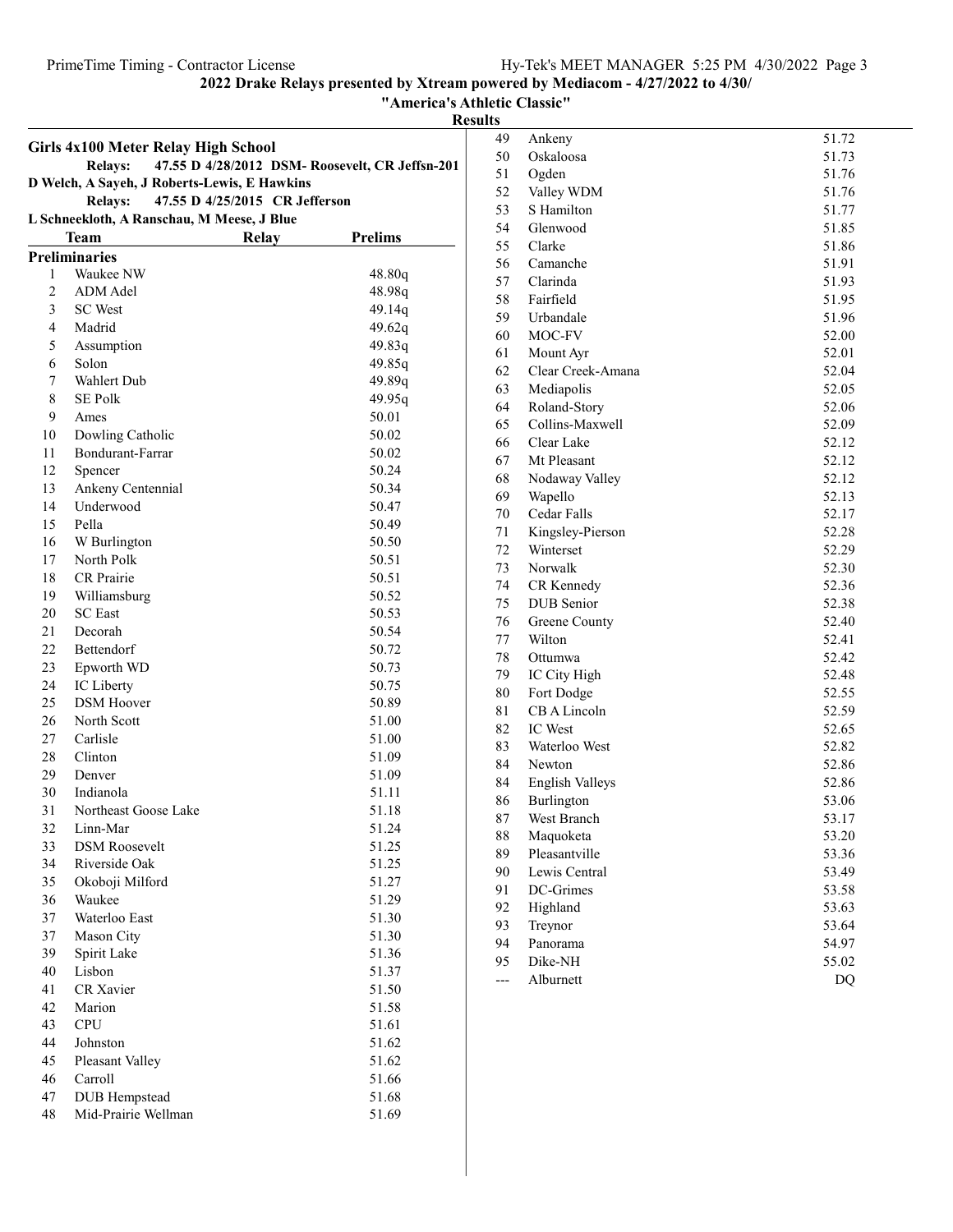"America's Athletic Classic"

sults

|                |                                                 |                                                 |                         | Re |
|----------------|-------------------------------------------------|-------------------------------------------------|-------------------------|----|
|                | Girls 4x100 Meter Relay High School             |                                                 |                         |    |
|                | <b>Relays:</b>                                  | 47.55 D 4/28/2012 DSM- Roosevelt, CR Jeffsn-201 |                         |    |
|                | D Welch, A Sayeh, J Roberts-Lewis, E Hawkins    |                                                 |                         |    |
|                | <b>Relays:</b>                                  | 47.55 D 4/25/2015 CR Jefferson                  |                         |    |
|                | L Schneekloth, A Ranschau, M Meese, J Blue      |                                                 |                         |    |
|                | Team                                            | <b>Relay</b>                                    | <b>Finals</b>           |    |
| Finals         |                                                 |                                                 |                         |    |
| 1              | <b>ADM</b> Adel                                 |                                                 | 10<br>48.48             |    |
| $\overline{c}$ | Waukee NW                                       |                                                 | 48.69<br>8              |    |
| 3              | Assumption                                      |                                                 | 49.42<br>6              |    |
| $\overline{4}$ | Madrid                                          |                                                 | 5<br>49.53              |    |
| 5              | <b>SC</b> West                                  |                                                 | $\overline{4}$<br>49.75 |    |
| 6              | <b>SE Polk</b>                                  |                                                 | 3<br>49.90              |    |
| 7              | Wahlert Dub                                     |                                                 | 2<br>53.20              |    |
| ---            | Solon                                           |                                                 | DNF                     |    |
|                | Girls 4x200 Meter Relay High School             |                                                 |                         |    |
|                |                                                 | Relays: 1:40.87 D 4/29/2016 CR Jefferson        |                         |    |
|                | A Ranschau, M Bergmann, A Anderson, J Blue      |                                                 |                         |    |
|                | Team                                            | <b>Relay</b>                                    | <b>Finals</b>           |    |
| Finals         |                                                 |                                                 |                         |    |
| 1              | Waukee NW                                       |                                                 | 1:42.18                 |    |
| $\overline{c}$ | ADM Adel                                        |                                                 | 1:43.62                 |    |
| 3              | Ames                                            |                                                 | 1:44.60                 |    |
| $\overline{4}$ | Assumption                                      |                                                 | 1:44.99                 |    |
| 5              | Solon                                           |                                                 | 1:45.21                 |    |
| 6              | Wahlert Dub                                     |                                                 | 1:45.27                 |    |
| 7              | Pella                                           |                                                 | 1:45.71                 |    |
| 8              | Madrid                                          |                                                 | 1:46.17                 |    |
| 9              | Bettendorf                                      |                                                 | 1:46.35                 |    |
| 10             | Linn-Mar                                        |                                                 | 1:46.63                 |    |
| 11             | Kingsley-Pierson                                |                                                 | 1:46.77                 |    |
| 12             | <b>CR</b> Prairie                               |                                                 | 1:46.81                 |    |
| 13             | <b>DSM</b> Hoover                               |                                                 | 1:47.03                 |    |
| 14             | Waukee                                          |                                                 | 1:47.07                 |    |
| 15             | Epworth WD                                      |                                                 | 1:47.12                 |    |
| 16             | <b>SE Polk</b>                                  |                                                 | 1:47.43                 |    |
| 17             | Spencer                                         |                                                 | 1:47.52                 |    |
| 18             | Decorah                                         |                                                 | 1:47.57                 |    |
| 19             | Norwalk                                         |                                                 | 1:48.17                 |    |
| 20             | IC Liberty                                      |                                                 | 1:48.32                 |    |
| 21             | North Polk                                      |                                                 | 1:48.44                 |    |
| 22             | Waterloo East                                   |                                                 | 1:48.74                 |    |
| 23             | Dowling Catholic                                |                                                 | 1:48.88                 |    |
| 24             | <b>SC</b> West                                  |                                                 | 1:51.29                 |    |
|                | Girls 4x400 Meter Relay High School             |                                                 |                         |    |
|                |                                                 | Relays: 3:50.21 D 4/24/2009 Waukee              |                         |    |
|                | C Johannesen, A Black-Scott, C Gnade, W Westrum |                                                 |                         |    |
|                | Team                                            | Relay                                           | <b>Prelims</b>          |    |
|                | <b>Preliminaries</b>                            |                                                 |                         |    |
| 1              | Solon                                           |                                                 | 3:55.44q                |    |
| $\overline{c}$ | Ames                                            |                                                 | 3:57.80q                |    |
| 3              | Waukee NW                                       |                                                 | 3:57.94q                |    |

4 3:58.28q IC City High

| 5  | Van Meter            | 3:58.48q |
|----|----------------------|----------|
| 6  | <b>CR</b> Prairie    | 4:01.23q |
| 7  | Ankeny               | 4:01.39q |
| 8  | <b>SE Polk</b>       | 4:02.28q |
| 9  | <b>DSM Roosevelt</b> | 4:02.54  |
| 10 | Denver               | 4:03.95  |
| 11 | Wahlert Dub          | 4:04.34  |
| 12 | Assumption           | 4:04.95  |
| 13 | Cedar Falls          | 4:05.36  |
| 14 | Mt Vernon            | 4:06.35  |
| 15 | New Hampton          | 4:06.86  |
| 16 | <b>Bettendorf</b>    | 4:07.12  |
| 17 | Johnston             | 4:07.67  |
| 18 | Waukee               | 4:07.89  |
| 19 | <b>DUB</b> Hempstead | 4:08.46  |
| 20 | Pleasant Valley      | 4:08.70  |
| 21 | <b>IC</b> West       | 4:10.24  |
| 22 | <b>ADM</b> Adel      | 4:11.15  |
| 23 | Williamsburg         | 4:11.69  |
| 24 | Independence         | 4:13.07  |

### Girls 4x400 Meter Relay High School

Relays: 3:50.21 D 4/24/2009 Waukee

| C Johannesen, A Black-Scott, C Gnade, W Westrum |       |               |                          |  |  |
|-------------------------------------------------|-------|---------------|--------------------------|--|--|
| Team                                            | Relav | <b>Finals</b> |                          |  |  |
| <b>Finals</b>                                   |       |               |                          |  |  |
| Solon                                           |       | 3:56.24       | 10                       |  |  |
| Ames                                            |       | 3:56.57       | 8                        |  |  |
| IC City High                                    |       | 4:01.16       | 6                        |  |  |
| <b>Waukee NW</b>                                |       | 4:01.58       | 5                        |  |  |
| <b>SE Polk</b>                                  |       | 4:03.85       | 4                        |  |  |
| <b>CR</b> Prairie                               |       | 4:05.36       | 3                        |  |  |
| Ankeny                                          |       | 4:05.91       | $\mathfrak{D}_{1}^{(1)}$ |  |  |
| Van Meter                                       |       | 4:09.79       |                          |  |  |
|                                                 |       |               |                          |  |  |

### Girls 4x800 Meter Relay High School

Relays: 9:11.01 D 4/24/2010 Dowling Catholic, WDM

M Bravard, A Decker, H Tobias, K Flood

| <b>Team</b>    |                      | Relay | <b>Finals</b> |                |
|----------------|----------------------|-------|---------------|----------------|
| <b>Finals</b>  |                      |       |               |                |
| 1              | DUB Hempstead        |       | 9:22.28       | 10             |
| $\overline{c}$ | <b>CR</b> Prairie    |       | 9:28.13       | 8              |
| 3              | Solon                |       | 9:28.61       | 6              |
| 4              | Pleasant Valley      |       | 9:30.46       | 5              |
| 5              | <b>DSM Roosevelt</b> |       | 9:30.59       | 4              |
| 6              | <b>SE Polk</b>       |       | 9:31.95       | 3              |
| 7              | Waukee NW            |       | 9:38.80       | $\overline{2}$ |
| 8              | Valley WDM           |       | 9:39.39       | 1              |
| 9              | Johnston             |       | 9:43.38       |                |
| 10             | Ames                 |       | 9:44.73       |                |
| 11             | <b>DUB</b> Senior    |       | 9:48.53       |                |
| 12             | Dowling Catholic     |       | 9:48.68       |                |
| 13             | Ankeny Centennial    |       | 9:49.70       |                |
| 14             | Waukee               |       | 9:50.97       |                |
| 15             | <b>Bettendorf</b>    |       | 9:53.98       |                |
| 16             | IC City High         |       | 9:55.65       |                |
|                |                      |       |               |                |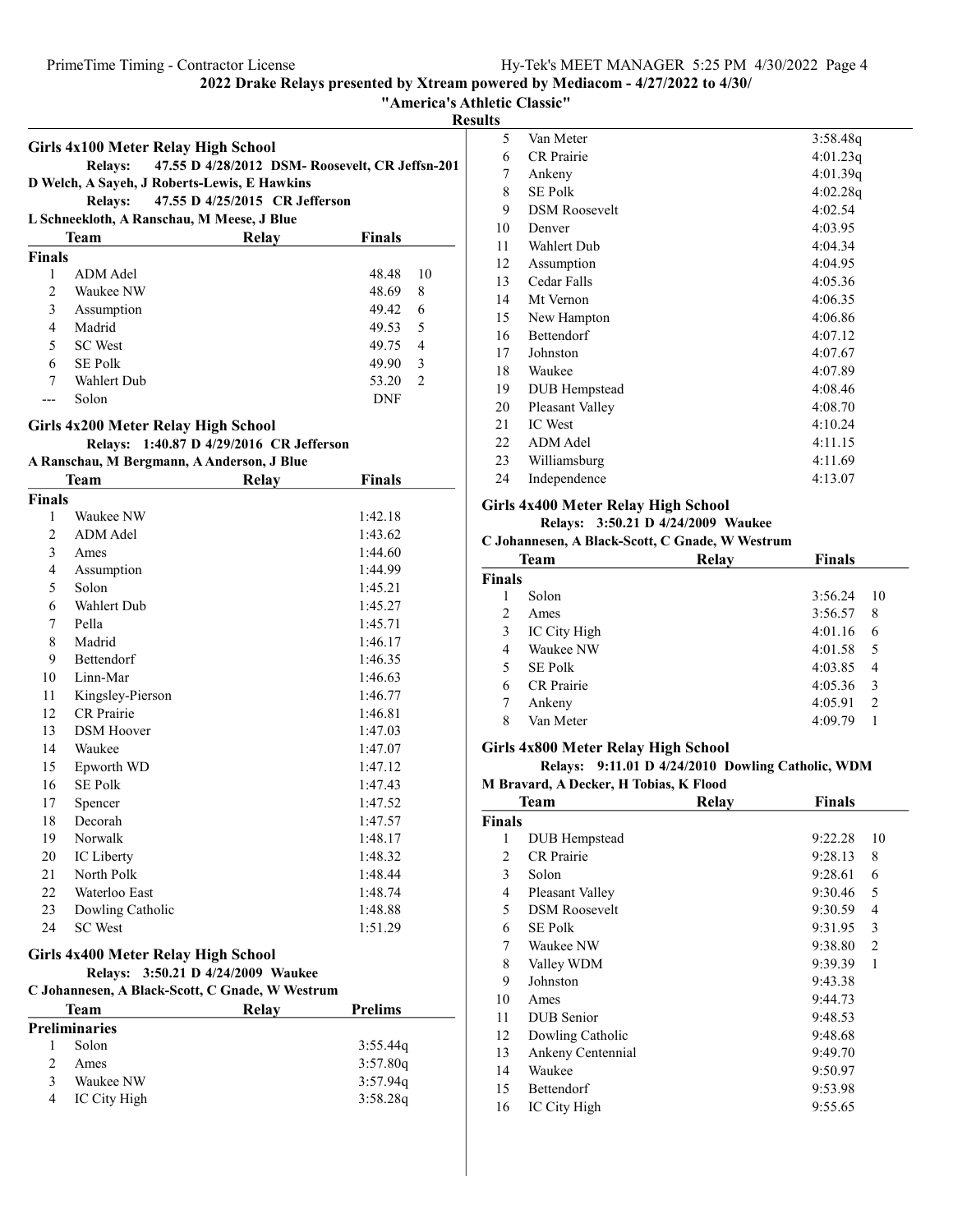"America's Athletic Classic"

Results

| <b>Girls 800 Sprint Medley High School</b> |                                                                                             |  |         |                |  |  |  |
|--------------------------------------------|---------------------------------------------------------------------------------------------|--|---------|----------------|--|--|--|
|                                            | 1:44.07 D 4/27/2018 Linn-Mar<br><b>Relays:</b><br>C Northrup, O Hubler, J Bennett, P Wensel |  |         |                |  |  |  |
|                                            | Relays: 1:44.07 D 4/27/2018 Linn-Mar                                                        |  |         |                |  |  |  |
|                                            | C Northrup, O Hubler, J Bennett, P Wensel                                                   |  |         |                |  |  |  |
|                                            | <b>Team</b><br><b>Finals</b><br>Relay                                                       |  |         |                |  |  |  |
| <b>Finals</b>                              |                                                                                             |  |         |                |  |  |  |
| 1                                          | Epworth WD                                                                                  |  | 1:46.01 | 10             |  |  |  |
| $\overline{2}$                             | <b>CR</b> Prairie                                                                           |  | 1:47.79 | 8              |  |  |  |
| 3                                          | Wahlert Dub                                                                                 |  | 1:48.21 | 6              |  |  |  |
| $\overline{4}$                             | Norwalk                                                                                     |  | 1:48.56 | 5              |  |  |  |
| 5                                          | Mid-Prairie Wellman                                                                         |  | 1:48.97 | $\overline{4}$ |  |  |  |
| 6                                          | Ames                                                                                        |  | 1:49.14 | 3              |  |  |  |
| 7                                          | Carlisle                                                                                    |  | 1:49.32 | $\overline{2}$ |  |  |  |
| 8                                          | Waukee NW                                                                                   |  | 1:49.38 | $\mathbf{1}$   |  |  |  |
| 9                                          | Ankeny                                                                                      |  | 1:49.58 |                |  |  |  |
| 10                                         | Assumption                                                                                  |  | 1:49.78 |                |  |  |  |
| 11                                         | Solon                                                                                       |  | 1:49.81 |                |  |  |  |
| 12                                         | ADM Adel                                                                                    |  | 1:49.94 |                |  |  |  |
| 13                                         | Madrid                                                                                      |  | 1:50.06 |                |  |  |  |
| 14                                         | Kingsley-Pierson                                                                            |  | 1:50.21 |                |  |  |  |
| 15                                         | <b>Bettendorf</b>                                                                           |  | 1:50.34 |                |  |  |  |
| 16                                         | Waterloo East                                                                               |  | 1:51.04 |                |  |  |  |
| 17                                         | North Polk                                                                                  |  | 1:51.07 |                |  |  |  |
| 18                                         | CR Kennedy                                                                                  |  | 1:51.49 |                |  |  |  |
| 19                                         | IC Liberty                                                                                  |  | 1:52.05 |                |  |  |  |
| 20                                         | Linn-Mar                                                                                    |  | 1:52.12 |                |  |  |  |
| 21                                         | <b>SC</b> East                                                                              |  | 1:52.57 |                |  |  |  |
| 22                                         | <b>SC</b> West                                                                              |  | 1:52.68 |                |  |  |  |
| 23                                         | Spencer                                                                                     |  | 1:52.86 |                |  |  |  |
| 24                                         | IC City High                                                                                |  | 1:54.91 |                |  |  |  |

### Girls 4x100 Meter Shuttle Hurdle High School

Relays: 60.95 D 4/29/2017 Waukee

| S Winger, M Gray, L Nelson, H Schau |                      |       |                |  |  |
|-------------------------------------|----------------------|-------|----------------|--|--|
|                                     | Team                 | Relay | <b>Prelims</b> |  |  |
|                                     | <b>Preliminaries</b> |       |                |  |  |
| 1                                   | Waukee NW            |       | 62.81q         |  |  |
| 2                                   | Dowling Catholic     |       | 63.48g         |  |  |
| 3                                   | Winterset            |       | 66.74q         |  |  |
| 4                                   | IC City High         |       | 66.75q         |  |  |
| 5                                   | Solon                |       | 66.82          |  |  |
| 6                                   | Fairfield            |       | 67.08          |  |  |
| 7                                   | CR Kennedy           |       | 67.17          |  |  |
| 8                                   | Clear Creek-Amana    |       | 67.49          |  |  |
| 9                                   | Cascade              |       | 68.07          |  |  |
| 10                                  | Newton               |       | 68.26          |  |  |
| 11                                  | Underwood            |       | 68.61          |  |  |
| 12                                  | Spencer              |       | 69.39          |  |  |
| 13                                  | Cedar Falls          |       | 69.46          |  |  |
| 14                                  | Mason City           |       | 71.22          |  |  |
| 15                                  | Ames                 |       | 72.72          |  |  |
|                                     | <b>IC</b> West       |       | DQ             |  |  |

| uns                                                                               | Girls 4x100 Meter Shuttle Hurdle High School |    |                                |         |  |
|-----------------------------------------------------------------------------------|----------------------------------------------|----|--------------------------------|---------|--|
| 60.95 D 4/29/2017 Waukee<br><b>Relays:</b><br>S Winger, M Gray, L Nelson, H Schau |                                              |    |                                |         |  |
|                                                                                   | <b>Team</b>                                  |    | Relay                          | Finals  |  |
| <b>Finals</b>                                                                     |                                              |    |                                |         |  |
| 1                                                                                 | Waukee NW                                    |    |                                | 61.86   |  |
| 2                                                                                 | Dowling Catholic                             |    |                                | 62.67   |  |
| 3                                                                                 | IC City High                                 |    |                                | 64.70   |  |
| 4                                                                                 | Winterset                                    |    |                                | 66.38   |  |
|                                                                                   | Girls High Jump High School                  |    |                                |         |  |
|                                                                                   | <b>Relays:</b>                               |    | 6-01 D 4/22/2010 Hannah Willms |         |  |
|                                                                                   | Name                                         | Yr | – School                       | Finals  |  |
| <b>Finals</b>                                                                     |                                              |    |                                |         |  |
| 1                                                                                 | Maddie Olson                                 | 11 | <b>Sheldon</b>                 | 5-07.00 |  |
| 2                                                                                 | Taylor Jochum                                | 12 | Bishop Heela                   | 5-07.00 |  |
| 3                                                                                 | Molly Zylstra                                | 11 | Unity Chrst                    | 5-04.00 |  |
| 3                                                                                 | Keely Collins                                | 10 | Charles City                   | 5-04.00 |  |
| 5                                                                                 | Elizabeth Chambers                           |    | 12 Northeast GL                | 5-04.00 |  |
| 6                                                                                 | <b>Addison Smith</b>                         | 09 | Lawton-Brons                   | 5-04.00 |  |
| 7                                                                                 | Carlee Rochford                              | 11 | New Hampton                    | 5-04.00 |  |
| 8                                                                                 | Jaidyn Sellers                               |    | 10 Panorama                    | 5-04.00 |  |

|                | Name                        | Yr | <b>School</b>       | <b>Finals</b> |
|----------------|-----------------------------|----|---------------------|---------------|
| Finals         |                             |    |                     |               |
| 1              | Maddie Olson                | 11 | Sheldon             | 5-07.00       |
| $\overline{2}$ | Taylor Jochum               | 12 | <b>Bishop Heela</b> | 5-07.00       |
| 3              | Molly Zylstra               | 11 | Unity Chrst         | 5-04.00       |
| 3              | Keely Collins               | 10 | Charles City        | 5-04.00       |
| 5              | Elizabeth Chambers          |    | 12 Northeast GL     | 5-04.00       |
| 6              | Addison Smith               |    | 09 Lawton-Brons     | 5-04.00       |
| 7              | Carlee Rochford             | 11 | New Hampton         | 5-04.00       |
| 8              | Jaidyn Sellers              |    | 10 Panorama         | 5-04.00       |
| 9              | Soren Maricle               |    | 11 Central DeWi     | 5-04.00       |
| 9              | Hailey Carolan              |    | 12 Alburnett        | 5-04.00       |
| 11             | Reagan Hanfelt              |    | 09 Ankeny           | 5-04.00       |
| 12             | Josie Moreland              | 11 | Waukee              | 5-02.00       |
| 12             | Isabelle Woody              | 12 | IC Liberty          | 5-02.00       |
| 14             | Anna Coffee                 | 12 | Hinton              | 5-02.00       |
| 15             | Molly Shafer                |    | 09 Eddyvl-Blake     | 5-02.00       |
| 15             | Olyvia Bellows              | 10 | Aplntn-Parks        | 5-02.00       |
| 17             | Zoe Fisher                  |    | 12 Waukee NW        | 5-02.00       |
| 18             | Chloe Largent               |    | 12 ACGC             | 5-02.00       |
| 18             | Patricia Hank               | 12 | Wapello             | 5-02.00       |
| 20             | Aubrey De Groot             | 11 | Unity Chrst         | 5-00.00       |
| 21             | Sydney Skarich              |    | 10 North Scott      | 5-00.00       |
| 21             | Katy Stephens               |    | 12 W Burlington     | 5-00.00       |
| 21             | Sam Nielsen                 |    | 12 North Union      | 5-00.00       |
| 24             | London Warmuth              |    | 09 ADM Adel         | 5-00.00       |
| 24             | Arianna Jackson             | 11 | <b>DSM Roosevel</b> | 5-00.00       |
| ---            | Avery Eastvold              |    | 09 Lake Mills       | NH            |
| ---            | Mallory Becker              | 12 | Jesup               | NH            |
| ---            | Alizabeth Jacobsen          | 10 | Underwood           | <b>NH</b>     |
|                | Girls Long Jump High School |    |                     |               |
|                |                             |    |                     |               |

| Name              | School                  | <b>Finals</b>                                                                                                                           |                                                                                                                                 |
|-------------------|-------------------------|-----------------------------------------------------------------------------------------------------------------------------------------|---------------------------------------------------------------------------------------------------------------------------------|
| <b>Finals</b>     |                         |                                                                                                                                         |                                                                                                                                 |
| Isabelle Noring   |                         |                                                                                                                                         |                                                                                                                                 |
| <b>Holly Duax</b> |                         |                                                                                                                                         |                                                                                                                                 |
| Molly Joyce       |                         |                                                                                                                                         |                                                                                                                                 |
| Maleah Walker     |                         |                                                                                                                                         |                                                                                                                                 |
| Reese Brownlee    |                         |                                                                                                                                         |                                                                                                                                 |
| Aubree Bell       |                         |                                                                                                                                         |                                                                                                                                 |
| Olivia Tollari    |                         |                                                                                                                                         |                                                                                                                                 |
| Carlee Rochford   |                         | 16-08.00                                                                                                                                | NWI                                                                                                                             |
|                   | Relays: 19-03.75 D 2004 | Yr<br>11 Carlisle<br>12 SC West<br>11 Bishop Garri<br>11 Oskaloosa<br>09 Clear Lake<br>12 Kingsley-Pie<br>12 ADM Adel<br>11 New Hampton | LaNeisha Waller<br>18-01.50 NWI<br>17-10.75 NWI<br>17-05.50 NWI<br>17-04.75 NWI<br>17-03.50 NWI<br>17-03.00 NWI<br>17-02.75 NWI |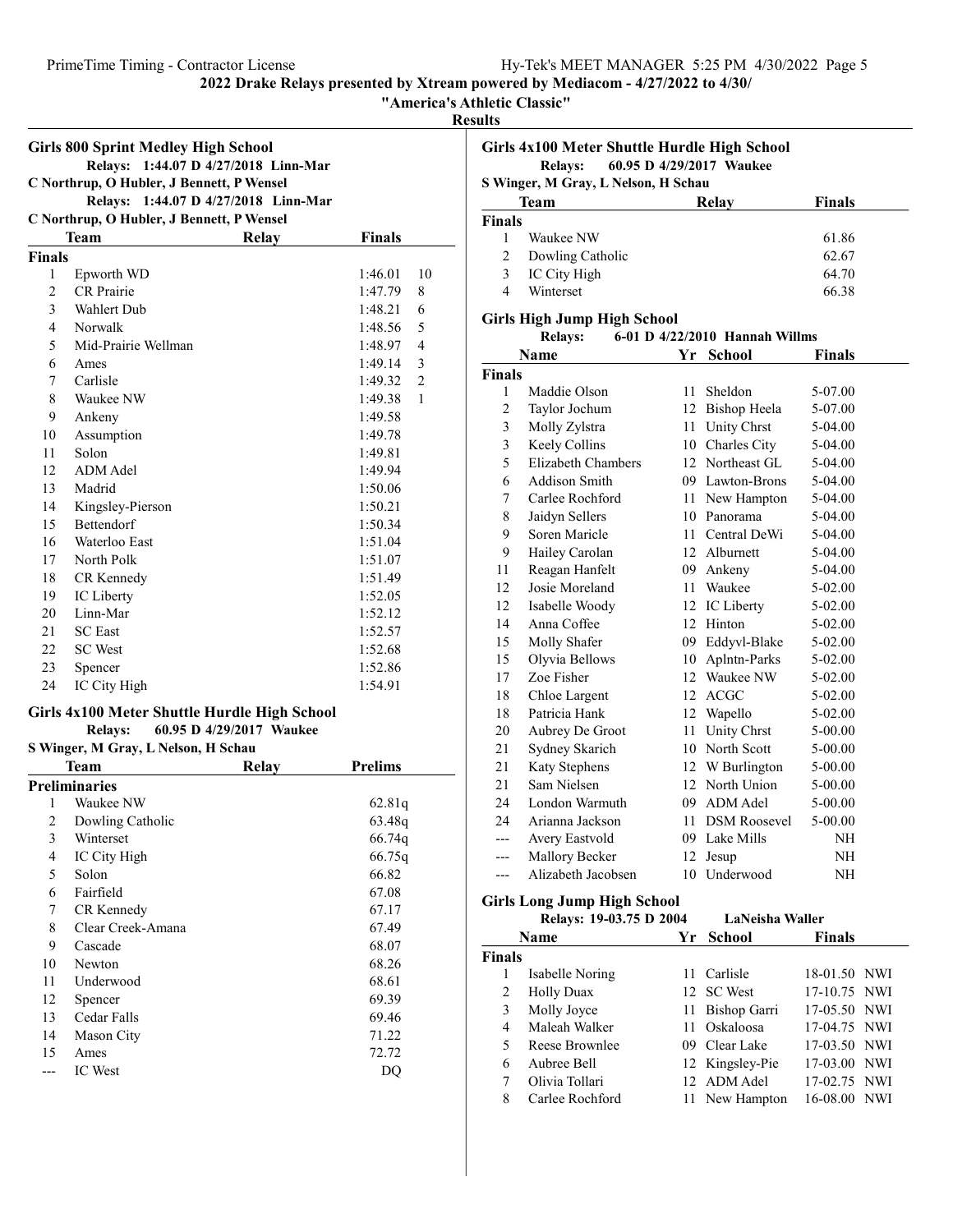"America's Athletic Classic"

Results

| Finals  (Girls Long Jump High School) |                  |    |                 |                |  |
|---------------------------------------|------------------|----|-----------------|----------------|--|
|                                       | Name             | Yr | <b>School</b>   | Finals         |  |
| 9                                     | Sarah Albaugh    |    | 12 Cedar Falls  | 16-05.75 NWI   |  |
| 10                                    | Ayda Den Herder  |    | 12 Sioux Center | 16-05.25 NWI   |  |
| 11                                    | Makayla Crannell | 10 | ADM Adel        | 16-04.00 NWI   |  |
| 12                                    | Lina Newland     |    | 12 Ottumwa      | 16-03.75 NWI   |  |
| 13                                    | Brooklyn Johnson |    | 12 DVPT Central | 16-03.50 NWI   |  |
| 14                                    | Sarah Burton     | 10 | Highland        | 16-03.25 NWI   |  |
| 15                                    | Paige Millikan   |    | 12 Clarinda     | 16-03.00 NWI   |  |
| 16                                    | Macy Daufeldt    |    | 12 West Liberty | 16-02.75 NWI   |  |
| 17                                    | Lacey Neighbor   | 11 | Alburnett       | 16-02.50 NWI   |  |
| 18                                    | Grace Sanderson  |    | 11 Camanche     | $16-02.25$ NWI |  |
| 19                                    | Kelsey Pacha     |    | 12 Fairfield    | 16-02.25 NWI   |  |
| 20                                    | Makinley Levin   |    | 12 Solon        | 16-00.50 NWI   |  |
| 21                                    | Jordyn Reimer    | 11 | Underwood       | 15-11.50 NWI   |  |
| 22                                    | Marin Randall    |    | 12 Norwalk      | 15-10.00 NWI   |  |
| 23                                    | Taylor Lee       |    | 12 Prairie CR   | 15-06.50 NWI   |  |
| 24                                    | Ava Maloney      | 10 | CPU             | 11-10.50 NWI   |  |

# Girls Shot Put High School

|        | Relays: 50-04.75 D 1992 |    | <b>Paulette Mitchell</b> |          |  |
|--------|-------------------------|----|--------------------------|----------|--|
|        | Name                    | Yr | School                   | Finals   |  |
| Finals |                         |    |                          |          |  |
| 1      | Jadan Brumbaugh         | 12 | Mt Pleasant              | 47-07.00 |  |
| 2      | Sydney Eggena           | 12 | Denver                   | 42-01.75 |  |
| 3      | Katelyn Lappe           |    | 12 Bond-Farrar           | 41-03.25 |  |
| 4      | Faith DeRonde           | 12 | Oskaloosa                | 40-06.25 |  |
| 5      | <b>Emily Baker</b>      | 11 | Bedford                  | 39-11.50 |  |
| 6      | Kenzie Schon            | 12 | Kuemper Cath             | 39-04.25 |  |
| 7      | Breanna Hackman         |    | 12 Nashua-Plain          | 39-03.00 |  |
| 8      | Ashlyn Finarty          | 11 | Knoxville                | 39-01.50 |  |
| 9      | Jori Harskamp           | 12 | Sioux Center             | 38-08.50 |  |
| 10     | Kileigh Lachacz         |    | 11 DC-Grimes             | 38-06.75 |  |
| 11     | Kennedy Evans           |    | 11 Linn-Mar              | 38-05.50 |  |
| 12     | Carolyn Miller          |    | 11 Bond-Farrar           | 38-05.00 |  |
| 13     | Keira Hammen            | 11 | South Cent C             | 37-10.25 |  |
| 14     | Kendra Winfrey          | 11 | Ankeny                   | 37-09.75 |  |
| 15     | Ella Stagg              | 12 | Ames                     | 37-08.50 |  |
| 16     | Audi Crooks             | 11 | Bishop Garri             | 37-04.50 |  |
| 17     | Leah Kramersmeier       | 12 | North Iowa               | 36-08.00 |  |
| 18     | Abby Veld               | 10 | AGWSR                    | 36-07.25 |  |
| 19     | Jobey Malone            |    | 12 Winfield-Mt.          | 36-01.00 |  |
| 20     | Kady Vandemark          | 12 | Norwalk                  | 36-00.50 |  |
| 20     | Abby Bartz              |    | 12 Vinton-Shell          | 36-00.50 |  |
| 22     | Sara Morales            | 12 | Shenandoah               | 35-09.25 |  |
| 23     | Ellie Erpelding         |    | 11 Bettendorf            | 34-01.25 |  |
| ---    | Chloe Reiser            | 11 | Decorah                  | FOUL     |  |

### Girls Discus Throw High School

|               | <b>Relays:</b>  | 162-07 D 4/29/2016 Kiana Phelps |               |
|---------------|-----------------|---------------------------------|---------------|
|               | <b>Name</b>     | Yr School                       | <b>Finals</b> |
| <b>Finals</b> |                 |                                 |               |
|               | Kennedy Axmear  | 10 English Vall                 | 131-06        |
| 2             | Kileigh Lachacz | 11 DC-Grimes                    | 129-02        |
| 3             | Faith DeRonde   | 12 Oskaloosa                    | 127-11        |
| 4             | Breanna Hackman | 12 Nashua-Plain                 | 127-04        |

| 5  | Kerrigan Pope         |    | 12 Pekin        | 124-09     |
|----|-----------------------|----|-----------------|------------|
| 6  | Lilly Duff            |    | 12 Marshalltown | 124-07     |
| 7  | Hannah Baier          | 11 | Ankeny          | 122-02     |
| 8  | <b>Taylor Luscomb</b> | 11 | <b>CPU</b>      | 121-06     |
| 9  | Emma Joens            |    | 12 Prairie CR   | 120-09     |
| 10 | Darya Acas            |    | 12 IC Liberty   | 119-10     |
| 11 | Katie Pickhinke       |    | 12 Ridge View   | 119-00     |
| 12 | Elise Thramer         |    | 11 Lewis Centra | 117-11     |
| 13 | Julia Alberts         | 11 | Decorah         | 116-07     |
| 14 | Madison Geise         |    | 12 Roland-Story | 116-05     |
| 15 | <b>Emily Jones</b>    |    | 12 Wayne Corydo | 116-05     |
| 16 | Audi Crooks           | 11 | Bishop Garri    | 115-02     |
| 17 | Mackenzy Grady        |    | 12 S Hamilton   | 113-06     |
| 18 | Reese Goodlet         |    | 10 Pleasant Val | $112 - 10$ |
| 19 | Sydney Eggena         |    | 12 Denver       | 110-09     |
| 20 | Lauren Kounkel        |    | 10 Hinton       | 110-07     |
| 21 | Katelyn Lappe         |    | 12 Bond-Farrar  | 110-03     |
| 22 | Mallory Behnken       |    | 12 CAM Anita    | 104-10     |
| 23 | Kady Vandemark        |    | 12 Norwalk      | 95-05      |

### Girls 4x100 Meter Relay Middle School

|                | <b>Team</b>             | <b>Relay</b> | <b>Finals</b> |
|----------------|-------------------------|--------------|---------------|
| Finals         |                         |              |               |
| 1              | St. Frances of Assisi   |              | 53.37         |
| $\overline{c}$ | Timberline, Waukee      |              | 53.60         |
| 3              | Southeast Polk JH       |              | 53.69         |
| $\overline{4}$ | Pella MS                |              | 54.03         |
| 5              | Waverly-Shell Rock      |              | 54.12         |
| 6              | Drexler MS              |              | 54.19         |
| 7              | Stilwell                |              | 54.31         |
| 8              | Ankeny Southview        |              | 54.74         |
| 9              | Ankeny Centennia        |              | 55.04         |
| 10             | Merrill                 |              | 55.20         |
| 11             | Urbandale               |              | 55.43         |
| 12             | Goodrell                |              | 55.44         |
| 13             | Johnston MS             |              | 55.68         |
| 14             | Norwalk                 |              | 55.88         |
| 15             | Indianola MS            |              | 56.39         |
| 16             | Newton                  |              | 56.56         |
| 17             | Fort Dodge              |              | 56.58         |
| 18             | St. Pius X              |              | 56.97         |
| 19             | Lawton-Bronson MS       |              | 56.99         |
| 20             | Bondurant-Farrar        |              | 57.12         |
| 21             | Dallas Center Grimes    |              | 57.34         |
| 22             | Meredith                |              | 57.52         |
| 23             | <b>Eddyville Blakes</b> |              | 57.75         |
| 24             | Centerville             |              | 57.76         |
| 25             | Callanan                |              | 57.82         |
| 26             | Holy Trinity Cat        |              | 58.04         |
| 27             | Hoyt                    |              | 58.25         |
| 28             | <b>Sacred Heart</b>     |              | 58.84         |
| 29             | Prairieview, Waukee     |              | 59.03         |
| 30             | West Sioux, Hawarden    |              | 59.48         |
| 31             | Colfax-Mingo            |              | 60.07         |
| 32             | <b>Brody</b>            |              | 60.13         |
| 33             | Harding                 |              | 60.31         |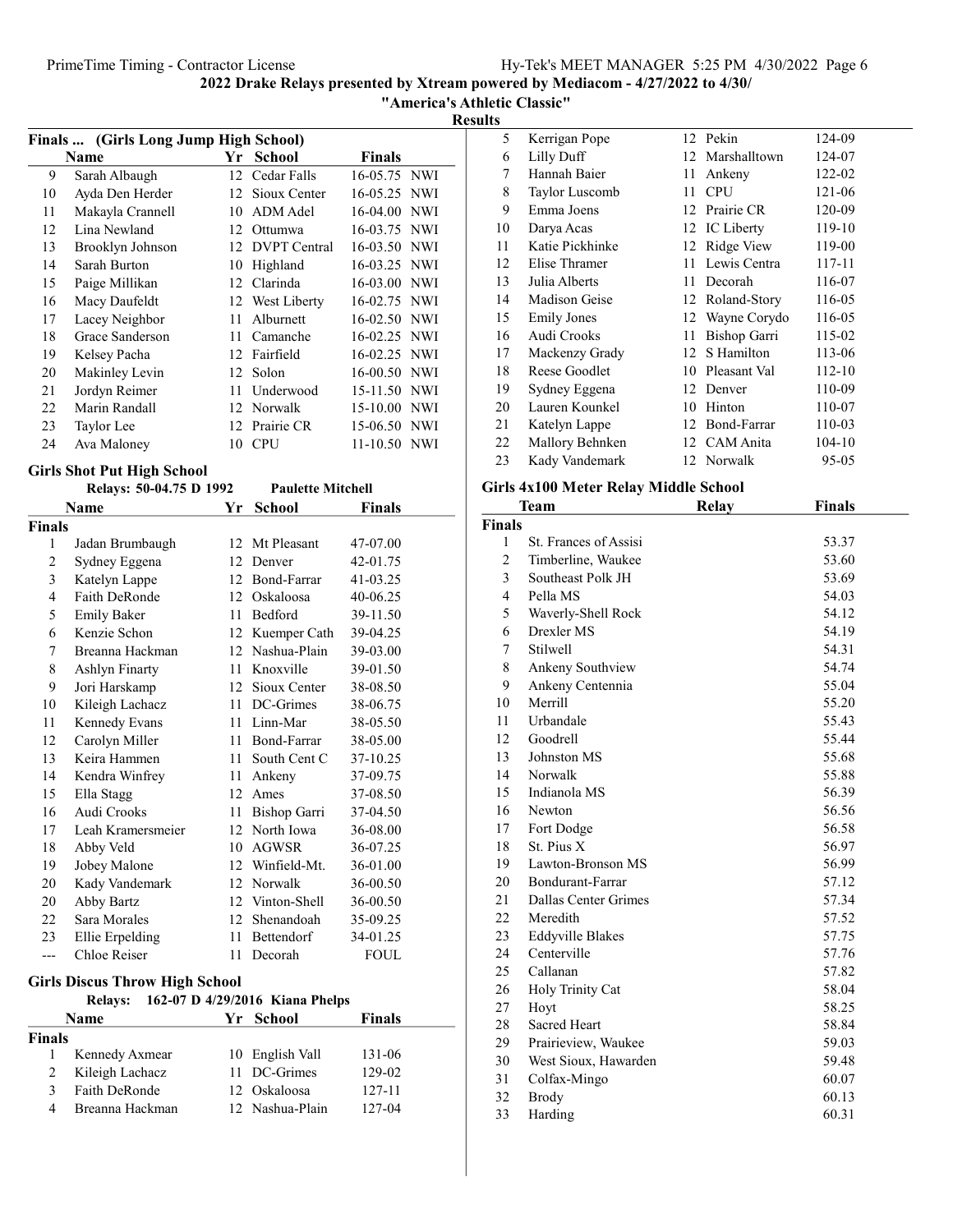### "America's Athletic Classic"

 $\frac{\text{Results}}{\frac{1}{3}}$ 

|                | Finals  (Girls 4x100 Meter Relay Middle School)<br>Team |    | Relay                  | <b>Finals</b>  |
|----------------|---------------------------------------------------------|----|------------------------|----------------|
| 34             | St. Augustin/Ber                                        |    |                        | 60.60          |
| 35             | Dunkerton                                               |    |                        | 60.61          |
| 36             | St. Anthony                                             |    |                        | 60.83          |
| 37             | Weeks                                                   |    |                        | 61.21          |
| 38             | Indian Hills                                            |    |                        | 61.32          |
| 39             | St. Theresa Cath                                        |    |                        | 61.59          |
| 40             | McCombs                                                 |    |                        | 65.23          |
| 41             | St. Luke the Eva                                        |    |                        | 67.45          |
|                |                                                         |    |                        |                |
|                | <b>Girls Distance Medley Middle School</b><br>Team      |    | Relay                  | <b>Finals</b>  |
| <b>Finals</b>  |                                                         |    |                        |                |
| 1              | Johnston MS                                             |    |                        | 4:23.22        |
| $\overline{c}$ | Dallas Center Grimes                                    |    |                        | 4:25.02        |
| 3              | Des Moines Christian                                    |    |                        | 4:25.37        |
| $\overline{4}$ | St. Augustin/Ber                                        |    |                        | 4:38.97        |
| 5              | Ankeny Southview                                        |    |                        | 4:39.69        |
| 6              | St. Frances of Assisi                                   |    |                        | 4:42.92        |
| 7              | Indianola MS                                            |    |                        | 4:44.80        |
| 8              | St. Pius X                                              |    |                        | 4:48.42        |
|                | Women 100 Meter Dash Univ/Col                           |    |                        |                |
|                | 11.19 D 1995<br><b>Relays:</b>                          |    | <b>Sevatheda Fynes</b> |                |
|                | <b>Name</b>                                             | Yr | <b>School</b>          | <b>Prelims</b> |
|                | <b>Preliminaries</b>                                    |    |                        |                |
| 1              | Grace Nwokocha                                          |    | FR N. Carolina         | 11.55Q-4.2     |
| 2              | Lasarah Hargrove                                        |    | SO Iowa                | 11.61Q-1.6     |
| 3              | Symone Darius                                           |    | SR N. Carolina         | 11.73Q-3.7     |
| 4              | <b>BreeAna Bates</b>                                    |    | FR Michigan            | 11.84Q-2.2     |
| 5              | Odell Frye                                              |    | JR Minnesota           | $11.81q - 1.6$ |
| 6              | Makayla Jackson                                         |    | SO Minnesota St        | $11.91q - 3.7$ |
| 7              | Amira Young                                             |    | JR Minnesota           | $11.95q - 3.7$ |
| 8              | Akilah Lewis                                            |    | SO Minnesota           | 12.04q-3.7     |
| 9              | Emma Algarin                                            |    | SR Nebraska            | $12.08 - 1.6$  |
| 10             | Kayla McCray                                            |    | FR Indian Hills        | $12.12 -1.6$   |
| 11             | Paishence Johnson                                       |    | SO Northern Iow        | $12.12 -2.2$   |
| 12             | Lauren Hansen                                           |    | JR Minnesota           | $12.14 - 1.6$  |
| 13             | Tiera Robinson-Jones                                    |    | FR Minnesota           | $12.15 - 2.2$  |
| 14             | Malia Watkins                                           |    | SO Northern Ill        | $12.15 - 1.6$  |
| 15             | Erin Kinney                                             |    | SO South Dakota        | 12.28 -4.2     |
| 16             | Nya Carr                                                |    | JR Illinois            | $12.28 - 3.7$  |
| 17             | Libby Wedewer                                           |    | SO Northern Iow        | $12.33 - 4.2$  |
| 18             | Skylynn Blue                                            |    | FR Northern Ill        | $12.38 - 3.7$  |
| 19             | Jada Hoffman                                            |    | SR Lewis               | $12.41 - 4.2$  |
| $20\,$         | Hanna Hearn                                             |    | JR Michigan            | 12.49 -3.7     |
| 21             | Alison Beeman                                           |    | SR Dubuque             | $12.60 - 2.2$  |
| 22             | Keaton Kester                                           |    | SR Drake               | $12.97 - 2.2$  |
|                | Women 100 Meter Dash Univ/Col                           |    |                        |                |
|                | 11.19 D 1995<br><b>Relays:</b>                          |    | <b>Sevatheda Fynes</b> |                |

|        | INCIAVS.        | 11.17 U 1770 | эсуапісца гупся |               |
|--------|-----------------|--------------|-----------------|---------------|
|        | <b>Name</b>     |              | Yr School       | <b>Finals</b> |
| Finals |                 |              |                 |               |
|        | Grace Nwokocha  |              | FR N. Carolina  | $11.98 - 3.6$ |
|        | Makayla Jackson |              | SO Minnesota St | $12.17 - 3.6$ |
|        |                 |              |                 |               |

|                     | Nama                             |        | Vr. School                         | Finale        |  |
|---------------------|----------------------------------|--------|------------------------------------|---------------|--|
|                     | Relays: 2:02.99 D 2001           |        | Svetlana Badrankova                |               |  |
|                     | Women 800 Meter Run Univ/Col     |        |                                    |               |  |
| ---                 | Jahnetta Jones                   |        | SO Northern Ill                    | DQ            |  |
| ---                 | Danni Stoughton                  |        | SO Illinois                        | DQ            |  |
| 21                  | Rachel Battershell               |        | JR Concordia (N                    | 61.23         |  |
| 20                  | Kahliyah Anderson                |        | SO Indian Hills                    | 58.76         |  |
| 19                  | Jill Bennett                     |        | SO Northern Iow                    | 58.22         |  |
| 18                  | Nylah Perry                      |        | FR Iowa                            | 57.65         |  |
| 17                  | Chika Amene                      |        | SR Michigan                        | 57.22         |  |
| 16                  | Hannah Ivy                       |        | JR Bradley                         | 57.13         |  |
| 15                  | Laney Fitzpatrick                |        | FR Iowa                            | 56.82         |  |
| 14                  | Cerington Jones                  |        | FR South Dakota                    | 56.80         |  |
| 13                  | <b>Briandrias Rhodes</b>         |        | SO Drake                           | 56.53         |  |
| 12                  | Maxine Schultz                   |        | SO UC San Diego                    | 56.51         |  |
| 11                  | Eve Balseiro                     |        | SO Notre Dame                      | 56.45         |  |
| 10                  | Zakiya Johnson                   |        | SO Eastern Illi                    | 56.42         |  |
| 9                   | Alyssa Pfadenhauer               |        | FR Loras                           | 56.12         |  |
| $\,$ $\,$           | Chloe Larsen                     |        | FR Iowa                            | 56.03         |  |
| 7                   | Amiyah Davis                     |        | FR Bradley                         | 55.80         |  |
| 6                   | Nell Graham                      |        | SO North Dakota                    | 55.74         |  |
| 5                   | Annalee Robinson                 |        | FR South Dakota                    | 55.59         |  |
| 4                   | Jayla Campbell                   |        | SO Minnesota                       | 54.85         |  |
| 3                   | Jessica McDowell                 |        | SO Illinois                        | 54.24         |  |
| $\overline{c}$      | Janielle Josephs                 | $SO^-$ | Minnesota                          | 54.18         |  |
| 1                   | Ziyah Holman                     |        | SO Michigan                        | 53.36         |  |
| Finals              |                                  |        |                                    |               |  |
|                     | Name                             |        | Yr School                          | <b>Finals</b> |  |
|                     | Women 400 Meter Dash Univ/Col    |        |                                    |               |  |
| 15                  | Kahliyah Anderson                |        |                                    | $25.61 -2.3$  |  |
|                     |                                  |        | SO Indian Hills                    | $24.85 -2.3$  |  |
| 13<br>14            | Kayla McCray<br>Libby Wedewer    |        | FR Indian Hills<br>SO Northern Iow | $24.73 +0.0$  |  |
|                     |                                  |        |                                    | $24.65$ +0.0  |  |
| 11<br>12            | Malia Watkins<br>Savannah Nevels |        | SO Northern Ill<br>SR Missouri     | $24.43 -2.3$  |  |
| 10                  | Arianna Walker                   |        | FR Illinois Sta                    | $24.20 +0.0$  |  |
| 9                   | Rondajai Washington              |        | SO Missouri                        | $24.14 +0.0$  |  |
| $\,$ $\,$           | Hiba Mahgoub                     |        | Sudan                              | $24.03 -1.3$  |  |
| 7                   | Skylynn Blue                     |        | FR Northern Ill                    | $23.97 -1.3$  |  |
| 6                   | Odell Frye                       |        | JR Minnesota                       | $23.95 +0.0$  |  |
| 5                   | Ziyah Holman                     |        | SO Michigan                        | $23.86 -1.3$  |  |
| $\overline{4}$      | BreeAna Bates                    |        | FR Michigan                        | $23.86 + 0.0$ |  |
|                     | Sara Reifenrath                  |        | SO South Dakota                    | $23.76 - 1.3$ |  |
| $\mathfrak{2}$<br>3 | Amira Young                      |        | JR Minnesota                       | $23.69 -1.3$  |  |
| 1                   | Delecia McDuffie                 |        | SR N. Carolina                     | 23.44 -1.3    |  |
| Finals              |                                  |        |                                    |               |  |
|                     | Name                             | Yr     | <b>School</b>                      | Finals        |  |
|                     | Women 200 Meter Dash Univ/Col    |        |                                    |               |  |
|                     |                                  |        |                                    |               |  |
| 5                   | Akilah Lewis                     | $SO^-$ | Minnesota                          | $12.29 - 3.6$ |  |
| $\overline{4}$      | <b>BreeAna Bates</b>             |        | FR Michigan                        | $12.20 - 3.6$ |  |
| 3                   | Amira Young                      | JR     | Minnesota                          | $12.19 - 3.6$ |  |

|        | <b>Relays:</b> 2:02.99 D 2001 |                 | Svetlana Badrankova |  |
|--------|-------------------------------|-----------------|---------------------|--|
|        | <b>Name</b>                   | Yr School       | Finals              |  |
| Finals |                               |                 |                     |  |
|        | Rachel Hickey                 | JR Illinois Sta | 2:08.32             |  |
| 2      | Bryanna Lucas                 | SO Kentucky     | 2:08.81             |  |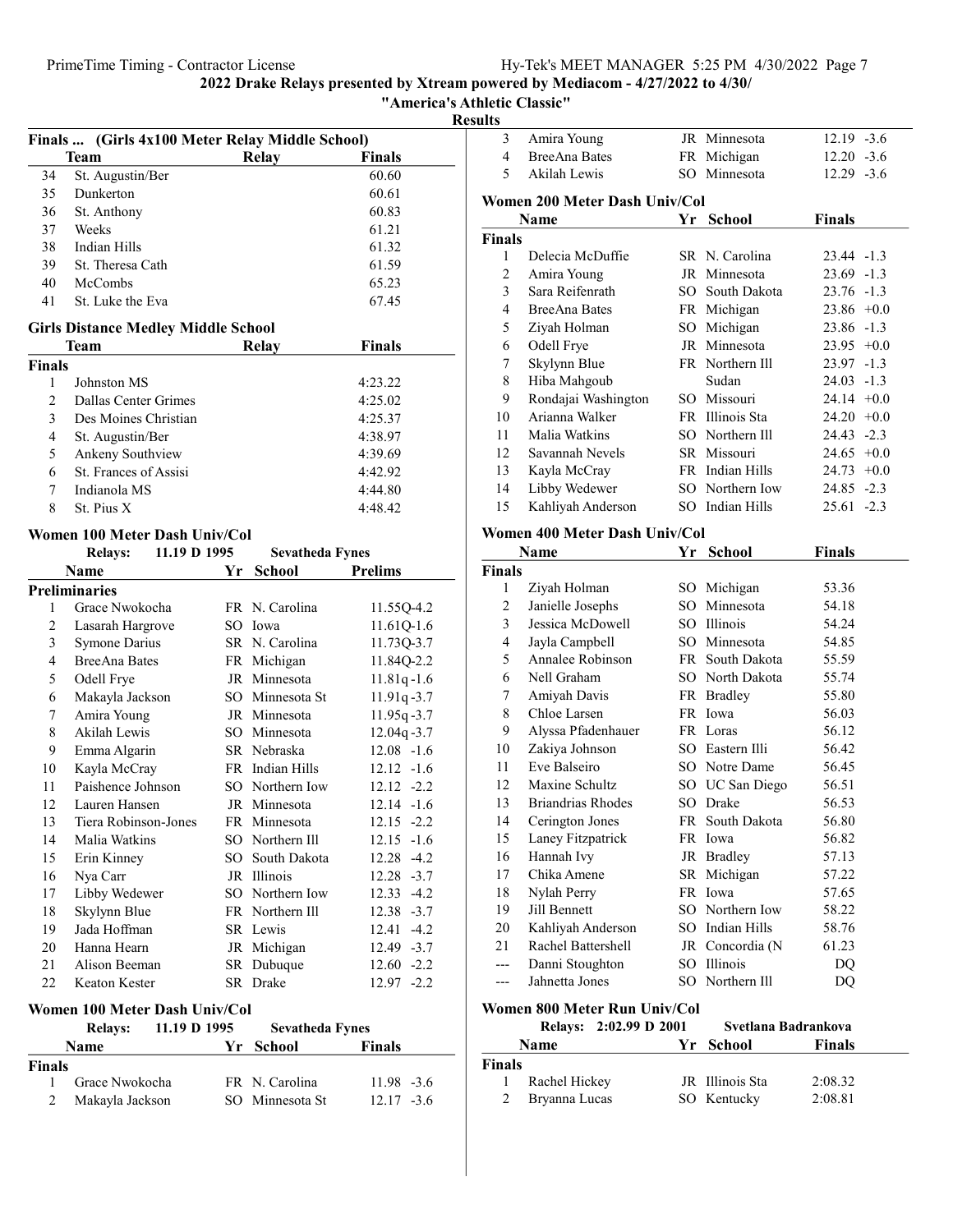"America's Athletic Classic"

Results

| Finals  (Women 800 Meter Run Univ/Col)               |                                                |              |                 |               |  |
|------------------------------------------------------|------------------------------------------------|--------------|-----------------|---------------|--|
|                                                      | Name                                           |              | Yr School       | <b>Finals</b> |  |
| 3                                                    | Erin Reidy                                     |              | FR Minnesota    | 2:09.15       |  |
| $\overline{4}$                                       | Jaidah McCallon                                |              | SR Tulsa        | 2:09.20       |  |
| 5                                                    | Oksana Johnson                                 |              | SR South Dakota | 2:09.29       |  |
| 6                                                    | Tiana LoStracco                                |              | SO Bradley      | 2:09.52       |  |
| 7                                                    | Brid O'Connell                                 |              | SR Air Force    | 2:09.61       |  |
| 8                                                    | Amber Gall                                     |              | JR Michigan     | 2:10.40       |  |
| 9                                                    | Molly Roach                                    | JR           | Minnesota       | 2:12.75       |  |
| 10                                                   | Sophia Jungling                                |              | FR Northern Iow | 2:14.52       |  |
| Women 1500 Meter Run Seeded Univ/Col                 |                                                |              |                 |               |  |
| 4:12.15 D 4/27/2013 Carly Hamilton<br><b>Relays:</b> |                                                |              |                 |               |  |
|                                                      | <b>Name</b>                                    | Yr           | <b>School</b>   | <b>Finals</b> |  |
| <b>Finals</b>                                        |                                                |              |                 |               |  |
| 1                                                    | Olivia Howell                                  |              | SO Illinois     | 4:15.50       |  |
| $\overline{2}$                                       | <b>Bethany Hasz</b>                            |              | SR Minnesota    | 4:18.97       |  |
| 3                                                    | Anastasia Korzenowski                          |              | JR Minnesota    | 4:21.49       |  |
| $\overline{4}$                                       | Julia Nielsen                                  | SO.          | <b>Bradley</b>  | 4:21.70       |  |
| 5                                                    | Perri Bockrath                                 |              | JR Kentucky     | 4:22.44       |  |
| 6                                                    | Cailee Peterson                                |              | SR South Dakota | 4:22.94       |  |
| 7                                                    | Kayla Windemuller                              |              | SR Michigan     | 4:23.60       |  |
| 8                                                    | Megan Hasz                                     |              | SR Minnesota    | 4:23.62       |  |
| 9                                                    | Melissa Menghini                               |              | SR Missouri     | 4:24.43       |  |
| 10                                                   | Amber Aesoph                                   |              | SO Iowa         | 4:25.51       |  |
| 11                                                   | Katie Follett                                  |              | <b>Brooks</b>   | 4:27.06       |  |
| 12                                                   | Abrielle Jirele                                |              | SO South Dakota | 4:27.56       |  |
| 13                                                   | Lucy Petee                                     | $SO_{\odot}$ | Michigan        | 4:30.26       |  |
| ---                                                  | Savannah Camacho                               |              | Unattached      | DNF           |  |
|                                                      | Women 5000 Meter Run Open Univ/Col             |              |                 |               |  |
|                                                      | Relays: 15:23.21 D 4/26/2018 Karissa Schweizer |              |                 |               |  |
|                                                      | Relays: 15:23.21 D 4/26/2018 Karissa Schweizer |              |                 |               |  |

| Name          |                    | Yr  | <b>School</b>       | Finals   |
|---------------|--------------------|-----|---------------------|----------|
| <b>Finals</b> |                    |     |                     |          |
| 1             | Lindsay Cunningham |     | SO Winona State     | 16:05.36 |
| 2             | Hilda Chebet       | FR. | <b>Iowa Western</b> | 16:07.40 |
| 3             | Kassie Parker      | JR  | Loras               | 16:09.66 |
| 4             | Nicola Jansen      |     | FR Bradley          | 16:14.10 |
| 5             | Fiona Smith        | SO. | St. Benedict        | 16:16.54 |
| 6             | Jocelyn Quiles     |     | SR Indiana Stat     | 16:17.95 |
| 7             | Halle Hamilton     |     | FR Air Force        | 16:21.29 |
| 8             | Lindsey Carlson    |     | SR Eastern Illi     | 16:27.08 |
| 9             | Clara Mayfield     | SO. | Carleton            | 16:33.04 |
| 10            | Hannah Becker      | SO  | Grand Valley        | 16:35.72 |
| 11            | Anastasia Tucker   | JR  | Hope                | 16:36.95 |
| 12            | Ashley Maguire     | FR  | Bradley             | 16:38.67 |
| 13            | Megan Means        | JR  | Augustana (S        | 16:41.51 |
| 14            | Chloe Hershenow    | SO. | Tulsa               | 16:43.78 |
| 15            | Halena Rahmaan     | SО  | Texas Tech          | 16:49.73 |
| 16            | Sommer Herner      | JR  | Kansas              | 16:54.06 |
| 17            | Caroline Miller    | SR. | Tulsa               | 16:57.10 |
| 18            | Grace Dickel       | JR  | <b>Iowa State</b>   | 16:58.33 |
| 19            | Kalea Bartolotto   |     | JR Northwestern     | 17:04.30 |
| 20            | Tyler Schwartz     | SО  | <b>Bradley</b>      | 17:13.95 |
| 21            | Alice Newcombe     |     | SR Tulsa            | 17:29.51 |
|               |                    |     |                     |          |

|               | Andrea Ertz                         |     | Unattached                       | DNF            |
|---------------|-------------------------------------|-----|----------------------------------|----------------|
| $---$         | Ericka VanderLende                  |     | JR Michigan                      | DNF            |
|               | Women 10000 Meter Run Open Univ/Col |     |                                  |                |
|               | Relays: 32:57.38 D 1988             |     | Patti Murray                     |                |
|               | Name                                | Yr  | <b>School</b>                    | <b>Finals</b>  |
| <b>Finals</b> |                                     |     |                                  |                |
| 1             | Leah Hansen                         | SO. | South Dakota                     | 34:49.31       |
| 2             | Morgan Jensen                       |     | SO Utah                          | 34:51.98       |
| 3             | Grace Pagone                        |     | JR Grand Valley                  | 35:09.77       |
| 4             | Abby Ripperda                       |     | JR South Dakota                  | 35:44.06       |
| 5             | Julia Nielsen                       |     | SO Minnesota-Du                  | 35:46.73       |
| 6             | Shaelyn Hostager                    |     | FR Wartburg                      | 35:53.55       |
| 7             | Kendall Pfrimmer                    | JR  |                                  | 36:03.84       |
| 8             | Madeline Block                      |     | Marquette<br>JR Iowa             | 36:22.06       |
| 9             |                                     |     | SR Purdue                        | 36:30.66       |
| 10            | Megan Slamkowski                    |     | JR Cornerstone                   | 36:36.30       |
|               | Haley Nieuwkoop                     |     |                                  |                |
| 11            | Mackenzie Hall                      |     | SR Minnesota-Du                  | 36:43.23       |
| 12            | Megan Mooberry                      |     | JR Northern Sta                  | 36:47.29       |
| 13            | Michelle Bollini                    |     | JR Michigan Tec                  | 36:52.46       |
| 14            | Jen Dufner                          |     | SR North Dakota                  | 36:56.94       |
| 15            | Sofia Carlson                       | FR  | St. Olaf                         | 37:09.32       |
| 16            | Isabelle Schaffer                   |     | SO Northern Iow                  | 37:15.21       |
| 17            | Jill Vonnahme                       |     | JR Northern Iow                  | 37:16.11       |
| 18            | Alexandra Robran                    |     | SR Minnesota-Du                  | 37:29.69       |
| 19            | Erica Barker                        |     | SO Indiana Stat                  | 37:33.60       |
| 20            | Allie Wahlund                       |     | SO North Dakota                  | 37:40.15       |
| 21            | Natalie Paulson                     | JR  | Wartburg                         | 37:42.42       |
| 22            | Laurel Moneysmith                   |     | SO Marquette                     | 37:45.78       |
| 23            | Alison Bode                         | FR  | St. Olaf                         | 37:46.06       |
| 24            | Haley Miller                        | JR  | South Dakota                     | 38:26.62       |
| 25            | Lacey Feist                         |     | SR U-Mary                        | 38:31.05       |
| 26            | Deanna Newhouse                     |     | FR Mount Mercy                   | 38:49.73       |
| 27            | <b>Riley Mayer</b>                  | SR  | Wartburg                         | 38:55.99       |
| 28            | Lily Provenzano                     | SO  | South Dakota                     | 39:03.08       |
| 29            | Abbie Schmidt                       | SO  | South Dakota                     | 39:45.35       |
| $---$         | Lexie Dorsey                        | SR  | Illinois Wes                     | DNF            |
| ---           | <b>Taylor Somers</b>                | JR  | Oklahoma Sta                     | DNF            |
| $---$         | Grace Bonsall                       |     | SO Nebraska-Kea                  | DNF            |
|               | Women 100 Meter Hurdles Univ/Col    |     |                                  |                |
|               | <b>Relays:</b>                      |     | 12.87 D 4/30/2011 Letecia Wright |                |
|               | Name                                |     | Yr School                        | Prelims        |
|               | <b>Preliminaries</b>                |     |                                  |                |
| 1             | Aasia Laurencin                     |     | SO Michigan                      | $13.55q - 2.8$ |
| 2             | Masai Russell                       |     | JR Kentucky                      | $13.59a - 2.3$ |
|               |                                     |     |                                  |                |

|  | Grace Bonsall                             |                            | SO. |  |
|--|-------------------------------------------|----------------------------|-----|--|
|  | Women 100 Meter Hurdles Univ/C<br>Relave• | 12.87 D $\frac{1}{30/201}$ |     |  |

|                | Name              | Yr | <b>School</b>   | <b>Prelims</b> |
|----------------|-------------------|----|-----------------|----------------|
|                | Preliminaries     |    |                 |                |
|                | Aasia Laurencin   |    | SO Michigan     | $13.55q - 2.8$ |
| $\mathfrak{D}$ | Masai Russell     |    | JR Kentucky     | $13.59q - 2.3$ |
| 3              | Destiny Huven     |    | SO Wisconsin    | $13.74q - 0.9$ |
| 4              | Katarina Vlahovic |    | JR Iowa State   | $13.81q - 2.3$ |
| 5              | Myreanna Bebe     |    | SO Iowa         | $13.81q - 2.8$ |
| 6              | Darci Khan        |    | SO Kentucky     | $13.89q - 3.0$ |
| 7              | Paige Magee       |    | SO Iowa         | $13.91q - 3.0$ |
| 8              | Jaymie O'Connor   |    | Unattached      | $13.91q - 2.8$ |
| 9              | Shadajah Ballard  |    | SO Kentucky     | $13.92 -0.9$   |
| 10             | Akiya Kollore     |    | SO Eastern Illi | 13.94 - 0.9    |
| 11             | Birgen Nelson     |    | FR Gustavus Ado | $14.16 - 3.0$  |
| 12             | Maja Maunsbach    |    | FR Minnesota    | $14.22 - 2.3$  |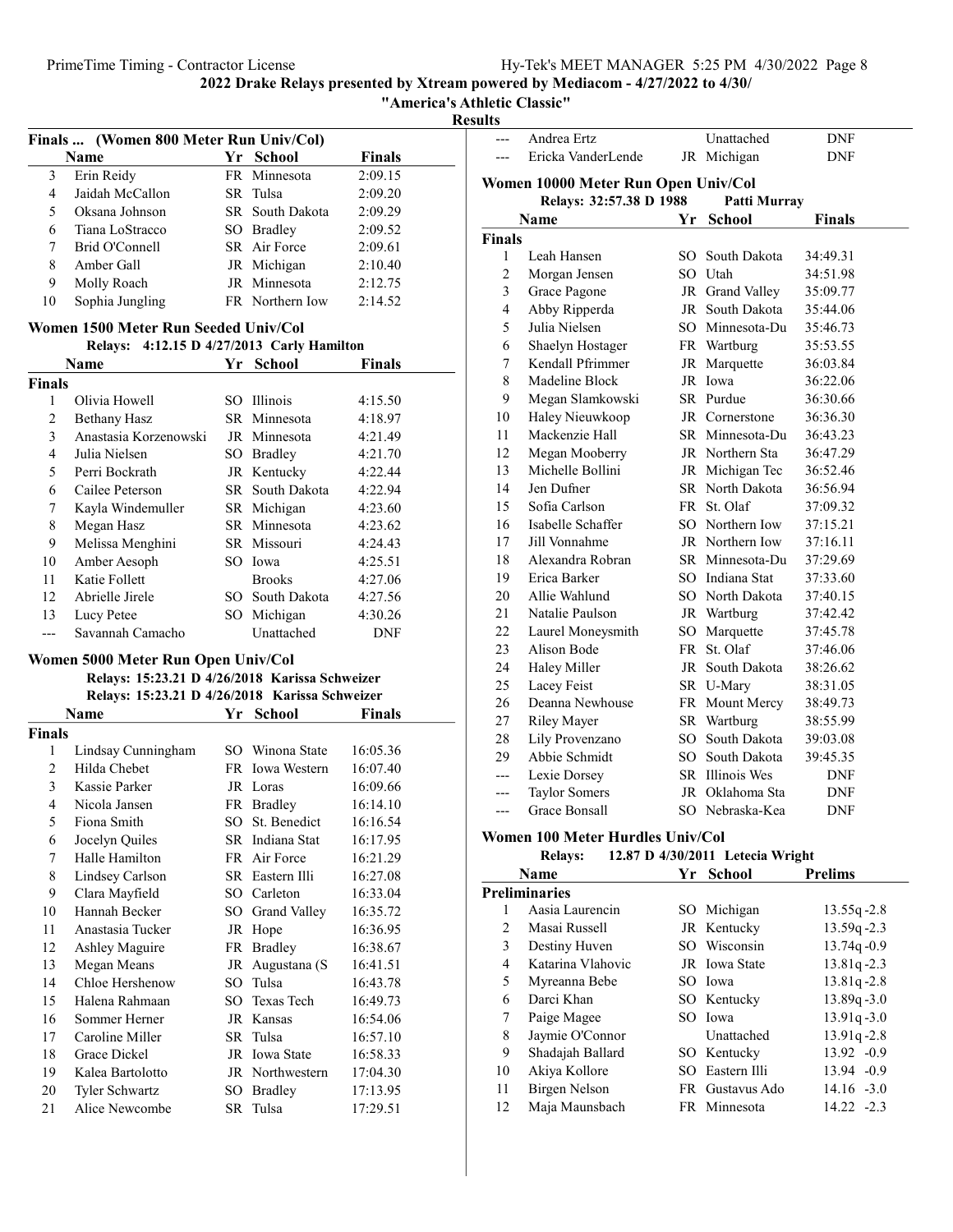| PrimeTime Timing - Contractor License | Hy-Tek's MEET MANAGER 5:25 PM 4/30/2022 Page 9 |
|---------------------------------------|------------------------------------------------|
|                                       |                                                |

### "America's Athletic Classic"

Results

| Preliminaries  (Women 100 Meter Hurdles Univ/Col) |                        |      |                 |                |        |
|---------------------------------------------------|------------------------|------|-----------------|----------------|--------|
|                                                   | Name                   | Yr   | <b>School</b>   | <b>Prelims</b> |        |
| 13                                                | Scout Regular          |      | SO Northern Ill | $14.26 - 0.9$  |        |
| 14                                                | Miya Brines            | FR   | Iowa            | $14.27 - 2.8$  |        |
| 15                                                | Denisha Cartwright     | SO.  | Minnesota St    | $14.32 -2.3$   |        |
| 16                                                | Nikia Smith            |      | JR Purdue       | $14.33 - 2.8$  |        |
| 17                                                | LaQwasia Stepney       | SO.  | Nebraska        | $14.43 - 3.0$  |        |
| 18                                                | Kelsie Sealock         | SO.  | Bethel (Minn    | 14.44 -2.8     |        |
| 19                                                | Julia Hayes            | SO.  | Minnesota       | $14.49 - 3.0$  |        |
| 20                                                | Zoe Sullivan           | SO.  | Indiana Stat    | 14.54 -0.9     |        |
| 21                                                | Salmata Korgho         | SO.  | North Dakota    | 14.57 -0.9     |        |
| 22                                                | Laia Gonzalez          |      | SR Central Miss | $14.60 -2.3$   |        |
| 23                                                | Maria Patron           | SO.  | Drake           | 14.70          | $-2.3$ |
| 24                                                | Theresa Mayanja        | SR   | Michigan        | $14.73 - 2.3$  |        |
| 25                                                | Carlita Taylor         | SR   | Michigan        | 14.87 -2.3     |        |
| 26                                                | Christabelle Mulcahy   | SR - | Concordia-St    | $14.92 -0.9$   |        |
| 27                                                | <b>Shanice Burrell</b> |      | SR Northern Sta | $15.00 - 3.0$  |        |
| 28                                                | Natasha Bernett        |      | JR Lewis        | $15.11 - 3.0$  |        |
| 29                                                | Johanna Ilves          | SO.  | Nebraska        | 16.31          | $-2.8$ |
| 30                                                | Annika Williams        | SO   | Kentucky        | $23.35 -2.8$   |        |
|                                                   | Winsome Harris         | SO.  | Nebraska        | <b>DNF</b>     | $-3.0$ |
|                                                   | Tionna Tobias          |      | JR Iowa         | DQ             | $-0.9$ |
|                                                   |                        |      |                 |                |        |

### Women 100 Meter Hurdles Univ/Col

### Relays:  $12.87$  D  $4/30/2011$  Letecia Wright

| <b>Name</b>           |                   |  | Yr School     | <b>Finals</b> |  |  |
|-----------------------|-------------------|--|---------------|---------------|--|--|
| Finals                |                   |  |               |               |  |  |
|                       | Aasia Laurencin   |  | SO Michigan   | $13.30 -1.8$  |  |  |
| $\mathcal{D}_{\cdot}$ | Masai Russell     |  | JR Kentucky   | $13.53 - 1.8$ |  |  |
|                       | Darci Khan        |  | SO Kentucky   | $13.56 - 1.8$ |  |  |
| 4                     | Katarina Vlahovic |  | JR Iowa State | $13.56 - 1.8$ |  |  |
| 5.                    | Destiny Huven     |  | SO Wisconsin  | $13.96 - 1.8$ |  |  |
| 6                     | Paige Magee       |  | SO Iowa       | $14.71 - 1.8$ |  |  |
|                       | Jaymie O'Connor   |  | Unattached    | DNF -1.8      |  |  |
|                       |                   |  |               |               |  |  |

### Women 400 Meter Hurdles Univ/Col

|               | <b>Relays:</b>         | 55.37 D 1984 |      | <b>Nawal El Moutawakel</b> |        |
|---------------|------------------------|--------------|------|----------------------------|--------|
|               | Name                   |              | Yr   | School                     | Finals |
| <b>Finals</b> |                        |              |      |                            |        |
| 1             | Masai Russell          |              |      | JR Kentucky                | 56.27  |
| 2             | Abigail Schaaffe       |              | FR   | Minnesota                  | 56.90  |
| 3             | Bianca Stubler         |              |      | SR Wisconsin               | 57.19  |
| 4             | Erin Dowd              |              |      | SR Iowa                    | 57.51  |
| 5             | Mariel Bruxvoort       |              | JR   | Iowa                       | 58.11  |
| 6             | Payton Wensel          |              |      | SR Iowa                    | 58.80  |
| 7             | Savannah Sutherland    |              | FR   | Michigan                   | 58.86  |
| 8             | Val Larson             |              |      | SR Minnesota               | 59.37  |
| 9             | Kaylyn Hall            |              | JR   | <b>Iowa State</b>          | 59.52  |
| 10            | Anna Maria Leszczynska |              | JR   | Purdue                     | 59.55  |
| 11            | Mary McKey             |              | SО   | Oklahoma Bap               | 59.93  |
| 12            | Emma Lawrence          |              | JR   | Wis.-La Cros               | 60.37  |
| 13            | Holly Gerberding       |              | SR - | South Dakota               | 60.48  |
| 14            | Lauren Fulcher         |              | SO   | Michigan                   | 60.61  |
| 15            | Paige Magee            |              | SO.  | Iowa                       | 60.68  |
| 16            | Michaela Travers       |              | JR   | Oklahoma Sta               | 60.90  |
| 17            | Michelle Roca          |              |      | SR Air Force               | 61.25  |

| нииз                |                                           |          |                                |               |
|---------------------|-------------------------------------------|----------|--------------------------------|---------------|
| 18                  | Jacy Pulse                                | SO       | South Dakota                   | 61.89         |
| 19                  | Busiwa Asinga                             |          | JR Drake                       | 62.03         |
| 20                  | Zeinab Torabi                             |          | SR UC San Diego                | 62.21         |
| 21                  | Kennedy Crawford                          |          | Northern Ill<br>$SO_{-}$       | 62.57         |
| 22                  | Elayna Bahl                               |          | SR Loras                       | 63.06         |
|                     |                                           |          |                                |               |
|                     | Women 3000 Meter Steeplechase Univ/Col    |          | 9:52.37 D 4/26/2018 Adva Cohen |               |
|                     | <b>Relays:</b>                            |          | 9:52.37 D 4/26/2018 Adva Cohen |               |
|                     | <b>Relays:</b><br>Name                    | Yr       | School                         | <b>Finals</b> |
| <b>Finals</b>       |                                           |          |                                |               |
|                     |                                           |          |                                |               |
| 1<br>$\overline{c}$ | Lona Latema<br>Aubrie Fisher              | SO.      | SO Kansas                      | 10:14.78      |
| 3                   |                                           |          | Wartburg                       | 10:21.64      |
| $\overline{4}$      | Sophia McDonnell<br>Katharina Pesendorfer | SO<br>JR | <b>Bradley</b><br>Tulsa        | 10:23.08      |
|                     |                                           |          |                                | 10:25.87      |
| 5                   | <b>Brooke Mullins</b>                     |          | SO Drake                       | 10:27.19      |
| 6                   | Danielle Hotalling                        |          | JR Creighton                   | 10:30.09      |
| $\overline{7}$      | Mackenzie Callahan                        |          | NA UNAT-Tulane                 | 10:30.70      |
| 8                   | Carissa Dock                              |          | SR Minnesota                   | 10:32.26      |
| 9                   | Layla Roebke                              |          | SO Tulsa                       | 10:34.71      |
| 10                  | Amanda Montplaisir                        |          | JR Minnesota St                | 10:34.84      |
| 11                  | Kiki Connell                              |          | FR Iowa State                  | 10:39.31      |
| 12                  | Natalie Graber                            |          | FR Grand Valley                | 10:41.05      |
| 13                  | Rebekah Topham                            |          | SR Unattached                  | 10:41.24      |
| 14                  | Taya Skelton                              |          | SO Nebraska                    | 10:42.86      |
| 15                  | Kayce Rypma                               |          | FR Grand Valley                | 10:44.08      |
| 16                  | Rachel Rairdon                            | SR       | Augustana (S                   | 10:44.11      |
| 17                  | <b>Tate Sweeney</b>                       |          | JR Minnesota                   | 10:44.75      |
| 18                  | Helen Gould                               | JR       | South Dakota                   | 10:45.09      |
| 19                  | Shannon King                              |          | Colorado Christi 10:45.76      |               |
| 20                  | <b>Brooke McKee</b>                       |          | JR Iowa                        | 10:45.84      |
| 21                  | <b>Brooke Lytle</b>                       |          | JR Northern Ill                | 10:46.76      |
| 22                  | Rayna Fruchey                             |          | SO Air Force                   | 10:49.99      |
| 23                  | Emma Malooly                              |          | JR Wis.-La Cros                | 10:50.47      |
| 24                  | Rebekah Rairdon                           | SR       | Augustana (S                   | 10:55.67      |
| 25                  | Brynna McQuillen                          |          | SO Nebraska                    | 10:57.97      |
| 26                  | Onnica Stansbury                          |          | FR North Dakota                | 10:59.29      |
| 27                  | Abigail Jones                             |          | SR U-Mary                      | 10:59.49      |
| 28                  | Mia Rampton                               |          | JR Northern Iow                | 11:03.83      |
| 29                  | Nygia Pollard                             |          | SR Cornerstone                 | 11:08.57      |
| 30                  | Kayla Christopherson                      |          | FR South Dakota                | 11:10.31      |
| 31                  | Kate Jochims                              | SO.      | Marquette                      | 11:12.26      |
| 32                  | Audrey Freyhof                            | SO.      | Nebraska                       | 11:15.14      |
| 33                  | Starlynn Costa                            | SR       | U-Mary                         | 11:48.91      |

### Women 4x200 Meter Relay Univ/Col

|                | Relays: 1:31.96 D 1989 | <b>Texas Southern</b> |               |
|----------------|------------------------|-----------------------|---------------|
|                | <b>Team</b>            | Relay                 | <b>Finals</b> |
| <b>Finals</b>  |                        |                       |               |
|                | Kentucky               |                       | 1:32.98       |
| $\mathfrak{D}$ | Minnesota State        |                       | 1:34.87       |
| 3              | Purdue                 |                       | 1:35.35       |
| 4              | South Dakota           |                       | 1:35.94       |
| 5              | St. Norbert            |                       | 1:40.05       |
| 6              | Utah                   |                       | 1:40.34       |
|                | Indiana State          |                       | 1:40.35       |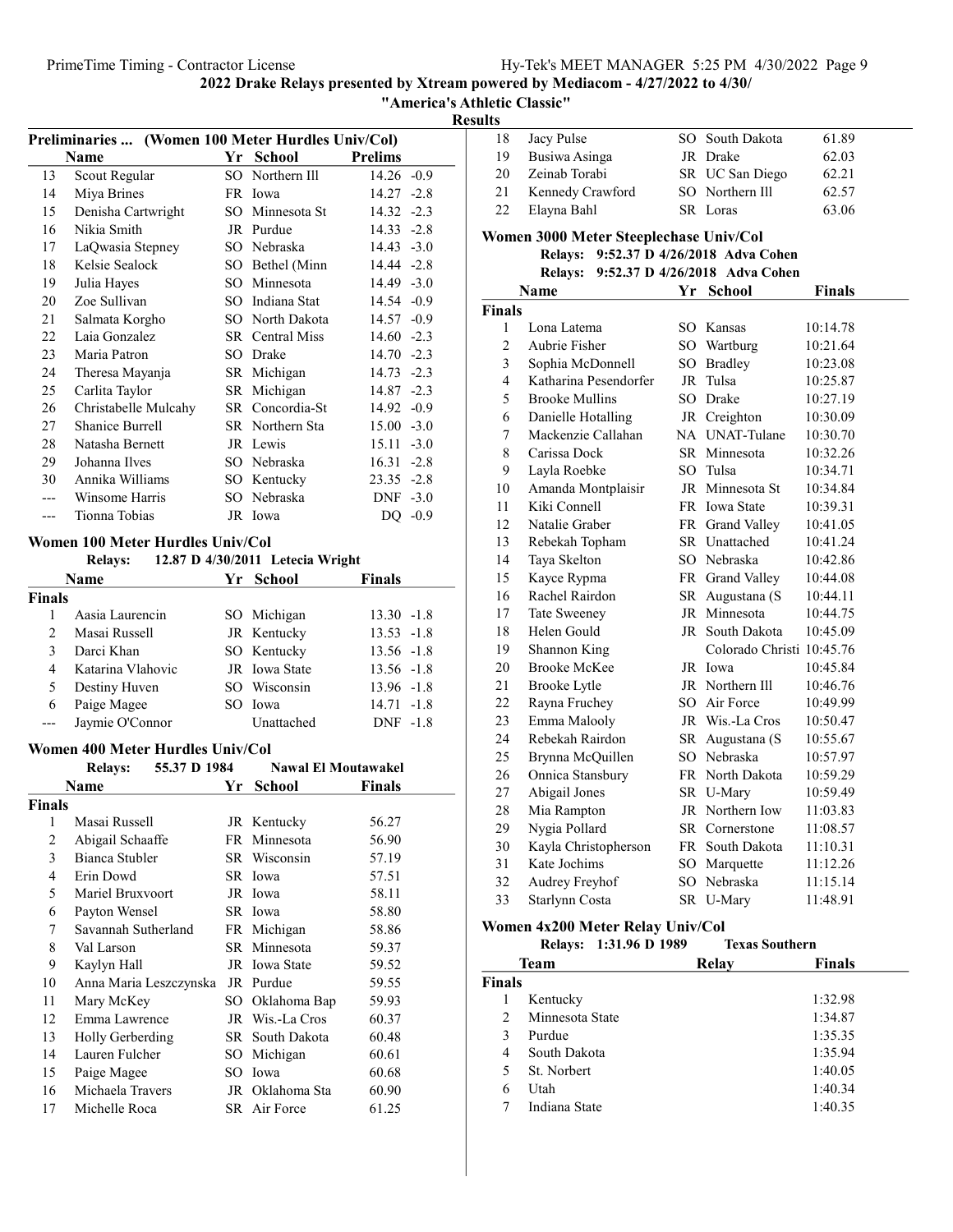"America's Athletic Classic"

Results

|                | Finals  (Women 4x200 Meter Relay Univ/Col)    |              |               |
|----------------|-----------------------------------------------|--------------|---------------|
|                | Team                                          | <b>Relay</b> | <b>Finals</b> |
| 8              | <b>Illinois</b>                               |              | 1:40.59       |
| 9              | Marquette                                     |              | 1:40.67       |
| 10             | Loras                                         |              | 1:40.79       |
| 11             | Saint Louis                                   |              | 1:41.29       |
| 12             | North Dakota State                            |              | 1:41.54       |
| 13             | Drake                                         |              | 1:41.64       |
| 14             | Northern Iowa                                 |              | 1:41.94       |
| 15             | North Dakota                                  |              | 1:42.01       |
| 16             | St. Thomas (Minn.)                            |              | 1:42.30       |
| 17             | Dubuque                                       |              | 1:42.73       |
| 18             | Bemidji State                                 |              | 1:43.03       |
| 19             | Northern Illinois                             |              | 1:43.09       |
| 20             | Dordt                                         |              | 1:43.31       |
| 21             | Ripon                                         |              | 1:44.72       |
| 22             | Wis.-Platteville                              |              | 1:45.34       |
| 23             | Augustana (S.D.)                              |              | 1:46.47       |
| 24             | Northwestern (Iowa)                           |              | 1:46.56       |
| 25             | Buena Vista                                   |              | 1:46.94       |
| 26             | Central College                               |              | 1:47.05       |
| $---$          | St. Ambrose                                   |              | DQ            |
|                | Women 4x1600 Meter Relay Univ/Col             |              |               |
|                | Relays: 18:58.11 D 4/23/2015 Oklahoma State   |              |               |
|                | A Dybedokken, I Loevnes, C Glenn, N Piliusina |              |               |
|                | <b>Team</b>                                   | <b>Relay</b> | <b>Finals</b> |
| Finals         |                                               |              |               |
| 1              | Oklahoma State                                |              | 19:03.37      |
| $\overline{2}$ | Utah                                          |              | 19:11.37      |
| 3              | Illinois                                      |              | 19:39.14      |
| $\overline{4}$ | <b>Bradley</b>                                |              | 19:44.26      |
| 5              | Air Force                                     |              | 19:47.50      |
| 6              | <b>Iowa State</b>                             |              | 19:47.98      |
| 7              | Northwestern                                  |              | 20:03.32      |
| 8              | Missouri                                      |              | 20:04.45      |
| 9              | <b>Illinois</b> State                         |              | 20:08.05      |
| 10             | Rogers State                                  |              | 20:42.93      |
| 11             | Drake                                         |              | 20:51.16      |
| 12             | Bethany Lutheran                              |              | 23:01.90      |
|                | Women 4x100 Meter Shuttle Hurdle Univ/Col     |              |               |

### Relays: 52.50 D 4/27/2013 Academy Art

#### J Raymond, B Stewart, D Bean, J Purvis

| J Raymonu, D Sicwart, D Dean, J I ui vis |                     |       |               |  |  |  |
|------------------------------------------|---------------------|-------|---------------|--|--|--|
|                                          | Team                | Relay | <b>Finals</b> |  |  |  |
| Finals                                   |                     |       |               |  |  |  |
|                                          | Eastern Illinois    |       | 58.03         |  |  |  |
| 2                                        | Indiana State       |       | 58.26         |  |  |  |
| 3                                        | Oklahoma Baptist    |       | 59.72         |  |  |  |
| 4                                        | Kentucky            |       | 61.86         |  |  |  |
| 5                                        | North Dakota        |       | 62.79         |  |  |  |
| 6                                        | Wartburg            |       | 65.52         |  |  |  |
| 7                                        | Central College     |       | 67.68         |  |  |  |
| 8                                        | Northwestern (Iowa) |       | 68.02         |  |  |  |
| 9                                        | Iowa                |       | 1:30.01       |  |  |  |
|                                          | Northern Illinois   |       | DNF           |  |  |  |
|                                          |                     |       |               |  |  |  |

| Women High Jump Univ/Col |                                |    |                        |                   |  |
|--------------------------|--------------------------------|----|------------------------|-------------------|--|
|                          | 1.88m D 2002<br><b>Relays:</b> |    | <b>Gina Curtis</b>     |                   |  |
|                          | <b>Name</b>                    | Yr | <b>School</b>          | <b>Finals</b>     |  |
| Finals                   |                                |    |                        |                   |  |
| 1                        | Miracle Ailes                  |    | FR Iowa Western        | 1.82 <sub>m</sub> |  |
| $\overline{2}$           | Jenna Rogers                   |    | FR Nebraska            | 1.82 <sub>m</sub> |  |
| 3                        | <b>Riley Masten</b>            |    | SO Nebraska            | 1.79 <sub>m</sub> |  |
| 4                        | Carly Haring                   |    | JR South Dakota        | 1.79 <sub>m</sub> |  |
| 5                        | Arika Robinson                 |    | SO Concordia-St        | 1.76m             |  |
| 5                        | Nyalaam Jok                    |    | FR Minnesota           | 1.76m             |  |
| 7                        | Madison Schmidt                |    | SO Notre Dame          | 1.76m             |  |
| 8                        | <b>Lindsey Mirkes</b>          |    | SR Marquette           | 1.76m             |  |
| 9                        | <b>Brooklyn Miller</b>         |    | FR Nebraska            | 1.76m             |  |
| 10                       | Tacoria Humphrey               |    | FR Illinois            | 1.73 <sub>m</sub> |  |
| 10                       | Daniella Anglin                |    | FR South Dakota        | 1.73 <sub>m</sub> |  |
| 12                       | Breya Christopher              |    | SO Wartburg            | 1.73m             |  |
| 13                       | Rylie Todd                     |    | SO Northern Iow        | 1.68m             |  |
| 13                       | Daejha Moss                    |    | <b>SR</b> North Dakota | 1.68m             |  |
| 15                       | Madison Yerigan                |    | SR Nebraska            | 1.68m             |  |
| 16                       | Elise Ulseth                   |    | SR North Dakota        | 1.68m             |  |
| 17                       | Mearah Miedema                 |    | SR Augustana (S        | 1.68m             |  |
| 18                       | Alliyah McNeil                 |    | FR Iowa Western        | 1.63m             |  |
| 18                       | Maria Gorham                   |    | SR Iowa                | 1.63m             |  |
| 18                       | Kiera Blankinship              |    | FR Harding             | 1.63m             |  |
| 18                       | Abby Everitt                   |    | SO Nebraska-Kea        | 1.63m             |  |
| 18                       | Madi Scholl                    |    | JR Nebraska            | 1.63m             |  |
| 23                       | Taylor Elliott                 |    | JR Minnesota St        | 1.63m             |  |
| 24                       | Tava Berg                      |    | JR Northern Sta        | 1.63m             |  |
| ---                      | E. Grace Quinlan               |    | SO Indiana Stat        | NH                |  |
| ---                      | Kelsey Bowlds                  |    | SO Indiana Stat        | NH                |  |
| ---                      | Annmarie Tyson                 |    | SR Missouri S&T        | NH                |  |
| ---                      | Alexis Zatta                   |    | SR Purdue              | NH                |  |
|                          |                                |    |                        |                   |  |

### Women Pole Vault Univ/Col

|                | <b>Relays:</b>       | 4.36m D 2009 |      | <b>Natalie Willer</b> |                   |
|----------------|----------------------|--------------|------|-----------------------|-------------------|
|                | Name                 |              | Yr   | School                | Finals            |
| Finals         |                      |              |      |                       |                   |
| 1              | Marleen Mulla        |              |      | FR South Dakota       | 4.27m             |
| $\overline{c}$ | Ellianne Kimes       |              |      | SR Grand Valley       | 4.17m             |
| 3              | Madi Wulfekotter     |              |      | JR Central Miss       | 4.02m             |
| 4              | Siobhan Szerencsits  |              |      | JR Kentucky           | 4.02 <sub>m</sub> |
| 4              | Mia Manson           |              | SO.  | Michigan              | 4.02m             |
| 4              | Jessica Mercier      |              |      | JR Michigan           | 4.02m             |
| 7              | Jessica Bray         |              |      | SR Purdue             | 4.02m             |
| 8              | Landon Kemp          |              |      | SR South Dakota       | 4.02m             |
| 9              | Josie Puelz          |              |      | SO Concordia (N       | 3.87 <sub>m</sub> |
| 9              | <b>Tia Dorshorst</b> |              | SО   | Wisconsin             | 3.87 <sub>m</sub> |
| 9              | Alexys Berger        |              | SO - | Minnesota             | 3.87 <sub>m</sub> |
| 9              | Selene Weaver        |              | SО   | Indiana Stat          | 3.87 <sub>m</sub> |
| 9              | Tori Thomas          |              |      | FR Illinois           | 3.87 <sub>m</sub> |
| 14             | Jessica Gardner      |              |      | SO Nebraska           | 3.87 <sub>m</sub> |
| 14             | Kassidie Stimmel     |              |      | JR Grand Valley       | 3.87m             |
| 16             | Deidra Marrison      |              |      | SR South Dakota       | 3.87m             |
| 16             | Payton Phillips      |              |      | FR Kentucky           | 3.87m             |
|                | Cassidy Mooneyhan    |              | SO - | South Dakota          | NΗ                |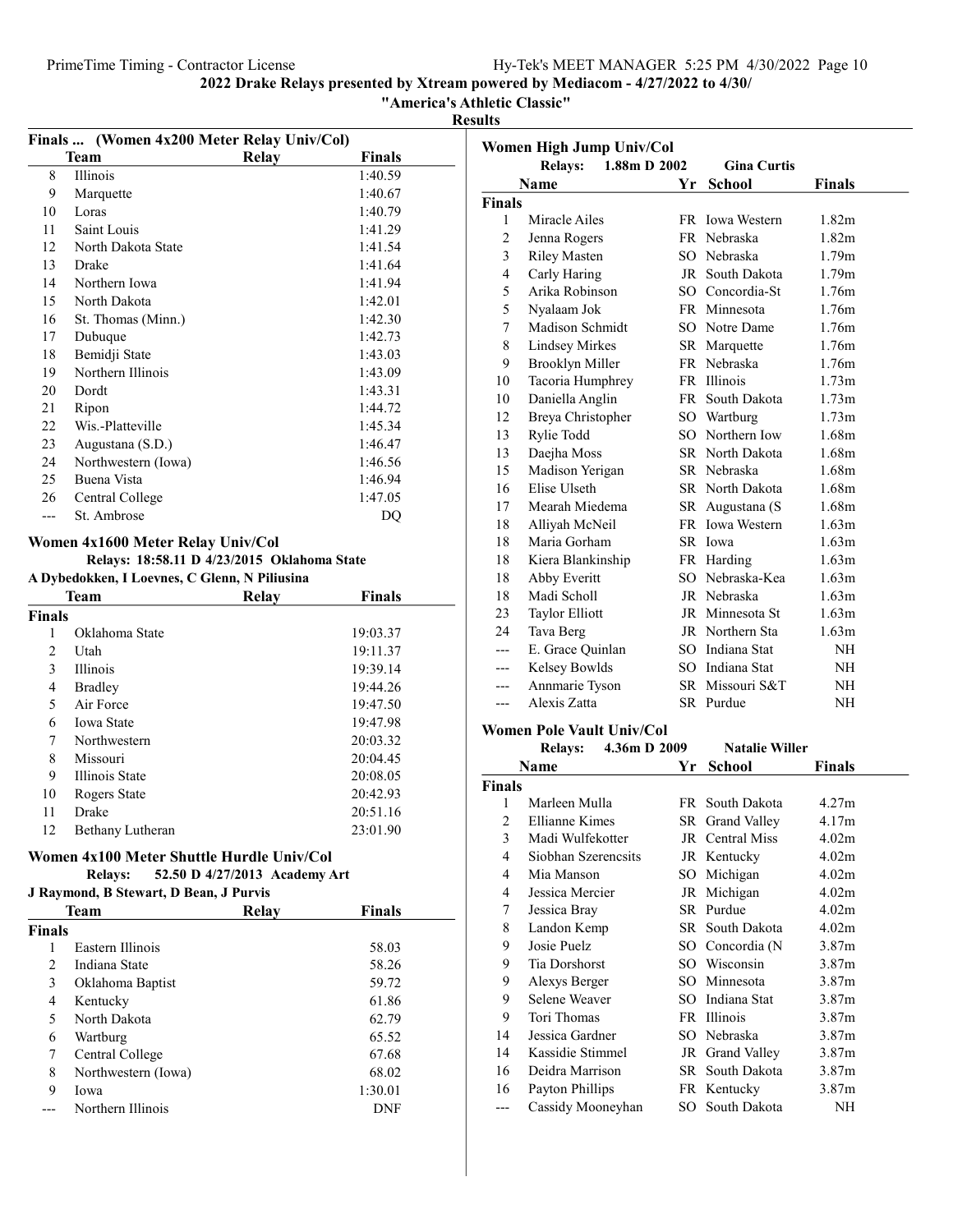| merica's Athletic Classic'' |  |
|-----------------------------|--|

Results

| Finals  (Women Pole Vault Univ/Col) |                     |  |                 |               |  |
|-------------------------------------|---------------------|--|-----------------|---------------|--|
|                                     | <b>Name</b>         |  | Yr School       | <b>Finals</b> |  |
|                                     | Julia Moore         |  | FR Wisconsin    | NH            |  |
| ---                                 | Hailey Orlowski     |  | SR Wisconsin    | NH            |  |
| ---                                 | Carly Livingston    |  | SR Grand Valley | NH            |  |
|                                     | <b>Tessa Sheets</b> |  | SR Purdue       | NH            |  |
|                                     | Cate Visscher       |  | JR Michigan     | NH            |  |
|                                     | Cassie Jennings     |  | SR Central Miss | NH            |  |
|                                     | Jaidyn Garrett      |  | SO South Dakota | NН            |  |

### Women Long Jump Univ/Col

|                | <b>Relays:</b>   | 6.78m D 2003 | <b>Aisha James</b> |               |
|----------------|------------------|--------------|--------------------|---------------|
|                | Name             | Yr           | School             | Finals        |
| <b>Finals</b>  |                  |              |                    |               |
| 1              | Lishanna Ilves   | SO.          | Nebraska           | $6.29m + 0.0$ |
| $\overline{c}$ | Kary Petricka    |              | FR Minnesota St    | $6.09m$ 1.5   |
| 3              | Zionn Pearson    |              | JR Nebraska        | $6.00m - 0.1$ |
| 4              | Hannah Morris    |              | JR Minnesota       | 5.99 $m$ +0.0 |
| 5              | Elise Ulseth     |              | SR North Dakota    | 5.99m 2.1     |
| 6              | Samoya Neil      |              | FR U-Mary          | 5.96m 2.0     |
| 7              | Ameia Wilson     |              | JR Michigan        | 5.88m 0.6     |
| 8              | Ashley McElmurry | SO.          | Nebraska           | $5.84m +0.0$  |
| 9              | D'Andra Morris   |              | SR U-Mary          | $5.82m -0.7$  |
| 10             | Grace Emineth    | SO.          | North Dakota       | 5.81m 3.5     |
| 11             | Jennifer Parent  |              | SR North Dakota    | 5.81m 1.3     |
| 12             | Arianna Passeri  |              | JR U-Mary          | 5.77m 4.7     |
| 13             | Tionna Tobias    |              | JR Iowa            | 5.76m 0.5     |
| 14             | Daejha Moss      |              | SR North Dakota    | 5.75m 1.7     |
| 15             | Makayla Jackson  | SO.          | Minnesota St       | $5.75m +0.0$  |
| 16             | Sydney Willits   |              | FR Iowa State      | 5.73m 1.6     |
| 17             | LaQwasia Stepney | SO.          | Nebraska           | $5.72m +0.0$  |
| 18             | Jodi Lipp        |              | JR North Dakota    | 5.71m 3.1     |
| 19             | Kenyae Majors    |              | SR Northern Ill    | 5.66m 1.9     |
| 20             | Holly Gerberding |              | SR South Dakota    | $5.53m$ 0.4   |
| 21             | Makenna Vollmer  |              | FR North Dakota    | 5.47m 0.3     |
| 22             | Clare McNamara   |              | SO Michigan        | $5.24m +0.0$  |

### Women Triple Jump Univ/Col

|               | Relays: 13.79m D 2003 | <b>Shani Marks</b> |                |  |
|---------------|-----------------------|--------------------|----------------|--|
|               | Name                  | Yr School          | <b>Finals</b>  |  |
| <b>Finals</b> |                       |                    |                |  |
| 1             | D'Andra Morris        | SR U-Mary          | 12.88m 4.4     |  |
| 2             | Alissa Melvin         | JR North Dakota    | 12.76m 2.9     |  |
| 3             | Riley Ammenhauser     | FR Michigan        | $12.71m$ 2.0   |  |
| 4             | Ryann Porter          | SO Indiana Stat    | 12.70m 3.4     |  |
| 5             | Tiera Robinson-Jones  | FR Minnesota       | $12.69m$ 2.5   |  |
| 6             | Kara Steele           | JR Tulane          | $12.51m + 0.0$ |  |
| 7             | Ashley McElmurry      | SO Nebraska        | $12.43m$ 1.6   |  |
| 8             | Jodi Lipp             | JR North Dakota    | $12.40m$ 1.8   |  |
| 9             | Flore Gracia          | SO Minnesota St    | 12.35m 5.5     |  |
| 10            | Zionn Pearson         | JR Nebraska        | 12.08m 1.9     |  |
| 11            | Sophie Galloway       | FR Kentucky        | 12.08m 3.0     |  |
| 12            | Rieko Wilford         | FR Purdue          | 12.06m 6.0     |  |
| 13            | Kayla Hutchins        | SO Iowa            | $11.97m$ 3.0   |  |
| 14            | Alecea Cardillo       | JR Lewis           | 11.96m 3.5     |  |
| 15            | Jade McDonald         | FR Iowa            | $11.94m +0.0$  |  |

| 16                  | Kady Kochendorfer | SR Wis.-Eau Cla | $11.88m - 0.1$ |
|---------------------|-------------------|-----------------|----------------|
| 17                  | Susan D'Onofrio   | JR Saint Louis  | $11.75m$ 1.7   |
| 18                  | Katrina Small     | SR Northern Ill | $11.75m - 2.3$ |
| 19                  | Deborah Obadofin  | JR Purdue       | $11.75m +0.0$  |
| 20                  | Mattie Cecilio    | SO UC San Diego | $11.55m$ 0.5   |
| 21                  | Kendall Jordan    | FR Kentucky     | $11.24m$ 2.8   |
| $---$               | Diamond Riley     | JR Northern Ill | <b>FOUL</b>    |
| $\qquad \qquad - -$ | Camryn Holloman   | JR Central Miss | <b>FOUL</b>    |

### Women Shot Put Univ/Col

### Relays: 18.57m D 4/26/2013 Tia Brooks

|               | Name                               | Yr  | <b>School</b>         | <b>Finals</b> |
|---------------|------------------------------------|-----|-----------------------|---------------|
| <b>Finals</b> |                                    |     |                       |               |
| 1             | Axelina Johansson                  |     | FR Nebraska           | 17.36m        |
| 2             | A'veun Moore-Jones                 |     | SR Southern Ill       | 16.84m        |
| 3             | <b>Tess Keyzers</b>                |     | SO Minnesota          | 16.18m        |
| 4             | Kat Moody                          | SO  | Iowa                  | 16.10m        |
| 5             | Devia Brown                        |     | SR Minnesota          | 15.89m        |
| 6             | Kayleigh Conlon                    |     | SR Southern Ill       | 15.74m        |
| 7             | Molly Leppelmeier                  |     | SR Kentucky           | 15.68m        |
| 8             | Katie Fare                         |     | SO Northern Iow       | 15.31m        |
| 9             | Marin Ehler                        |     | JR Northern Iow       | 15.24m        |
| 10            | Amaya King                         |     | SR Purdue             | 15.22m        |
| 11            | Amanda Anderson                    |     | SR North Dakota       | 14.91m        |
| 12            | Chandler Haight                    |     | JR Drake              | 14.81m        |
| 13            | Jamie Kofron                       |     | SO Iowa               | 14.78m        |
| 14            | Ashlan Burton                      |     | SR Central Miss       | 14.74m        |
| 15            | Rachel Tanczos                     |     | <b>SR</b> Notre Dame  | 14.66m        |
| 16            | Jasmine Greer                      |     | SO Kansas State       | 14.60m        |
| 17            | McKenzie Duwenhoegger FR Minnesota |     |                       | 14.58m        |
| 18            | Myejoi Williams                    | SO. | Illinois Sta          | 14.29m        |
| 19            | Katie Taylor                       |     | SR Minnesota St       | 14.14m        |
| 20            | Nicole Berry                       |     | JR Iowa               | 14.09m        |
| 21            | Skye Digman                        |     | JR Wis.-La Cros       | 14.05m        |
| 22            | Jayla Bynum                        |     | SO Indiana Stat       | 13.96m        |
| 23            | Emma Hertz                         |     | <b>SR</b> Sioux Falls | 13.78m        |
| 24            | Morgan Nealey                      |     | JR Northern Iow       | 13.73m        |
| 25            | <b>Brea Perron</b>                 |     | SR Minnesota St       | 13.47m        |
| 26            | Megan Gehrke                       |     | SR St. Thomas (       | 13.30m        |
| ---           | Bri'Yanna Robinson                 | JR  | Southern Ill          | FOUL          |

### Women Discus Throw Univ/Col

### Relays: 62.61m D 4/29/2004 Becky Breisch

|               | <b>Name</b>        | Yr School             | <b>Finals</b> |
|---------------|--------------------|-----------------------|---------------|
| <b>Finals</b> |                    |                       |               |
| 1             | <b>Emily March</b> | JR Iowa State         | 57.88m        |
| 2             | Amanda Anderson    | SR North Dakota       | 56.56m        |
| 3             | Rachel Tanczos     | <b>SR</b> Notre Dame  | 55.66m        |
| 4             | Areti Filipidou    | FR Kentucky           | 52.32m        |
| 5             | Kalynn Meyer       | FR Nebraska           | 51.94m        |
| 6             | Emma Hertz         | <b>SR</b> Sioux Falls | 51.92m        |
| 7             | Bri'Yanna Robinson | JR Southern Ill       | 51.29m        |
| 8             | Molly Leppelmeier  | SR Kentucky           | 51.14m        |
| 9             | Devia Brown        | SR Minnesota          | 51.10m        |
| 10            | Kat Moody          | SO Iowa               | 50.49m        |
| 11            | Jamie Kofron       | SO Iowa               | 49.59m        |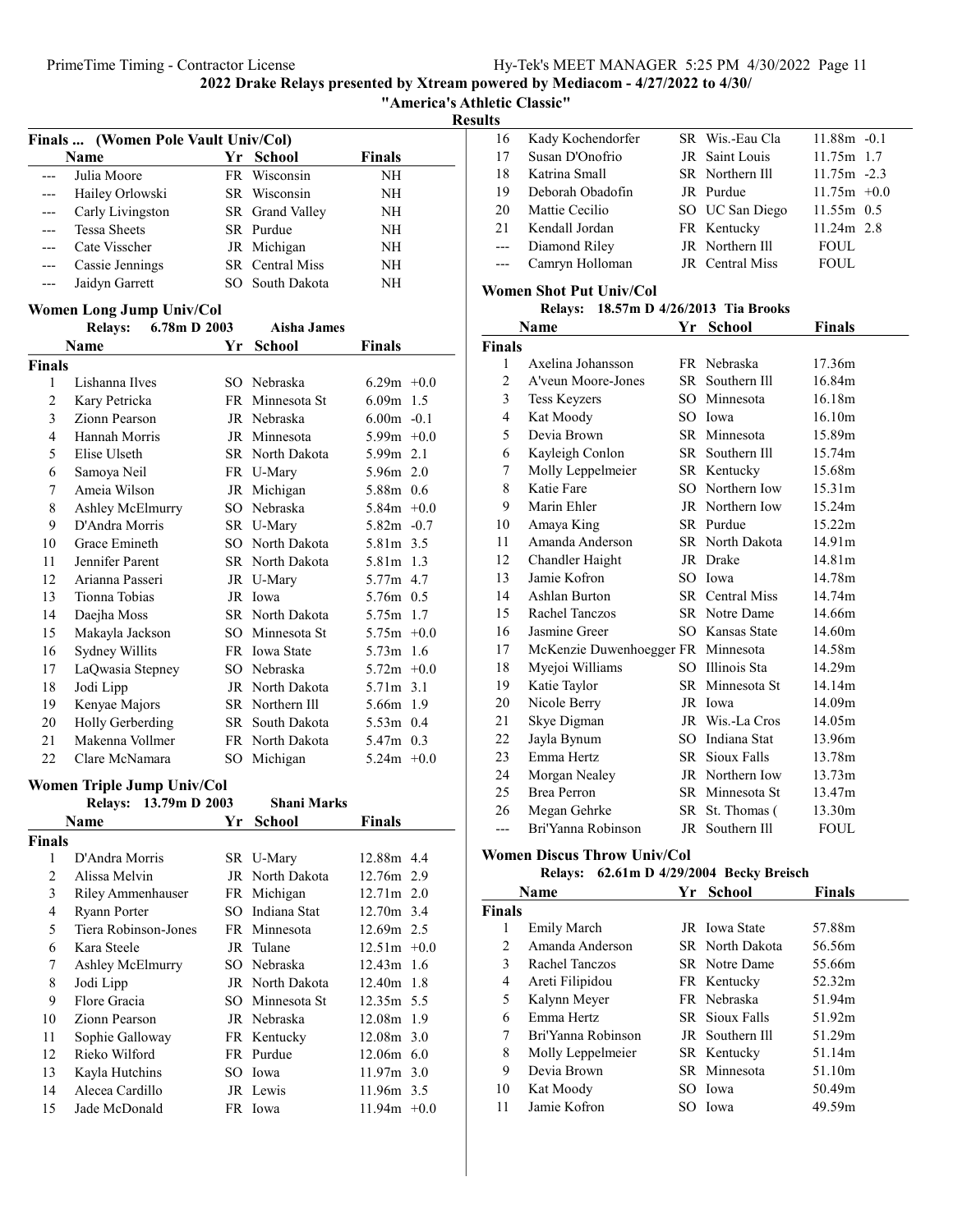"America's Athletic Classic"

Results

|    | Finals  (Women Discus Throw Univ/Col) |      |                 |               |  |
|----|---------------------------------------|------|-----------------|---------------|--|
|    | Name                                  | Yr - | <b>School</b>   | <b>Finals</b> |  |
| 12 | Shelby Frank                          |      | FR Minnesota    | 49.44m        |  |
| 13 | Marika Spencer                        |      | JR Nebraska     | 48.45m        |  |
| 14 | Madison Green                         |      | FR Grand View   | 48.38m        |  |
| 15 | Macy Byer                             |      | SO Illinois Sta | 48.15m        |  |
| 16 | Ashlan Burton                         |      | SR Central Miss | 47.64m        |  |
| 17 | Katie Taylor                          |      | SR Minnesota St | 46.93m        |  |
| 18 | Katelyn Williams                      |      | JR Drake        | 46.51m        |  |
| 19 | Madison Sutton                        |      | SO Benedictine  | 46.47m        |  |
| 20 | Hannah Redlin                         |      | SO Indiana Stat | 46.09m        |  |
| 21 | Matisen Ingle                         |      | FR Southern Ill | 45.80m        |  |
| 22 | <b>Betty Rosvold</b>                  |      | SO Nebraska     | 45.47m        |  |
| 23 | Myejoi Williams                       |      | SO Illinois Sta | 45.20m        |  |
| 24 | Meredith Clark                        |      | SO South Dakota | 44.56m        |  |
| 25 | Nya Diew                              |      | SO Nebraska     | 43.67m        |  |

#### Women Hammer Throw Univ/Col

Relays: 72.51m D 2007 Brittany Riley

|                | Name                      | Yr   | <b>School</b>          | <b>Finals</b> |
|----------------|---------------------------|------|------------------------|---------------|
| <b>Finals</b>  |                           |      |                        |               |
| 1              | Amy Phillips              |      | SR North Dakota        | 66.01m        |
| $\overline{c}$ | Shauniece O'Neal          | SR   | Southern Ill           | 65.89m        |
| 3              | Elisia Lancaster          | SR - | Southern Ill           | 65.82m        |
| 4              | Molly Leppelmeier         |      | SR Kentucky            | 65.76m        |
| 5              | Jade Gates                | SR   | Kentucky               | 65.34m        |
| 6              | <b>Tess Keyzers</b>       | SO   | Minnesota              | 62.04m        |
| 7              | Emma Robbins              |      | <b>SO</b> Kansas State | 61.40m        |
| 8              | Kaitlyn Burson            |      | SO Southern Ill        | 61.39m        |
| 9              | Antonella Creazzola       |      | SR Iowa State          | 60.92m        |
| 10             | Amanda Howe               |      | JR Iowa                | 59.76m        |
| 11             | Katelyn Williams          |      | JR Drake               | 59.36m        |
| 12             | Emily Kern                |      | SR Southern Ill        | 58.73m        |
| 13             | Lydia Knapp               | JR   | South Dakota           | 58.18m        |
| 14             | Rachel Tanczos            |      | SR Notre Dame          | 58.12m        |
| 15             | <b>Brea Perron</b>        |      | SR Minnesota St        | 57.71m        |
| 16             | Kaitlyn Wilder            |      | FR Dubuque             | 55.38m        |
| 17             | Emma Hertz                | SR   | Sioux Falls            | 53.51m        |
| 18             | Kaylee Jensen             |      | SR Minnesota St        | 53.31m        |
| 19             | Centaine Noom-Duckwort FR |      | Drake                  | 53.06m        |
| 20             | Skye Digman               | JR   | Wis.-La Cros           | 52.76m        |
| 21             | Natalie Mohring           | SR   | North Dakota           | 52.76m        |
| 22             | Katie Taylor              | SR   | Minnesota St           | 52.34m        |
| 23             | Rachael Molloy            | SО   | Central Miss           | 52.33m        |
| 24             | Sarah Ragland             |      | SR Concordia (N        | 49.83m        |
| 25             | Madison Green             | FR - | <b>Grand View</b>      | 49.79m        |
| 26             | Danielle Hoyle            |      | FR Iowa State          | 46.49m        |
| 27             | Kiara Anderson            | SO   | Hastings               | 44.99m        |
| ---            | Mari Shavers              | JR   | Northern Iow           | FOUL          |

### Women Javelin Throw Univ/Col

|        | Relays: 59.24m D 1983 | <b>Denise Thiemard</b> |        |
|--------|-----------------------|------------------------|--------|
|        | <b>Name</b>           | Yr School              | Finals |
| Finals |                       |                        |        |
|        | Maddie Harris         | SO Nebraska            | 50.29m |
|        | Mirta Kulisic         | SO Nebraska            | 48.64m |

| 3  | Gabrielle Diederich  |      | SR Notre Dame   | 48.50m |
|----|----------------------|------|-----------------|--------|
| 4  | Madison Lueger       |      | SO Nebraska     | 44.98m |
| 5  | Rachel Guthmiller    |      | JR Northern Sta | 42.57m |
| 6  | Aliza Van Den Elzen  |      | JR Lewis        | 42.17m |
| 7  | Jolie McClellan      | SO   | Drury           | 41.38m |
| 8  | Katie Cuneo          |      | SO UC San Diego | 41.31m |
| 9  | Taylor Leingang      |      | FR North Dakota | 41.01m |
| 10 | Bryana Leverentz     | JR   | St. Catherin    | 39.78m |
| 11 | Hayley Schmidt       |      | JR North Dakota | 39.50m |
| 12 | Lydia Knapp          | JR   | South Dakota    | 38.79m |
| 13 | Anna Swanson         | JR   | Saint Mary's    | 38.73m |
| 14 | Laurel Barber        | SO.  | Ottawa          | 38.49m |
| 15 | Briana Lowe          | SO.  | Kansas State    | 38.36m |
| 16 | <b>Josey Starner</b> | SR - | South Dakota    | 38.21m |
| 17 | Annika Williams      | SO.  | Kentucky        | 37.27m |
| 18 | Rebecca Simpson      |      | SR Buena Vista  | 36.84m |
| 19 | Jayla Bynum          | SO.  | Indiana Stat    | 36.54m |
| 20 | Abby Hill            |      | SO Mount Mercy  | 35.07m |
| 21 | Addison Long         | SO.  | NW Missouri     | 34.38m |
| 22 | Rylee Olson          |      | FR Morningside  | 32.74m |
| 23 | Jennifer Parent      |      | SR North Dakota | 32.43m |
|    |                      |      |                 |        |

#### Heptathlon: #4 Women 200 Meter Dash Univ/Col Heptathlon  $84.15<sub>D</sub>$

|               | <b>Relays:</b><br>24.15 D               |    |                       |               |     |
|---------------|-----------------------------------------|----|-----------------------|---------------|-----|
|               | Name                                    | Yr | <b>School</b>         | <b>Finals</b> |     |
| <b>Finals</b> |                                         |    |                       |               |     |
| 1             | Arika Robinson                          |    | SO Concordia-St       | 26.20         | 780 |
| 2             | Kylee Sallee                            |    | FR Augustana (S       | 26.25         | 775 |
| 3             | <b>Emily Swanson</b>                    |    | <b>SO</b> Sioux Falls | 26.33         | 769 |
| 4             | <b>Esther Miller</b>                    |    | SO North Park         | 27.08         | 705 |
| 5             | Lydia Berns-SchweingrubeSO Northern Iow |    |                       | 27.15         | 699 |
| 6             | Kelly Proesch                           |    | FR Northern Iow       | 27.30         | 687 |
| 7             | Clare Lycan                             |    | SR Unattached         | 27.64         | 659 |
| 8             | Samantha Sunnarborg                     |    | SO Minnesota St       | 27.82         | 645 |
| 9             | Kaye Paschka                            |    | SO Augustana (S       | 27.84         | 643 |
| 10            | Sydney Durbin                           |    | SO Northern Iow       | 27.95         | 635 |
| 11            | Amanda Lietz                            |    | SO Northern Iow       | 28.83         | 567 |
| 12            | Stephanie Witbrod                       |    | FR Bethany Luth       | 29.55         | 514 |
| 13            | Hailey Foxhoven                         |    | FR Wartburg           | 30.18         | 470 |

### Heptathlon: #7 Women 800 Meter Run Univ/Col Heptathlon

Relays: 2:15.94 D

|               | <b>Name</b>                             | Yr | School                | <b>Finals</b> |     |
|---------------|-----------------------------------------|----|-----------------------|---------------|-----|
| <b>Finals</b> |                                         |    |                       |               |     |
| 1             | <b>Emily Swanson</b>                    |    | <b>SO</b> Sioux Falls | 2:22.82       | 786 |
| 2             | Arika Robinson                          |    | SO Concordia-St       | 2:28.80       | 708 |
| 3             | <b>Esther Miller</b>                    |    | SO North Park         | 2:29.66       | 697 |
| 4             | Lydia Berns-SchweingrubeSO Northern Iow |    |                       | 2:30.71       | 684 |
| 5             | Samantha Sunnarborg                     |    | SO Minnesota St       | 2:31.35       | 676 |
| 6             | Clare Lycan                             |    | SR Unattached         | 2:36.92       | 609 |
| 7             | Kylee Sallee                            |    | FR Augustana (S       | 2:38.40       | 591 |
| 8             | Kaye Paschka                            |    | SO Augustana (S       | 2:39.53       | 578 |
| 9             | Kelly Proesch                           |    | FR Northern Iow       | 2:41.66       | 554 |
| 10            | Amanda Lietz                            |    | SO Northern Iow       | 2:45.39       | 513 |
| 11            | Hailey Foxhoven                         |    | FR Wartburg           | 2:55.55       | 408 |
| 12            | Stephanie Witbrod                       |    | FR Bethany Luth       | 3:14.09       | 245 |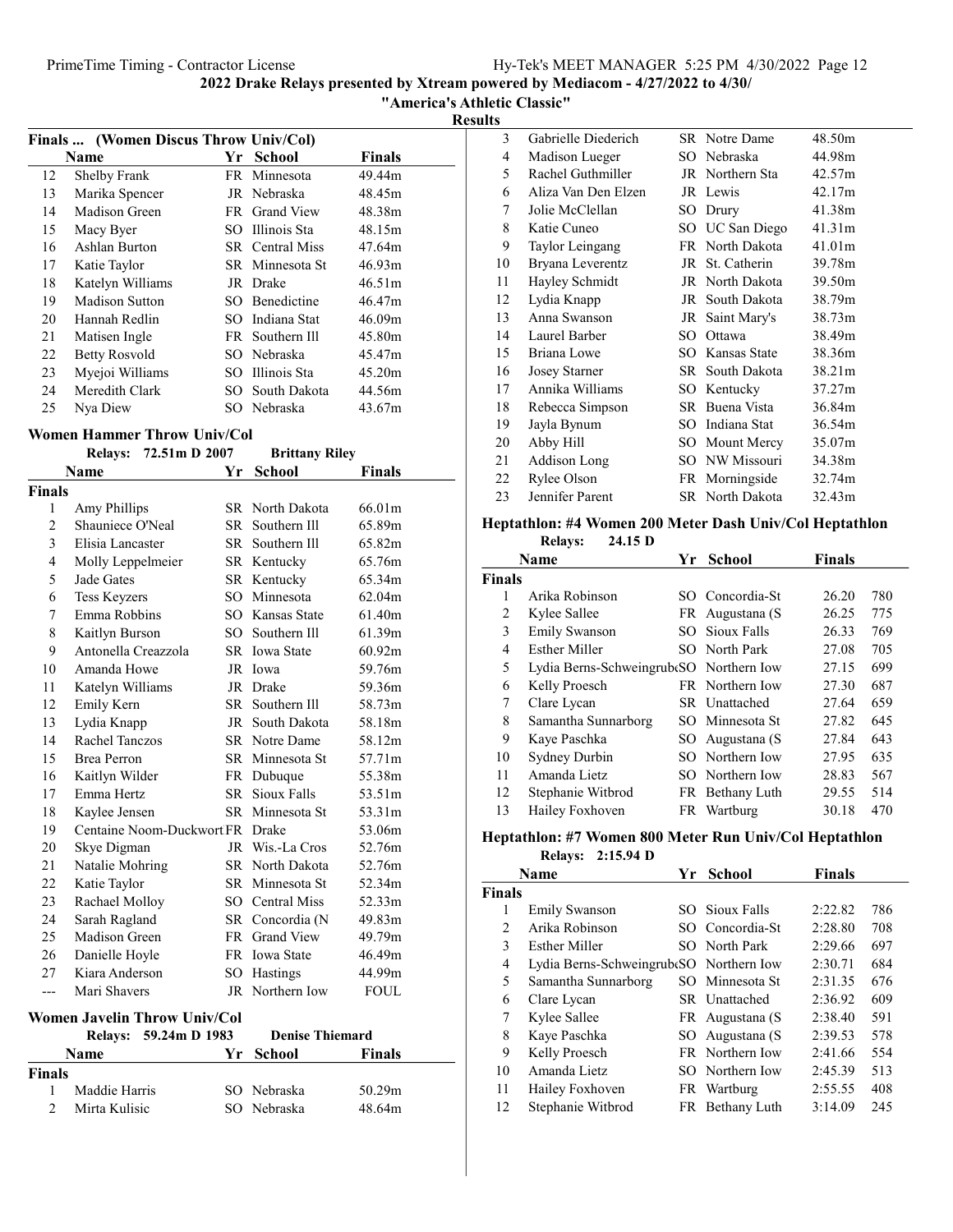### "America's Athletic Classic"

### Results

### Heptathlon: #1 Women 100 Meter Hurdles Univ/Col Heptathlon

| 14.47 D<br><b>Relays:</b> |             |               |                                                                                                                                                                                                                                               |     |
|---------------------------|-------------|---------------|-----------------------------------------------------------------------------------------------------------------------------------------------------------------------------------------------------------------------------------------------|-----|
|                           | Yr          | <b>School</b> | <b>Finals</b>                                                                                                                                                                                                                                 |     |
|                           |             |               |                                                                                                                                                                                                                                               |     |
| Arika Robinson            |             |               | 14.61                                                                                                                                                                                                                                         | 894 |
| <b>Emily Swanson</b>      |             |               | 14.98                                                                                                                                                                                                                                         | 844 |
| Kaye Paschka              | SO.         |               | 15.55                                                                                                                                                                                                                                         | 770 |
| Kelly Proesch             |             |               | 15.68                                                                                                                                                                                                                                         | 754 |
| Kylee Sallee              |             |               | 15.85                                                                                                                                                                                                                                         | 733 |
|                           |             |               | 15.93                                                                                                                                                                                                                                         | 723 |
| <b>Esther Miller</b>      |             |               | 16.30                                                                                                                                                                                                                                         | 678 |
| Sydney Durbin             |             |               | 16.50                                                                                                                                                                                                                                         | 654 |
| Samantha Sunnarborg       | SO.         |               | 16.96                                                                                                                                                                                                                                         | 601 |
| Stephanie Witbrod         |             |               | 17.12                                                                                                                                                                                                                                         | 583 |
| Clare Lycan               |             |               | 17.15                                                                                                                                                                                                                                         | 580 |
| Hailey Foxhoven           | FR.         | Wartburg      | 18.01                                                                                                                                                                                                                                         | 487 |
| Amanda Lietz              |             |               | 18.90                                                                                                                                                                                                                                         | 400 |
|                           | <b>Name</b> |               | SO Concordia-St<br>SO Sioux Falls<br>Augustana (S<br>FR Northern Iow<br>FR Augustana (S<br>Lydia Berns-SchweingrubeSO Northern Iow<br>SO North Park<br>SO Northern Iow<br>Minnesota St<br>FR Bethany Luth<br>SR Unattached<br>SO Northern Iow |     |

### Heptathlon: #2 Women High Jump Univ/Col Heptathlon

### Relays: 1.69m D

|        | Name                                    | Yr | <b>School</b>   | <b>Finals</b>        |     |
|--------|-----------------------------------------|----|-----------------|----------------------|-----|
| Finals |                                         |    |                 |                      |     |
| 1      | Arika Robinson                          |    | SO Concordia-St | $1.74 \text{m}D$ 903 |     |
| 2      | <b>Emily Swanson</b>                    |    | SO Sioux Falls  | 1.68m                | 830 |
| 3      | Lydia Berns-Schweingrub SO Northern Iow |    |                 | 1.65m                | 795 |
| 4      | Samantha Sunnarborg                     |    | SO Minnesota St | 1.59m                | 724 |
| 5      | Kylee Sallee                            |    | FR Augustana (S | 1.56m                | 689 |
| 6      | Amanda Lietz                            |    | SO Northern Iow | 1.53m                | 655 |
| 7      | Sydney Durbin                           |    | SO Northern Iow | 1.50m                | 621 |
| 7      | Kaye Paschka                            |    | SO Augustana (S | 1.50 <sub>m</sub>    | 621 |
| 9      | <b>Esther Miller</b>                    |    | SO North Park   | 1.47m                | 588 |
| 10     | Kelly Proesch                           |    | FR Northern Iow | 1.44m                | 555 |
| 10     | Clare Lycan                             |    | SR Unattached   | 1.44m                | 555 |
| 10     | Stephanie Witbrod                       |    | FR Bethany Luth | 1.44m                | 555 |
| 13     | Hailey Foxhoven                         |    | FR Wartburg     | 1.41 <sub>m</sub>    | 523 |

# Heptathlon: #5 Women Long Jump Univ/Col Heptathlon

### Yr School Finals

| <b>Finals</b> |                                         |                       |                   |     |
|---------------|-----------------------------------------|-----------------------|-------------------|-----|
| 1             | Arika Robinson                          | SO Concordia-St       | 5.59m             | 726 |
| 2             | Kylee Sallee                            | FR Augustana (S       | 5.56m             | 717 |
| 3             | Lydia Berns-Schweingrub SO Northern Iow |                       | 5.07m             | 578 |
| 4             | <b>Emily Swanson</b>                    | <b>SO</b> Sioux Falls | 4.96m             | 548 |
| 5             | Kaye Paschka                            | SO Augustana (S       | 4.91 <sub>m</sub> | 535 |
| 6             | Sydney Durbin                           | SO Northern Iow       | 4.89m             | 530 |
| 7             | Samantha Sunnarborg                     | SO Minnesota St       | 4.86m             | 522 |
| 8             | Stephanie Witbrod                       | FR Bethany Luth       | 4.68m             | 474 |
| 9             | Clare Lycan                             | SR Unattached         | 4.55m             | 441 |
| 10            | Esther Miller                           | SO North Park         | 4.49m             | 426 |
| 11            | Amanda Lietz                            | SO Northern Iow       | 4.39m             | 401 |
| 12            | Kelly Proesch                           | FR Northern Iow       | 4.38m             | 398 |
| 13            | Hailey Foxhoven                         | FR Wartburg           | 4.36m             | 393 |

### Heptathlon: #3 Women Shot Put Univ/Col Heptathlon

|        | $12.08m$ D<br><b>Relays:</b>             |    |                 |                   |     |
|--------|------------------------------------------|----|-----------------|-------------------|-----|
|        | Name                                     | Yr | <b>School</b>   | <b>Finals</b>     |     |
| Finals |                                          |    |                 |                   |     |
| 1      | Stephanie Witbrod                        |    | FR Bethany Luth | 11.67m            | 639 |
| 2      | Samantha Sunnarborg                      |    | SO Minnesota St | 11.10m            | 602 |
| 3      | Arika Robinson                           |    | SO Concordia-St | 10.89m            | 588 |
| 4      | <b>Emily Swanson</b>                     |    | SO Sioux Falls  | 10.11m            | 537 |
| 5      | Kylee Sallee                             |    | FR Augustana (S | 10.06m            | 533 |
| 6      | Lydia Berns-Schweingrube SO Northern Iow |    |                 | 9.78m             | 515 |
| 7      | Hailey Foxhoven                          |    | FR Wartburg     | 9.71 <sub>m</sub> | 510 |
| 8      | Kelly Proesch                            |    | FR Northern Iow | 9.54m             | 499 |
| 9      | Clare Lycan                              |    | SR Unattached   | 9.38m             | 489 |
| 10     | Kaye Paschka                             |    | SO Augustana (S | 9.11 <sub>m</sub> | 471 |
| 11     | Amanda Lietz                             |    | SO Northern Iow | 8.83m             | 453 |
| 12     | Esther Miller                            |    | SO North Park   | 8.82m             | 452 |
| 13     | Sydney Durbin                            |    | SO Northern Iow | 8.24m             | 415 |

#### Heptathlon: #6 Women Javelin Throw Univ/Col Heptathlon Relays: 36.28m D

|  | Relays: 30.2011 D |  |
|--|-------------------|--|
|--|-------------------|--|

|        | Name                                     | Yr | <b>School</b>   | <b>Finals</b>      |     |
|--------|------------------------------------------|----|-----------------|--------------------|-----|
| Finals |                                          |    |                 |                    |     |
| 1      | Samantha Sunnarborg                      |    | SO Minnesota St | 42.53mD 716        |     |
| 2      | Kaye Paschka                             |    | SO Augustana (S | 29.57m             | 468 |
| 3      | Clare Lycan                              |    | SR Unattached   | 28.82m             | 454 |
| 4      | <b>Emily Swanson</b>                     |    | SO Sioux Falls  | 28.34m             | 445 |
| 5      | Arika Robinson                           |    | SO Concordia-St | 27.52m             | 430 |
| 6      | Sydney Durbin                            |    | SO Northern Iow | 26.54m             | 411 |
| 7      | Stephanie Witbrod                        |    | FR Bethany Luth | 26.00 <sub>m</sub> | 401 |
| 7      | Lydia Berns-Schweingrube SO Northern Iow |    |                 | 26.00 <sub>m</sub> | 401 |
| 9      | Amanda Lietz                             |    | SO Northern Iow | 25.31m             | 388 |
| 10     | Kylee Sallee                             |    | FR Augustana (S | 24.84m             | 379 |
| 11     | Hailey Foxhoven                          |    | FR Wartburg     | 22.73m             | 340 |
| 12     | Kelly Proesch                            |    | FR Northern Iow | 22.62m             | 338 |
| 13     | <b>Esther Miller</b>                     |    | SO North Park   | 19.69m             | 283 |

### Women Heptathlon Univ/Col

|        | <b>Relays:</b>       | 6040 D 2010 |    | Diana Pickler                           |               |  |
|--------|----------------------|-------------|----|-----------------------------------------|---------------|--|
|        | Name                 |             | Yr | <b>School</b>                           | <b>Finals</b> |  |
| Finals |                      |             |    |                                         |               |  |
| 1      | Arika Robinson       |             |    | SO Concordia-St                         | 5029          |  |
| 2      | <b>Emily Swanson</b> |             |    | SO Sioux Falls                          | 4759          |  |
| 3      | Samantha Sunnarborg  |             |    | SO Minnesota St                         | 4486          |  |
| 4      | Kylee Sallee         |             |    | FR Augustana (S                         | 4417          |  |
| 5      |                      |             |    | Lydia Berns-SchweingrubeSO Northern Iow | 4395          |  |
| 6      | Kaye Paschka         |             |    | SO Augustana (S                         | 4086          |  |
| 7      | <b>Esther Miller</b> |             |    | SO North Park                           | 3829          |  |
| 8      | Clare Lycan          |             |    | SR Unattached                           | 3787          |  |
| 9      | Kelly Proesch        |             |    | FR Northern Iow                         | 3785          |  |
| 10     | Stephanie Witbrod    |             |    | FR Bethany Luth                         | 3411          |  |
| 11     | Amanda Lietz         |             |    | SO Northern Iow                         | 3377          |  |
| 12     | Hailey Foxhoven      |             |    | FR Wartburg                             | 3131          |  |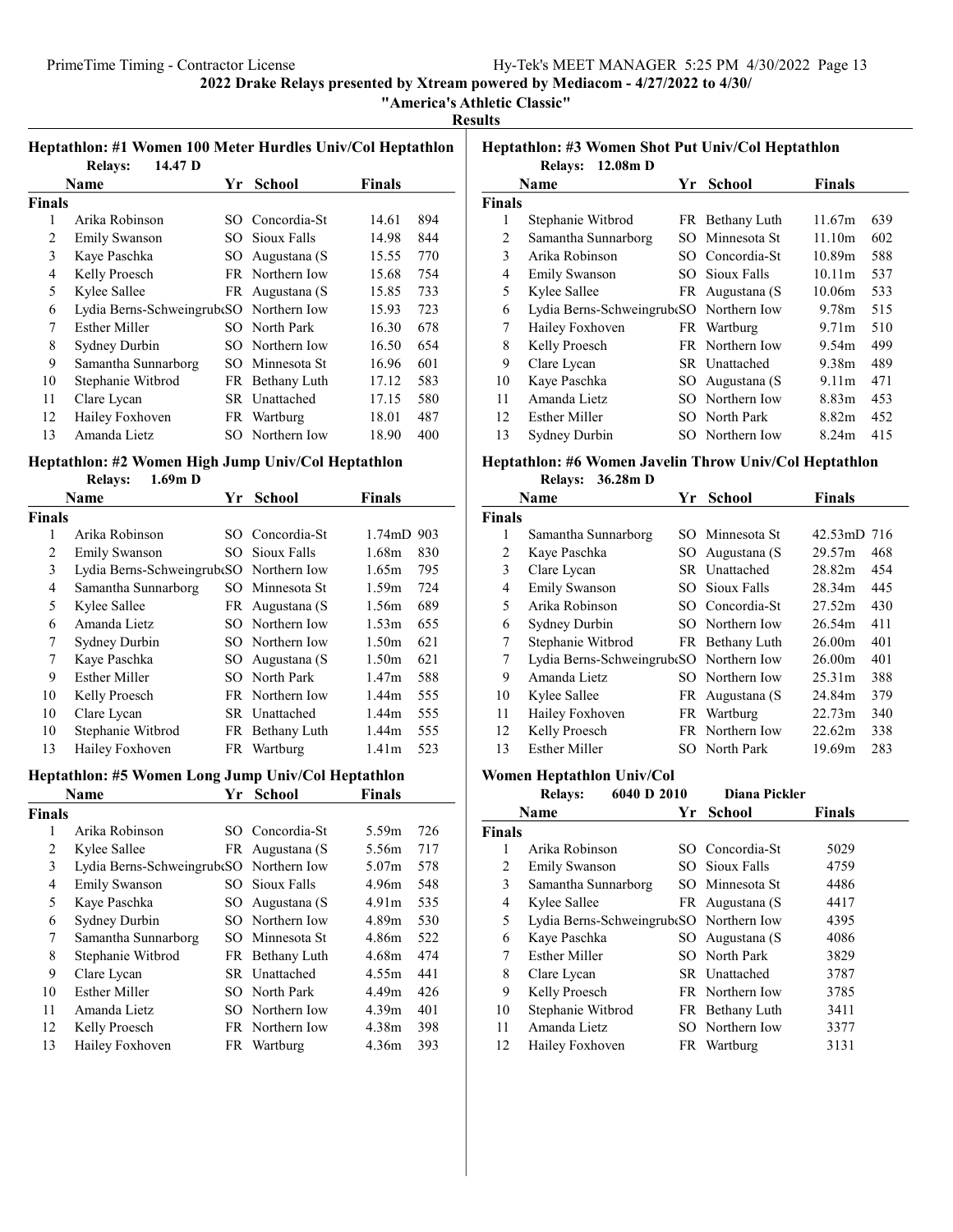### "America's Athletic Classic"

Results

| Women 4x100 Meter Relay University |                                    |                         |                |  |
|------------------------------------|------------------------------------|-------------------------|----------------|--|
|                                    | <b>Relays:</b>                     | 43.58 D 4/28/2012 Texas |                |  |
|                                    | M Snow, A Peter, C Udoh, C Goodman |                         |                |  |
|                                    | Team                               | Relay                   | <b>Prelims</b> |  |
|                                    | <b>Preliminaries</b>               |                         |                |  |
| 1                                  | Kentucky                           |                         | 43.65O         |  |
| 2                                  | N. Carolina A&T                    |                         | 44.33Q         |  |
| 3                                  | Purdue                             |                         | 44.65Q         |  |
| 4                                  | Minnesota                          |                         | 44.61q         |  |
| 5                                  | Iowa                               |                         | 44.87q         |  |
| 6                                  | Michigan                           |                         | 45.26q         |  |
| $\tau$                             | Northern Iowa                      |                         | 45.67q         |  |
| 8                                  | <b>Illinois State</b>              |                         | 45.69q         |  |
| 9                                  | Nebraska                           |                         | 46.09          |  |
| 10                                 | South Dakota                       |                         | 46.10          |  |
| 11                                 | Indiana State                      |                         | 46.60          |  |
| 12                                 | Eastern Illinois                   |                         | 46.61          |  |
| 13                                 | North Dakota State                 |                         | 46.61          |  |
| 14                                 | <b>Illinois</b>                    |                         | 47.19          |  |
| 15                                 | Utah                               |                         | 47.41          |  |
| 16                                 | Saint Louis                        |                         | 48.03          |  |
| 17                                 | St. Thomas (Minn.)                 |                         | 48.60          |  |
| 18                                 | Marquette                          |                         | 49.20          |  |
|                                    | Drake                              |                         | DNF            |  |

### Women 4x100 Meter Relay University

Relays: 43.58 D 4/28/2012 Texas

#### M Snow, A Peter, C Udoh, C Goodman

| Team          |                 | Relay | <b>Finals</b> |     |
|---------------|-----------------|-------|---------------|-----|
| <b>Finals</b> |                 |       |               |     |
| 1             | Michigan        |       | 45.22 10      |     |
| 2             | Iowa            |       | 45.46         | - 8 |
| 3             | Illinois State  |       | 46.09         | 6   |
| 4             | Northern Iowa   |       | 46.32         | - 5 |
|               | Purdue          |       | <b>DNF</b>    |     |
|               | N. Carolina A&T |       | DO            |     |
|               |                 |       |               |     |

#### Women 4x400 Meter Relay Invitational University

|        | Team               | Relay | Finals  |                |
|--------|--------------------|-------|---------|----------------|
| Finals |                    |       |         |                |
|        | Kentucky           |       | 3:33.60 | - 10           |
| 2      | Iowa               |       | 3:37.12 | - 8            |
| 3      | N. Carolina A&T    |       | 3:40.34 | 6              |
| 4      | Oklahoma State     |       | 3:41.73 | - 5            |
| 5      | <b>Iowa State</b>  |       | 3:45.94 | $\overline{4}$ |
| 6      | North Dakota State |       | 3:48.76 | $\overline{3}$ |
|        | Minnesota          |       | DNF     |                |

### Women 4x400 Meter Relay University Relays: 3:28.42 D 4/28/2018 Purdue

C Abbott, B Thomas, S Black, J Mitchell

|               | C Abbott, B Thomas, S Black, J Mitchell |       |         |  |  |
|---------------|-----------------------------------------|-------|---------|--|--|
|               | Team                                    | Relav | Finals  |  |  |
| <b>Finals</b> |                                         |       |         |  |  |
|               | Utah                                    |       | 3:41.95 |  |  |
| $\mathcal{D}$ | South Dakota                            |       | 3:44.33 |  |  |
|               |                                         |       |         |  |  |

| 3  | <b>Bradley</b>    |   | 3:47.00 |
|----|-------------------|---|---------|
| 4  | UC San Diego      |   | 3:47.00 |
| 5  | Northern Iowa     |   | 3:47.94 |
| 6  | Air Force         |   | 3:49.28 |
| 7  | Northern Illinois |   | 3:49.67 |
| 8  | Iowa              | В | 3:51.05 |
| 9  | South Dakota St.  |   | 3:51.25 |
| 10 | Illinois State    |   | 3:51.38 |
| 11 | Drake             |   | 3:52.19 |
| 12 | Indiana State     |   | 3:53.52 |
| 13 | Nebraska          |   | 3:54.53 |
| 14 | North Dakota      |   | 3:55.36 |
| 15 | Eastern Illinois  |   | 4:03.57 |
|    |                   |   |         |

### Women 4x800 Meter Relay University

Relays: 8:27.42 D 4/27/2007 Minnesota

### J Schwengler, J Cheever, G Anderson, H Dorniden

|               | Team              | Relay | <b>Finals</b>             |
|---------------|-------------------|-------|---------------------------|
| <b>Finals</b> |                   |       |                           |
|               | Kentucky          |       | $8:25.25D$ 10             |
| 2             | Oklahoma State    |       | 8:28.17<br>8              |
| 3             | Kansas State      |       | 8:31.22<br>6              |
| 4             | Michigan          |       | 8:35.51<br>5              |
| 5             | Utah              |       | 8:35.59<br>4              |
| 6             | Iowa              |       | 3<br>8:35.75              |
| 7             | <b>Iowa State</b> |       | $\mathfrak{D}$<br>8:54.76 |
| 8             | Missouri          |       | 9:10.24<br>1              |
| 9             | South Dakota St.  |       | 9:17.67                   |
|               | Minnesota         |       | DNF                       |

### Women 1600 Sprint Medley University

#### Relays: 3:43.64 D 4/25/2015 Arkansas R Williams, D Harper, T Ellis-Watson, C Williams

|               | $\bf{R}$ williams, D Harper, T Ems-watson, C williams |       |               |    |  |  |
|---------------|-------------------------------------------------------|-------|---------------|----|--|--|
|               | <b>Team</b>                                           | Relay | <b>Finals</b> |    |  |  |
| <b>Finals</b> |                                                       |       |               |    |  |  |
| 1             | Kentucky                                              |       | 3:48.65       | 10 |  |  |
| 2             | Iowa                                                  |       | 3:52.56       | 8  |  |  |
| 3             | Oklahoma State                                        |       | 3:54.73       | 6  |  |  |
| 4             | Air Force                                             |       | 3:56.82       | 5  |  |  |
| 5             | Utah                                                  |       | 3:57.04       | 4  |  |  |
| 6             | Purdue                                                |       | 3:57.20       | 3  |  |  |
| 7             | Illinois                                              |       | 4:00.19       | 2  |  |  |
| 8             | <b>Iowa State</b>                                     |       | 4:02.14       | 1  |  |  |
| 9             | Northern Iowa                                         |       | 4:03.10       |    |  |  |
| 10            | North Dakota State                                    |       | 4:03.69       |    |  |  |
| 11            | Marquette                                             |       | 4:06.28       |    |  |  |
| 12            | Missouri                                              |       | 4:08.26       |    |  |  |
| 13            | Drake                                                 |       | 4:09.24       |    |  |  |
| 14            | Saint Louis                                           |       | 4:15.64       |    |  |  |
| 15            | North Dakota                                          |       | 4:19.13       |    |  |  |

### Women Distance Medley University

| Relays: 11:03.59 D 2003 | <b>Stanford</b> |  |
|-------------------------|-----------------|--|

|        | Team           | Relav | <b>Finals</b> |     |
|--------|----------------|-------|---------------|-----|
| Finals |                |       |               |     |
|        | Oklahoma State |       | 11:04.64      | -10 |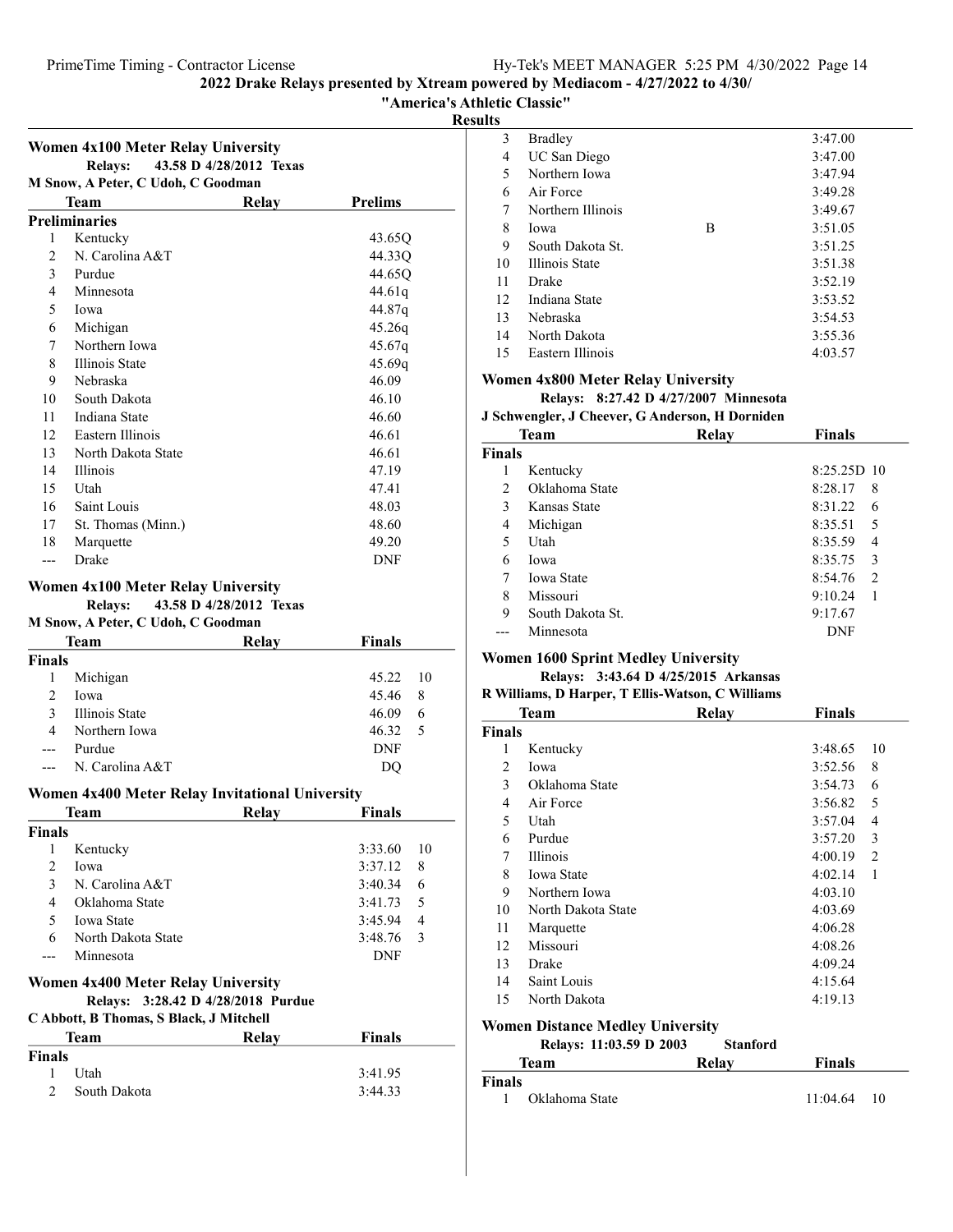"America's Athletic Classic"

Results

|    | <b>Finals </b> (Women Distance Medley University) |       |          |                |
|----|---------------------------------------------------|-------|----------|----------------|
|    | Team                                              | Relay | Finals   |                |
| 2  | Utah                                              |       | 11:17.92 | 8              |
| 3  | Kentucky                                          |       | 11:21.15 | 6              |
| 4  | <b>Illinois</b>                                   |       | 11:23.51 | 5              |
| 5  | Michigan                                          |       | 11:25.97 | 4              |
| 6  | Minnesota                                         |       | 11:31.10 | 3              |
| 7  | Illinois State                                    |       | 11:32.17 | $\mathfrak{D}$ |
| 8  | Kansas State                                      |       | 11:35.39 | 1              |
| 9  | Iowa                                              |       | 11:40.18 |                |
| 10 | <b>Iowa State</b>                                 |       | 11:40.62 |                |
| 11 | South Dakota St.                                  |       | 11:48.20 |                |
| 12 | Wisconsin                                         |       | 11:48.98 |                |
| 13 | South Dakota                                      |       | 11:53.68 |                |
| 14 | Air Force                                         |       | 11:54.02 |                |
| 15 | Missouri                                          |       | 12:00.26 |                |
| 16 | Drake                                             |       | 12:07.06 |                |
| 17 | North Dakota                                      |       | 12:13.24 |                |
| 18 | Saint Louis                                       |       | 12:29.18 |                |
|    |                                                   |       |          |                |

### Women 4x100 Meter Relay College

### Relays: 44.19 D 4/27/2013 Academy Art

### J Purvis, B Stewart, V Thomas, J Raymond

|                | Team                 | <b>Relay</b> | <b>Prelims</b> |
|----------------|----------------------|--------------|----------------|
|                | <b>Preliminaries</b> |              |                |
| 1              | Minnesota State      |              | 45.15q         |
| $\overline{c}$ | Iowa Western CC      |              | 46.88q         |
| 3              | Loras                |              | 46.91q         |
| $\overline{4}$ | Bemidji State        |              | 47.23q         |
| 5              | Central Missouri     |              | 47.59q         |
| 6              | Wis.-La Crosse       |              | 47.61q         |
| 7              | Wis.-Eau Claire      |              | 47.79q         |
| 8              | U-Mary               |              | 48.01q         |
| 9              | Wartburg             |              | 48.24          |
| 10             | Dordt                |              | 48.55          |
| 11             | William Penn         |              | 48.62          |
| 12             | Concordia-St. Paul   |              | 48.66          |
| 13             | Concordia (Neb.)     |              | 48.73          |
| 14             | Iowa Central CC      |              | 48.77          |
| 15             | Augustana (S.D.)     |              | 48.80          |
| 16             | St. Mary (Kan.)      |              | 48.80          |
| 17             | Dubuque              |              | 48.81          |
| 18             | <b>Grand View</b>    |              | 49.00          |
| 19             | Ripon                |              | 49.12          |
| 20             | St. Francis (Ill.)   |              | 49.22          |
| 21             | Sioux Falls          |              | 49.40          |
| 22             | St. Norbert          |              | 49.43          |
| 23             | Buena Vista          |              | 49.56          |
| 24             | <b>Mount Marty</b>   |              | 49.70          |
| 25             | Wis.-Platteville     |              | 49.76          |
| 26             | St. Ambrose          |              | 49.83          |
| 27             | Illinois College     |              | 50.12          |
| 28             | Dakota State         |              | 50.22          |
| 29             | Northwestern (Iowa)  |              | 50.91          |
| 30             | Coe                  |              | 54.02          |
| ---            | Lewis                |              | DNF            |

|                | Women 4x100 Meter Relay College           |                               |                |
|----------------|-------------------------------------------|-------------------------------|----------------|
|                | <b>Relays:</b>                            | 44.19 D 4/27/2013 Academy Art |                |
|                | J Purvis, B Stewart, V Thomas, J Raymond  |                               |                |
|                | Team                                      | Relav                         | <b>Finals</b>  |
| <b>Finals</b>  |                                           |                               |                |
| 1              | Minnesota State                           |                               | 45.47          |
| $\overline{c}$ | <b>Iowa Western CC</b>                    |                               | 46.69          |
| 3              | Loras                                     |                               | 47.22          |
| 4              | Central Missouri                          |                               | 47.23          |
| 5              | Wis.-La Crosse                            |                               | 47.73          |
| 6              | Wis.-Eau Claire                           |                               | 48.15          |
| ---            | Bemidji State                             |                               | DQ             |
|                | <b>Women 4x400 Meter Relay College</b>    |                               |                |
|                | Relays: 3:34.52 D 4/27/2013 Lincoln (MO)  |                               |                |
|                | L Palmer, M Cumberbatch, Y Haye, D Hylton |                               |                |
|                | <b>Team</b>                               | Relay                         | <b>Prelims</b> |
|                | <b>Preliminaries</b>                      |                               |                |
| 1              | Iowa Western CC                           |                               | 3:42.46Q       |
| 2              | Oklahoma Baptist                          |                               | 3:46.40Q       |
| 3              | Central Missouri                          |                               | 3:47.20Q       |
| 4              | Loras                                     |                               | 3:47.81Q       |
| 5              | Olivet Nazarene                           |                               | 3:47.22q       |
| 6              | Wis.-La Crosse                            |                               | 3:47.81q       |
| 7              | Wartburg                                  |                               | 3:49.82q       |
| 8              | Concordia (Neb.)                          |                               | 3:49.86q       |
| 9              | Bethel (Minn.)                            |                               | 3:50.97        |
| 10             | Dordt                                     |                               | 3:51.67        |
| 11             | Minnesota State                           |                               | 3:52.79        |
| 12             | Bemidji State                             |                               | 3:55.55        |
| 13             | Northwestern (Iowa)                       |                               | 3:58.21        |
| 14             | St. Ambrose                               |                               | 3:59.92        |
| 15             | Mount Marty                               |                               | 4:00.46        |
| 16             | Sioux Falls                               |                               | 4:01.92        |
| 17             | Dakota State                              |                               | 4:03.18        |
| 18             | Truman                                    |                               | 4:03.57        |
| 19             | <b>Grand View</b>                         |                               | 4:04.21        |
| 20             | Buena Vista                               |                               | 4:07.26        |
| 21             | Ripon                                     |                               | 4:10.27        |
| 22             | Coe                                       |                               | 4:27.08        |
| $---$          | St. Norbert                               |                               | DQ             |
|                |                                           |                               |                |

### Women 4x400 Meter Relay College

### Relays: 3:34.52 D 4/27/2013 Lincoln (MO)

|                | L Palmer, M Cumberbatch, Y Haye, D Hylton |       |               |  |  |
|----------------|-------------------------------------------|-------|---------------|--|--|
|                | <b>Team</b>                               | Relay | <b>Finals</b> |  |  |
| <b>Finals</b>  |                                           |       |               |  |  |
|                | <b>Iowa Western CC</b>                    |       | 3:44.29       |  |  |
| $\mathfrak{D}$ | Loras                                     |       | 3:46.01       |  |  |
| 3              | Central Missouri                          |       | 3:46.01       |  |  |
| 4              | Oklahoma Baptist                          |       | 3:46.89       |  |  |
| 5              | Olivet Nazarene                           |       | 3:49.62       |  |  |
| 6              | Wis.-La Crosse                            |       | 3:52.38       |  |  |
| 7              | Wartburg                                  |       | 3:53.59       |  |  |
| 8              | Concordia (Neb.)                          |       | 3:53.91       |  |  |
|                |                                           |       |               |  |  |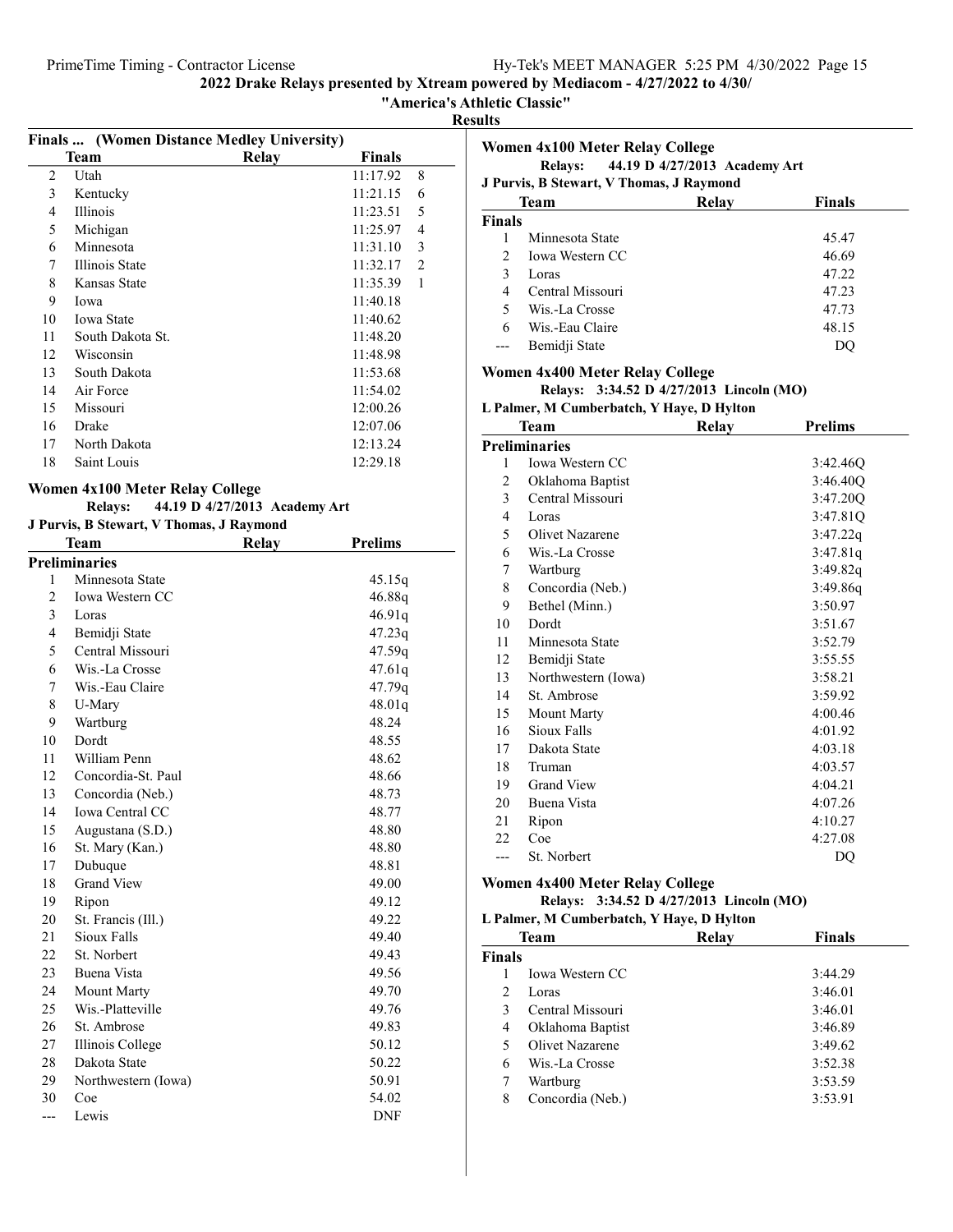"America's Athletic Classic"

### Results

| Women 4x800 Meter Relay College |                        |                       |               |  |
|---------------------------------|------------------------|-----------------------|---------------|--|
|                                 | Relays: 8:47.62 D 2003 | <b>Nort Dakota St</b> |               |  |
|                                 | Team                   | Relay                 | <b>Finals</b> |  |
| <b>Finals</b>                   |                        |                       |               |  |
| 1                               | Augustana (S.D.)       |                       | 8:57.75       |  |
| 2                               | Central Missouri       |                       | 8:58.20       |  |
| 3                               | Concordia (Neb.)       |                       | 9:09.24       |  |
| 4                               | Dordt                  |                       | 9:10.57       |  |
| 5                               | Oklahoma Baptist       |                       | 9:19.99       |  |
| 6                               | Sioux Falls            |                       | 9:20.68       |  |
| 7                               | Morningside            |                       | 9:24.51       |  |
| 8                               | St. Mary (Kan.)        |                       | 9:25.29       |  |
| 9                               | Bethel (Minn.)         |                       | 9:32.59       |  |
| 10                              | Goshen                 |                       | 9:41.56       |  |
| 11                              | Iowa Central CC        |                       | 9:53.64       |  |
| 12                              | Concordia-St. Paul     |                       | 9:57.77       |  |

### Women 1600 Sprint Medley College

|        | Relays: 3:47.03 D 2014 | <b>Oklahoma Baptist</b> |               |
|--------|------------------------|-------------------------|---------------|
|        | Team                   | Relay                   | <b>Finals</b> |
| Finals |                        |                         |               |
| 1      | Gustavus Adolphus      |                         | 3:59.32       |
| 2      | Nebraska Wesleyan      |                         | 4:00.32       |
| 3      | Central Missouri       |                         | 4:01.17       |
| 4      | Augustana (S.D.)       |                         | 4:01.75       |
| 5      | Bethel (Minn.)         |                         | 4:05.76       |
| 6      | Kansas Wesleyan        |                         | 4:07.71       |
| 7      | Morningside            |                         | 4:10.16       |
| 8      | Hawkeye CC             |                         | 4:13.22       |
| 9      | Concordia-St. Paul     |                         | 4:14.03       |
| 10     | Oklahoma Baptist       |                         | 4:14.73       |
| 11     | Sioux Falls            |                         | 4:15.83       |
| 12     | York (Neb.)            |                         | 4:19.37       |
| 13     | Dordt                  |                         | 4:19.65       |
| 14     | Lewis                  |                         | 4:22.52       |
| 15     | Dakota State           |                         | 4:22.79       |
| 16     | St. Norbert            |                         | 4:28.08       |
| 17     | Coe                    |                         | 4:34.50       |
| 18     | Bethany Lutheran       |                         | 4:39.59       |

## Women Distance Medley College

### Relays:  $11:26.59$  D  $4/27/2007$  Olivet Nazarene<br>S. Juanger, C. Hoffman, B. McCov C Green, S Juenger, C Hoffman, B McCoy

| C Green, S Juenger, C Hoffman, B McCoy |  |  |
|----------------------------------------|--|--|
|----------------------------------------|--|--|

|               | <b>Team</b>            | Relay | Finals   |  |
|---------------|------------------------|-------|----------|--|
| <b>Finals</b> |                        |       |          |  |
| 1             | Augustana (S.D.)       |       | 11:42.94 |  |
| 2             | Wis.-Parkside          |       | 11:59.33 |  |
| 3             | Wartburg               |       | 12:02.82 |  |
| 4             | Sioux Falls            |       | 12:12.04 |  |
| 5             | Loras                  |       | 12:12.33 |  |
| 6             | Northern State         |       | 12:37.65 |  |
| 7             | Morningside            |       | 12:38.75 |  |
| 8             | Central College        |       | 12:46.10 |  |
| 9             | Buena Vista            |       | 12:47.78 |  |
| 10            | <b>Iowa Central CC</b> |       | 12:51.45 |  |

| 11             | Augustana (Ill.)                                               |      |                     | 13:01.57      |
|----------------|----------------------------------------------------------------|------|---------------------|---------------|
| 12             | Bethany Lutheran                                               |      |                     | 13:41.24      |
|                | Women 800 Meter Run Invitational                               |      |                     |               |
|                | Relays: 2:00.03 D 2015                                         |      | Ajee Wilson         |               |
|                | Name                                                           | Yr - | School              | <b>Finals</b> |
| <b>Finals</b>  |                                                                |      |                     |               |
| 1              | Allie Wilson                                                   |      | Atlanta Trac        | 2:03.87       |
| $\overline{c}$ | <b>Mallory King</b>                                            |      | <b>Iowa Elite T</b> | 2:08.00       |
| 3              | <b>Emily Richards</b>                                          |      | USA                 | 2:08.22       |
| 4              | Mariela Real                                                   |      | Nike                | 2:08.28       |
| 5              | Chrisann Gordon-Powell                                         |      | Adidas              | 2:09.07       |
| 6              | Anna Connor                                                    |      | Tracksmith/C        | 2:09.10       |
| 7              | Gemma Finch                                                    |      | Atlanta Trac        | 2:09.30       |
| 8              | Kendra Chambers                                                |      | Oiselle             | 2:10.75       |
|                | Hannah Segrave                                                 |      | Great Britai        | DNF           |
| ---            | Savannah Camacho                                               |      | Tinman Elite        | <b>DNF</b>    |
|                | Women 1500 Meter Run Invitational<br>$P_1$ $(0.225)$ $(0.425)$ |      |                     |               |

|               | $4:03.35$ D 2013<br><b>Relays:</b> | <b>Jennifer Simpson</b> |               |
|---------------|------------------------------------|-------------------------|---------------|
|               | <b>Name</b>                        | Yr School               | <b>Finals</b> |
| <b>Finals</b> |                                    |                         |               |
|               | Laura Galvan                       | HOK A One One           | 4:09.82       |
| 2             | <b>Adelle Tracey</b>               | Great Britai            | 4:11.09       |
| 3             | Alma Cortes                        | Mexico                  | 4:11.41       |
| 4             | Yolanda Ngrarambe                  | Atlanta Trac            | 4:12.23       |
| 5             | <b>Holly Archer</b>                | Great Britai            | 4:20.94       |
| 6             | Madeleine Kelly                    | Canada/Roya             | 4:23.53       |
| 7             | Alexina Teubel                     | Tracksmith              | 4:25.63       |
| 8             | Lauren Berman                      | PR Track Clu            | 4:26.18       |
| 9             | Berenice Cleyet-Merle              | France                  | 4:27.49       |
| 10            | Alycia Cridebring                  | USA.                    | 4:42.56       |
|               | Hannah Segrave                     | Great Britai            | <b>DNF</b>    |
|               | Jamie Morrissey                    | Atalanta NYC            | DNF           |

### Women 100 Meter Hurdles Invitational

|               | 12.40 D 2015<br><b>Relays:</b> |      | <b>Jasmin Stowers</b> |                      |
|---------------|--------------------------------|------|-----------------------|----------------------|
|               | <b>Name</b>                    | Yr - | School                | <b>Finals</b>        |
| <b>Finals</b> |                                |      |                       |                      |
|               | Tia Jones                      |      | Adidas                | $12.84 - 0.7$        |
| $\mathcal{D}$ | Tonea Marshall                 |      | Nike                  | $12.85 - 0.7$        |
| $\mathbf{3}$  | <b>Chanel Brissett</b>         |      | <b>USA</b>            | $12.92 -0.7$         |
| 4             | Paula Salmon                   |      | SR N. Carolina        | $12.95 -0.7$         |
| 5             | Cindy Sember                   |      | Adidas                | $13.03 - 0.7$        |
| 6             | Devynne Charlton               |      | Puma                  | $13.07 -0.7$         |
| 7             | Tobi Amusan                    |      | Adidas                | $13.08 - 0.7$        |
|               | Jasmine Camacho-Ouinn          |      | Nike                  | $-0.7$<br><b>DNF</b> |

### Women 400 Meter Hurdles Invitational

|        | <b>Relays:</b>    | 54.41 D 2013 | Zuzana Hejnova |               |
|--------|-------------------|--------------|----------------|---------------|
|        | <b>Name</b>       |              | Yr School      | <b>Finals</b> |
| Finals |                   |              |                |               |
|        | Dalilah Muhammad  |              | Nike           | 53.88D        |
|        | Gianna Woodruff   |              | Nike           | 54.88         |
|        | Anna Cockrell     |              | Nike           | 55.09         |
| 4      | Andrenette Knight |              | Hurdle Mecha   | 55.67         |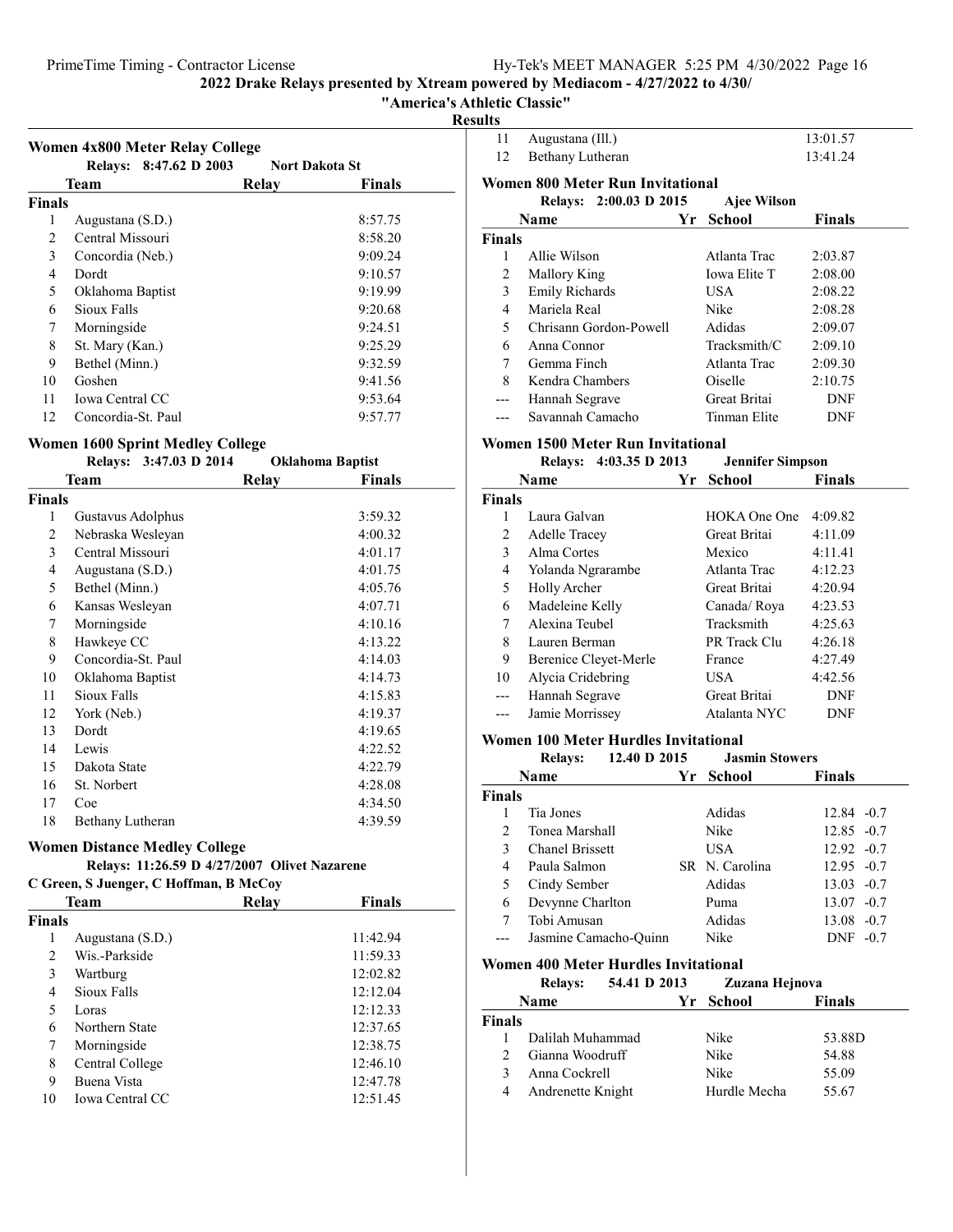"America's Athletic Classic"

Results

|                     |                                        | Finals  (Women 400 Meter Hurdles Invitational) |                          |                    |  |  |  |  |
|---------------------|----------------------------------------|------------------------------------------------|--------------------------|--------------------|--|--|--|--|
|                     | Name                                   |                                                | Yr School                | <b>Finals</b>      |  |  |  |  |
| 5                   | Shamier Little                         |                                                | Adidas                   | 56.00              |  |  |  |  |
| 6                   | Janieve Russell                        |                                                | Jamaica                  | 56.62              |  |  |  |  |
|                     |                                        |                                                |                          |                    |  |  |  |  |
|                     | <b>Women High Jump Invitational</b>    |                                                |                          |                    |  |  |  |  |
|                     | Name                                   | Yr                                             | School                   | <b>Finals</b>      |  |  |  |  |
| <b>Finals</b>       |                                        |                                                |                          |                    |  |  |  |  |
| 1                   | Vashti Cunningham                      |                                                | Nike                     | 1.90 <sub>m</sub>  |  |  |  |  |
| $\overline{c}$      | Rachel McCoy                           |                                                | <b>USA</b>               | 1.85m              |  |  |  |  |
| 3                   | Kimberly Williamson<br>Amina Smith     |                                                | Jamaica                  | 1.85m              |  |  |  |  |
| 4                   |                                        |                                                | USA.                     | 1.80m              |  |  |  |  |
| 5                   | Zarriea Willis                         |                                                | Take Notice              | 1.75m              |  |  |  |  |
| ---                 | Inika McPherson                        |                                                | Puma                     | NH                 |  |  |  |  |
|                     | <b>Women Long Jump Invitational</b>    |                                                |                          |                    |  |  |  |  |
|                     | Relays: 22-01.50 D 2016                |                                                | <b>Brittney Reese</b>    |                    |  |  |  |  |
|                     | Name                                   | Yr                                             | <b>School</b>            | <b>Finals</b>      |  |  |  |  |
| <b>Finals</b>       |                                        |                                                |                          |                    |  |  |  |  |
| 1                   | Keturah Orji                           |                                                | Mizuno                   | 6.68m 4.4          |  |  |  |  |
| 2                   | <b>Chanice Porter</b>                  |                                                | Puma                     | $6.59m$ 3.4        |  |  |  |  |
| 3                   | Ese Brume                              |                                                | Adidas                   | 6.58m 1.9          |  |  |  |  |
| 4                   | Tiffany Flynn                          |                                                | Winners Circ             | $6.52m$ 3.1        |  |  |  |  |
| 5                   | Christabel Nettey                      |                                                | Canada                   | $6.50m$ 3.2        |  |  |  |  |
| 6                   | Jahisha Thomas                         |                                                | Great Britai             | 6.46m 4.4          |  |  |  |  |
| 7                   | Quanesha Burks                         |                                                | <b>USA</b>               | $6.42m$ 2.9        |  |  |  |  |
| 8                   | Kendell Williams                       |                                                | Nike                     | 6.38m 4.3          |  |  |  |  |
|                     | <b>Women Hammer Throw Invitational</b> |                                                |                          |                    |  |  |  |  |
|                     | Name                                   | Yr                                             | <b>School</b>            | <b>Finals</b>      |  |  |  |  |
|                     |                                        |                                                |                          |                    |  |  |  |  |
|                     |                                        |                                                |                          |                    |  |  |  |  |
| <b>Finals</b>       |                                        |                                                |                          |                    |  |  |  |  |
| 1                   | Lara Boman                             |                                                | Velaasa<br><b>USA</b>    | 68.49m<br>67.05m   |  |  |  |  |
| $\overline{2}$      | Maddy Nilles<br>Erin Reese             |                                                | Velaasa                  | 64.62m             |  |  |  |  |
| 3<br>$\overline{4}$ | Makenna Wilson                         |                                                | <b>USA</b>               | 60.88m             |  |  |  |  |
|                     |                                        |                                                |                          |                    |  |  |  |  |
|                     | Women 800 Meter Run Unseeded Univ/Col  |                                                |                          |                    |  |  |  |  |
|                     | Relays: 2:02.99 D 2001                 |                                                | Svetlana Badrankova      |                    |  |  |  |  |
|                     | Name                                   |                                                | Yr School                | Finals             |  |  |  |  |
| <b>Finals</b>       |                                        |                                                |                          |                    |  |  |  |  |
|                     | 1 Kassidy Johnson                      |                                                | JR Kansas State          | 2:06.39            |  |  |  |  |
| 2                   | Macy Heinz                             |                                                | JR Kansas State          | 2:07.65            |  |  |  |  |
| 3                   | Alex Ferguson                          |                                                | JR Kansas State          | 2:08.10            |  |  |  |  |
| 4                   | Kinga Szarzynska                       |                                                | SR Harding               | 2:09.90            |  |  |  |  |
| 5                   | <b>Sydney Burton</b>                   |                                                | SO Kansas State          | 2:10.24            |  |  |  |  |
| 6                   | DeAnna Martin                          |                                                | SO Kentucky              | 2:10.30            |  |  |  |  |
| 7                   | Elizabeth Donnelly                     |                                                | SO Gustavus Ado          | 2:10.68            |  |  |  |  |
| 8                   | Audrey Harrod                          |                                                | SR Illinois Sta          | 2:11.33            |  |  |  |  |
| 9                   | Janae Dean                             |                                                | FR Tulane                | 2:11.34            |  |  |  |  |
| 10                  | Carolin Bothe                          |                                                | SR Wis.-Parksid          | 2:11.37            |  |  |  |  |
| 11                  | <b>Bailey Blake</b>                    |                                                | SO NW Missouri           | 2:12.06            |  |  |  |  |
| 12                  | Victoria Robinson                      |                                                | JR Tulane                | 2:12.24            |  |  |  |  |
| 13                  | Aliyah Simmons                         |                                                | SO Indian Hills          | 2:12.50            |  |  |  |  |
| 14                  | Haleigh Reindl                         |                                                | JR Minnesota-Du          | 2:12.80            |  |  |  |  |
| 15<br>16            | Maggie Davis<br>Logan Akason           |                                                | SR Iowa State<br>SO Iowa | 2:15.24<br>2:16.67 |  |  |  |  |

| 17             | Iris Hertting                                        |    | JR Drake        | 2:17.34       |  |  |  |
|----------------|------------------------------------------------------|----|-----------------|---------------|--|--|--|
| 18             | Barbara Vrhovac                                      |    | SO Drake        | 2:22.16       |  |  |  |
|                | Women 1500 Meter Run Unseeded Univ/Col               |    |                 |               |  |  |  |
|                | 4:12.15 D 4/27/2013 Carly Hamilton<br><b>Relays:</b> |    |                 |               |  |  |  |
|                | <b>Name</b>                                          |    | Yr School       | <b>Finals</b> |  |  |  |
| <b>Finals</b>  |                                                      |    |                 |               |  |  |  |
| 1              | Kelby Anderson                                       |    | SR North Dakota | 4:23.31       |  |  |  |
| $\overline{c}$ | Ella Byers                                           |    | JR South Dakota | 4:24.35       |  |  |  |
| 3              | Samantha Hastie                                      |    | FR Michigan     | 4:26.35       |  |  |  |
| $\overline{4}$ | Zanzie Demco                                         |    | SR Wis.-Oshkosh | 4:27.14       |  |  |  |
| 5              | Nicolette Schmidt                                    |    | JR Augustana (S | 4:27.17       |  |  |  |
| 6              | PJ English                                           |    | JR Augustana (S | 4:28.46       |  |  |  |
| 7              | Jessica Christoffer                                  |    | JR South Dakota | 4:28.60       |  |  |  |
| 8              | Libby Halbmaier                                      |    | SO Minnesota    | 4:28.88       |  |  |  |
| 9              | Alice Hill                                           |    | SR Michigan     | 4:28.97       |  |  |  |
| 10             | Grace Link                                           |    | FR North Dakota | 4:29.07       |  |  |  |
| 11             | Taylor Kreitinger                                    |    | FR Minnesota    | 4:29.60       |  |  |  |
| 12             | Eva Jansohn                                          |    | JR Michigan     | 4:29.69       |  |  |  |
| 13             | Chloe McEachern                                      |    | JR Tulsa        | 4:30.70       |  |  |  |
| 14             | Maddi Exline                                         |    | JR Illinois Sta | 4:30.78       |  |  |  |
| 15             | Gabby Swider                                         |    | JR Michigan     | 4:31.25       |  |  |  |
| 16             | Keely Jones                                          |    | SO Tulsa        | 4:31.68       |  |  |  |
| 17             | Emilie Meyer                                         |    | FR Drake        | 4:32.41       |  |  |  |
| 18             | Katja Bauerle                                        |    | SO Wis.-Parksid | 4:32.49       |  |  |  |
| 19             | Emma Gordon                                          |    | JR Iowa         | 4:34.09       |  |  |  |
| 20             | Rachel Boice                                         |    | JR Kentucky     | 4:34.68       |  |  |  |
| 21             | Therese Olshanski                                    |    | SR Tulane       | 4:35.34       |  |  |  |
| 22             | Katie Scott                                          |    | SR Wis.-Parksid | 4:35.73       |  |  |  |
| 23             | Hannah Butler                                        |    | JR Utah         | 4:35.88       |  |  |  |
| 24             | Sarah Murrow                                         |    | SO Iowa State   | 4:38.02       |  |  |  |
| 25             | Paige Holub                                          |    | JR Northern Iow | 4:38.21       |  |  |  |
| 26             | Lauren Peterson                                      |    | SO Utah         | 4:38.66       |  |  |  |
| 27             | <b>Tamara Reeves</b>                                 |    | JR Tulsa        | 4:39.49       |  |  |  |
| ---            | Yasmine Mansi                                        |    | FR Michigan     | <b>DNF</b>    |  |  |  |
|                | Women 5000 Meter Run Unseeded Univ/Col               |    |                 |               |  |  |  |
|                | Relays: 16:53.64 D 4/26/2018 Maria McDaniel          |    |                 |               |  |  |  |
|                | Relays: 16:53.64 D 4/26/2018 Maria McDaniel          |    |                 |               |  |  |  |
|                | <b>Name</b>                                          | Υr | <b>School</b>   | <b>Finals</b> |  |  |  |
| <b>Finals</b>  |                                                      |    |                 |               |  |  |  |

| Finals |                         |                        |           |
|--------|-------------------------|------------------------|-----------|
| 1      | Ava Earl                | FR Northwestern        | 16:49.71D |
| 2      | Caroline Cunningham     | JR NW Missouri         | 16:54.94  |
| 3      | <b>Brianne Brewster</b> | FR Minnesota           | 16:54.96  |
| 4      | Katelyn Wasson          | SO Purdue              | 16:58.09  |
| 5      | Sara Scott              | FR Tulsa               | 16:59.54  |
| 6      | Jadyn Keeler            | FR North Dakota        | 16:59.68  |
| 7      | Alyssa Becker           | FR U-Mary              | 17:01.52  |
| 8      | Hannah Hall             | <b>SR</b> Northwestern | 17:03.93  |
| 9      | Kelli Tosic             | SO Iowa                | 17:04.57  |
| 10     | Olivia Verbeke          | JR Northwestern        | 17:05.11  |
| 11     | Laisha Corona           | SR St. Francis         | 17:05.81  |
| 12     | Deepti Choudhury        | FR Northwestern        | 17:09.17  |
| 13     | Kelli Walsh             | JR Kentucky            | 17:11.82  |
| 14     | Alyssa Armendariz       | JR St. Mary (Ka        | 17:12.78  |
| 15     | Anna Martin             | FR Cornerstone         | 17:13.13  |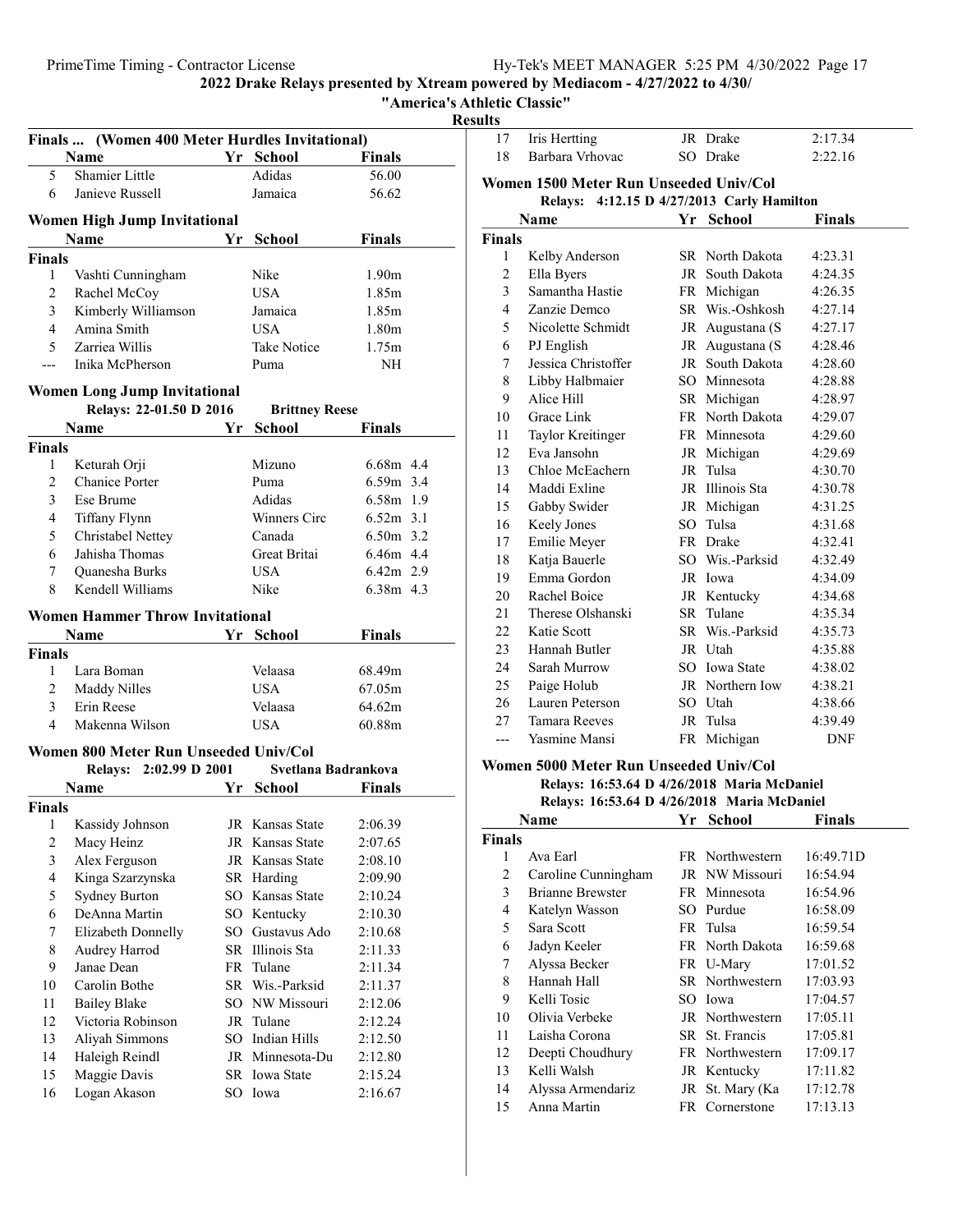"America's Athletic Classic"

Results

| Finals  (Women 5000 Meter Run Unseeded Univ/Col) |                    |    |                 |            |
|--------------------------------------------------|--------------------|----|-----------------|------------|
|                                                  | Name               | Yr | School          | Finals     |
| 16                                               | Katherine Hessler  |    | SO Northwestern | 17:15.11   |
| 17                                               | Grace Ping         |    | FR Oklahoma Sta | 17:16.51   |
| 18                                               | Emily Casaclang    |    | SO Northwestern | 17:16.94   |
| 19                                               | Emma Atkinson      |    | FR Minnesota    | 17:19.07   |
| 20                                               | McKenzie Burian    |    | JR North Dakota | 17:20.70   |
| 21                                               | Kaylie Kenne       |    | JR Kentucky     | 17:22.62   |
| 22                                               | Caroline Jordan    |    | FR Purdue       | 17:23.85   |
| 23                                               | Mercy Biwott       |    | FR Iowa Western | 17:25.11   |
| 24                                               | Amanda Mosborg     |    | SR Northwestern | 17:31.87   |
| 25                                               | Tyla Lumley        |    | FR Drake        | 17:35.38   |
| 26                                               | Kate Bushue        |    | SR Eastern Illi | 17:36.39   |
| 27                                               | Morgan Lawson      |    | JR Grand View   | 17:52.63   |
| 28                                               | Lauren Bales       |    | FR Purdue       | 18:03.39   |
| 29                                               | Jacqueline Abanses |    | FR Nebraska     | 18:03.39   |
|                                                  | Anna Knueve        |    | FR Drake        | DNF        |
|                                                  | Emily Carter       |    | FR Oklahoma Sta | <b>DNF</b> |
|                                                  |                    |    |                 |            |

### Women 100 Meter Dash Ambulatory Paralympic

|               | <b>Relays:</b>     |  | 18.45 D 4/27/2012 Shirley Reilly |               |  |
|---------------|--------------------|--|----------------------------------|---------------|--|
|               | <b>Name</b>        |  | Yr School                        | <b>Finals</b> |  |
| <b>Finals</b> |                    |  |                                  |               |  |
|               | Brittni Mason      |  | <b>USPTF</b>                     | 12.31D0.8     |  |
|               | Catarina Guimaraes |  | <b>USPTF</b>                     | 14.21D0.8     |  |
|               | Delaney Nolin      |  | <b>USPTF</b>                     | 17.34D0.8     |  |

### Women 200 Meter Dash Ambulatory Paralympic

|               | <b>Name</b>                          | Yr School    | <b>Finals</b> |
|---------------|--------------------------------------|--------------|---------------|
| <b>Finals</b> |                                      |              |               |
|               | Brittni Mason                        | <b>USPTF</b> | $26.36 -1.1$  |
|               | Catarina Guimaraes                   | <b>USPTF</b> | $33.26 -1.1$  |
| 3             | Delaney Nolin                        | <b>USPTF</b> | $38.36 -1.1$  |
|               | <b>Women Discus Throw Paralympic</b> |              |               |
|               | <b>Name</b>                          | Yr School    | <b>Finals</b> |
| Finals        |                                      |              |               |
|               | JessicaF Heims                       | USPTF        | 37.28m        |

### Boys 100 Meter Dash High School

| 10.61 D 4/27/2012 James Harrington<br><b>Relays:</b> |                      |    |                 |                |
|------------------------------------------------------|----------------------|----|-----------------|----------------|
|                                                      | <b>Name</b>          | Yr | School          | <b>Prelims</b> |
|                                                      | <b>Preliminaries</b> |    |                 |                |
| 1                                                    | <b>Tyrese Miller</b> |    | 12 Ankeny       | $10.92q - 1.8$ |
| 2                                                    | Miles Thompson       |    | 11 CR Washingto | $10.97q - 1.8$ |
| 3                                                    | Titus Christiansen   |    | 12 SE Polk      | $11.01q - 1.1$ |
| 4                                                    | Luke Meyers          |    | 12 IC Liberty   | $11.04q - 1.1$ |
| 5                                                    | Jack Latham          |    | 12 Spirit Lake  | $11.09q - 3.3$ |
| 6                                                    | Aidan Hall           |    | 11 Harlan       | $11.13q - 1.1$ |
| 7                                                    | Qai Hussey           |    | 12 Spirit Lake  | $11.22q - 0.7$ |
| 8                                                    | Mikey McClain        |    | 12 Dowling Cath | $11.24q - 0.7$ |
| 9                                                    | Carson Brown         |    | 12 Dowling Cath | $11.25 -1.1$   |
| 10                                                   | Gavin Phillips       |    | 11 DSM Christia | $11.26 - 1.1$  |
| 11                                                   | NaZion Caruthers     |    | 12 DVPT West    | $11.27 -0.7$   |
| 12                                                   | Brendan Monahan      |    | 11 St. Albert C | $11.27 - 1.8$  |
| 13                                                   | Ryan Brosius         |    | 11 Wahlert Dub  | $11.28 - 0.7$  |
|                                                      |                      |    |                 |                |

| 14 | Aidan McDermott  |     | 11 Xavier CR       | $11.29 - 1.8$ |
|----|------------------|-----|--------------------|---------------|
| 15 | Keaten Bonderson | 11. | Gehlen Cath        | $11.29 - 0.7$ |
| 16 | Caeden DaSilva   |     | 12 Nevada          | $11.32 -0.7$  |
| 17 | Nate Maki        |     | 12 Newton          | $11.36 - 0.7$ |
| 18 | Michael Blank    | 11  | CR Washingto       | $11.37 - 3.3$ |
| 19 | Beau Flander     | 12  | English Vall       | $11.38 - 3.3$ |
| 20 | Abu Sama         | 11  | <b>SE Polk</b>     | $11.38 - 1.8$ |
| 21 | Aaron Kramer     |     | 12 CPU             | $11.42 - 0.7$ |
| 22 | Karter Decker    | 11  | MFL MarMac         | $11.43 - 1.1$ |
| 23 | Tate Johnson     |     | 12 Fort Madison    | $11.43 -1.1$  |
| 24 | Tate Sander      |     | 12 Belmond-Klem    | $11.50 - 3.3$ |
| 25 | Sam Wallace      | 11  | <b>Benton Comm</b> | $11.51 - 3.3$ |
| 26 | Alex Mota        | 11  | Marion             | $11.52 - 3.3$ |
| 27 | Austin Kunkle    | 11  | <b>ACGC</b>        | $11.61 - 3.3$ |
| 28 | Sean Schaefer    | 10  | Bishop Heela       | $11.62 -1.8$  |
| 29 | Will Neuharth    | 11  | Harlan             | $11.64 - 3.3$ |
| 30 | Jaden Damiano    | 10  | Ia Falls-Ald       | $11.64 - 1.8$ |
| 31 | Jake Gustison    | 11  | Wapello            | $11.67 - 1.8$ |
| 32 | Javin Stevenson  |     | 12 Lamoni          | $11.83 - 1.1$ |

### Boys 100 Meter Dash High School

| <b>Relays:</b> | 10.61 D $4/27/2012$ James Harrington |
|----------------|--------------------------------------|

|               | Name                 | Yr School       | <b>Finals</b> |
|---------------|----------------------|-----------------|---------------|
| <b>Finals</b> |                      |                 |               |
|               | <b>Tyrese Miller</b> | 12 Ankeny       | $10.88 - 1.5$ |
| 2             | Miles Thompson       | 11 CR Washingto | $10.95 - 1.5$ |
| $\mathbf{3}$  | Jack Latham          | 12 Spirit Lake  | $10.99 - 1.5$ |
| 4             | Luke Meyers          | 12 IC Liberty   | $11.08 - 1.5$ |
| 5             | Titus Christiansen   | 12 SE Polk      | $11.11 - 1.5$ |
| 6             | Aidan Hall           | 11 Harlan       | $11.18 - 1.5$ |
|               | Qai Hussey           | 12 Spirit Lake  | $11.20 -1.5$  |

### Boys 400 Meter Dash High School

|               | Name                 | Yr | <b>School</b>     | Finals |  |
|---------------|----------------------|----|-------------------|--------|--|
| <b>Finals</b> |                      |    |                   |        |  |
| 1             | Tyrese Miller        |    | 12 Ankeny         | 47.91  |  |
| 2             | Qai Hussey           | 12 | Spirit Lake       | 48.56  |  |
| 3             | Ryce Reynolds        | 10 | Mount Ayr         | 49.72  |  |
| 4             | Calvin Curcija       | 11 | <b>Bettendorf</b> | 49.84  |  |
| 5             | River Patterson      |    | 12 Fairfield      | 49.92  |  |
| 6             | Elijah Morris        | 11 | Washington        | 50.01  |  |
| 7             | <b>Matthew Kruse</b> |    | 12 DUB Senior     | 50.25  |  |
| 8             | Jashua Anglo         | 09 | Johnston          | 50.29  |  |
| 9             | Kaden Emanuel        |    | 12 Dowling Cath   | 50.32  |  |
| 10            | Cole Miller          |    | 12 Cascade        | 50.50  |  |
| 11            | Kole Becker          | 12 | Lisbon            | 50.55  |  |
| 12            | Jaylen Ziegler       | 12 | Urbandale         | 50.67  |  |
| 13            | Cason Johannes       | 12 | Sheldon           | 50.67  |  |
| 14            | Theo Moseman         | 11 | Lawton-Brons      | 50.84  |  |
| 15            | Lucas Korselman      | 11 | Valley WDM        | 51.08  |  |
| 16            | Levi Schelhaas       | 12 | Pella Christ      | 51.17  |  |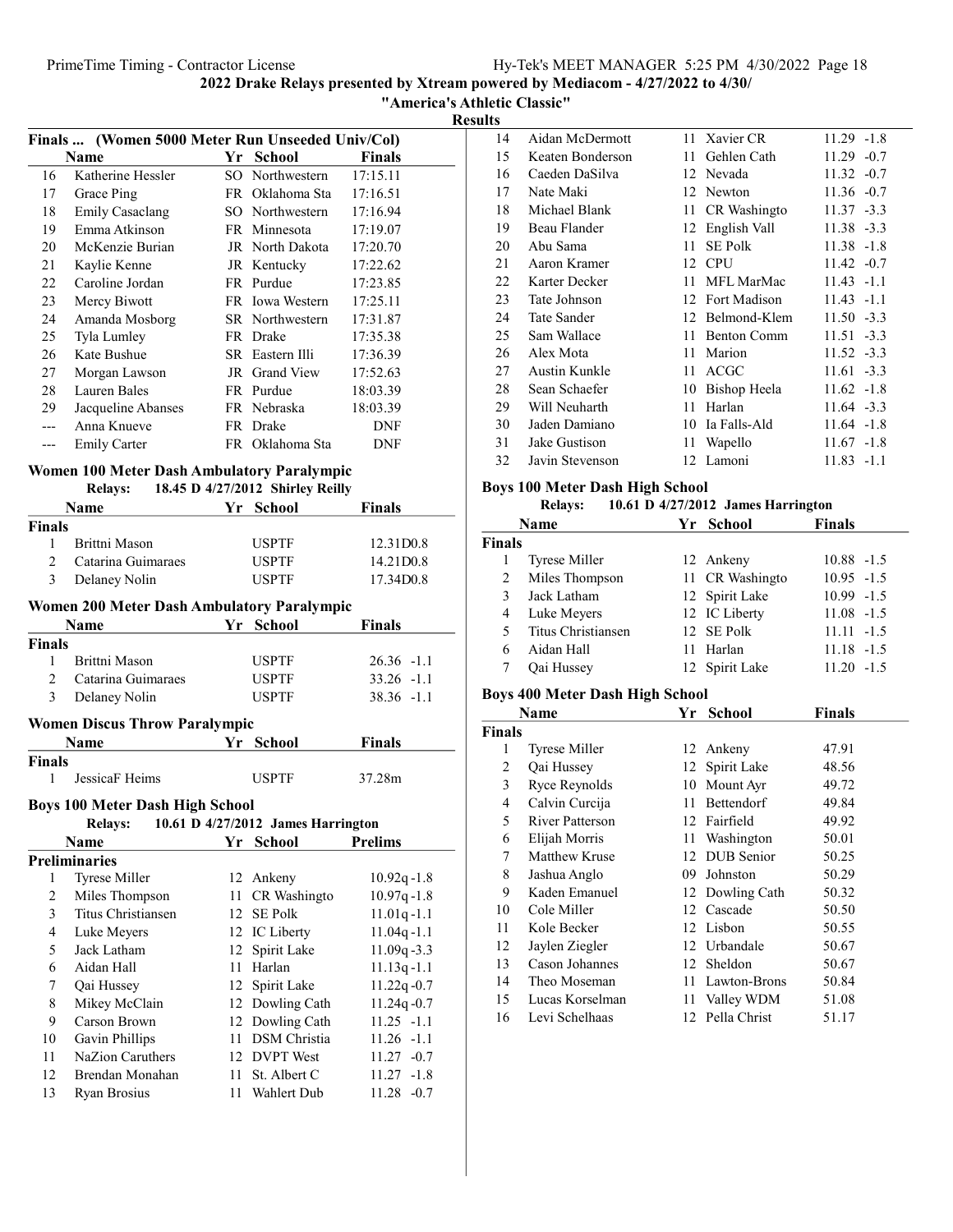"America's Athletic Classic"

Results

| <b>Boys 800 Meter Run High School</b> |                                            |    |                     |         |  |  |  |
|---------------------------------------|--------------------------------------------|----|---------------------|---------|--|--|--|
|                                       | Relays: 1:51.76 D 4/29/2016 Ryan Schweizer |    |                     |         |  |  |  |
|                                       | Name                                       | Yr | <b>School</b>       | Finals  |  |  |  |
| Finals                                |                                            |    |                     |         |  |  |  |
| 1                                     | Jackson Mace-Maynard                       | 12 | Newton              | 1:54.25 |  |  |  |
| 2                                     | <b>Riley Witt</b>                          | 12 | Saint Ansgar        | 1:54.38 |  |  |  |
| 3                                     | Gabe Nash                                  | 11 | <b>SC</b> North     | 1:54.69 |  |  |  |
| 4                                     | Jackson Heidesch                           | 11 | Dowling Cath        | 1:55.27 |  |  |  |
| 5                                     | Eli Naumann                                | 12 | Epworth WD          | 1:55.31 |  |  |  |
| 6                                     | William Lohr                               | 12 | <b>SC</b> North     | 1:56.03 |  |  |  |
| 7                                     | Carson Houg                                | 12 | <b>DSM</b> Christia | 1:56.20 |  |  |  |
| 8                                     | Yemane Kifle                               | 12 | <b>SC</b> North     | 1:57.39 |  |  |  |
| 9                                     | Chase Lauman                               | 11 | Pella               | 1:57.48 |  |  |  |
| 10                                    | Derek Leicht                               | 12 | DUB Hempstea        | 1:58.22 |  |  |  |
| 11                                    | Kon Dut                                    | 12 | Waukee NW           | 1:58.48 |  |  |  |
| 12                                    | Max DeRocher                               | 10 | Dowling Cath        | 1:58.55 |  |  |  |
| 13                                    | Hayden Kuhn                                | 12 | Linn-Mar            | 1:58.74 |  |  |  |
| 14                                    | Jacob Mumey                                | 11 | Pleasant Val        | 1:58.93 |  |  |  |
| 15                                    | Lance Sobaski                              | 12 | Washington          | 1:59.50 |  |  |  |
| 16                                    | Aaron Fynaardt                             | 11 | DSM Christia        | 1:59.81 |  |  |  |
| 17                                    | Ammon Smith                                | 11 | IC City High        | 2:00.36 |  |  |  |

### Boys 1600 Meter Run High School

### Relays: 4:10.76 D 4/26/2014 Josh Evans

| Name           |                                 |    | Yr<br><b>School</b>              | Finals   |
|----------------|---------------------------------|----|----------------------------------|----------|
| Finals         |                                 |    |                                  |          |
| 1              | Aidan Ramsey                    | 12 | DC-Grimes                        | 4:15.96  |
| $\overline{c}$ | Jackson Mace-Maynard            | 12 | Newton                           | 4:16.27  |
| 3              | Ford Washburn                   | 11 | IC City High                     | 4:17.90  |
| $\overline{4}$ | Carson Houg                     | 12 | <b>DSM</b> Christia              | 4:18.92  |
| 5              | <b>Riley Witt</b>               | 12 | Saint Ansgar                     | 4:20.24  |
| 6              | Carter Eckhoff                  | 12 | Johnston                         | 4:21.51  |
| 7              | Hayden Kuhn                     |    | 12 Linn-Mar                      | 4:21.94  |
| 8              | Alex McKane                     | 12 | <b>IC</b> West                   | 4:22.69  |
| 9              | Will Ryan                       |    | 12 Dowling Cath                  | 4:22.87  |
| 10             | Gabe Nash                       | 11 | <b>SC</b> North                  | 4:25.96  |
| 11             | Jaxson Plumb                    | 11 | Johnston                         | 4:26.10  |
| 12             | John Maloney                    | 10 | DUB Hempstea                     | 4:27.06  |
| 13             | Eli Naumann                     |    | 12 Epworth WD                    | 4:28.71  |
| 14             | Miles Wilson                    | 11 | CR Kennedy                       | 4:29.13  |
| 15             | Lance Sobaski                   |    | 12 Washington                    | 4:29.62  |
| 16             | Carson Lane                     | 11 | Johnston                         | 4:29.87  |
| 17             | Yemane Kifle                    |    | 12 SC North                      | 4:29.90  |
| 18             | Jackson Heidesch                | 11 | Dowling Cath                     | 4:30.40  |
| 19             | Shane Erb                       | 12 | Marion                           | 4:30.60  |
| 20             | William Lohr                    | 12 | <b>SC</b> North                  | 4:48.52  |
|                | Boys 3200 Meter Run High School |    |                                  |          |
|                | <b>Relays:</b>                  |    | 8:58.46 D 4/24/2014 Albert Meier |          |
|                | Name                            | Yr | <b>School</b>                    | Finals   |
| <b>Finals</b>  |                                 |    |                                  |          |
| 1              | Aidan Ramsey                    | 12 | DC-Grimes                        | 8:58.27D |
| 2              | Ford Washburn                   | 11 | IC City High                     | 8:59.60  |
| 3              | Jackson Heidesch                | 11 | Dowling Cath                     | 9:01.29  |

4 9:06.04 Hayden Kuhn 12 Linn-Mar

| 5  | Jackson Mace-Maynard |     | 12 Newton           | 9:06.16 |
|----|----------------------|-----|---------------------|---------|
| 6  | Will Ryan            |     | 12 Dowling Cath     | 9:10.72 |
| 7  | Alex McKane          | 12  | IC West             | 9:11.41 |
| 8  | William Lohr         |     | 12 SC North         | 9:15.98 |
| 9  | Carson Houg          |     | 12 DSM Christia     | 9:16.03 |
| 10 | Miles Wilson         |     | 11 CR Kennedy       | 9:16.62 |
| 11 | Shane Erb            |     | 12 Marion           | 9:17.32 |
| 12 | Jacob Mumey          | 11. | Pleasant Val        | 9:17.67 |
| 13 | Aaron Fynaardt       | 11  | <b>DSM</b> Christia | 9:21.62 |
| 14 | Tyler Schweizer      |     | 12 Dowling Cath     | 9:23.20 |
| 15 | Eli Naumann          |     | 12 Epworth WD       | 9:27.23 |
| 16 | Gabe Nash            | 11  | <b>SC</b> North     | 9:27.75 |
| 17 | Carter Eckhoff       | 12  | Johnston            | 9:32.75 |
| 18 | Natnael Kifle        | 10  | <b>SC</b> North     | 9:34.96 |
| 19 | Carson Owens         | 11  | <b>SE Polk</b>      | 9:42.18 |
| 20 | Jedidiah Osgood      | 11  | Marion              | 9:46.32 |
| 21 | Truman Thompson      | 11  | IC City High        | 9:52.67 |

### Boys 110 Meter Hurdles High School

### Relays: 14.01 D 4/28/2017 Joah Banks

| Name           |                          |                  | <b>School</b>   | <b>Prelims</b>       |
|----------------|--------------------------|------------------|-----------------|----------------------|
|                | <b>Preliminaries</b>     |                  |                 |                      |
| 1              | Jack Latham              | 12               | Spirit Lake     | $14.24q - 0.6$       |
| 2              | Jackson Morton           | 12 <sup>12</sup> | Greene Count    | $14.60q - 0.6$       |
| 3              | Kole Becker              |                  | 12 Lisbon       | 14.99q-1.2           |
| $\overline{4}$ | Noah Sheridan            | 12               | Jesup           | $15.03q - 1.2$       |
| 5              | Harrison Rosenberg       | 12               | Clear Crk-Am    | 15.04q-2.4           |
| 6              | Grayson Hartman          | 11               | Xavier CR       | $15.05q - 0.6$       |
| 7              | Eric Lucas               | 11.              | IC Liberty      | 15.09q-2.3           |
| 8              | <b>Grant Miller</b>      |                  | 12 Norwalk      | $15.13q - 0.6$       |
| 9              | Carter Accola            | 11               | Ankeny          | $15.16 -2.3$         |
| 10             | Geramie Hardaway Jr      | 12               | Prairie CR      | 15.18 -2.4           |
| 11             | <b>Tanner Blue</b>       | 12 <sup>2</sup>  | S Hamilton      | $15.22 -2.4$         |
| 12             | <b>Beau York</b>         |                  | 12 HLV Victor   | $15.31 - 0.6$        |
| 13             | Alex Pitts               |                  | 12 Bellevue     | 15.32 -2.3           |
| 14             | Nolan Clayberg           |                  | 12 Pella        | 15.37 -0.6           |
| 15             | Gage Huyser              | 12               | Pella           | 15.39 -2.3           |
| 16             | Sal Capaldo              | 12               | North Polk      | $15.43 -0.6$         |
| 17             | Noah Pettinger           | 12               | DUB Hempstea    | $-2.3$<br>15.43      |
| 18             | Gunner Meyer             |                  | 12 Wapsie Val F | 15.48 -2.3           |
| 19             | Max Doran                | 11               | Pleasant Val    | 15.48 -2.4           |
| 20             | <b>Ouentin Burt</b>      | 11               | Bond-Farrar     | $15.52 -1.2$         |
| 21             | Reid Schilb              | 12               | Valley WDM      | 15.63<br>$-1.2$      |
| 22             | Reece Spieler            | 12               | LeMars          | $15.63 -0.6$         |
| 23             | Kale Hobart              | 11               | Mason City      | $15.67 -2.4$         |
| 24             | Archer Ogbourne          |                  | 12 Carlisle     | 15.69 -2.4           |
| 25             | Colin Clark              |                  | 11 Dowling Cath | 15.76 -1.2           |
| 26             | Nicholas Gorsich         | 11               | Linn-Mar        | $15.80 - 1.2$        |
| 27             | <b>Brady Leonard</b>     | 12               | Madrid          | $-2.3$<br>15.91      |
| 28             | Simeon Reichenbach       | 11               | <b>WACO</b>     | $15.92 -2.3$         |
| 29             | Carter Davis             |                  | 12 Underwood    | $16.02 -2.4$         |
| 30             | Caden Matson             |                  | 12 Humboldt     | $16.07 - 1.2$        |
|                | Jaden Damiano            | 10               | Ia Falls-Ald    | $FS -2.4$            |
| ---            | <b>Brewer Eiklenborg</b> | 12               | Dike-NH         | $-1.2$<br><b>DNF</b> |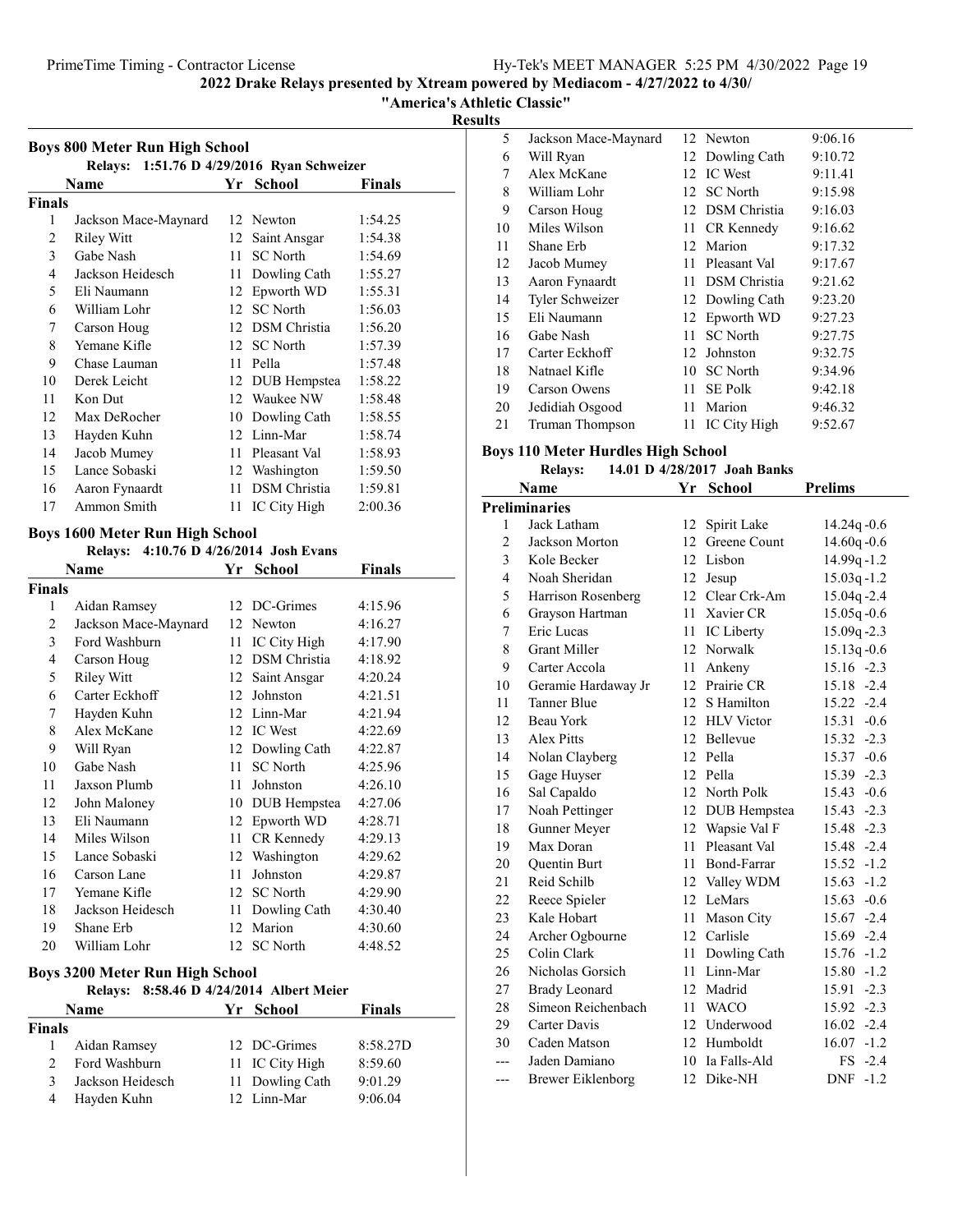"America's Athletic Classic"

### esults

|                | <b>Boys 110 Meter Hurdles High School</b> |    |                                |                |
|----------------|-------------------------------------------|----|--------------------------------|----------------|
|                | <b>Relays:</b>                            |    | 14.01 D 4/28/2017 Joah Banks   |                |
|                | Name                                      |    | Yr School                      | Finals         |
| <b>Finals</b>  |                                           |    |                                |                |
| 1              | Jack Latham                               |    | 12 Spirit Lake                 | 13.99D-0.9     |
| $\overline{c}$ | Kole Becker                               |    | 12 Lisbon                      | $14.60 -0.9$   |
| 3              | Eric Lucas                                |    | 11 IC Liberty                  | $14.71 - 0.9$  |
| 4              | Noah Sheridan                             |    | 12 Jesup                       | 14.74 -0.9     |
| 5              | Harrison Rosenberg                        |    | 12 Clear Crk-Am                | $14.86 - 0.9$  |
| 6              | Grayson Hartman                           |    | 11 Xavier CR                   | $14.95 -0.9$   |
| 7              | Jackson Morton                            |    | 12 Greene Count                | 14.96 -0.9     |
| 8              | <b>Grant Miller</b>                       |    | 12 Norwalk                     | $15.05 -0.9$   |
|                | <b>Boys 400 Meter Hurdles High School</b> |    |                                |                |
|                | 51.94 D 1995<br><b>Relays:</b>            |    | <b>Dustin Avey</b>             |                |
|                | Name                                      | Yr | <b>School</b>                  | Finals         |
| <b>Finals</b>  |                                           |    |                                |                |
| 1              | Kole Becker                               |    | 12 Lisbon                      | 53.49          |
| 2              | Ryce Reynolds                             |    | 10 Mount Ayr                   | 53.50          |
| 3              | Alex Pitts                                |    | 12 Bellevue                    | 54.28          |
| 4              | Jaden Damiano                             |    | 10 Ia Falls-Ald                | 54.49          |
| 5              | Matthew Kruse                             |    | 12 DUB Senior                  | 54.90          |
| 6              | Aidan Jacobsen                            |    | 10 IC West                     | 55.12          |
| 7              | Matt Schaeckenbach                        |    | 11 IC City High                | 55.81          |
| 8              | Nicholas Gorsich                          |    | 11 Linn-Mar                    | 56.14          |
| 9              | <b>Todd Pedersen</b>                      |    | 12 Treynor                     | 56.15          |
| 10             | Logan Piper                               |    | 11 Indianola                   | 56.68          |
| 11             | Gavin Zillyette                           |    | 12 Clear Crk-Am                | 56.98          |
| 12             | Gage Huyser                               |    | 12 Pella                       | 57.23          |
| 13             | Jaxon Sander                              |    | 12 North Cedar                 | 57.35          |
| 14             | Ian Lucas                                 |    | 12 WAT East                    | 57.61          |
| 15             | Beau York                                 |    | 12 HLV Victor                  | 59.06          |
|                | <b>Boys 4x100 Meter Relay High School</b> |    |                                |                |
|                | <b>Relays:</b>                            |    | 42.02 D 4/27/2018 CR Jefferson |                |
|                | J Baugh, J Bokoyo, B Bolden, M Hall       |    |                                |                |
|                | <b>Relays:</b>                            |    | 42.02 D 4/27/2018 CR Jefferson |                |
|                | J Baugh, J Bokoyo, B Bolden, M Hall       |    |                                |                |
|                | Team                                      |    | Relay                          | <b>Prelims</b> |
|                | Preliminaries                             |    |                                |                |
| 1              | <b>SE Polk</b>                            |    |                                | D 41.82q       |
| 2              | Ankeny                                    |    |                                | 42.60q         |
| 3              | IC West                                   |    |                                | 42.87q         |
| 4              | Ankeny Centennial                         |    |                                | 42.89q         |
| 5              | Spirit Lake                               |    |                                | 43.00q         |

6 43.09q Cedar Falls 7 43.11q Dowling Catholic 8 43.22q Johnston 9 Valley WDM 43.41<br>10 Indianola 43.43

11 43.50 North Scott 12 43.50 CR Kennedy 13 43.62 Carlisle 14 43.63 Linn-Mar 15 43.72 LeMars

10 Indianola

| 16 | Lewis Central        | 43.75 |
|----|----------------------|-------|
| 17 | Williamsburg         | 43.78 |
| 18 | Decorah              | 43.78 |
| 19 | IC Liberty           | 43.78 |
| 20 | Urbandale            | 43.82 |
| 21 | Underwood            | 43.85 |
| 22 | Waukee NW            | 43.91 |
| 23 | <b>Bishop Heelan</b> | 43.92 |
| 24 | Roland-Story         | 43.93 |
| 25 | CR Jefferson         | 43.94 |
| 26 | ADM Adel             | 43.95 |
| 27 | Winterset            | 43.96 |
| 28 | IC City High         | 43.97 |
| 29 | Mt Vernon            |       |
|    | Wahlert Dub          | 44.02 |
| 30 |                      | 44.03 |
| 31 | W Burlington         | 44.03 |
| 32 | Clear Creek-Amana    | 44.07 |
| 33 | Fort Madison         | 44.09 |
| 34 | <b>ACGC</b>          | 44.10 |
| 35 | Assumption           | 44.10 |
| 36 | Maquoketa            | 44.23 |
| 37 | CR Washington        | 44.24 |
| 38 | Dike-NH              | 44.25 |
| 39 | PCM Monroe           | 44.26 |
| 40 | Burlington           | 44.31 |
| 41 | Tripoli              | 44.32 |
| 42 | Lawton-Bronson       | 44.34 |
| 43 | CB A Lincoln         | 44.34 |
| 44 | DC-Grimes            | 44.41 |
| 45 | Wapello              | 44.43 |
| 46 | Mediapolis           | 44.43 |
| 47 | <b>DSM</b> Roosevelt | 44.49 |
| 48 | Mt Pleasant          | 44.50 |
| 49 | Solon                | 44.56 |
| 50 | Epworth WD           | 44.56 |
| 51 | Washington           | 44.57 |
| 52 | Algona               | 44.59 |
| 53 | Webster City         | 44.61 |
| 54 | Nevada               | 44.63 |
| 55 | Lynnville-Sully      | 44.65 |
| 55 | Grinnell             | 44.65 |
| 57 | New London           | 44.68 |
| 58 | <b>DSM</b> Lincoln   | 44.69 |
| 59 | Kingsley-Pierson     | 44.73 |
| 60 | <b>Bellevue</b>      | 44.74 |
| 61 | Pella Christian      | 44.78 |
| 62 | Mid-Prairie Wellman  | 44.79 |
| 63 | S Tama City          | 44.83 |
| 64 | CR Prairie           | 44.87 |
| 65 | Waterloo West        | 44.89 |
| 66 | Spencer              | 44.89 |
| 67 | Marshalltown         | 44.92 |
| 68 | <b>SC</b> North      | 44.98 |
|    |                      |       |
| 69 | Lisbon               | 45.02 |
| 70 | Pleasant Valley      | 45.02 |
| 71 | Southeast Valley     | 45.03 |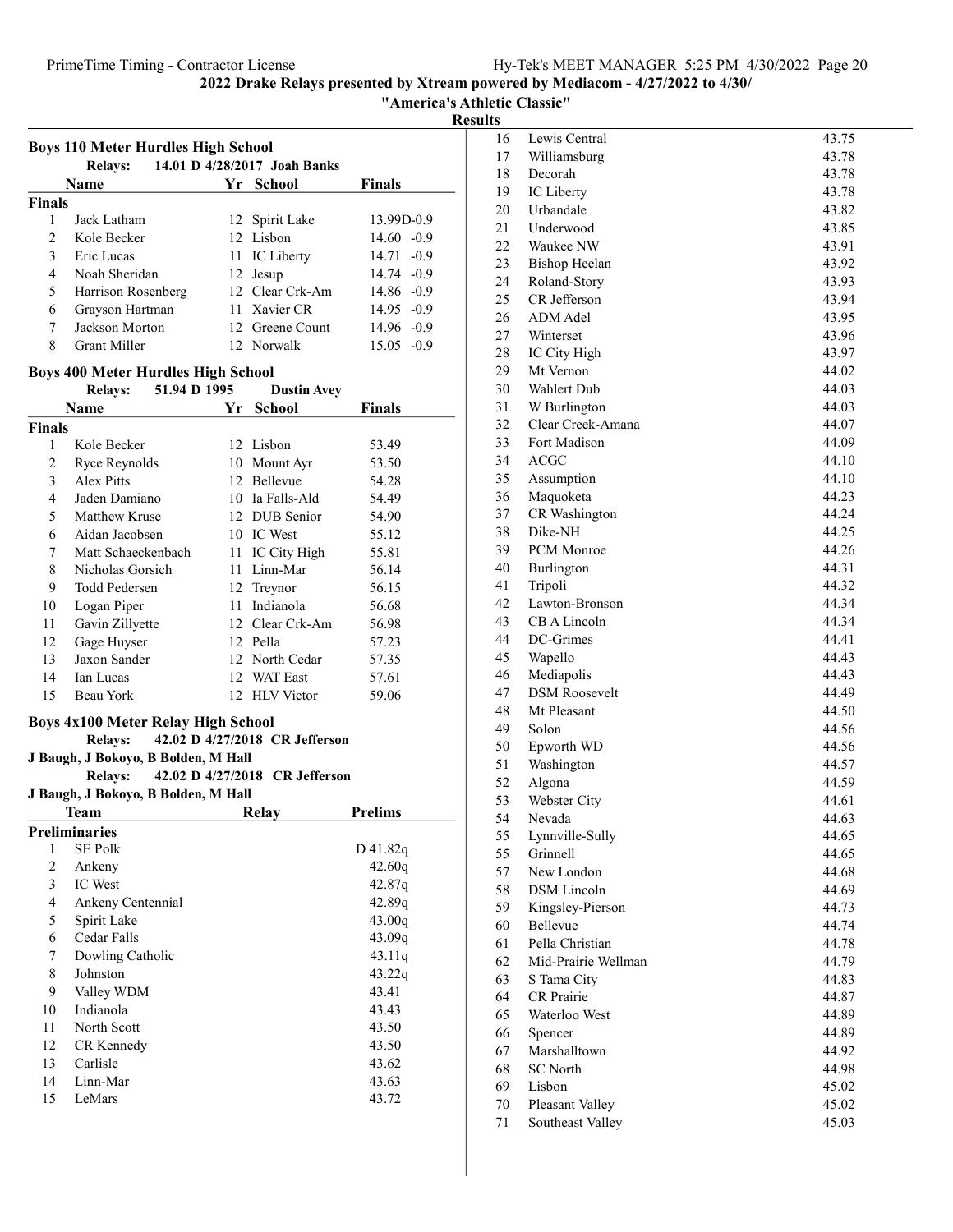ed by Mediacom - 4/27/2022 to 4/30/

Classic"

|                |                      | PrimeTimeTiming - Contractor License                |                                             |                |                     | Hy-                     |
|----------------|----------------------|-----------------------------------------------------|---------------------------------------------|----------------|---------------------|-------------------------|
|                |                      |                                                     | 2022 Drake Relays presented by Xtream power |                |                     |                         |
|                |                      |                                                     |                                             |                | "America's Athletic | <b>Results</b>          |
|                |                      | Preliminaries  (Boys 4x100 Meter Relay High School) |                                             |                |                     | 6                       |
|                | <b>Team</b>          |                                                     | <b>Relay</b>                                | <b>Prelims</b> |                     | 7                       |
| 72             | Clinton              |                                                     |                                             | 45.05          |                     | $\,$ $\,$               |
| 73             | <b>CPU</b>           |                                                     |                                             | 45.06          |                     | 9                       |
| 74             | Bettendorf           |                                                     |                                             | 45.07          |                     | 10                      |
| 75             | CR Xavier            |                                                     |                                             | 45.07          |                     | 11                      |
| 76             | I-35 Truro           |                                                     |                                             | 45.21          |                     | 12                      |
| 77             | Camanche             |                                                     |                                             | 45.27          |                     | 13                      |
| 78             | <b>DSM</b> Hoover    |                                                     |                                             | 45.29          |                     | 14                      |
| 79             | Mason City           |                                                     |                                             | 45.32          |                     | 15                      |
| 80             | Greene County        |                                                     |                                             | 45.37          |                     | 16                      |
| 81             | Northeast Goose Lake |                                                     |                                             | 45.38          |                     | 17                      |
| 82             | <b>DVPT</b> North    |                                                     |                                             | 45.51          |                     | 18                      |
| 83             | Monticello           |                                                     |                                             | 45.60          |                     | 19                      |
| 84             | Clear Lake           |                                                     |                                             | 45.62          |                     | 20                      |
| 85             | Waukee               |                                                     |                                             | 45.68          |                     | 21                      |
| 86             | Denver               |                                                     |                                             | 45.73          |                     | 22                      |
| 87             | <b>DVPT</b> West     |                                                     |                                             | 45.77          |                     | 23                      |
| 88             | Fort Dodge           |                                                     |                                             | 46.27          |                     | 24                      |
| 89             | Glenwood             |                                                     |                                             | 46.32          |                     |                         |
| ---            | Treynor              |                                                     |                                             | <b>DNF</b>     |                     | <b>Boys</b>             |
| ---            | Harlan               |                                                     |                                             | <b>DNF</b>     |                     |                         |
| ---            | MFL MarMac           |                                                     |                                             | <b>DNF</b>     |                     | <b>B</b> Col            |
| ---            | Fairfield            |                                                     |                                             | DQ             |                     |                         |
| ---            | Cascade              |                                                     |                                             | DQ             |                     | Preli                   |
| ---            | North Polk           |                                                     |                                             | DQ             |                     | 1                       |
| ---            | Iowa Valley          |                                                     |                                             | DQ             |                     | $\overline{c}$          |
|                |                      |                                                     |                                             |                |                     | $\overline{\mathbf{3}}$ |
|                |                      | <b>Boys 4x100 Meter Relay High School</b>           |                                             |                |                     | $\overline{4}$          |
|                | <b>Relays:</b>       |                                                     | 42.02 D 4/27/2018 CR Jefferson              |                |                     | 5                       |
|                |                      | J Baugh, J Bokoyo, B Bolden, M Hall                 |                                             |                |                     | 6                       |
|                | <b>Relays:</b>       |                                                     | 42.02 D 4/27/2018 CR Jefferson              |                |                     | $\boldsymbol{7}$        |
|                |                      | J Baugh, J Bokoyo, B Bolden, M Hall                 |                                             |                |                     | 8                       |
|                | Team                 |                                                     | Relay                                       | <b>Finals</b>  |                     | 9                       |
| <b>Finals</b>  |                      |                                                     |                                             |                |                     | 10                      |
| $\mathbf{1}$   | SE Polk              |                                                     |                                             | 42.00D 10      |                     | 11                      |
| $\overline{2}$ | Ankeny               |                                                     |                                             | 42.60          | $\,$ 8 $\,$         | 12                      |
| 3              | IC West              |                                                     |                                             | 42.94          | 6                   | 13                      |
| $\overline{4}$ | Johnston             |                                                     |                                             | 42.98          | 5                   | 14                      |
| 5              | Dowling Catholic     |                                                     |                                             | 43.20          | 4                   | 15                      |
| 6              | Ankeny Centennial    |                                                     |                                             | 43.22          | 3                   | 16                      |
| 7              | Spirit Lake          |                                                     |                                             | 43.29          | $\sqrt{2}$          | 17                      |
| 8              | Cedar Falls          |                                                     |                                             | 43.54          | $\mathbf{1}$        | 18                      |
|                |                      | <b>Boys 4x200 Meter Relay High School</b>           |                                             |                |                     | 19<br>20                |
|                |                      |                                                     |                                             |                |                     |                         |

### Relays: 1:27.14 D 4/27/2018 CR Jefferson

### J Bokoyo, M Hall, E Leggins, J Baugh

### Relays: 1:27.14 D 4/27/2018 CR Jefferson

### J Bokoyo, M Hall, E Leggins, J Baugh

|        | Team             | Relay | Finals  |  |
|--------|------------------|-------|---------|--|
| Finals |                  |       |         |  |
|        | <b>SE Polk</b>   |       | 1:28.43 |  |
|        | Johnston         |       | 1:29.17 |  |
| 3      | CR Washington    |       | 1:29.36 |  |
| 4      | Dowling Catholic |       | 1:29.49 |  |
| 5      | Ankeny           |       | 1:29.66 |  |
|        |                  |       |         |  |

| 6  | Ankeny Centennial    | 1:30.01 |
|----|----------------------|---------|
| 7  | <b>IC</b> West       | 1:30.06 |
| 8  | Cedar Falls          | 1:30.48 |
| 9  | IC Liberty           | 1:30.49 |
| 10 | Indianola            | 1:30.52 |
| 11 | Benton Comm          | 1:30.54 |
| 12 | Valley WDM           | 1:31.10 |
| 13 | <b>DSM Roosevelt</b> | 1:31.29 |
| 14 | North Scott          | 1:31.51 |
| 15 | CR Kennedy           | 1:31.61 |
| 16 | <b>Bettendorf</b>    | 1:32.05 |
| 17 | <b>DVPT</b> North    | 1:32.17 |
| 18 | Clear Lake           | 1:32.89 |
| 19 | Denver               | 1:33.02 |
| 20 | Clear Creek-Amana    | 1:33.07 |
| 21 | <b>Mason City</b>    | 1:33.58 |
| 22 | Spirit Lake          | 1:33.98 |
| 23 | IC City High         | 1:34.10 |
| 24 | Linn-Mar             | 1:35.50 |

### 4x400 Meter Relay High School

### Relays: 3:17.77 D 4/29/2006 Valley of West Des Moines

|  |  |  | <b>B Collins, Z Sandvig, R Keairnes, B McSkimming</b> |
|--|--|--|-------------------------------------------------------|
|  |  |  |                                                       |

|                | Team                 | Relay | <b>Prelims</b> |  |
|----------------|----------------------|-------|----------------|--|
|                | <b>Preliminaries</b> |       |                |  |
| 1              | Ankeny               |       | 3:23.35q       |  |
| $\overline{c}$ | <b>DUB</b> Senior    |       | 3:23.36q       |  |
| 3              | Valley WDM           |       | 3:23.88q       |  |
| 4              | Mason City           |       | 3:24.04q       |  |
| 5              | Cedar Falls          |       | 3:24.34q       |  |
| 6              | DUB Hempstead        |       | 3:24.80q       |  |
| 7              | Johnston             |       | 3:25.07q       |  |
| 8              | Mt Vernon            |       | 3:25.22q       |  |
| 9              | IC City High         |       | 3:25.42        |  |
| 10             | Waukee NW            |       | 3:25.67        |  |
| 11             | Mediapolis           |       | 3:25.88        |  |
| 12             | <b>Bettendorf</b>    |       | 3:27.20        |  |
| 13             | Norwalk              |       | 3:27.83        |  |
| 14             | Dowling Catholic     |       | 3:27.95        |  |
| 15             | IC Liberty           |       | 3:28.09        |  |
| 16             | Epworth WD           |       | 3:28.39        |  |
| 17             | <b>ADM</b> Adel      |       | 3:28.47        |  |
| 18             | <b>DVPT</b> West     |       | 3:29.59        |  |
| 19             | North Polk           |       | 3:30.20        |  |
| 20             | Dike-NH              |       | 3:30.42        |  |
| 21             | DC-Grimes            |       | 3:30.66        |  |
| 22             | Denver               |       | 3:31.73        |  |
| 23             | <b>CR</b> Prairie    |       | 3:35.46        |  |
| ---            | Linn-Mar             |       | FS             |  |

### Boys 4x400 Meter Relay High School

Relays:  $3:17.77$  D  $4/29/2006$  Valley of West Des Moines

| <b>B Collins, Z Sandvig, R Keairnes, B McSkimming</b> |            |       |         |     |
|-------------------------------------------------------|------------|-------|---------|-----|
|                                                       | Team       | Relay | Finals  |     |
| Finals                                                |            |       |         |     |
|                                                       | Mason City |       | 3:21.55 | -10 |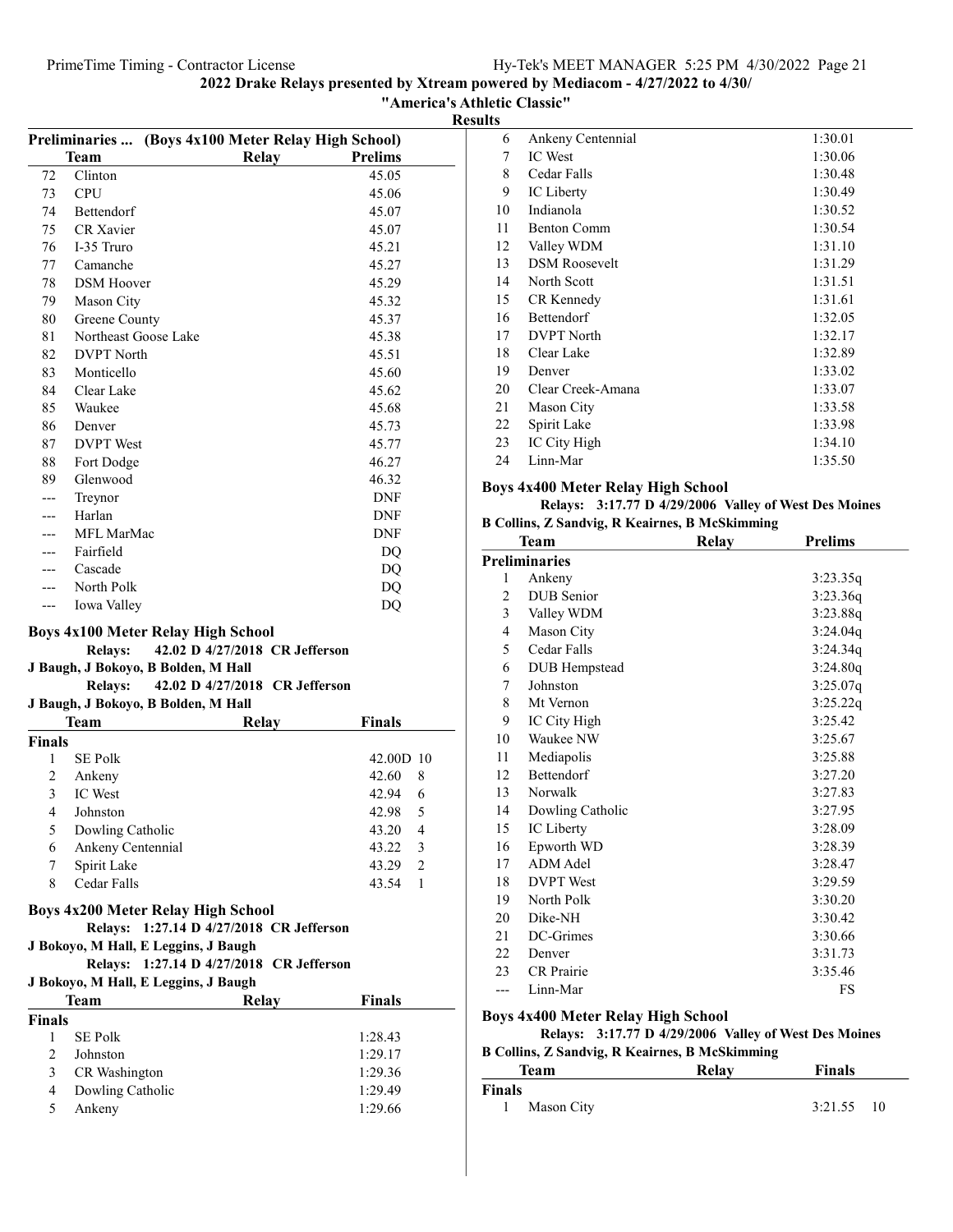### "America's Athletic Classic"

Results

|                   | Relay       | <b>Finals</b> |                                              |
|-------------------|-------------|---------------|----------------------------------------------|
| Cedar Falls       |             | 3:21.59       | 8                                            |
| Ankeny            |             | 3:23.49       | 6                                            |
| Valley WDM        |             | 3:24.01       | 5                                            |
| <b>DUB</b> Senior |             | 3:25.49       | 4                                            |
| Johnston          |             | 3:26.90       | 3                                            |
| Mt Vernon         |             | 3:27.93       | $\mathcal{D}$                                |
| DUB Hempstead     |             | 3:30.68       |                                              |
|                   | <b>Team</b> |               | Finals  (Boys 4x400 Meter Relay High School) |

### Boys 4x800 Meter Relay High School

### Relays:  $7:45.63$  D  $1985$  Marshalltown

| Team<br><b>Finals</b> |                   | Relay | Finals  |                |
|-----------------------|-------------------|-------|---------|----------------|
|                       |                   |       |         |                |
| 1                     | <b>SC</b> North   |       | 7:48.21 | 10             |
| 2                     | Dowling Catholic  |       | 7:50.85 | 8              |
| 3                     | Johnston          |       | 7:57.17 | 6              |
| 4                     | IC City High      |       | 8:02.52 | 5              |
| 5                     | DUB Hempstead     |       | 8:05.01 | 4              |
| 6                     | Ankeny            |       | 8:06.31 | 3              |
| 7                     | Urbandale         |       | 8:06.74 | $\overline{2}$ |
| 8                     | Epworth WD        |       | 8:08.84 | 1              |
| 9                     | Cedar Falls       |       | 8:09.46 |                |
| 10                    | <b>CR</b> Prairie |       | 8:09.67 |                |
| 11                    | Newton            |       | 8:10.07 |                |
| 12                    | <b>IC</b> West    |       | 8:12.82 |                |
| 13                    | IC Liberty        |       | 8:14.54 |                |
| 14                    | DC-Grimes         |       | 8:15.48 |                |
| 15                    | Waukee NW         |       | 8:16.30 |                |
| 16                    | Mason City        |       | 8:41.21 |                |

### Boys Distance Medley High School

### Relays: 3:25.94 D 4/29/2016 Prairie- CR

| T Northrup, M Borseth, J Rima, T Vandraska |                      |       |               |                |  |  |
|--------------------------------------------|----------------------|-------|---------------|----------------|--|--|
|                                            | <b>Team</b>          | Relay | <b>Finals</b> |                |  |  |
| <b>Finals</b>                              |                      |       |               |                |  |  |
| 1                                          | IC City High         |       | 3:28.70       | 10             |  |  |
| 2                                          | DC-Grimes            |       | 3:30.86       | 8              |  |  |
| 3                                          | Waukee NW            |       | 3:31.09       | 6              |  |  |
| 4                                          | Washington           |       | 3:31.49       | 5              |  |  |
| 5                                          | Pella                |       | 3:31.55       | 4              |  |  |
| 6                                          | Johnston             |       | 3:32.15       | 3              |  |  |
| 7                                          | Saint Ansgar         |       | 3:32.76       | $\overline{2}$ |  |  |
| 8                                          | Dowling Catholic     |       | 3:33.61       | $\mathbf{1}$   |  |  |
| 9                                          | Waverly-SR           |       | 3:33.65       |                |  |  |
| 10                                         | Cedar Falls          |       | 3:34.67       |                |  |  |
| 11                                         | <b>CR</b> Prairie    |       | 3:35.84       |                |  |  |
| 12                                         | Mason City           |       | 3:35.90       |                |  |  |
| 13                                         | Newton               |       | 3:36.06       |                |  |  |
| 14                                         | Mount Ayr            |       | 3:36.21       |                |  |  |
| 15                                         | Epworth WD           |       | 3:36.97       |                |  |  |
| 16                                         | <b>DSM</b> Christian |       | 3:37.39       |                |  |  |
| 17                                         | Waukee               |       | 3:37.62       |                |  |  |
| 18                                         | Mt Vernon            |       | 3:37.66       |                |  |  |
| 19                                         | Linn-Mar             |       | 3:37.73       |                |  |  |
| 20                                         | Mediapolis           |       | 3:38.24       |                |  |  |

| 21           | - Clear Creek-Amana | 3:38.38 |
|--------------|---------------------|---------|
| $22^{\circ}$ | DUB Senior          | 3:39.96 |
|              | 23 Spirit Lake      | 3:44.61 |
|              | 24 Pleasant Valley  | 3:51.22 |
|              |                     |         |

### Boys 4x110 Meter Shuttle Hurdle High School

### Relays: 55.68 D 4/30/2016 Linn-Mar

### D Gorsich, N House, G Dochterman, Z Baker

|    | <b>Team</b>         | Relay | <b>Prelims</b> |
|----|---------------------|-------|----------------|
|    | Preliminaries       |       |                |
| 1  | Spirit Lake         |       | 59.82q         |
| 2  | Pleasant Valley     |       | 60.00q         |
| 3  | Pella               |       | 60.50q         |
| 4  | <b>CR</b> Prairie   |       | 60.56q         |
| 5  | Clear Creek-Amana   |       | 60.64          |
| 6  | North Polk          |       | 60.74          |
| 7  | <b>Belle Plaine</b> |       | 61.41          |
| 8  | CR Kennedy          |       | 61.58          |
| 9  | Humboldt            |       | 61.90          |
| 10 | <b>Mason City</b>   |       | 62.11          |
| 11 | Underwood           |       | 62.21          |
| 12 | Linn-Mar            |       | 62.51          |
| 13 | LeMars              |       | 63.71          |
| 14 | IC Liberty          |       | 64.39          |
| 15 | IC City High        |       | 65.24          |
| 16 | Lisbon              |       | 65.94          |
|    |                     |       |                |

### Boys 4x110 Meter Shuttle Hurdle High School

Relays: 55.68 D 4/30/2016 Linn-Mar

D Gorsich, N House, G Dochterman, Z Baker

| Team          |                   | Relay | <b>Finals</b> |  |  |
|---------------|-------------------|-------|---------------|--|--|
| <b>Finals</b> |                   |       |               |  |  |
| 1             | Pleasant Valley   |       | 59.72         |  |  |
| 2             | Spirit Lake       |       | 60.27         |  |  |
| 3             | <b>CR</b> Prairie |       | 60.50         |  |  |
| Δ             | Pella             |       | 67.23         |  |  |
|               |                   |       |               |  |  |

## Boys High Jump High School

|        | <b>Relays:</b>     | 7-03 D 1981 |     | <b>Brian Tietjens</b> |         |
|--------|--------------------|-------------|-----|-----------------------|---------|
|        | Name               |             | Yr  | School                | Finals  |
| Finals |                    |             |     |                       |         |
| 1      | Jack Noble         |             |     | 12 North Polk         | 6-09.00 |
| 2      | Jacob Kieler       |             |     | 11 Cedar Falls        | 6-09.00 |
| 3      | Sam Skarich        |             |     | 12 North Scott        | 6-09.00 |
| 4      | Kade Benjamin      |             |     | 11 New London         | 6-07.00 |
| 5      | Kaleb Scott        |             |     | 12 Southeast Va       | 6-07.00 |
| 6      | Derek Weisskopf    |             |     | 10 Williamsburg       | 6-07.00 |
| 7      | Ian Collins        |             |     | 12 Charles City       | 6-05.00 |
| 8      | Matt Schaeckenbach |             |     | 11 IC City High       | 6-05.00 |
| 9      | Dakota Carlson     |             | 10  | <b>Forest City</b>    | 6-03.00 |
| 10     | Tye Hardin         |             |     | 10 Maquoketa          | 6-03.00 |
| 10     | Cain Brown         |             | 11  | Mid-Prairie           | 6-03.00 |
| 10     | Keith Moko         |             |     | 12 Newton             | 6-03.00 |
| 13     | Cooper Kock        |             |     | 12 Ar-We-Va           | 6-03.00 |
| 14     | Isaac Jones        |             | 11  | Clarinda              | 6-03.00 |
| 15     | TJ Jackson         |             | 11. | Linn-Mar              | 6-01.00 |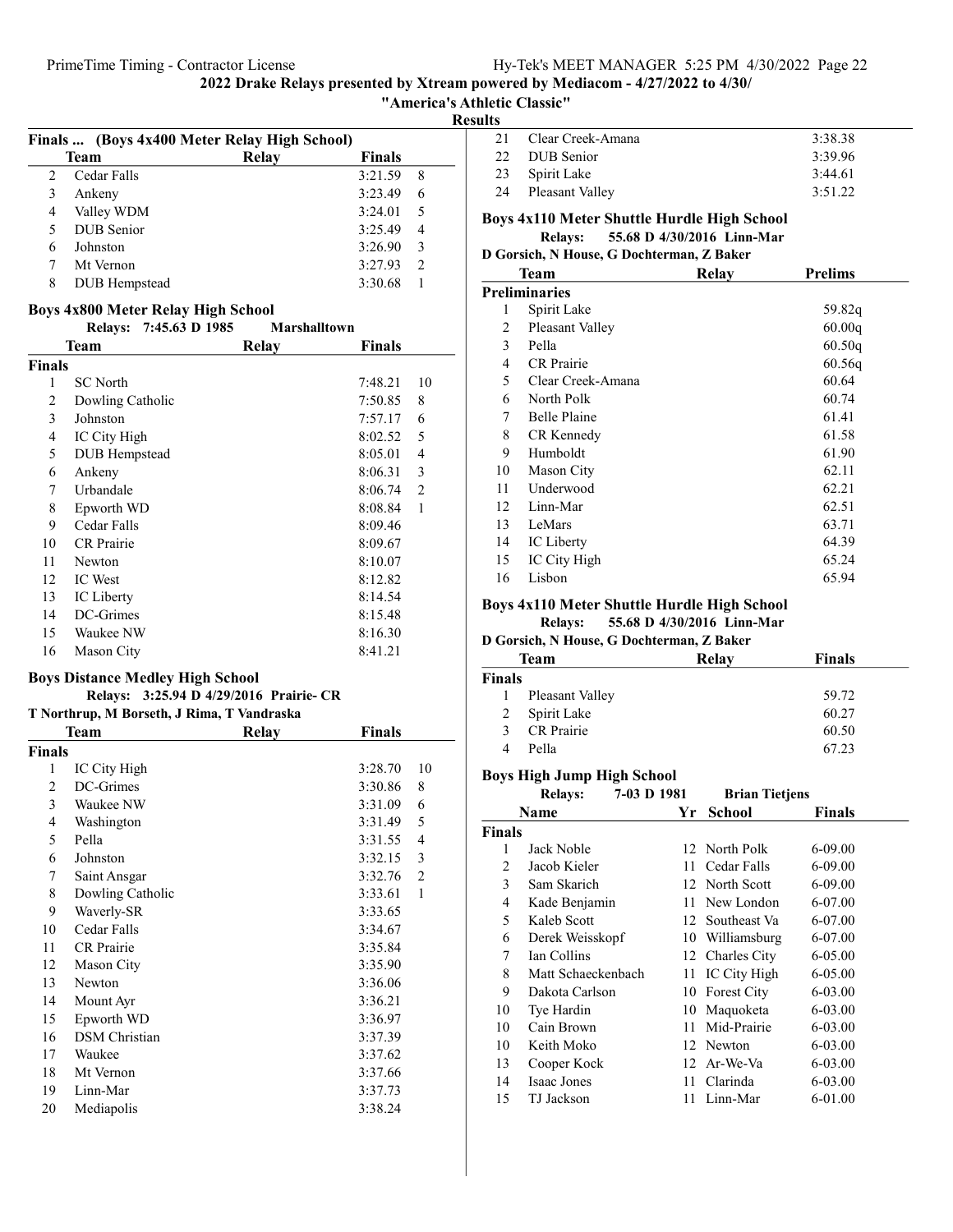"America's Athletic Classic"

Results

| Finals  (Boys High Jump High School) |                     |     |                 |           |  |
|--------------------------------------|---------------------|-----|-----------------|-----------|--|
|                                      | Name                | Yr. | School          | Finals    |  |
| 15                                   | Gunner Meyer        |     | 12 Wapsie Val F | 6-01.00   |  |
| 17                                   | Matthew Benedict    |     | 12 Sidney       | $6-01.00$ |  |
| 17                                   | Sione Fifita        |     | LeMars          | $6-01.00$ |  |
| 19                                   | Idris Thomas        |     | 10 DVPT West    | 6-01.00   |  |
|                                      | <b>Jack Roberts</b> |     | 12 Stanton      | NH        |  |
|                                      | Marshall Knapp      |     | 11 Southwest Va | NH        |  |
|                                      | Drake Shelangoski   |     | 12 Durant       | NH        |  |
|                                      | Aiden Chanthavong   |     | 12 Carlisle     | NH        |  |
|                                      | Luke Czarnecki      |     | 11 Lisbon       | NH        |  |
|                                      | Gavin Legg          |     | 12 Indianola    | NH        |  |

### Boys Long Jump High School

|                | Relays: 23-11.75 D 1984 |    | <b>Chris Walker</b> |                        |
|----------------|-------------------------|----|---------------------|------------------------|
|                | Name                    | Yr | <b>School</b>       | <b>Finals</b>          |
| Finals         |                         |    |                     |                        |
| 1              | Abu Sama                | 11 | <b>SE Polk</b>      | <b>NWI</b><br>23-11.00 |
| $\overline{2}$ | Kole Becker             | 12 | Lisbon              | 23-03.25 NWI           |
| 3              | Colton Kronfeld         | 11 | CR Kennedy          | 22-03.50<br><b>NWI</b> |
| $\overline{4}$ | Trey Campbell           | 12 | Cedar Falls         | 22-00.50 NWI           |
| 5              | Sam Akins               | 12 | <b>DUB</b> Senior   | 21-11.25 NWI           |
| 6              | Archer Ogbourne         | 12 | Carlisle            | 21-09.50 NWI           |
| 7              | Aiden Kuehl             | 12 | Bishop Heela        | 21-08.50 NWI           |
| 8              | Jay Gatto               | 11 | Anamosa             | 21-07.50<br><b>NWI</b> |
| 9              | Justin Imani            | 12 | <b>DSM</b> Hoover   | 21-07.25 NWI           |
| 10             | <b>Alex Pitts</b>       | 12 | Bellevue            | 21-01.75<br><b>NWI</b> |
| 10             | Will Bunn               | 12 | Roland-Story        | 21-01.75 NWI           |
| 12             | Tadyn Brown             | 11 | Clarinda            | 21-01.00<br>NWI        |
| 13             | Will Davidson           | 11 | Mt Pleasant         | 20-11.75<br><b>NWI</b> |
| 14             | Isaac Guerrero          | 10 | Linn-Mar            | 20-11.50<br><b>NWI</b> |
| 15             | Matthew Kruse           | 12 | <b>DUB</b> Senior   | 20-10.50 NWI           |
| 16             | Ben Swails              | 12 | Clear Crk-Am        | 20-09.50<br>NWI        |
| 17             | Ronnie Major            | 11 | IC City High        | 20-08.75<br><b>NWI</b> |
| 18             | Haywood Stowe           | 12 | Decorah             | <b>NWI</b><br>20-08.00 |
| 19             | isaiah valentine        | 12 | Ankeny Cent         | 20-07.50<br>NWI        |
| 20             | Aidan Jacobsen          | 10 | <b>IC</b> West      | 20-06.00 NWI           |
| 21             | Cael Pearson            | 11 | Ogden               | 20-02.75<br>NWI        |
| 22             | Darian Davis            | 10 | Mason City          | 19-09.50 NWI           |
| 23             | TJ Jackson              | 11 | Linn-Mar            | 19-05.50<br><b>NWI</b> |

# Boys Shot Put High School

|               | Relays: 67-02.25 D 1968 |     | Doug Lane       |               |
|---------------|-------------------------|-----|-----------------|---------------|
|               | Name                    | Yr  | School          | <b>Finals</b> |
| <b>Finals</b> |                         |     |                 |               |
| 1             | Austin Busch            |     | 12 S Hamilton   | 60-05.75      |
| 2             | Brandon VanderSluis     |     | 12 LeMars       | 55-11.25      |
| 3             | Carson Lienau           |     | 12 Jesup        | 55-10.75      |
| 4             | J.J. Moore              |     | 12 Webster City | 54-07.25      |
| 5             | Dakota Hoffman          |     | 12 Epworth WD   | 53-00.50      |
| 6             | Nolan Recker            |     | 12 Muscatine    | 52-09.00      |
| 7             | Spencer Kessel          |     | 11 Louisa-Musc  | 52-02.50      |
| 8             | Hunter Deyo             |     | 12 Lewis Centra | 51-05.75      |
| 9             | Abraham Christensen     |     | 12 Ogden        | 51-02.25      |
| 10            | Carter Allen            |     | 12 New London   | 50-09.50      |
| 11            | Thomas Huneke           | 11. | Underwood       | 50-06.50      |

| 12 | Joseph Hjelle      |     | 12 Decorah      | 50-01.75 |
|----|--------------------|-----|-----------------|----------|
| 13 | Tae Shon McDaniels |     | 12 IC City High | 49-06.50 |
| 14 | Carter Boley       |     | 12 DC-Grimes    | 49-04.50 |
| 15 | Cale Jensen        |     | 12 Dike-NH      | 49-03.75 |
| 16 | Blake Hogancamp    |     | 11 SC East      | 49-00.50 |
| 17 | Keaton Roskop      |     | 10 Linn-Mar     | 48-10.75 |
| 18 | Ryan Saddler       |     | 12 Pleasant Val | 48-09.75 |
| 19 | Kahle Rattray      |     | 12 Carlisle     | 48-09.75 |
| 20 | Jackson McNulty    |     | 11 North Polk   | 48-09.00 |
| 21 | Ethan Thimmes      |     | 10 North Cedar  | 48-07.75 |
| 22 | Dylan Parrott      |     | 12 North Scott  | 47-10.50 |
| 23 | Sam Dietz          | 11- | Ankeny Cent     | 47-09.25 |
| 24 | Brayden Hartman    | 11  | Washington      | 46-08.75 |
|    |                    |     |                 |          |

### Boys Discus Throw High School

|                | 199-01 D 2004<br><b>Relays:</b> |    | <b>Chase Madison</b> |               |  |
|----------------|---------------------------------|----|----------------------|---------------|--|
|                | Name                            | Yr | <b>School</b>        | <b>Finals</b> |  |
| <b>Finals</b>  |                                 |    |                      |               |  |
| 1              | Walker Whalen                   |    | 12 Indianola         | 191-05        |  |
| $\overline{2}$ | McKade Jelinek                  |    | 12 Linn-Mar          | 181-01        |  |
| 3              | Brandon VanderSluis             |    | 12 LeMars            | 180-06        |  |
| 4              | Nolan Recker                    | 12 | Muscatine            | 178-00        |  |
| 5              | Lucas Morrison                  |    | 11 Waukee NW         | 177-03        |  |
| 6              | Duke Faley                      | 11 | Wahlert Dub          | 171-04        |  |
| 7              | Corey Phillips                  | 12 | Ames                 | 170-01        |  |
| 8              | Justin Olson                    | 12 | George-Littl         | 169-02        |  |
| 9              | Austin Busch                    | 12 | S Hamilton           | 167-04        |  |
| 10             | Carson Lienau                   | 12 | Jesup                | 164-00        |  |
| 11             | Zach McMillian                  |    | 10 North Scott       | 161-08        |  |
| 12             | Keaton Roskop                   |    | 10 Linn-Mar          | 161-07        |  |
| 13             | <b>Spencer Kessel</b>           |    | 11 Louisa-Musc       | 160-07        |  |
| 14             | <b>Brennen Matthews</b>         |    | 12 Waukee            | 152-10        |  |
| 15             | Carter Allen                    |    | 12 New London        | 151-00        |  |
| 16             | Ajai Russell                    | 11 | Clinton              | 150-06        |  |
| 17             | Tae Shon McDaniels              | 12 | IC City High         | 150-05        |  |
| 18             | Trevor Zarkowski                |    | 11 Waukee NW         | 150-00        |  |
| 19             | Tino Tamayo                     |    | 12 Charles City      | 149-10        |  |
| 20             | Brandon Fischer                 | 11 | Pella                | 149-03        |  |
| 21             | Collin Grau                     | 12 | Maquoketa            | 147-06        |  |
| 22             | Jake Sidles                     | 12 | Independence         | 143-01        |  |
| 23             | J.J. Moore                      |    | 12 Webster City      | 126-09        |  |
| 24             | Evan Adams                      | 10 | Kuemper Cath         | 125-10        |  |

### Boys 4x100 Meter Relay Middle School

|               | Team                  | Relay | Finals |  |
|---------------|-----------------------|-------|--------|--|
| <b>Finals</b> |                       |       |        |  |
| 1             | Ankeny Centennia      |       | 47.70  |  |
| 2             | Meredith              |       | 48.14  |  |
| 3             | Timberline, Waukee    |       | 48.24  |  |
| 4             | Johnston MS           |       | 48.39  |  |
| 5             | Ankeny Southview      |       | 48.50  |  |
| 6             | Hoover, Waterloo      |       | 48.52  |  |
| 7             | Prairieview, Waukee   |       | 48.54  |  |
| 8             | Drexler MS            |       | 48.89  |  |
| 9             | St. Frances of Assisi |       | 49.34  |  |
| 10            | Ottumwa MS            |       | 49.52  |  |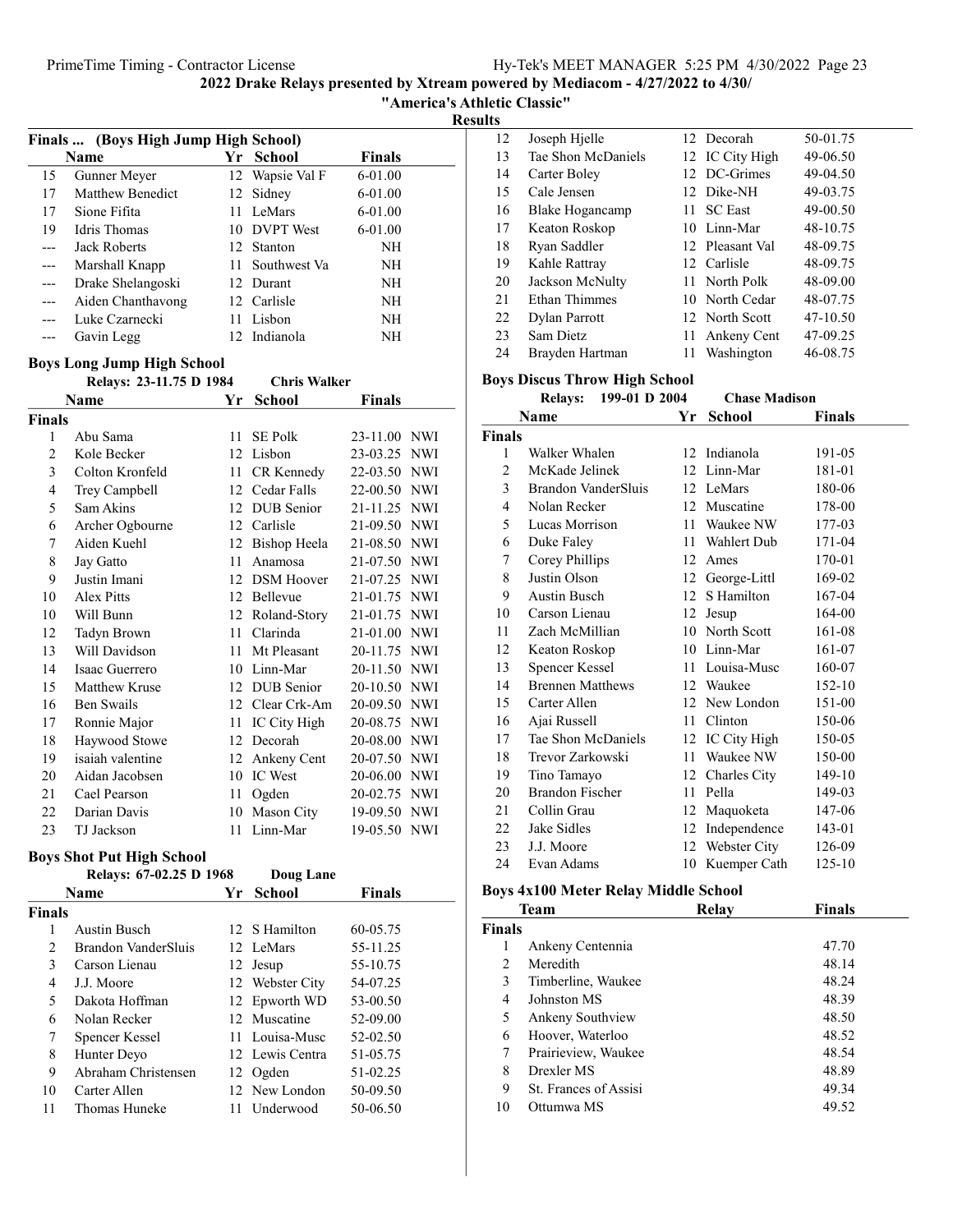"America's Athletic Classic"

| Finals  (Boys 4x100 Meter Relay Middle School) |                                           |    |                                 |                |  |
|------------------------------------------------|-------------------------------------------|----|---------------------------------|----------------|--|
|                                                | <b>Team</b>                               |    | Relay                           | <b>Finals</b>  |  |
| 11                                             | Waverly-Shell Rock                        |    |                                 | 49.75          |  |
| 12                                             | St. Anthony                               |    |                                 | 49.94          |  |
| 13                                             | Pella MS                                  |    |                                 | 49.94          |  |
| 14                                             | West Sioux, Hawarden                      |    |                                 | 49.96          |  |
| 15                                             | <b>Indian Hills</b>                       |    |                                 | 50.35          |  |
| 16                                             | Weeks                                     |    |                                 | 50.55          |  |
| 17                                             | Callanan                                  |    |                                 | 50.60          |  |
| 18                                             | Norwalk                                   |    |                                 | 50.83          |  |
| 19                                             | Lawton-Bronson MS                         |    |                                 | 50.91          |  |
| 20                                             | Urbandale                                 |    |                                 | 51.57          |  |
| 21                                             | Sacred Heart                              |    |                                 | 51.63          |  |
| 22                                             | Des Moines Christian                      |    |                                 | 51.71          |  |
| 23                                             | Fort Dodge                                |    |                                 | 51.71          |  |
| 24                                             | Goodrell                                  |    |                                 | 52.76          |  |
| 25                                             | Merrill                                   |    |                                 | 53.14          |  |
| 26                                             | Hiatt                                     |    |                                 | 53.30          |  |
| 27                                             | Hoyt                                      |    |                                 | 53.33          |  |
| 28                                             | Dallas Center Grimes                      |    |                                 | 53.34          |  |
| 29                                             | St. Pius X                                |    |                                 | 53.47          |  |
| 30                                             | Bondurant-Farrar                          |    |                                 | 53.87          |  |
| 31                                             | <b>Brody</b>                              |    |                                 | 53.95          |  |
| 32                                             | St. Theresa Cath                          |    |                                 | 55.48          |  |
| 33                                             | <b>Eddyville Blakes</b>                   |    |                                 | 55.88          |  |
| 34                                             | McCombs                                   |    |                                 | 55.89          |  |
| 35                                             | Dunkerton                                 |    |                                 | 56.27          |  |
| 36                                             | Colfax-Mingo                              |    |                                 | 56.82          |  |
| 37                                             | St. Augustin/Ber                          |    |                                 | 58.01          |  |
| 38                                             | Holy Trinity Cat                          |    |                                 | 59.21          |  |
| 39                                             | Harding                                   |    |                                 | 59.54          |  |
| 40                                             | St. Luke the Eva                          |    |                                 | 61.86          |  |
| $---$                                          | Indianola MS                              |    |                                 | DQ             |  |
| ---                                            | Stilwell                                  |    |                                 | DQ             |  |
|                                                |                                           |    |                                 |                |  |
|                                                | <b>Boys Distance Medley Middle School</b> |    |                                 |                |  |
|                                                | Team                                      |    | <b>Relay</b>                    | Finals         |  |
| Finals                                         |                                           |    |                                 |                |  |
| 1                                              | Pella MS                                  |    |                                 | 3:48.54        |  |
| 2                                              | Des Moines Christian                      |    |                                 | 3:51.19        |  |
| 3                                              | Drexler MS                                |    |                                 | 3:55.03        |  |
| $\overline{\mathbf{4}}$                        | Prairieview, Waukee                       |    |                                 | 3:57.57        |  |
| 5                                              | St. Frances of Assisi                     |    |                                 | 4:04.23        |  |
| 6                                              | Norwalk                                   |    |                                 | 4:05.37        |  |
| 7                                              | Ankeny Southview                          |    |                                 | 4:05.87        |  |
| 8                                              | St. Pius X                                |    |                                 | 4:22.17        |  |
|                                                | Men 100 Meter Dash Univ/Col               |    |                                 |                |  |
|                                                | 10.11 D 1983                              |    | <b>Calvin Smith</b>             |                |  |
|                                                | <b>Relays:</b><br>Name                    | Yr | <b>School</b>                   | <b>Prelims</b> |  |
|                                                | <b>Preliminaries</b>                      |    |                                 |                |  |
|                                                | Lawrence Johnson                          |    |                                 |                |  |
| 1<br>2                                         | Isaiah Trousil                            |    | JR Wisconsin<br>JR Northern Iow | 10.61Q-3.4     |  |
| 3                                              | <b>Daniel Stokes</b>                      |    |                                 | 10.67Q-2.6     |  |
| $\overline{4}$                                 |                                           |    | SR N. Carolina                  | 10.75Q-3.8     |  |
|                                                | Javonte Harding                           |    | SO N. Carolina                  | 10.77Q-5.4     |  |
| 5                                              | Kion Benjamin                             |    | SO Minnesota                    | $10.69q - 2.6$ |  |

| 6  | JaVaughn Moore      |        | JR Indiana Stat | $10.83q - 3.4$ |
|----|---------------------|--------|-----------------|----------------|
| 7  | Aurel Tchanbi       | SO.    | Indian Hills    | $10.84q - 5.4$ |
| 8  | Justin Walden       | $SO^-$ | Indian Hills    | $10.85q - 2.6$ |
| 9  | Shaheed Hickman     |        | JR Minnesota St | $10.85 - 3.4$  |
| 10 | Zac Larrier         |        | JR Air Force    | $10.87 - 3.8$  |
| 11 | Marcus Jnofinn      |        | FR Mount Marty  | $10.89 - 2.6$  |
| 12 | Cade VanHout        |        | JR Wis.-Plattev | $10.92 -3.8$   |
| 13 | Sam Blaskowski      |        | FR Wis.-La Cros | $10.93 - 3.4$  |
| 14 | Dylan Kautz         |        | JR South Dakota | $10.96 - 3.8$  |
| 15 | Nolan Crespo        |        | SO UC San Diego | $10.96 - 3.8$  |
| 16 | Tayshaun Cooper     |        | SR Northern Iow | $10.96 -2.6$   |
| 17 | Derrick Jackson     |        | JR Knox         | $10.99 - 2.6$  |
| 18 | Austin Kresley      |        | SO Iowa         | $11.05 - 5.4$  |
| 19 | Lorenzo Paissan     |        | SO Nebraska     | $11.10 - 5.4$  |
| 20 | Sean Hopkins        |        | FR Eastern Illi | $11.10 - 3.4$  |
| 21 | Aarron Westmoreland |        | JR Minnesota    | $11.21 - 2.6$  |
| 22 | Brailyn Johnson     | SO.    | Eastern Illi    | $11.22 - 3.4$  |
| 23 | Jacob Koerner       |        | FR Michigan     | $11.29 - 3.8$  |
| 24 | SenQuavius Johnson  |        | SR Dakota State | 11.47 -5.4     |
| 25 | Damoy Allen         | SO.    | Indian Hills    | $11.52 - 5.4$  |
| 26 | Nick Jackson        |        | SR William Penn | 11.59 -5.4     |
|    |                     |        |                 |                |

### Men 100 Meter Dash Univ/Col

| <b>Relays:</b>       |     | <b>Calvin Smith</b>                                             |                                                                                                                                                              |
|----------------------|-----|-----------------------------------------------------------------|--------------------------------------------------------------------------------------------------------------------------------------------------------------|
| Name                 | Yr  | <b>School</b>                                                   | <b>Finals</b>                                                                                                                                                |
| Finals               |     |                                                                 |                                                                                                                                                              |
| Lawrence Johnson     |     |                                                                 | $10.56 - 2.6$                                                                                                                                                |
| Isaiah Trousil       |     |                                                                 | $10.66 - 2.6$                                                                                                                                                |
| JaVaughn Moore       |     | Indiana Stat                                                    | $10.77 - 2.6$                                                                                                                                                |
| Aurel Tchanbi        | SO. | Indian Hills                                                    | $10.81 - 2.6$                                                                                                                                                |
| Kion Benjamin        |     |                                                                 | $11.01 -2.6$                                                                                                                                                 |
| Justin Walden        |     |                                                                 | $11.15 - 2.6$                                                                                                                                                |
|                      |     |                                                                 |                                                                                                                                                              |
| Name                 | Yr  | School                                                          | <b>Finals</b>                                                                                                                                                |
| <b>Finals</b>        |     |                                                                 |                                                                                                                                                              |
| Isaiah Trousil       |     |                                                                 | $20.73 - 0.1$                                                                                                                                                |
| Aurel Tchanbi        |     | Indian Hills                                                    | $20.84 - 0.1$                                                                                                                                                |
| Parker Kiewiet       |     |                                                                 | $20.94 - 0.5$                                                                                                                                                |
| Kion Benjamin        | SО  | Minnesota                                                       | 21.07<br>$-0.1$                                                                                                                                              |
| Jayson Ashford       |     |                                                                 | $21.29 - 0.1$                                                                                                                                                |
| Finn Schirmer        |     | Minnesota                                                       | $21.30 -0.5$                                                                                                                                                 |
| <b>Ben Jefferies</b> | SO. | Briar Cliff                                                     | 21.30<br>$-0.5$                                                                                                                                              |
| Kendrick Winfield    |     |                                                                 | $21.42 -0.5$                                                                                                                                                 |
| Damoy Allen          | SO. | Indian Hills                                                    | 21.73<br>$-0.5$                                                                                                                                              |
|                      |     | 10.11 D 1983<br>JR<br>SO.<br><b>Men 200 Meter Dash Univ/Col</b> | <b>IR</b> Wisconsin<br>JR Northern Iow<br>Minnesota<br>SO Indian Hills<br>JR Northern Iow<br>SO.<br>SO Northern Iow<br>JR Missouri<br>SO.<br>SO Indian Hills |

### Men 400 Meter Dash Univ/Col

|               | Name                   | Yr School              | <b>Finals</b> |  |
|---------------|------------------------|------------------------|---------------|--|
| <b>Finals</b> |                        |                        |               |  |
|               | Randolph Ross          | JR N. Carolina         | 44.95         |  |
| $\mathcal{D}$ | Ben Jefferies          | SO Briar Cliff         | 46.00         |  |
| 3             | Dubem Amene            | SO Michigan            | 46.56         |  |
| 4             | <b>Shemar Chambers</b> | SO N. Carolina         | 47.16         |  |
| 5             | Colby Jennings         | JR Minnesota           | 47.42         |  |
| 6             | Reheem Hayles          | FR N. Carolina         | 47.45         |  |
|               | Cody Roder             | <b>SR</b> North Dakota | 47.48         |  |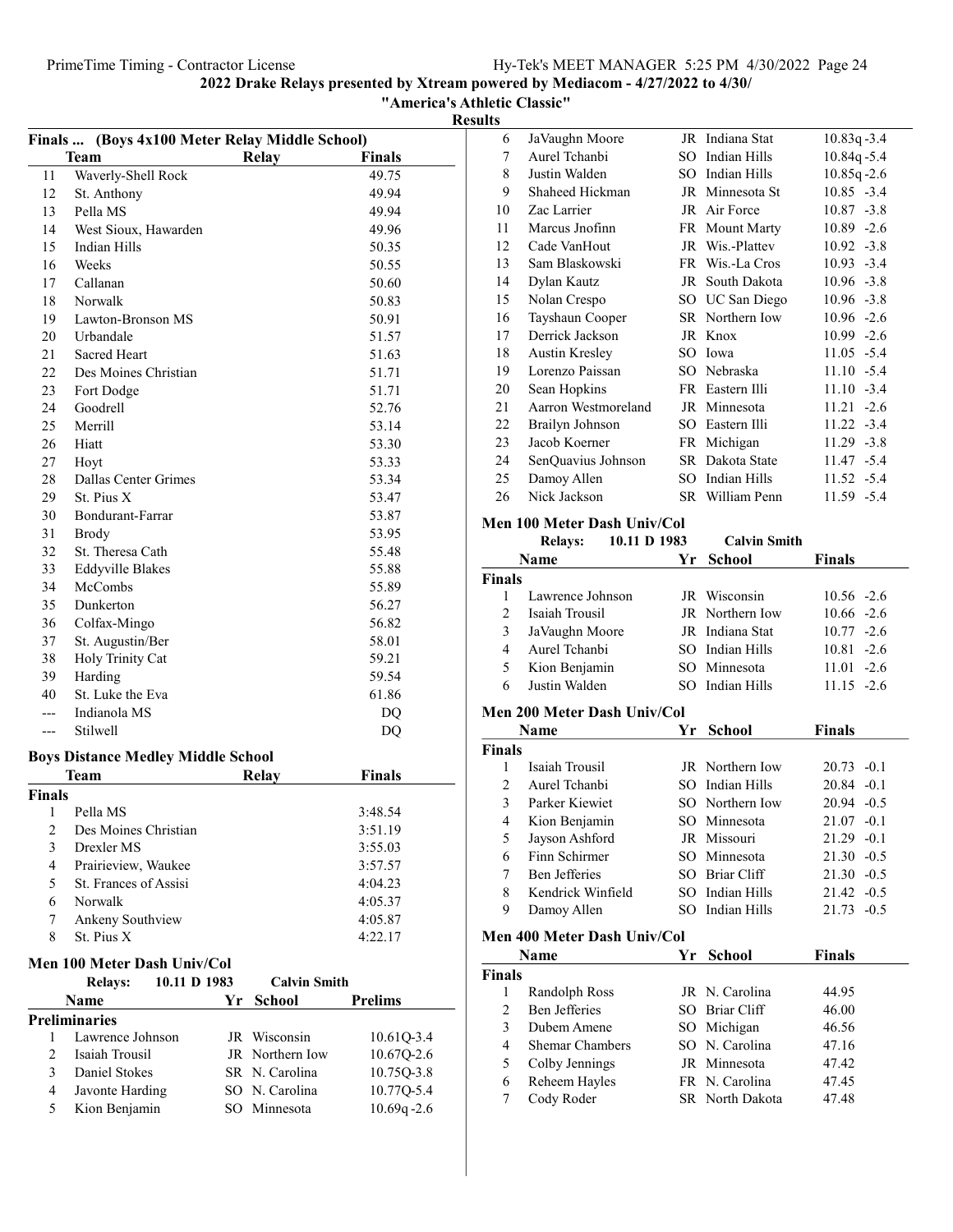"America's Athletic Classic"

Results

| Finals  (Men 400 Meter Dash Univ/Col) |                   |      |                 |               |  |
|---------------------------------------|-------------------|------|-----------------|---------------|--|
|                                       | Name              | Yr ' | <b>School</b>   | <b>Finals</b> |  |
| 8                                     | Adrian Harris     |      | SO North Dakota | 47.66         |  |
| 9                                     | Theo Chambers     |      | SR Notre Dame   | 47.69         |  |
| 10                                    | DJ Anderson       |      | SR Benedictine  | 47.74         |  |
| 11                                    | Demar Francis     |      | SO South Dakota | 48.12         |  |
| 12                                    | Paul Paul         |      | SR Mount Marty  | 48.15         |  |
| 13                                    | Sean Geither      |      | SR Air Force    | 48.19         |  |
| 14                                    | Kashief King      |      | SO Illinois     | 48.20         |  |
| 15                                    | Jason Thormo      |      | SO Illinois     | 48.41         |  |
| 16                                    | Danny Hopkins     |      | SO Saint Louis  | 48.58         |  |
| 17                                    | Evan Schuster     |      | SO Iowa         | 48.58         |  |
| 18                                    | Cal Wright        |      | SR Concordia-Mo | 48.61         |  |
| 19                                    | Kendrick Winfield |      | SO Indian Hills | 48.81         |  |
| 20                                    | Jacob Parent      |      | FR Bethel (Minn | 49.18         |  |
|                                       | Brandon Gage      |      | SR Illinois Sta | DO            |  |

### Men 800 Meter Run Univ/Col

|        | 1:46.53 D 1996<br><b>Relays:</b> | <b>Einars Tupuritis</b> |               |
|--------|----------------------------------|-------------------------|---------------|
|        | <b>Name</b>                      | Yr School               | <b>Finals</b> |
| Finals |                                  |                         |               |
| 1      | Ackeen Colley                    | Western Illinois        | 1:48.57       |
| 2      | Wes Ferguson                     | SO Nebraska-Kea         | 1:48.91       |
| 3      | Jacob Rodin                      | JR North Dakota         | 1:49.06       |
| 4      | <b>Riley Bauer</b>               | SO South Dakota         | 1:49.36       |
| 5      | Riley Wells                      | SO Illinois Sta         | 1:49.44       |
| 6      | Tanner Maier                     | SO Minnesota St         | 1:49.64       |
| 7      | Henry Johnson                    | FR Michigan             | 1:51.58       |
| 8      | Jonathan Davis                   | SR Illinois             | 1:53.74       |
| 9      | Rivaldo Marshall                 | FR Indian Hills         | 1:55.57       |

### Men 1500 Meter Run Seeded Univ/Col

|               | Relays: 3:41.74 D 1990 |     | <b>John Nuttall</b> |               |
|---------------|------------------------|-----|---------------------|---------------|
|               | Name                   | Yr. | School              | <b>Finals</b> |
| <b>Finals</b> |                        |     |                     |               |
| 1             | Isaac Basten           |     | JR Drake            | 3:39.11D      |
| 2             | Moad Zahafi            |     | SR Texas Tech       | 3:39.59D      |
| 3             | Nick Foster            |     | JR Michigan         | 3:40.29D      |
| 4             | Adam Fogg              |     | SR Drake            | 3:41.59D      |
| 5             | Owen Hoeft             |     | SR Minnesota        | 3:42.01       |
| 6             | Daniel Burkhalter      |     | SO South Dakota     | 3:43.60       |
| 7             | Adam Moore             |     | SR Wichita Stat     | 3:44.36       |
| 8             | Matthew Wilkinson      |     | JR Minnesota        | 3:44.68       |
| 9             | Eli Hoeft              |     | SO Minnesota        | 3:45.47       |
| 10            | Tom Dodd               |     | SR Michigan         | 3:55.90       |
|               | Joe Schaefer           |     | SO Iowa State       | DNF           |
| ---           | Aziz Jday              |     | Unattached          | DNF           |

#### Men 5000 Meter Run Open Univ/Col Relays: 13:27.20 D 1977 Nick Rose

|               | Name            | Yr School           | Finals   |  |
|---------------|-----------------|---------------------|----------|--|
| Finals        |                 |                     |          |  |
|               | Jeremy Coughler | <b>Bandits Elit</b> | 13:46.57 |  |
| $\mathcal{D}$ | Luke Combs      | SO Air Force        | 13:50.59 |  |
| 3             | Ryan Ioanidis   | SR Air Force        | 13:50.74 |  |
| 4             | Euan Makepeace  | Big River Ra        | 13:52.13 |  |
|               |                 |                     |          |  |

| 5   | Joel Reichow            |     | Minnesota Distan13:58.27 |            |
|-----|-------------------------|-----|--------------------------|------------|
| 6   | Will Kitzhaber          |     | SR Air Force             | 14:02.47   |
| 7   | Dustin Hatfield         | JR  | Eastern Illi             | 14:04.83   |
| 8   | Oli Raimond             | SO  | Michigan                 | 14:05.70   |
| 9   | Tom Brady               | JR  | Michigan                 | 14:06.99   |
| 10  | Eli Bennett             | SO. | Air Force                | 14:08.78   |
| 11  | Toby Gillen             | FR  | Saint Louis              | 14:11.29   |
| 12  | Ben Olson               | SO. | South Dakota             | 14:19.17   |
| 13  | Max Murphy              |     | FR Iowa                  | 14:19.71   |
| 14  | <b>Chandler Gibbens</b> | SO. | Kansas                   | 14:25.13   |
| 15  | Nicholas Kiprotich      |     | FR Iowa Western          | 14:26.99   |
| 16  | Zach Stewart            | SO  | Michigan                 | 14:30.44   |
| 17  | Evan Byrne              | SR. | Butler                   | 14:30.82   |
| 18  | Joseph Minor-Williams   |     | JR South Dakota          | 14:33.88   |
| 19  | Tyler Jermann           |     | Minnesota Distan14:37.13 |            |
| 20  | George Wheeler          |     | Lamar                    | 14:41.96   |
|     | Evan Verbal             |     | Unattached               | DNF        |
|     | Ryan Johnson            | JR  | Air Force                | DNF        |
| --- | <b>Bryce Richards</b>   |     | Unattached               | DNF        |
| --- | Mike Tate               |     | SR Bandit Elite          | DNF        |
|     | Kevin Lewis             |     | Minnesota Distan         | DNF        |
|     | Devin Meyrer            | SR  | Michigan                 | <b>DNF</b> |
|     |                         |     |                          |            |

### Men 10000 Meter Run Open Univ/Col

| Relays: 28:07.40 D 1980 | Kipsubai Koskei |
|-------------------------|-----------------|

|        | Name                     | Yr     | School          | Finals   |
|--------|--------------------------|--------|-----------------|----------|
| Finals |                          |        |                 |          |
| 1      | <b>Samuel Martens</b>    |        | FR Grand Valley | 29:32.46 |
| 2      | Ethan Marshall           | JR     | Air Force       | 29:36.19 |
| 3      | Colin Beck               |        | SR Luther       | 30:08.24 |
| 4      | Luke Pohl                |        | JR Cornerstone  | 30:23.50 |
| 5      | Joe Freiburger           |        | SR Wartburg     | 30:26.17 |
| 6      | Max Selbach              |        | JR South Dakota | 30:39.68 |
| 7      | Johnathan Bowen          |        | SR St. Mary (Ka | 30:47.06 |
| 8      | Logan Bocovich           | $SO^-$ | St. Olaf        | 30:50.20 |
| 9      | Joey Schultz             |        | SR Loras        | 30:51.35 |
| 10     | <b>Andrew Pilat</b>      |        | JR Eastern Illi | 31:05.19 |
| 11     | Jay Mixdorf              |        | JR Wartburg     | 31:08.96 |
| 12     | Thomas Cormier           |        | SR Truman       | 31:10.71 |
| 13     | Jordan Janusiak          |        | JR Marquette    | 31:12.93 |
| 14     | Harry Dudley             | SR     | Simpson (Iow    | 31:14.96 |
| 15     | Alexander Auch           | JR     | South Dakota    | 31:15.18 |
| 16     | John Quigley             | JR     | Creighton       | 31:19.44 |
| 17     | Morgan Shirley-Fairbairn | JR     | Wartburg        | 31:29.42 |
| 18     | Mason McDonald           | SO.    | South Dakota    | 31:52.76 |
| 19     | Matthew Trutna           |        | SR Minnesota-Du | 31:55.14 |
| 20     | Cael Light               |        | FR Indiana Stat | 31:57.46 |
| 21     | Zach Johnson             |        | SO North Dakota | 32:07.48 |
|        | David Zeller             | SO.    | Marquette       | DNF      |
|        | Charlie Babcock          |        | JR South Dakota | DNF      |
| ---    | Drew Kolodge             |        | FR Michigan Tec | DNF      |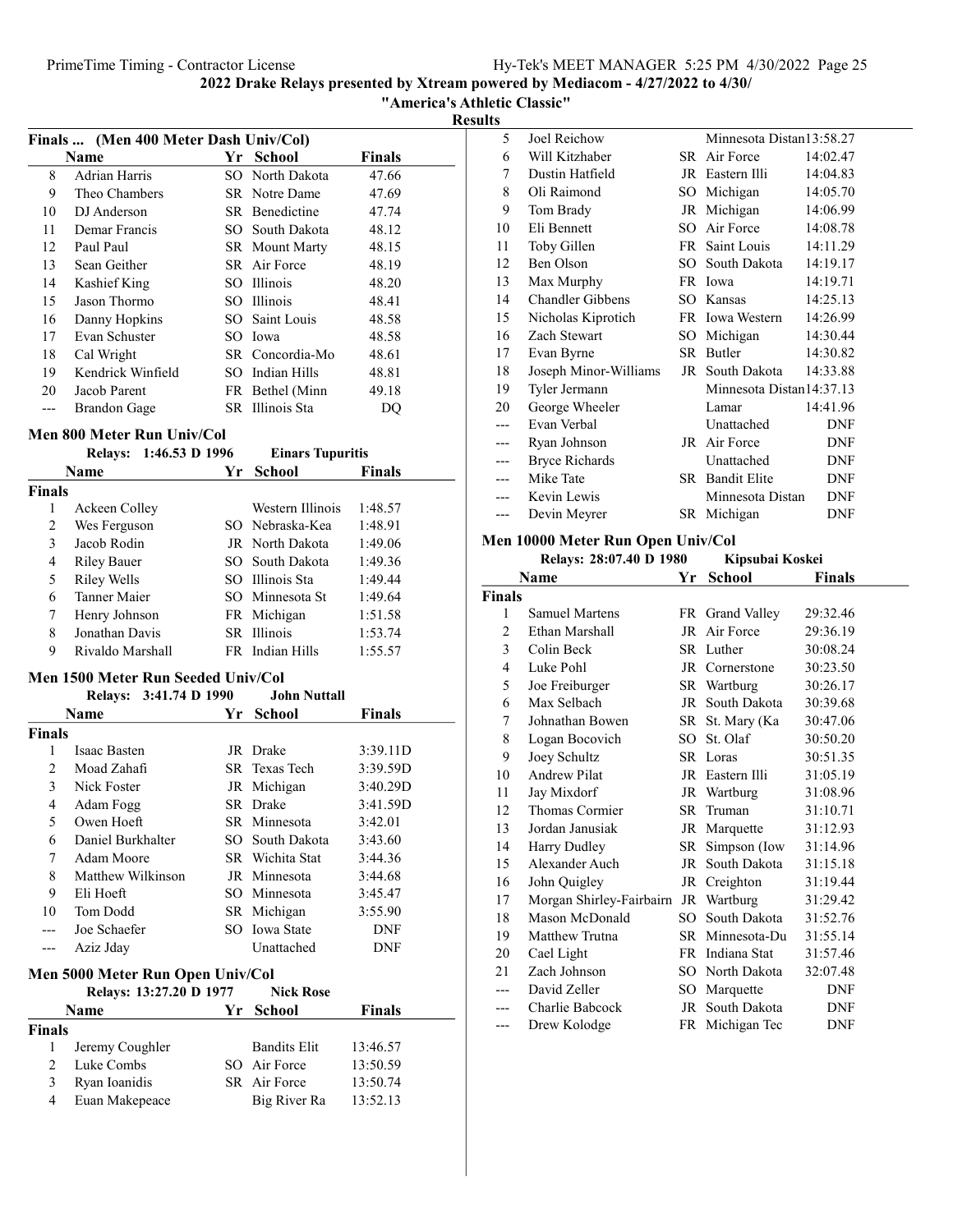"America's Athletic Classic"

Results

| Men 110 Meter Hurdles Gary Osborn Univ/Col |                        |        |                               |                |  |
|--------------------------------------------|------------------------|--------|-------------------------------|----------------|--|
|                                            | <b>Relays:</b>         |        | 13.21 D 4/25/2015 Omar McLeod |                |  |
|                                            | Name                   | Yr     | <b>School</b>                 | <b>Prelims</b> |  |
|                                            | <b>Preliminaries</b>   |        |                               |                |  |
| 1                                          | Joshua Zeller          |        | JR Michigan                   | 14.13Q-2.5     |  |
| $\overline{c}$                             | <b>Brithton Senior</b> | $SO^-$ | South Dakota                  | 14.19Q-2.2     |  |
| 3                                          | Rasheem Brown          |        | SR N. Carolina                | 14.22Q-4.6     |  |
| $\overline{4}$                             | Darius Luff            |        | SO Nebraska                   | 14.60Q-2.8     |  |
| 5                                          | <b>Gratt Reed</b>      |        | JR Iowa                       | 14.28q-2.5     |  |
| 6                                          | Josh Braverman         |        | SR Iowa                       | 14.44q-4.6     |  |
| 7                                          | Grant Conway           |        | SO Iowa                       | 14.51q-2.5     |  |
| 8                                          | <b>Bret Dannis</b>     |        | JR Illinois                   | 14.59q-2.2     |  |
| 9                                          | Job Mayhue             | SR     | Michigan                      | $14.61 - 2.8$  |  |
| 10                                         | Brandon Ratliff        | SO.    | Illinois Sta                  | $14.69 - 2.2$  |  |
| 11                                         | Kalil Johnson          |        | FR Iowa                       | $14.75 - 2.2$  |  |
| 12                                         | Nick Durnin            |        | JR Minnesota St               | $14.81 - 4.6$  |  |
| 13                                         | Loubert Dagrin         |        | SO William Penn               | 14.85 -4.6     |  |
| 14                                         | Cameron Harris         | JR     | Air Force                     | 14.90 -2.2     |  |
| 15                                         | Dakarai Bush           |        | SO Harding                    | 14.95 -4.6     |  |
| 16                                         | Dallas Wright          | SR     | Wartburg                      | 14.98 -2.2     |  |
| 17                                         | Abel Christiansen      | JR     | Minnesota St                  | $15.05 -2.5$   |  |
| 18                                         | Kalobe Jimenez         |        | SO UC San Diego               | 15.08 -4.6     |  |
| 19                                         | Deyton Love            | FR     | Wartburg                      | $15.12 -2.5$   |  |
| 20                                         | <b>Tyler Drew</b>      | SO.    | Nebraska                      | 15.14 -4.6     |  |
| 21                                         | Lawrence Lokonobei     | SO.    | Augustana (S                  | 15.14 -2.8     |  |
| 22                                         | DeVontae Ford          | FR     | <b>Illinois</b>               | $15.22 - 2.8$  |  |
| 23                                         | <b>Jack Sumners</b>    |        | SO Northern Iow               | $15.55 - 2.8$  |  |
|                                            | Parker Wormek          |        | FR Central Miss               | $-2.8$<br>DNF  |  |
| ---                                        | Jekeel Suber           |        | JR Eastern Illi               | DNF -2.2       |  |
| ---                                        | Jathan Deberry         |        | SR Central Miss               | $DNF -2.2$     |  |
| $---$                                      | Hugo Morvan            |        | SO South Dakota               | DNF -2.8       |  |

### Men 110 Meter Hurdles Gary Osborn Univ/Col

### Relays: 13.21 D 4/25/2015 Omar McLeod

|               | Name                | Yr School      | Finals        |
|---------------|---------------------|----------------|---------------|
| Finals        |                     |                |               |
|               | Joshua Zeller       | JR Michigan    | $13.79 - 1.8$ |
| $\mathcal{D}$ | Darius Luff         | SO Nebraska    | $13.97 - 1.8$ |
| $\mathbf{3}$  | Rasheem Brown       | SR N. Carolina | $14.05 - 1.8$ |
| 4             | <b>Gratt Reed</b>   | JR Iowa        | $14.14 - 1.8$ |
| 5.            | <b>Grant Conway</b> | SO Iowa        | $14.20 -1.8$  |
| 6             | Josh Braverman      | SR Iowa        | $14.28 - 1.8$ |
|               | <b>Bret Dannis</b>  | JR Illinois    | $14.44 - 1.8$ |

### Men 400 Meter Hurdles Univ/Col

|               | <b>Relays:</b>  | 49.26 D 2008 | <b>Justin Gaymon</b> |               |
|---------------|-----------------|--------------|----------------------|---------------|
|               | <b>Name</b>     |              | Yr School            | <b>Finals</b> |
| <b>Finals</b> |                 |              |                      |               |
|               | Cory Poole      |              | SR N. Carolina       | 50.27         |
| 2             | Kenroy Williams |              | SR Kentucky          | 50.57         |
| 3             | Dallas Wright   |              | SR Wartburg          | 50.88         |
| 4             | Raymonte Dow    |              | JR Iowa              | 51.61         |
| 5             | Reid Pierzinski |              | JR South Dakota      | 52.06         |
| 6             | Julien Gillum   |              | JR Iowa              | 52.12         |
|               | Aveon Reid      |              | JR N. Carolina       | 52.17         |

| 8     | Max Frye           | <b>SR</b> Notre Dame | 52.18 |
|-------|--------------------|----------------------|-------|
| 9     | Robert Williams    | SO Illinois          | 52.30 |
| 10    | Joel Smith         | JR Bethel (Minn      | 52.41 |
| 11    | Will Reemtsma      | JR St. Ambrose       | 52.57 |
| 12    | Cory Berg          | SO Nebraska          | 52.73 |
| 13    | DeVontae Ford      | FR Illinois          | 52.89 |
| 14    | Cortney Watkins    | FR Iowa Western      | 52.98 |
| 15    | David Olowookere   | SO Drake             | 53.04 |
| 16    | Nathan Farrell     | FR Iowa              | 53.21 |
| 17    | Angelo Romagna     | SR Drake             | 53.45 |
| 18    | Phillip Jefferson  | FR Iowa              | 53.75 |
| 19    | <b>Riley Baker</b> | JR Eastern Illi      | 55.16 |
| $---$ | Drake Woody        | SO Iowa              | DNF   |
|       | Fallou Gaye        | JR Harding           | DO    |
|       | Beck O'Daniel      | SO Kentucky          | DO    |

### Men 3000 Meter Steeplechase Univ/Col

| <b>Henry Marsh</b><br><b>Relays:</b><br>8:31.02 D 1977 |                        |        |                 |               |  |
|--------------------------------------------------------|------------------------|--------|-----------------|---------------|--|
|                                                        | Name                   | Yr     | <b>School</b>   | <b>Finals</b> |  |
| <b>Finals</b>                                          |                        |        |                 |               |  |
| 1                                                      | Daniel Michalski       |        | Nike            | 8:28.93D      |  |
| $\overline{c}$                                         | Gable Sieperda         |        | SO Iowa State   | 8:45.31       |  |
| 3                                                      | Luke Labatte           |        | SO North Dakota | 8:48.05       |  |
| $\overline{4}$                                         | <b>Bryce Lentz</b>     |        | FR Air Force    | 8:49.51       |  |
| 5                                                      | Aziz JDai              |        | FR Drake        | 8:50.34       |  |
| 6                                                      | Ryan Hartman           |        | FR Augustana (S | 8:52.22       |  |
| 7                                                      | Charlie Parrish        |        | JR Bradley      | 8:54.81       |  |
| 8                                                      | Christian Hubaker      | SR     | Michigan        | 8:55.86       |  |
| 9                                                      | Kelvin Bungei          |        | SO Iowa State   | 8:56.62       |  |
| 10                                                     | Clayton Duchatschek    |        | JR Wichita Stat | 8:56.89       |  |
| 11                                                     | Aidan Boyle            |        | JR Air Force    | 9:02.33       |  |
| 12                                                     | Josh Becker            |        | SO South Dakota | 9:03.76       |  |
| 13                                                     | Jozef Meyers           |        | SO Michigan     | 9:05.64       |  |
| 14                                                     | Lucas Caminiti         |        | JR South Dakota | 9:05.77       |  |
| 15                                                     | Noah Bundrock          |        | West Texas A&M  | 9:05.91       |  |
| 16                                                     | Jack Manderscheid      |        | SR Minnesota    | 9:06.66       |  |
| 17                                                     | Jake Norris            |        | JR NW Missouri  | 9:08.52       |  |
| 18                                                     | Payton Smith           |        | SO North Dakota | 9:08.59       |  |
| 19                                                     | Jackson Lewis          |        | Unattached      | 9:08.85       |  |
| 20                                                     | Hayes Pateidl          |        | JR Missouri S&T | 9:08.94       |  |
| 21                                                     | Pete Johnson           |        | SO Tulsa        | 9:09.34       |  |
| 22                                                     | Dylan Goodyear         |        | SR Greenville   | 9:09.35       |  |
| 23                                                     | Francesco Romano       |        | JR Eastern Illi | 9:09.90       |  |
| 24                                                     | Nate Mueller           |        | FR Iowa State   | 9:10.61       |  |
| 25                                                     | <b>Austin Remick</b>   |        | SR Michigan     | 9:13.26       |  |
| 26                                                     | Arturs Lapins          |        | FR Tulane       | 9:14.92       |  |
| 27                                                     | Dustin Macuiba         |        | SR Lewis        | 9:15.43       |  |
| 28                                                     | Jack Pendergast        |        | FR Iowa         | 9:17.77       |  |
| 29                                                     | Carter Knaus           | SO -   | South Dakota    | 9:20.07       |  |
| 30                                                     | Michael Schwinghamer   |        | SR South Dakota | 9:20.53       |  |
| 31                                                     | Christian Baker        | $SO^-$ | Tulsa           | 9:22.04       |  |
| 32                                                     | Brendan Erwin          |        | SR St. Mary (Ka | 9:24.71       |  |
| 33                                                     | Tommy Hazen            |        | FR Kansas State | 9:28.63       |  |
| 34                                                     | <b>Britte Magnuson</b> |        | SO Wichita Stat | 9:29.35       |  |
| 35                                                     | Yohana Yual            |        | FR Iowa         | 9:30.05       |  |
| 36                                                     | Tucker Dahle           |        | SR NW Missouri  | 9:31.06       |  |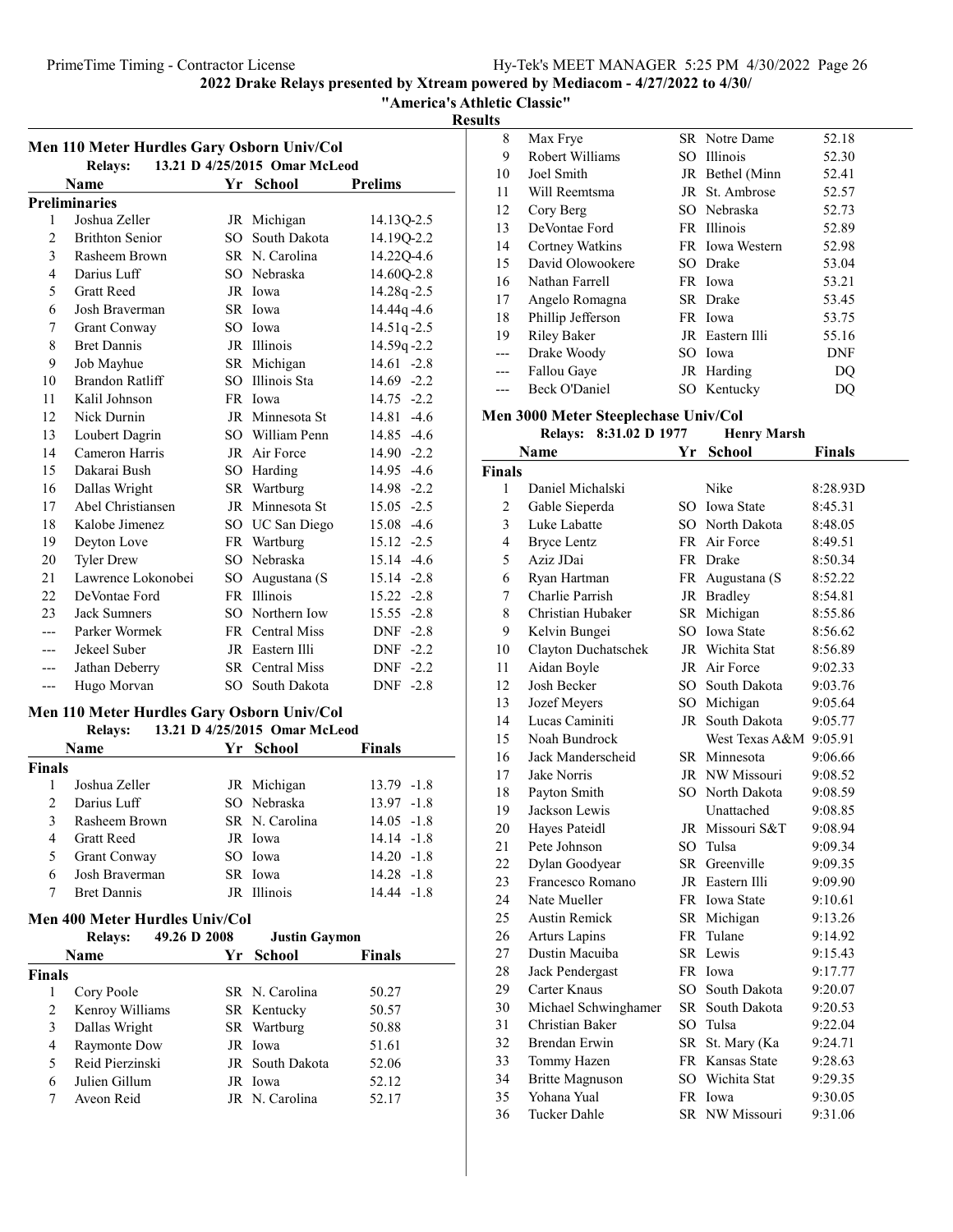"America's Athletic Classic"

Results

| Finals  (Men 3000 Meter Steeplechase Univ/Col) |                                 |  |                      |               |  |
|------------------------------------------------|---------------------------------|--|----------------------|---------------|--|
|                                                | <b>Name</b>                     |  | Yr School            | <b>Finals</b> |  |
| 37                                             | Xander Black                    |  | FR Michigan          | 9:33.91       |  |
| 38                                             | Caleb Silver                    |  | FR Central Coll      | 9:39.93       |  |
| 39                                             | Noah Kohut-Jackson              |  | FR Iowa State        | 9:47.49       |  |
| 40                                             | Ryan Courtney                   |  | SR Simpson (Iow      | 9:54.91       |  |
| ---                                            | Andrew George                   |  | SR Wis.-Oshkosh      | DNF           |  |
|                                                | Men 4x200 Meter Relay Univ/Col  |  |                      |               |  |
|                                                | Relays: 1:20.53 D 1994          |  | <b>Texas-El Paso</b> |               |  |
|                                                | Team                            |  | Relay                | <b>Finals</b> |  |
| <b>Finals</b>                                  |                                 |  |                      |               |  |
| 1                                              | Kentucky                        |  |                      | 1:23.11       |  |
| $\overline{c}$                                 | Purdue                          |  |                      | 1:23.91       |  |
| 3                                              | Dubuque                         |  |                      | 1:25.74       |  |
| 4                                              | Illinois                        |  |                      | 1:26.04       |  |
| 5                                              | South Dakota                    |  |                      | 1:26.12       |  |
| 6                                              | Loras                           |  |                      | 1:26.96       |  |
| 7                                              | North Iowa Area CC              |  |                      | 1:26.96       |  |
| 8                                              | Michigan                        |  |                      | 1:27.33       |  |
| 9                                              | North Dakota State              |  |                      | 1:27.68       |  |
| 10                                             | St. Thomas (Minn.)              |  |                      | 1:27.70       |  |
| 11                                             | Augustana (Ill.)                |  |                      | 1:28.07       |  |
| 12                                             | St. Ambrose                     |  |                      | 1:28.11       |  |
| 13                                             | Marquette                       |  |                      | 1:28.11       |  |
| 14                                             | Augustana (S.D.)                |  |                      | 1:28.12       |  |
| 15                                             | Minnesota State                 |  |                      | 1:28.46       |  |
| 16                                             | Ripon                           |  |                      | 1:29.02       |  |
| 17                                             | Dordt                           |  |                      | 1:29.43       |  |
| 18                                             | Mount Mercy                     |  |                      | 1:29.54       |  |
| 19                                             | Concordia-St. Paul              |  |                      | 1:29.64       |  |
| 20                                             | Buena Vista                     |  |                      | 1:29.80       |  |
| 21                                             | Dakota State                    |  |                      | 1:29.84       |  |
| 22                                             | Concordia-Moorhead              |  |                      | 1:29.87       |  |
| 23                                             | Central College                 |  |                      | 1:30.68       |  |
| 24                                             | North Dakota                    |  |                      | 1:31.35       |  |
| 25                                             | Oklahoma Baptist                |  |                      | 1:37.28       |  |
| $---$                                          | Coe                             |  |                      | DQ            |  |
|                                                | Men 4x1600 Meter Relay Univ/Col |  |                      |               |  |
|                                                | Relays: 16:09.45 D 1981         |  | <b>Iowa St</b>       |               |  |
|                                                | Team                            |  | <b>Relay</b>         | <b>Finals</b> |  |
| <b>Finals</b>                                  |                                 |  |                      |               |  |
| 1                                              | Iowa State                      |  |                      | 16:23.05      |  |
| $\overline{c}$                                 | Oklahoma State                  |  |                      | 16:31.38      |  |
| 3                                              | Missouri                        |  |                      | 16:40.21      |  |
| 4                                              | Wisconsin                       |  |                      | 16:41.22      |  |
| 5                                              | <b>Bradley</b>                  |  |                      | 16:46.28      |  |
| 6                                              | Air Force                       |  |                      | 16:46.51      |  |
| 7                                              | Arkansas State                  |  |                      | 16:51.77      |  |
| 8                                              | Kansas State                    |  |                      | 16:52.71      |  |
| 9                                              | Michigan                        |  |                      | 16:56.05      |  |
| 10                                             | Illinois                        |  |                      | 17:03.12      |  |
| 11                                             | Saint Louis                     |  |                      | 17:08.57      |  |
| 12                                             | Missouri                        |  | Β                    | 17:25.34      |  |

13 17:27.60 Oklahoma Baptist

|                | Men 4x110 Meter Shuttle Hurdle Univ/Col<br>55.06 D 2001<br><b>Relavs:</b> |    | <b>Indiana St</b>     |                   |
|----------------|---------------------------------------------------------------------------|----|-----------------------|-------------------|
|                | <b>Team</b>                                                               |    | <b>Relay</b>          | <b>Finals</b>     |
| <b>Finals</b>  |                                                                           |    |                       |                   |
| 1              | Iowa                                                                      |    |                       | 56.74             |
| $\mathfrak{2}$ | Illinois                                                                  |    |                       | 57.77             |
| 3              | North Dakota State                                                        |    |                       | 60.31             |
| $\overline{4}$ | St. Thomas (Minn.)                                                        |    |                       | 60.34             |
| 5              | Doane                                                                     |    |                       | 60.46             |
| 6              | <b>Grand View</b>                                                         |    |                       | 61.49             |
| 7              | Wartburg                                                                  |    |                       | 61.56             |
| 8              | Central College                                                           |    |                       | 62.35             |
| 9              | Iowa Central CC                                                           |    |                       | 63.78             |
| 10             | Dordt                                                                     |    |                       | 64.64             |
| 11             | St. Ambrose                                                               |    |                       | 67.26             |
| ---            | Indiana State                                                             |    |                       | DNF               |
| ---            | Northern Iowa                                                             |    |                       | DNF               |
| ---            | Oklahoma Baptist                                                          |    |                       | DNF               |
|                |                                                                           |    |                       |                   |
|                | Men High Jump Univ/Col                                                    |    |                       |                   |
|                | 2.28m D 1985<br><b>Relays:</b>                                            |    | <b>Thomas McCants</b> |                   |
|                | Name                                                                      | Υr | <b>School</b>         | <b>Finals</b>     |
| <b>Finals</b>  |                                                                           |    |                       |                   |
| 1              | Mayson Conner                                                             |    | JR Nebraska           | 2.16m             |
| $\overline{2}$ | Rahman Minor                                                              |    | SR Kentucky           | 2.16m             |
| $\mathfrak{Z}$ | Tyus Wilson                                                               |    | FR Nebraska           | 2.13m             |
| 3              | Reid Nelson                                                               |    | FR Nebraska           | 2.13 <sub>m</sub> |
| 5              | Montrez Jackson                                                           |    | SR Nebraska-Kea       | 2.09 <sub>m</sub> |
| 6              | Roman Smith                                                               |    | FR Iowa Western       | 2.09 <sub>m</sub> |
| 7              | Kevin Krutsch                                                             |    | SO Indiana Stat       | 2.05m             |
| 8              | Brayden Sorensen                                                          |    | SO Nebraska-Kea       | 2.05m             |
| 9              | Zack Pluff                                                                |    | SO Iowa               | 2.05m             |
| 9              | <b>Jack Durst</b>                                                         |    | SR South Dakota       | 2.05 <sub>m</sub> |
| 11             | Tyl Woelber                                                               |    | JR Augustana (S       | 2.05m             |
| 12             | Richard Harbols                                                           |    | FR Nebraska-Kea       | 2.05 <sub>m</sub> |
| 13             | Shandon Reitzell                                                          |    | FR Midland            | 2.00 <sub>m</sub> |
| 13             | Ross McMahon                                                              |    | SO Midland            | 2.00 <sub>m</sub> |
| 13             | Zachary Aanstoots                                                         |    | JR UC San Diego       | 2.00 <sub>m</sub> |
| 13             | Austin Wolf                                                               |    | JR North Dakota       | 2.00 <sub>m</sub> |
| 13             | Lawrence Mitchell                                                         |    | FR Indiana Stat       | 2.00 <sub>m</sub> |
| 13             | Sam Beatty                                                                |    | JR Central Coll       | 2.00 <sub>m</sub> |
| 13             | Michael Millslagle                                                        |    | SO Graceland          | 2.00 <sub>m</sub> |
| 13             | Nathan Kiger                                                              |    | JR Indiana Stat       | 2.00 <sub>m</sub> |
| 13             | Cassidy Henshaw                                                           |    | SR Michigan           | 2.00 <sub>m</sub> |
| 22             | Stephen Peper                                                             | JR | St. Olaf              | 2.00 <sub>m</sub> |
| 22             | <b>Antiwain Jones</b>                                                     |    | FR Harding            | 2.00 <sub>m</sub> |
| 24             | Michael Hoffer                                                            | JR | Nebraska              | 2.00 <sub>m</sub> |
| 24             | Drake Lewis                                                               |    | SO Central Coll       | 2.00 <sub>m</sub> |
| 24             | Deveyonn Brown                                                            |    | SR Minnesota St       | 2.00 <sub>m</sub> |
|                | Joshua Darwin                                                             |    | SO North Dakota       | NH                |
|                | C.J. Shoaf                                                                |    | FR Illinois           | NH                |
| ---            | justin Rivers                                                             |    | JR Lewis              | NH                |
| ---            | Wyatt Loga                                                                | SO | Concordia (N          | NH                |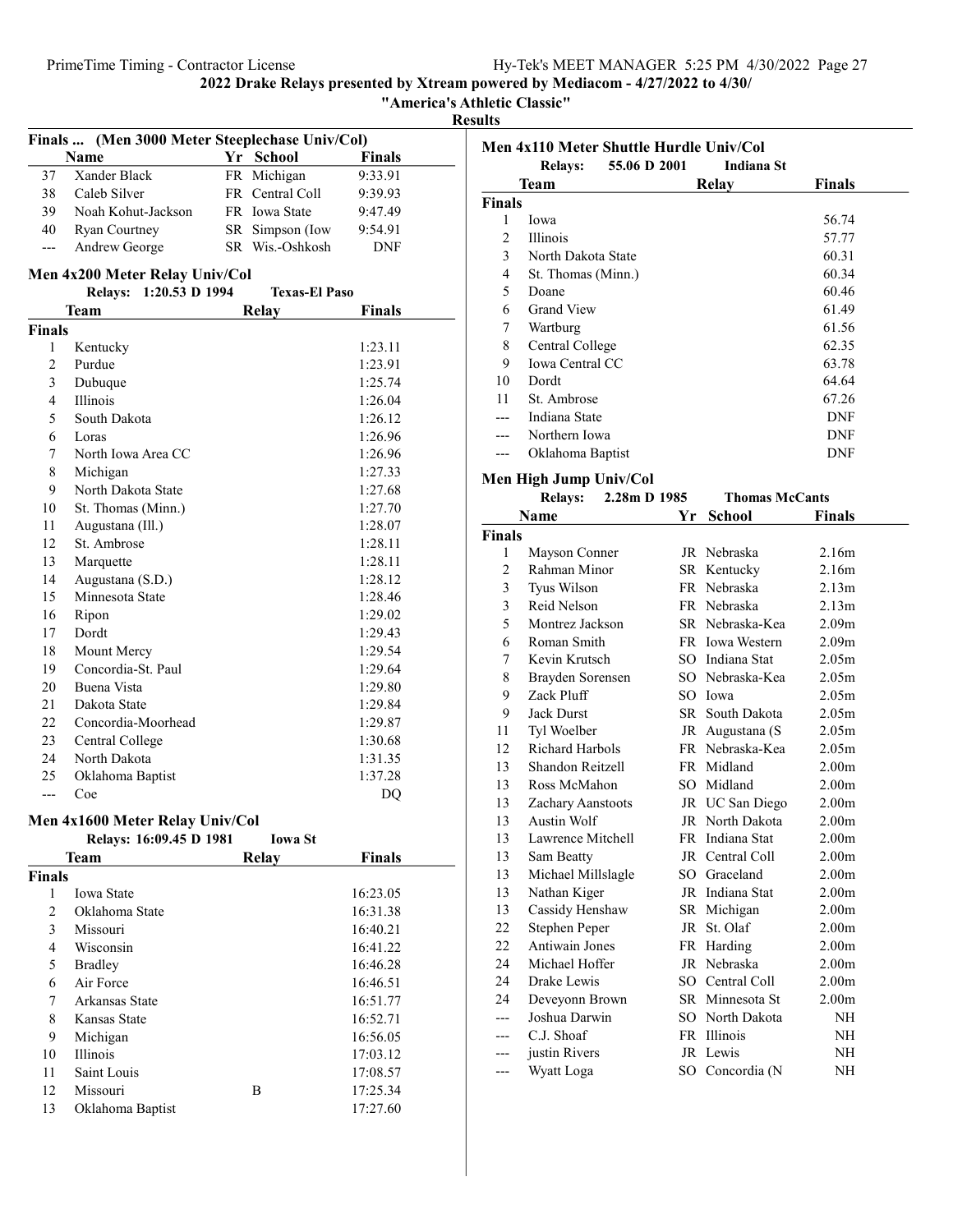"America's Athletic Classic"

Results

|                | Men Pole Vault Univ/Col |              |          |                        |                   |  |
|----------------|-------------------------|--------------|----------|------------------------|-------------------|--|
|                | <b>Relays:</b>          | 5.65m D 1991 |          | <b>Billy Payne</b>     |                   |  |
|                | Name                    |              | Yr       | <b>School</b>          | Finals            |  |
| Finals         |                         |              |          |                        |                   |  |
| 1              | <b>Matthew Peare</b>    |              |          | SR Kentucky            | 5.36m             |  |
| $\overline{c}$ | Reagan Ulrich           |              | SO       | <b>Central Miss</b>    | 5.21 <sub>m</sub> |  |
| 3              | Tre Young               |              | $SO^-$   | South Dakota           | 5.21 <sub>m</sub> |  |
| 4              | Dorian Chaigneau        |              | $SO_{-}$ | Harding                | 5.21 <sub>m</sub> |  |
| 5              | Marshall Faurot         |              |          | JR South Dakota        | 5.06m             |  |
| 5              | Carson Dittel           |              | $SO^-$   | Minnesota St           | 5.06m             |  |
| 7              | William Staggs          |              | FR       | Indiana Stat           | 5.06m             |  |
| 8              | Vincent Hobbie          |              |          | <b>SR</b> Central Miss | 5.06m             |  |
| 9              | Joseph Jardine          |              |          | JR Kentucky            | 5.06m             |  |
| 10             | Joseph Nickell          |              |          | SR Missouri S&T        | 5.06m             |  |
| 11             | Canon Melstrand         |              |          | SR Wisconsin           | 4.86m             |  |
| 11             | Alex Hindman            |              |          | SR Harding             | 4.86m             |  |
| 11             | Dalton Shepler          |              |          | FR Kentucky            | 4.86m             |  |
| 11             | Logan Larson            |              |          | SO Wis.-La Cros        | 4.86m             |  |
| 11             | Jonathon Wall           |              | SO.      | Harding                | 4.86m             |  |
| 16             | Glen Quayle             |              |          | FR Northern Sta        | 4.86m             |  |
| 16             | Henry Sheldon           |              | $SO_{-}$ | Michigan               | 4.86m             |  |
| 18             | Mike Herauf             |              | JR       | Minnesota              | 4.86m             |  |
|                | Sean McClellan          |              | SR -     | South Dakota           | NH                |  |
|                | Jacob Sobota            |              |          | JR Kentucky            | NH                |  |
|                | <b>Ben Ferris</b>       |              | SO       | Harding                | <b>NH</b>         |  |
| ---            | Keaton Daniel           |              | SО       | Kentucky               | NΗ                |  |

### Men Long Jump Univ/Col

| 8.26m D 1993<br><b>Relays:</b> |                       |  | <b>Anthuan Maybank</b> |                 |               |
|--------------------------------|-----------------------|--|------------------------|-----------------|---------------|
|                                | Name                  |  | Yr                     | <b>School</b>   | <b>Finals</b> |
| Finals                         |                       |  |                        |                 |               |
| 1                              | James Carter          |  |                        | JR Iowa         | 7.84m 2.9     |
| 2                              | Ramsey Hunt           |  |                        | SO Eastern Illi | $7.66m$ 4.1   |
| 3                              | Christopher Goodwin   |  |                        | SR Central Miss | $7.61m$ 3.8   |
| 4                              | <b>Brock Lewis</b>    |  |                        | SO Central Coll | $7.43m$ 6.4   |
| 5                              | Sam Blaskowski        |  |                        | FR Wis.-La Cros | $7.43m$ 2.7   |
| 6                              | <b>Austin West</b>    |  | SО                     | Iowa            | 7.40m 2.7     |
| 7                              | Safin Wills           |  |                        | SR Purdue       | $7.40m$ 1.9   |
| 8                              | Robbie Springfield    |  |                        | JR Kentucky     | 7.38m 1.9     |
| 9                              | Parker Kiewiet        |  |                        | SO Northern Iow | $7.34m$ 3.1   |
| 10                             | Justin Moore          |  |                        | SR Viterbo      | $7.31m$ 3.6   |
| 11                             | Micaylon Moore        |  |                        | SO Nebraska     | $7.29m$ 0.5   |
| 12                             | Brandon Lewis         |  |                        | SR North Dakota | $7.15m$ 1.8   |
| 13                             | Michael Buchanan      |  |                        | FR Iowa Western | $7.13m$ 1.6   |
| 14                             | Mitch Conard          |  |                        | SO Indiana Stat | $7.12m$ 4.1   |
| 15                             | Matthias Algarin      |  |                        | SO Nebraska     | $7.11m$ 4.0   |
| 16                             | Lloyd Hill Jr.        |  |                        | JR Purdue       | $7.03m -2.0$  |
| 17                             | James Gilbert         |  |                        | JR Northwestern | $7.00m$ 3.0   |
| 18                             | Till Steinforth       |  |                        | FR Nebraska     | 6.98m 4.7     |
| 19                             | Isaiah Martin         |  |                        | SR Purdue       | $6.89m$ 0.2   |
| 20                             | Daniel Mboyo          |  |                        | FR Illinois     | 6.88m 2.5     |
| 21                             | Frankie Young III     |  |                        | SO Indiana Stat | $6.85m$ 1.7   |
| 22                             | Shomari Rogers-Walton |  | SO.                    | Indiana Stat    | $6.84m + 0.0$ |
| 23                             | Aries Scott           |  |                        | SO Iowa Central | 6.45m 2.5     |

| Men Triple Jump Univ/Col |                       |     |                    |               |  |
|--------------------------|-----------------------|-----|--------------------|---------------|--|
|                          | Relays: 16.84m D 1985 |     | <b>Paul Emordi</b> |               |  |
|                          | Name                  | Yr  | <b>School</b>      | <b>Finals</b> |  |
| Finals                   |                       |     |                    |               |  |
| 1                        | James Carter          |     | JR Iowa            | 15.79m 4.4    |  |
| $\overline{2}$           | Safin Wills           |     | SR Purdue          | 15.75m 6.4    |  |
| 3                        | Tamar Greene          |     | SR Purdue          | $15.73m$ 4.9  |  |
| 4                        | Bera Ajala            |     | SO Michigan        | 15.58m 4.0    |  |
| 5                        | Jacob Jenkins         |     | SO South Dakota    | $15.33m$ 4.3  |  |
| 6                        | Praise Aniamaka       |     | SO Purdue          | $15.31m$ 2.6  |  |
| 7                        | Floyd Whitaker        |     | FR Minnesota       | 15.25m 4.4    |  |
| 8                        | Keegan Zack           |     | SO Lewis           | $15.13m$ 3.6  |  |
| 9                        | Onyekachi Ukaobasi    |     | SO Minnesota St    | 15.08m 5.8    |  |
| 10                       | Lorenzo Jones         |     | SO Northwestern    | $15.05m$ 2.1  |  |
| 11                       | Alstian Walker        |     | SR Minnesota       | 14.94m 3.8    |  |
| 12                       | Tianhao Wei           | SO. | Michigan           | 14.66m 5.2    |  |
| 13                       | Lloyd Hill Jr.        |     | JR Purdue          | 14.65m 4.6    |  |
| 14                       | Kenyon Johnson        |     | FR Iowa Western    | $14.51m$ 4.9  |  |
| 15                       | Logan Moeller         |     | FR Wayne State     | 14.50m 3.4    |  |
| 16                       | <b>Blair Brooks</b>   |     | JR Northern Iow    | 14.34m 3.4    |  |
| 17                       | Will Ross             |     | FR Illinois Col    | $14.13m$ 2.7  |  |
| 18                       | Reed Marshall         |     | JR Illinois        | 14.11m 3.6    |  |
| 19                       | <b>JC</b> Ramirez     |     | SO Indian Hills    | 13.73m 3.5    |  |
| 20                       | <b>Brock Lewis</b>    |     | SO Central Coll    | 13.61m 1.9    |  |
|                          |                       |     |                    |               |  |

# Men Shot Put Univ/Col

|               | Relays: 21.22m D 2001 |    | <b>Janus Robberts</b> |                    |
|---------------|-----------------------|----|-----------------------|--------------------|
|               | Name                  | Yr | <b>School</b>         | <b>Finals</b>      |
| <b>Finals</b> |                       |    |                       |                    |
| 1             | Maxwell Otterdahl     |    | SO Nebraska           | 19.44m             |
| 2             | Alexander Talley      |    | SR Nebraska           | 19.33 <sub>m</sub> |
| 3             | Nikolas Curtiss       |    | SR Iowa               | 19.24m             |
| 4             | Kevin Sakson          |    | SO Iowa State         | 19.00 <sub>m</sub> |
| 5             | Michael Shoaf         |    | SO Notre Dame         | 18.74m             |
| 6             | Logan Calvin          |    | SR Illinois Sta       | 18.73m             |
| 7             | Josh Sobota           |    | JR Kentucky           | 18.58m             |
| 8             | Tyler Sudduth         |    | SO Illinois           | 18.53m             |
| 9             | Kyle Atkinson         |    | SO Minnesota          | 18.27m             |
| 10            | Trevor Otterdahl      |    | SR North Dakota       | 18.09m             |
| 11            | John Stefan           |    | SR Notre Dame         | 17.96m             |
| 12            | Nick Ronnfeldt        |    | SO Nebraska           | 17.79m             |
| 13            | Clayton Hannula       |    | JR North Dakota       | 17.42m             |
| 14            | Kevin Ruechel         |    | JR Wis.-Stout         | 17.33 <sub>m</sub> |
| 15            | Nathan Swadley        |    | JR Missouri S&T       | 17.25m             |
| 16            | Dawson Ellingson      |    | JR Iowa               | 17.19m             |
| 17            | Amiri Buchanan        |    | SO Illinois Sta       | 16.73m             |
| 18            | Steven Orzolek        |    | JR Minnesota St       | 16.67m             |
| 19            | Tom Yezek             |    | SR Northern Iow       | 16.43m             |
| 20            | Elijah Barnes         |    | JR Iowa               | 16.33m             |
| 21            | Aiden Felty           |    | SO Michigan           | 16.20m             |
| 22            | Jessie Sullivan       |    | SR South Dakota       | 16.16m             |
|               | Kevin Shubert         |    | SO Nebraska           | FOUL               |
|               |                       |    |                       |                    |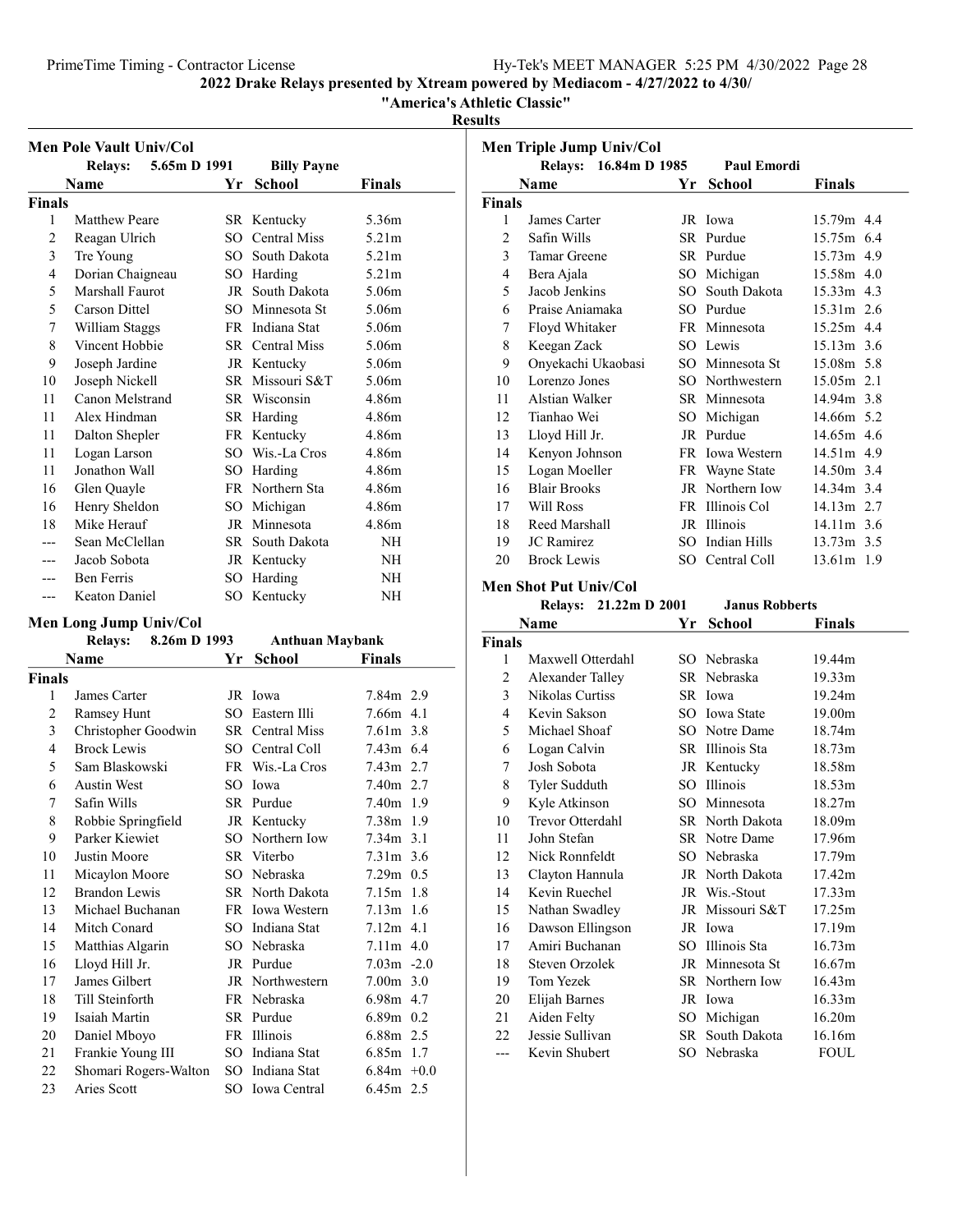"America's Athletic Classic"

Results

|                | <b>Men Discus Throw Univ/Col</b> |      |                          |               |
|----------------|----------------------------------|------|--------------------------|---------------|
|                | <b>Relays:</b><br>63.02m D 1989  |      | <b>John Nichols</b>      |               |
|                | Name                             | Yr - | School                   | <b>Finals</b> |
| <b>Finals</b>  |                                  |      |                          |               |
| 1              | Kaleb Siekmeier                  |      | JR Minnesota             | 54.67m        |
| 2              | Tom Yezek                        |      | SR Northern Iow          | 54.44m        |
| 3              | Jordan Johnson                   |      | SO Iowa                  | 53.66m        |
| 4              | Jake Kubiatowicz                 |      | JR Minnesota             | 53.44m        |
| 5              | Maxwell Otterdahl                |      | SO Nebraska              | 51.76m        |
| 6              | James MacKey Jr.                 |      | SO Iowa Central          | 51.75m        |
| 7              | Kaden Pastian                    |      | FR North Dakota          | 51.51m        |
| 8              | Gabe Irons                       |      | JR Bethel (Minn          | 51.24m        |
| 9              | <b>Tyler Brown</b>               |      | SO Nebraska              | 50.76m        |
| 10             | Carter Aguilera                  |      | SO Minnesota St          | 49.98m        |
| 11             | Kristoffer Thomsen               |      | SR North Dakota          | 49.80m        |
| 12             | Jessie Sullivan                  |      | SR South Dakota          | 49.61m        |
| 13             | Hayden Bullock                   |      | JR Air Force             | 49.36m        |
| 14             | Trevor Otterdahl                 |      | SR North Dakota          | 49.09m        |
| 15             | Logan Calvin                     |      | SR Illinois Sta          | 48.91m        |
| 16             | Johnny Vanos                     |      | SR Purdue                | 48.83m        |
| 17             | <b>Adam Phillips</b>             |      | FR Drake                 | 48.61m        |
| 18             | Josh Sobota                      |      | JR Kentucky              | 48.58m        |
| 19             | Dawson Ellingson                 |      | JR Iowa                  | 47.46m        |
| 20             | <b>Shakiel Dacres</b>            |      | FR Iowa Western          | 47.35m        |
| 21             | <b>Blake Veenstra</b>            |      | SO Hawkeye CC            | 47.12m        |
| 22             | Austin Jentz                     |      | SO Drake                 | 46.80m        |
| 23             | Jonathan Gannon                  |      | JR Iowa State            | 46.54m        |
| 24             | Nathan Swadley                   |      | JR Missouri S&T          | 46.51m        |
| 25             | Alexander Walechka               |      | SR Wis.-Plattev          | 43.95m        |
| 26             | Kevin Ruechel                    |      | JR Wis.-Stout            | 42.29m        |
| ---            | Kevin Sakson                     |      | SO Iowa State            | FOUL          |
| ---            | Blake Walkowiak                  |      | SR UC San Diego          | FOUL          |
|                | <b>Men Hammer Throw Univ/Col</b> |      |                          |               |
|                | 72.77m D 2002<br><b>Relays:</b>  |      | <b>Libor Charfreitag</b> |               |
|                | Name                             | Υr   | School                   | <b>Finals</b> |
| <b>Finals</b>  |                                  |      |                          |               |
| 1              | Kostas Zaltos                    |      | SO Minnesota             | 71.95m        |
| $\overline{2}$ | Tanner Berg                      |      | SR Northern Sta          | 70.37m        |
| 3              | Kade McCall                      |      | SO Kansas State          | 67.44m        |
| 4              | Trevor Otterdahl                 |      | SR North Dakota          | 66.08m        |
| 5              | <b>Anthony Barmes</b>            |      | FR Drake                 | 63.94m        |
| 6              | Jessie Sullivan                  | SR   | South Dakota             | 63.37m        |
| 7              | Kelly Cook Jr.                   |      | SR Purdue                | 63.11m        |
| 8              | Parker Feuerborn                 | SR   | St. Thomas (             | 62.52m        |
| 9              | Kaleb Siekmeier                  |      | JR Minnesota             | 62.39m        |
| 10             | Matt Slagus                      |      | SR South Dakota          | 60.37m        |
| 11             | Jacob Bugella                    |      | JR Wis.-Stout            | 59.62m        |
| 12             | Jaret Prete                      |      | JR Air Force             | 59.60m        |
| 13             | Henry Zimmerman                  |      | SO Nebraska              | 59.55m        |
| 14             | Joey Harkins                     |      | JR Drake                 | 59.52m        |
| 15             | Tyler Summers                    |      | SR Hastings              | 58.65m        |
| 16             | Nathan Swadley                   | JR   | Missouri S&T             | 58.23m        |
| 17             | Kristoffer Thomsen               |      | SR North Dakota          | 58.18m        |
| 18             | Conner Tordsen                   |      | JR Dakota State          | 57.36m        |

| 19    | Matthew Campbell     | SR Doane        | 57.35m      |
|-------|----------------------|-----------------|-------------|
| 20    | <b>Adam Phillips</b> | FR Drake        | 57.26m      |
| 21    | Ethan Marshall       | SO Drake        | 56.95m      |
| 22    | Carter Hughes        | SO Minnesota    | 56.84m      |
| 23    | Justin Eichler       | JR Wis.-Plattey | 56.38m      |
| 24    | Logan Calvin         | SR Illinois Sta | 55.54m      |
| $---$ | Brian Keyes          | SO Illinois     | <b>FOUL</b> |
|       | Chris Wren           | SO Concordia (N | <b>FOUL</b> |
|       | Jake Kubiatowicz     | JR Minnesota    | <b>FOUL</b> |
|       | Michael Browning     | SO Kentucky     | <b>FOUL</b> |
|       |                      |                 |             |

### Men Javelin Throw Univ/Col

Relays: 81.72m D 4/25/2008 Chris Hill

|                | Name                    | Yr School       | <b>Finals</b> |
|----------------|-------------------------|-----------------|---------------|
| <b>Finals</b>  |                         |                 |               |
| 1              | Marcus Weaver           | SO Wis.-Eau Cla | 64.38m        |
| $\overline{2}$ | <b>Austin Parsons</b>   | JR Notre Dame   | 61.70m        |
| 3              | John Keenan             | JR Notre Dame   | 61.07m        |
| 4              | Jarett Johnson          | SR Missouri S&T | 60.41m        |
| 5              | Thomas Hickerson        | SR Indiana Stat | 60.36m        |
| 6              | Dakota Schmidt          | JR NW Missouri  | 58.39m        |
| 7              | Tyler Brown             | SO Nebraska     | 58.07m        |
| 8              | Joe Placek              | FR Kansas State | 57.61m        |
| 9              | Tyl Woelber             | JR Augustana (S | 57.22m        |
| 10             | Kevin Wu                | SR Minnesota St | 56.91m        |
| 11             | Isaiah Martin           | SR Purdue       | 56.78m        |
| 12             | Matt Kraft              | SO North Dakota | 56.45m        |
| 13             | Jacob Ludwick           | FR Ottawa       | 56.39m        |
| 14             | Ben Gutekunst           | FR Baker        | 56.38m        |
| 15             | Leif Nelson             | SO Minot State  | 55.90m        |
| 16             | Mason Krause            | SO Doane        | 55.15m        |
| 17             | Andrew Walter           | JR North Dakota | 52.62m        |
| 18             | Hunter Krom             | SR Baker        | 51.50m        |
| 19             | Sam Roller              | FR North Dakota | 51.21m        |
| 20             | Will Tsai               | JR Drake        | 51.18m        |
| 21             | Aiden Ouimet            | SO Illinois     | 49.00m        |
|                | 22 Will Clark           | SR Harding      | 47.76m        |
| 23             | <b>Treshawn Roberts</b> | SO Dakota State | 45.84m        |
| 24             | Ethan Marshall          | SO Drake        | 37.42m        |

### Decathlon: #1 Men 100 Meter Dash Univ/Col Decathlon

Relays: 10.97 D

|        | <b>Name</b>     |    | Yr School              | <b>Finals</b> |     |
|--------|-----------------|----|------------------------|---------------|-----|
| Finals |                 |    |                        |               |     |
|        | Drew Bartels    |    | <b>FR</b> Northern Iow | 10.99         | 863 |
| 2      | Zack Butcher    |    | SO Northern Iow        | 11.05         | 850 |
| 3      | William Eggers  |    | SR Athletic Lab        | 11.51         | 750 |
| 4      | Matt Davis      |    | SO Northern Iow        | 11.52         | 748 |
| 5      | Carter Morton   |    | SO Northern Iow        | 11.55         | 742 |
| 6      | Jakob Tordsen   |    | SR Concordia-St        | 11.58         | 736 |
| 7      | Dalton Closson  |    | JR Wartburg            | 11.59         | 734 |
| 8      | Mayson DeRousse |    | JR Missouri Bap        | 11.60         | 732 |
| 9      | Zach Kraft      |    | FR Iowa State          | 11.69         | 713 |
| 10     | Zach Morel      | JR | Waldorf                | 11.77         | 697 |
| 11     | Ryan Enerson    |    | Ragnarok AC            | 11.81         | 689 |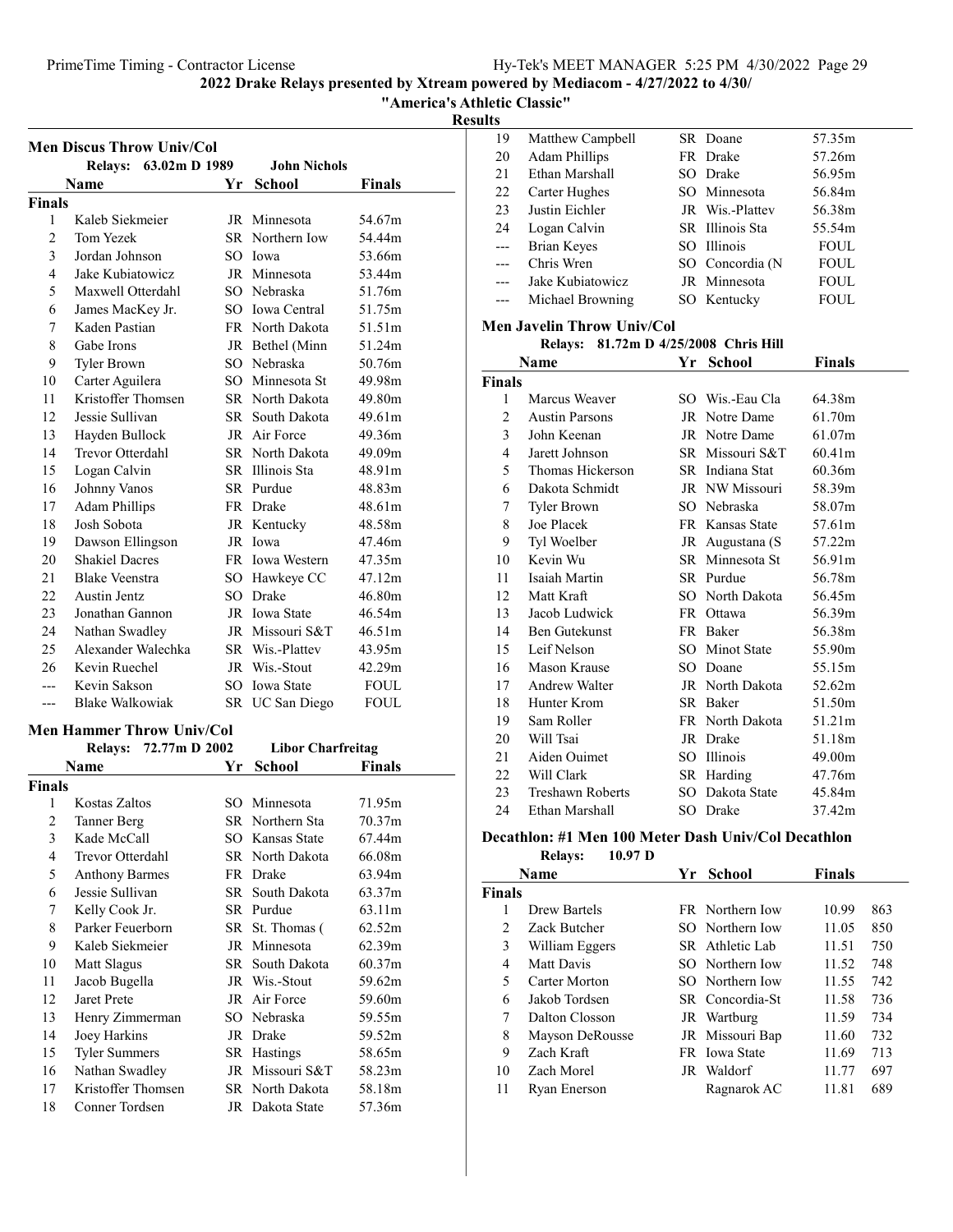Decathlon: #5 Men 400 Meter Dash Univ/Col Decathlon

2022 Drake Relays presented by Xtream powered by Mediacom - 4/27/2022 to 4/30/

### "America's Athletic Classic"

### Results

| .  |                  |                 |                   |     |  |
|----|------------------|-----------------|-------------------|-----|--|
|    | 5 William Eggers | SR Athletic Lab | 1.83m             | 653 |  |
| 6  | Zack Butcher     | SO Northern Iow | 1.80m             | 627 |  |
|    | Mayson DeRousse  | JR Missouri Bap | 1.77m             | 602 |  |
| 8  | Dalton Closson   | JR Wartburg     | 1.74m 577         |     |  |
| 9  | Zach Morel       | JR Waldorf      | 1.71 <sub>m</sub> | 552 |  |
| 10 | Zach Kraft       | FR Iowa State   | 1.68m             | 528 |  |
|    | Matt Davis       | SO Northern Iow | NH                |     |  |
|    |                  |                 |                   |     |  |

### Decathlon: #8 Men Pole Vault Univ/Col Decathlon

Relays: 4.50m D

|               | <b>Name</b>     | Yr School            | <b>Finals</b>            |
|---------------|-----------------|----------------------|--------------------------|
| <b>Finals</b> |                 |                      |                          |
|               | Jakob Tordsen   | SR Concordia-St      | $4.50 \text{m}D$ 760     |
| 1             | Mayson DeRousse | JR Missouri Bap      | $4.50 \text{m}D$ 760     |
| 3             | Ryan Enerson    | Ragnarok AC          | 4.40m<br>731             |
| 4             | William Eggers  | SR Athletic Lab      | 4.30m<br>702             |
| 5             | Carter Morton   | SO Northern Iow      | 673<br>4.20 <sub>m</sub> |
| 6             | Dalton Closson  | JR Wartburg          | 509<br>3.60m             |
| 7             | Zack Butcher    | SO Northern Iow      | 457<br>3.40 <sub>m</sub> |
| 8             | Zach Kraft      | <b>FR</b> Iowa State | 431<br>3.30 <sub>m</sub> |
| 8             | Drew Bartels    | FR Northern Iow      | 431<br>3.30 <sub>m</sub> |
|               | Matt Davis      | SO Northern Iow      | NH                       |
|               | Zach Morel      | JR Waldorf           | NΗ                       |

### Decathlon: #2 Men Long Jump Univ/Col Decathlon

Relays: 6.60m D

|        | Name            | Yr | <b>School</b>   | <b>Finals</b>        |     |
|--------|-----------------|----|-----------------|----------------------|-----|
| Finals |                 |    |                 |                      |     |
|        | Carter Morton   |    | SO Northern Iow | 7.12mD 842           |     |
| 2      | Drew Bartels    |    | FR Northern Iow | $6.95 \text{m}D$ 802 |     |
| 3      | Zack Butcher    |    | SO Northern Iow | 6.92m                | 795 |
| 4      | Jakob Tordsen   |    | SR Concordia-St | $6.73 \text{m}D$ 750 |     |
| 5      | William Eggers  |    | SR Athletic Lab | 6.61m                | 723 |
| 6      | Ryan Enerson    |    | Ragnarok AC     | 6.43m                | 682 |
| 7      | Zach Morel      |    | JR Waldorf      | 6.18m                | 626 |
| 8      | Mayson DeRousse |    | JR Missouri Bap | 6.11m                | 610 |
| 9      | Zach Kraft      |    | FR Iowa State   | 6.00 <sub>m</sub>    | 587 |
| 10     | Dalton Closson  |    | JR Wartburg     | 5.94m                | 574 |
|        | Matt Davis      |    | SO Northern Iow | <b>FOUL</b>          |     |

### Decathlon: #3 Men Shot Put Univ/Col Decathlon

Relays: 14.77m D

|               | Name            | Yr | School          | <b>Finals</b> |     |
|---------------|-----------------|----|-----------------|---------------|-----|
| <b>Finals</b> |                 |    |                 |               |     |
| 1             | Ryan Enerson    |    | Ragnarok AC     | 14.05m        | 731 |
| 2             | Zach Kraft      |    | FR Iowa State   | 13.07m        | 672 |
| 3             | William Eggers  |    | SR Athletic Lab | 12.71m        | 650 |
| 4             | Jakob Tordsen   |    | SR Concordia-St | 12.56m        | 640 |
| 5             | Matt Davis      |    | SO Northern Iow | 11.57m        | 580 |
| 6             | Zack Butcher    |    | SO Northern Iow | 11.27m        | 562 |
| 7             | Carter Morton   |    | SO Northern Iow | 10.88m        | 539 |
| 8             | Zach Morel      |    | JR Waldorf      | 10.49m        | 515 |
| 9             | Dalton Closson  |    | JR Wartburg     | 10.32m        | 505 |
| 10            | Drew Bartels    |    | FR Northern Iow | 10.24m        | 500 |
| 11            | Mayson DeRousse |    | JR Missouri Bap | 9.42m         | 451 |

|               | 49.20 <sub>D</sub><br><b>Relays:</b> |     |                        |               |     |
|---------------|--------------------------------------|-----|------------------------|---------------|-----|
|               | <b>Name</b>                          | Yr. | School                 | <b>Finals</b> |     |
| <b>Finals</b> |                                      |     |                        |               |     |
| 1             | Zack Butcher                         |     | SO Northern Iow        | 48.88D        | 867 |
| 2             | William Eggers                       |     | SR Athletic Lab        | 50.33         | 799 |
| 3             | Drew Bartels                         |     | <b>FR</b> Northern Iow | 50.41         | 796 |
| 4             | Carter Morton                        |     | SO Northern Iow        | 50.60         | 787 |
| 5             | Dalton Closson                       |     | JR Wartburg            | 50.88         | 774 |
| 6             | Jakob Tordsen                        |     | SR Concordia-St        | 50.96         | 771 |
| 7             | Ryan Enerson                         |     | Ragnarok AC            | 51.15         | 762 |
| 8             | Mayson DeRousse                      |     | JR Missouri Bap        | 52.38         | 708 |
| 9             | Zach Morel                           |     | <b>JR</b> Waldorf      | 53.11         | 677 |
| 10            | Zach Kraft                           |     | FR Iowa State          | 56.61         | 536 |
|               | Matt Davis                           |     | SO Northern Iow        | DNF           |     |

### Decathlon: #10 Men 1500 Meter Run Univ/Col Decathlon Relays: 4:28.20 D

|        | 1.0111707           |    |                        |            |     |
|--------|---------------------|----|------------------------|------------|-----|
|        | <b>Name</b>         | Yr | <b>School</b>          | Finals     |     |
| Finals |                     |    |                        |            |     |
| 1      | Ryan Enerson        |    | Ragnarok AC            | 4:42.79    | 663 |
| 2      | William Eggers      |    | SR Athletic Lab        | 4:44.93    | 650 |
| 3      | Dalton Closson      |    | JR Wartburg            | 4:58.21    | 570 |
| 4      | Jakob Tordsen       |    | SR Concordia-St        | 5:01.04    | 554 |
| 5      | Carter Morton       |    | SO Northern Iow        | 5:08.74    | 510 |
| 6      | Zach Morel          |    | JR Waldorf             | 5:11.52    | 495 |
| 7      | <b>Drew Bartels</b> |    | <b>FR</b> Northern Iow | 5:17.05    | 466 |
| 8      | Zack Butcher        |    | SO Northern Iow        | 5:17.57    | 463 |
| 9      | Zach Kraft          |    | FR Iowa State          | 5:58.97    | 268 |
|        | Mayson DeRousse     |    | JR Missouri Bap        | <b>DNF</b> |     |
|        |                     |    |                        |            |     |

### Decathlon: #6 Men 110 Meter Hurdles Univ/Col Decathlon

|               | $15.03$ D<br><b>Relays:</b> |    |                        |                   |
|---------------|-----------------------------|----|------------------------|-------------------|
|               | Name                        | Yr | School                 | <b>Finals</b>     |
| <b>Finals</b> |                             |    |                        |                   |
| 1             | Drew Bartels                |    | <b>FR</b> Northern Iow | 14.75D 880        |
| 2             | Ryan Enerson                |    | Ragnarok AC            | 15.01D 848        |
| 3             | Carter Morton               |    | SO Northern Iow        | 15.30<br>814      |
| 4             | Jakob Tordsen               |    | SR Concordia-St        | 808<br>15.35      |
| 5             | Zach Morel                  |    | <b>JR</b> Waldorf      | 15.35<br>808      |
| 6             | William Eggers              |    | SR Athletic Lab        | 769<br>15.68      |
| 7             | Zack Butcher                |    | SO Northern Iow        | 15.81<br>754      |
| 8             | Dalton Closson              |    | JR Wartburg            | 730<br>16.02      |
| 9             | Zach Kraft                  |    | <b>FR</b> Iowa State   | 625<br>16.99      |
| 10            | Mayson DeRousse             |    | JR Missouri Bap        | 18.87<br>444      |
|               | Matt Davis                  |    | SO Northern Iow        | <b>DNF</b><br>3.2 |

### Decathlon: #4 Men High Jump Univ/Col Decathlon

### Relays: 2.02m D

| <b>Name</b> |                      | Yr School       | <b>Finals</b>        |     |
|-------------|----------------------|-----------------|----------------------|-----|
| Finals      |                      |                 |                      |     |
|             | <b>Carter Morton</b> | SO Northern Iow | $2.04 \text{m}D$ 840 |     |
|             | Jakob Tordsen        | SR Concordia-St | $2.01m$ 813          |     |
| 3.          | Ryan Enerson         | Ragnarok AC     | $1.92m$ 731          |     |
|             | Drew Bartels         | FR Northern Iow | 1.89m                | 705 |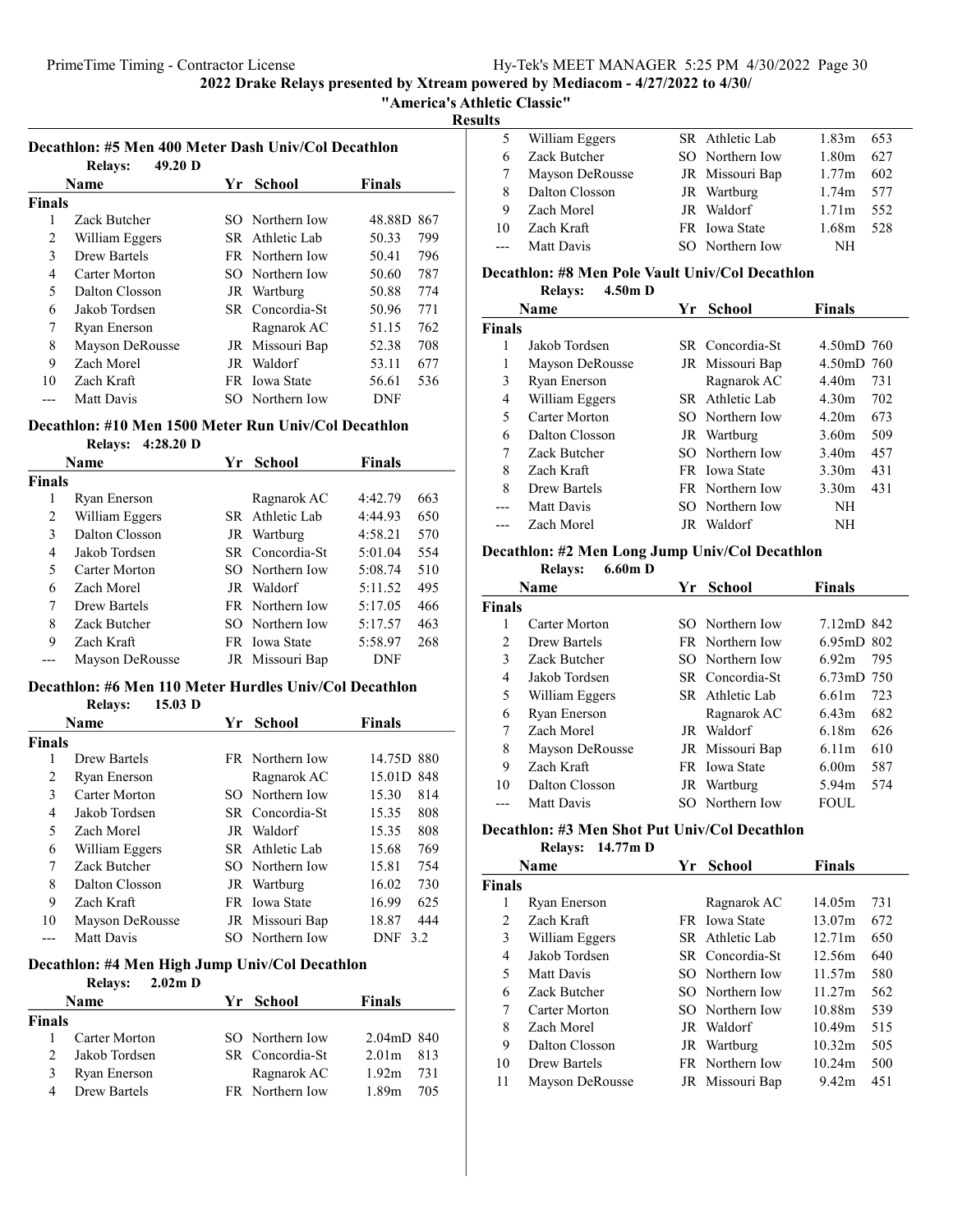"America's Athletic Classic"

Results

| Decathlon: #7 Men Discus Throw Univ/Col Decathlon<br>44.15m D<br><b>Relays:</b> |                 |     |                      |               |     |  |
|---------------------------------------------------------------------------------|-----------------|-----|----------------------|---------------|-----|--|
|                                                                                 | <b>Name</b>     | Yr. | School               | <b>Finals</b> |     |  |
| <b>Finals</b>                                                                   |                 |     |                      |               |     |  |
| 1                                                                               | William Eggers  |     | SR Athletic Lab      | 41.61m        | 697 |  |
| 2                                                                               | Ryan Enerson    |     | Ragnarok AC          | 37.23m        | 608 |  |
| 3                                                                               | Jakob Tordsen   |     | SR Concordia-St      | 36.99m        | 604 |  |
| 4                                                                               | Zack Butcher    |     | SO Northern Iow      | 35.45m        | 573 |  |
| 5                                                                               | Zach Morel      |     | JR Waldorf           | 34.43m        | 552 |  |
| 6                                                                               | Zach Kraft      |     | <b>FR</b> Iowa State | 34.10m        | 546 |  |
| 7                                                                               | Matt Davis      |     | SO Northern Iow      | 31.41m        | 492 |  |
| 8                                                                               | Dalton Closson  |     | JR Wartburg          | 29.83m        | 461 |  |
| 9                                                                               | Carter Morton   |     | SO Northern Iow      | 27.77m        | 421 |  |
| 10                                                                              | Mayson DeRousse |     | JR Missouri Bap      | 25.06m        | 368 |  |
| 11                                                                              | Drew Bartels    |     | FR Northern Iow      | 24.44m        | 356 |  |

### Decathlon: #9 Men Javelin Throw Univ/Col Decathlon

Relays: 60.75m D

| Name          |                 | Yr School              | <b>Finals</b> |     |
|---------------|-----------------|------------------------|---------------|-----|
| <b>Finals</b> |                 |                        |               |     |
| 1             | Jakob Tordsen   | SR Concordia-St        | 58.11m        | 709 |
| 2             | William Eggers  | SR Athletic Lab        | 52.01m        | 618 |
| 3             | Ryan Enerson    | Ragnarok AC            | 48.39m        | 565 |
| 4             | Drew Bartels    | <b>FR</b> Northern Iow | 46.81m        | 542 |
| 5             | Zack Butcher    | SO Northern Iow        | 46.61m        | 539 |
| 6             | Matt Davis      | SO Northern Iow        | 46.49m        | 537 |
| 7             | Carter Morton   | SO Northern Iow        | 45.94m        | 529 |
| 8             | Zach Morel      | JR Waldorf             | 43.25m        | 489 |
| 9             | Mayson DeRousse | JR Missouri Bap        | 41.07m        | 458 |
| 10            | Zach Kraft      | <b>FR</b> Iowa State   | 40.95m        | 456 |
| 11            | Dalton Closson  | JR Wartburg            | 37.85m        | 411 |

### Men Decathlon Univ/Col

|               | <b>Relays:</b>         | 8198 D 1996 |    | <b>Kip Janvrin</b> |               |
|---------------|------------------------|-------------|----|--------------------|---------------|
|               | Name                   |             | Yr | <b>School</b>      | <b>Finals</b> |
| <b>Finals</b> |                        |             |    |                    |               |
|               | Jakob Tordsen          |             |    | SR Concordia-St    | 7145          |
| 2             | William Eggers         |             |    | SR Athletic Lab    | 7011          |
| 3             | Ryan Enerson           |             |    | Ragnarok AC        | 7010          |
| 4             | Carter Morton          |             |    | SO Northern Iow    | 6697          |
| 5             | Zack Butcher           |             |    | SO Northern Iow    | 6487          |
| 6             | Drew Bartels           |             |    | FR Northern Iow    | 6341          |
| 7             | Dalton Closson         |             |    | JR Wartburg        | 5845          |
| 8             | Zach Morel             |             |    | JR Waldorf         | 5411          |
| 9             | Zach Kraft             |             |    | FR Iowa State      | 5362          |
| 10            | <b>Mayson DeRousse</b> |             |    | JR Missouri Bap    | 5133          |

### Men 4x100 Meter Relay University

|   | <b>Relays:</b>       | 38.96 D 1983 | Alabama |                |
|---|----------------------|--------------|---------|----------------|
|   | Team                 |              | Relay   | <b>Prelims</b> |
|   | <b>Preliminaries</b> |              |         |                |
|   | N. Carolina A&T      |              |         | D 38.84Q       |
| 2 | Kentucky             |              |         | 39.38O         |
| 3 | Iowa                 |              |         | 39.93O         |
| 4 | Purdue               |              |         | 39.78g         |

| 5   | Indiana State         | 40.12q     |
|-----|-----------------------|------------|
| 6   | Nebraska              | 40.24q     |
| 7   | Air Force             | 40.46q     |
| 8   | Michigan              | 40.61q     |
| 9   | South Dakota          | 40.75      |
| 10  | Missouri              | 40.82      |
| 11  | Eastern Illinois      | 40.86      |
| 12  | <b>Illinois State</b> | 40.87      |
| 13  | <b>Illinois</b>       | 40.97      |
| 14  | St. Thomas (Minn.)    | 41.74      |
| --- | Minnesota             | <b>DNF</b> |
|     | Northern Iowa         | DNF        |
|     |                       |            |

### Men 4x100 Meter Relay University

|                | <b>Relays:</b>  | 38.96 D 1983 | Alabama |        |     |
|----------------|-----------------|--------------|---------|--------|-----|
|                | Team            |              | Relay   | Finals |     |
| <b>Finals</b>  |                 |              |         |        |     |
|                | Kentucky        |              |         | 39.59  | 10  |
| $\mathfrak{D}$ | N. Carolina A&T |              |         | 39.65  | 8   |
| 3              | Iowa            |              |         | 40.50  | 6   |
| 4              | Indiana State   |              |         | 40.87  | - 5 |
| 5              | Michigan        |              |         | 41.14  | 4   |
| 6              | Air Force       |              |         | 41.14  | 3   |
|                | Purdue          |              |         | DNF    |     |

### Men 4x400 Meter Relay Invitational University

| <b>Team</b>   |                       | Relay | <b>Finals</b> |               |
|---------------|-----------------------|-------|---------------|---------------|
| <b>Finals</b> |                       |       |               |               |
|               | N. Carolina A&T       |       | 3:05.81       | -10           |
| 2             | Kentucky              |       | 3:07.39       | 8             |
| 3             | Iowa                  |       | 3:08.02       | 6             |
| 4             | Oklahoma State        |       | 3:11.54       | 5             |
| 5             | <b>Illinois State</b> |       | 3:13.28       | 4             |
| 6             | Purdue                |       | 3:15.79       | 3             |
|               | Michigan              |       | 3:15.80       | $\mathcal{D}$ |

#### Men 4x400 Meter Relay University Relays:  $3.0078$  D 1984 Southern Illinois

|               | NUAV3. 3.00.70 D 1707 |       | элипги и типпог |  |  |
|---------------|-----------------------|-------|-----------------|--|--|
|               | Team                  | Relay | <b>Finals</b>   |  |  |
| <b>Finals</b> |                       |       |                 |  |  |
| 1             | North Dakota State    |       | 3:09.90         |  |  |
| 2             | Nebraska              |       | 3:09.95         |  |  |
| 3             | Air Force             |       | 3:13.55         |  |  |
| 4             | Northern Iowa         |       | 3:13.99         |  |  |
| 5             | Eastern Illinois      |       | 3:14.34         |  |  |
| 6             | Drake                 |       | 3:15.41         |  |  |
| 7             | Iowa                  | B     | 3:15.83         |  |  |
| 8             | Indiana State         |       | 3:17.13         |  |  |
| 9             | Saint Louis           |       | 3:19.08         |  |  |
| 10            | North Dakota          |       | 3:26.96         |  |  |
|               |                       |       |                 |  |  |

### Men 4x800 Meter Relay University

|               |            | Relays: 7:14.89 D 1985 | <b>Nebraska</b> |               |  |
|---------------|------------|------------------------|-----------------|---------------|--|
|               | Team       |                        | Relav           | <b>Finals</b> |  |
| <b>Finals</b> |            |                        |                 |               |  |
| 1.            | Iowa State |                        |                 | $7:17.47$ 10  |  |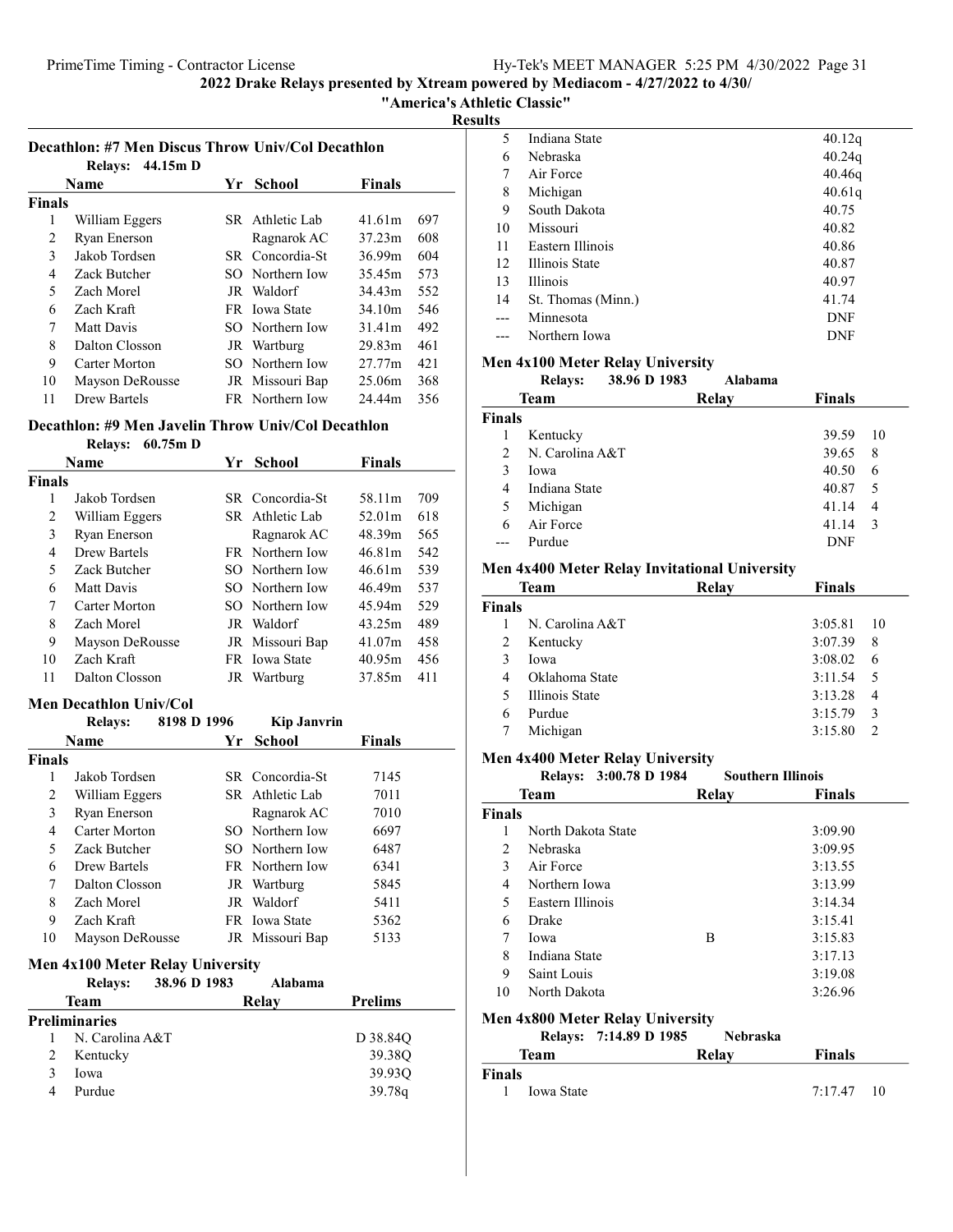"America's Athletic Classic"

Results

|    | Finals  (Men 4x800 Meter Relay University) |       |         |               |
|----|--------------------------------------------|-------|---------|---------------|
|    | <b>Team</b>                                | Relay | Finals  |               |
| 2  | Michigan                                   |       | 7:18.78 | 8             |
| 3  | Iowa                                       |       | 7:19.13 | 6             |
| 4  | Missouri                                   |       | 7:22.27 | 5             |
| 5  | Kansas State                               |       | 7:26.21 | 4             |
| 6  | Kentucky                                   |       | 7:27.75 | 3             |
|    | Oklahoma State                             |       | 7:29.96 | $\mathcal{L}$ |
| 8  | Northern Iowa                              |       | 7:35.19 |               |
| 9  | South Dakota St.                           |       | 7:36.65 |               |
| 10 | Saint Louis                                |       | 7:36.83 |               |
|    |                                            |       |         |               |

#### Men 1600 Sprint Medley University

|               | Relays: 3:12.19 D 1983 | Alabama |               |    |
|---------------|------------------------|---------|---------------|----|
|               | Team                   | Relay   | <b>Finals</b> |    |
| <b>Finals</b> |                        |         |               |    |
| 1             | Iowa                   |         | 3:18.06       | 10 |
| 2             | <b>Iowa State</b>      |         | 3:20.39       | 8  |
| 3             | North Dakota State     |         | 3:20.95       | 6  |
| 4             | Kentucky               |         | 3:21.07       | 5  |
| 5             | <b>Illinois</b>        |         | 3:21.99       | 4  |
| 6             | Iowa                   | B       | 3:25.13       | 3  |
| 7             | Indiana State          |         | 3:26.82       | 2  |
| 8             | Saint Louis            |         | 3:29.59       | 1  |
| 9             | Marquette              |         | 3:32.97       |    |
| 10            | Missouri               |         | 3:37.73       |    |
|               | North Dakota           |         | DO            |    |

#### Men Distance Medley Jim Wheelock University

|        | 9:30.45 D 1983<br><b>Relays:</b> | <b>Southern Methodist</b> |                |
|--------|----------------------------------|---------------------------|----------------|
|        | Team                             | <b>Finals</b><br>Relay    |                |
| Finals |                                  |                           |                |
| 1      | Oklahoma State                   | 9:40.60                   | 10             |
| 2      | Michigan                         | 9:45.63                   | 8              |
| 3      | Iowa                             | 9:47.73                   | 6              |
| 4      | South Dakota St.                 | 9:49.38                   | 5              |
| 5      | Indiana State                    | 9:49.87                   | $\overline{4}$ |
| 6      | Missouri                         | 9:50.52                   | 3              |
| 7      | Illinois                         | 9:50.61                   | $\overline{2}$ |
| 8      | <b>Iowa State</b>                | 9:50.90                   | $\mathbf{1}$   |
| 9      | Drake                            | 9:51.61                   |                |
| 10     | Wisconsin                        | 9:55.67                   |                |
| 11     | Kentucky                         | 9:57.07                   |                |
| 12     | Minnesota                        | 9:57.59                   |                |
| 13     | Air Force                        | 9:58.25                   |                |
| 14     | Western Illinois                 | 10:03.97                  |                |
| 15     | Northern Iowa                    | 10:05.87                  |                |
| 16     | North Dakota State               | 10:06.94                  |                |
| 17     | St. Thomas (Minn.)               | 10:08.73                  |                |
| 18     | Kansas State                     | 10:10.95                  |                |
| 19     | North Dakota                     | 10:18.13                  |                |
| 20     | Saint Louis                      | 10:21.32                  |                |
|        |                                  |                           |                |

| <b>Men 4x100 Meter Relay College</b>             |                                        |  |        |  |  |  |  |
|--------------------------------------------------|----------------------------------------|--|--------|--|--|--|--|
| 39.57 D 4/28/2012 Lincoln (MO)<br><b>Relays:</b> |                                        |  |        |  |  |  |  |
| R Grey, D Hill, J Manuel, R Lewis                |                                        |  |        |  |  |  |  |
|                                                  | Team<br><b>Relay</b><br><b>Prelims</b> |  |        |  |  |  |  |
|                                                  | <b>Preliminaries</b>                   |  |        |  |  |  |  |
| 1                                                | Indian Hills CC                        |  | 40.87q |  |  |  |  |
| $\overline{c}$                                   | Wis.-Eau Claire                        |  | 41.03q |  |  |  |  |
| 3                                                | Minnesota State                        |  | 41.24q |  |  |  |  |
| 4                                                | Oklahoma Baptist                       |  | 41.41q |  |  |  |  |
| 5                                                | Northwestern (Iowa)                    |  | 41.53q |  |  |  |  |
| 6                                                | Wartburg                               |  | 41.59q |  |  |  |  |
| 7                                                | Wis.-Platteville                       |  | 41.76q |  |  |  |  |
| 8                                                | Dubuque                                |  | 41.77q |  |  |  |  |
| 9                                                | U-Mary                                 |  | 41.78  |  |  |  |  |
| 10                                               | Benedictine (Ill.)                     |  | 41.80  |  |  |  |  |
| 11                                               | William Penn                           |  | 41.84  |  |  |  |  |
| 12                                               | Central Missouri                       |  | 41.88  |  |  |  |  |
| 13                                               | Loras                                  |  | 41.92  |  |  |  |  |
| 14                                               | Doane                                  |  | 41.98  |  |  |  |  |
| 15                                               | Hawkeye CC                             |  | 42.08  |  |  |  |  |
| 16                                               | Augustana (Ill.)                       |  | 42.24  |  |  |  |  |
| 17                                               | Mount Mercy                            |  | 42.27  |  |  |  |  |
| 18                                               | Concordia-St. Paul                     |  | 42.29  |  |  |  |  |
| 19                                               | Concordia (Neb.)                       |  | 42.33  |  |  |  |  |
| 20                                               | Wis.-La Crosse                         |  | 42.33  |  |  |  |  |
| 21                                               | Augustana (S.D.)                       |  | 42.34  |  |  |  |  |
| 22                                               | Dakota State                           |  | 42.63  |  |  |  |  |
| 23                                               | Central College                        |  | 42.74  |  |  |  |  |
| 24                                               | Buena Vista                            |  | 42.81  |  |  |  |  |
| 25                                               | Iowa Central CC                        |  | 42.82  |  |  |  |  |
| 26                                               | Graceland                              |  | 42.86  |  |  |  |  |
| 27                                               | Knox                                   |  | 42.96  |  |  |  |  |
| 28                                               | St. Ambrose                            |  | 43.11  |  |  |  |  |
| 29                                               | Dordt                                  |  | 43.18  |  |  |  |  |
| 30                                               | North Park                             |  | 43.59  |  |  |  |  |
|                                                  | <b>Briar Cliff</b>                     |  | DNF    |  |  |  |  |
| ---                                              | Iowa Western CC                        |  | DQ     |  |  |  |  |
| ---                                              | Lewis                                  |  | DQ     |  |  |  |  |
|                                                  | <b>Grand View</b>                      |  | DQ     |  |  |  |  |
|                                                  | St. Francis (Ill.)                     |  | DQ     |  |  |  |  |
| $---$                                            | Mount Marty                            |  | DQ     |  |  |  |  |

### Men 4x100 Meter Relay College

### Relays: 39.57 D 4/28/2012 Lincoln (MO)

R Grey, D Hill, J Manuel, R Lewis

| Team          |                     | Relay | Finals |
|---------------|---------------------|-------|--------|
| <b>Finals</b> |                     |       |        |
|               | Indian Hills CC     |       | 40.19  |
| 2             | Wis.-Eau Claire     |       | 40.92  |
| 3             | Minnesota State     |       | 40.96  |
| 4             | Oklahoma Baptist    |       | 41.12  |
| 5             | Wartburg            |       | 41.55  |
| 6             | Dubuque             |       | 41.66  |
| 7             | Northwestern (Iowa) |       | 41.75  |
|               | Wis.-Platteville    |       | DNF    |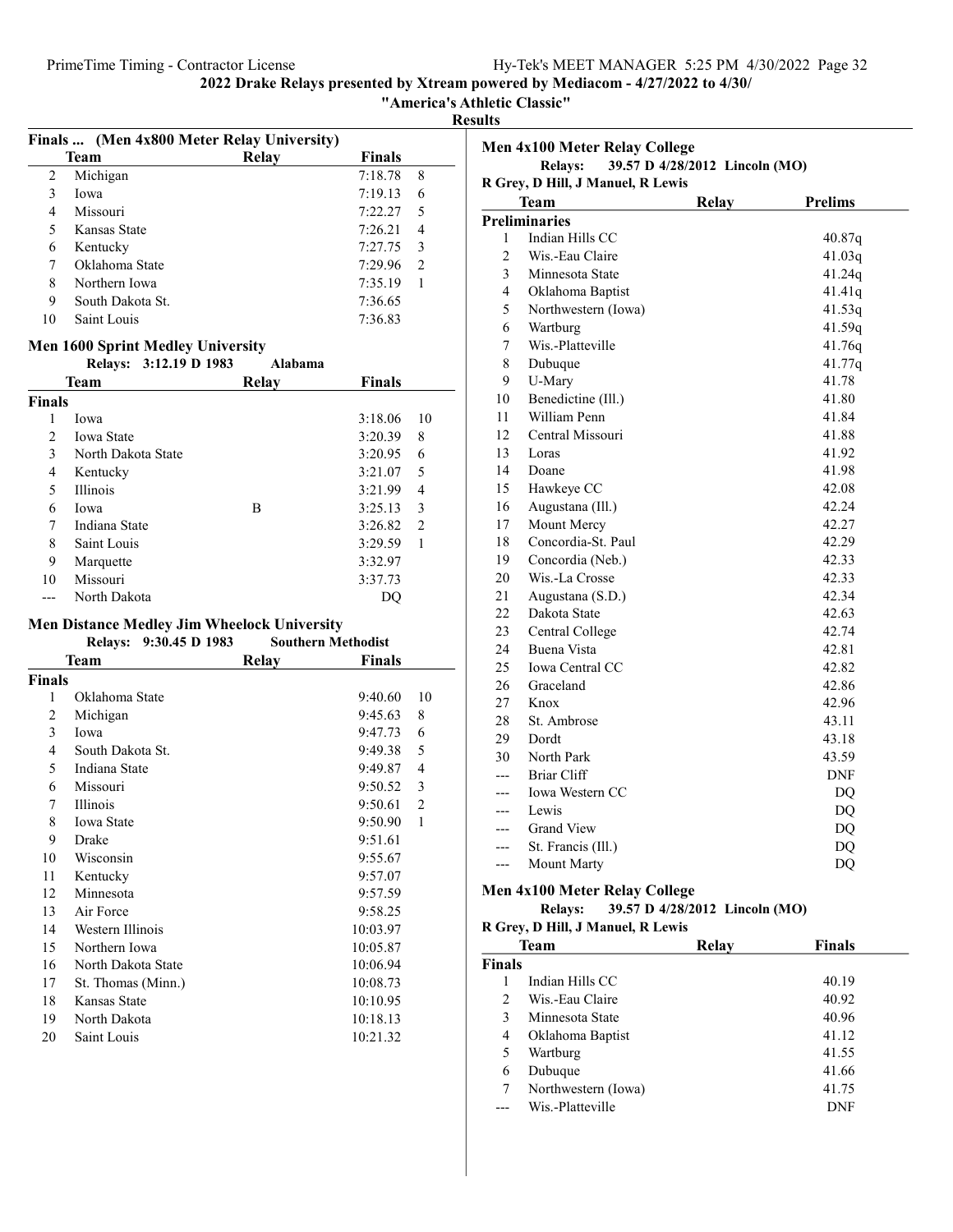"America's Athletic Classic"

Results

|                | <b>Men 4x400 Meter Relay College</b> |       |                        |
|----------------|--------------------------------------|-------|------------------------|
|                | Relays: 3:03.78 D 1985               |       | <b>Wayland Baptist</b> |
|                | Team                                 | Relay | <b>Prelims</b>         |
|                | <b>Preliminaries</b>                 |       |                        |
| 1              | MSU-Moorhead                         |       | 3:11.93Q               |
| 2              | Loras                                |       | 3:13.58Q               |
| 3              | Central Missouri                     |       | 3:14.74Q               |
| $\overline{4}$ | Iowa Western CC                      |       | 3:14.78Q               |
| 5              | Oklahoma Baptist                     |       | 3:12.77q               |
| 6              | St. Mary (Kan.)                      |       | 3:14.33q               |
| 7              | Dubuque                              |       | 3:14.47q               |
| 8              | Wis.-Eau Claire                      |       | 3:14.93q               |
| 9              | <b>Mount Marty</b>                   |       | 3:15.55                |
| 10             | Bethel (Minn.)                       |       | 3:15.68                |
| 11             | Minnesota State                      |       | 3:16.32                |
| 12             | Dordt                                |       | 3:16.45                |
| 13             | Wartburg                             |       | 3:16.48                |
| 14             | Hawkeye CC                           |       | 3:16.87                |
| 15             | Doane                                |       | 3:17.67                |
| 16             | St. Francis (Ill.)                   |       | 3:17.85                |
| 17             | Lewis                                |       | 3:18.16                |
| 18             | Concordia-Moorhead                   |       | 3:18.24                |
| 19             | Nebraska Wesleyan                    |       | 3:19.72                |
| 20             | St. Ambrose                          |       | 3:20.09                |
| 21             | <b>Grand View</b>                    |       | 3:20.12                |
| 22             | Northwestern (Iowa)                  |       | 3:20.14                |
| 23             | Dakota State                         |       | 3:22.38                |
| 24             | Ripon                                |       | 3:23.22                |
| 25             | Wis.-Parkside                        |       | 3:24.38                |
| 26             | Kansas Wesleyan                      |       | 3:25.72                |
| ---            | Concordia (Neb.)                     |       | <b>DNF</b>             |
|                | <b>Men 4x400 Meter Relay College</b> |       |                        |
|                | <b>Relays:</b><br>3:03.78 D 1985     |       | <b>Wayland Baptist</b> |
|                | Team                                 | Relay | Finals                 |

| <b>Finals</b> |                        |         |
|---------------|------------------------|---------|
|               | MSU-Moorhead           | 3:14.40 |
| 2             | St. Mary (Kan.)        | 3:14.43 |
| 3             | Wis.-Eau Claire        | 3:16.79 |
| 4             | Oklahoma Baptist       | 3:17.60 |
| 5             | Dubuque                | 3:17.90 |
| 6             | Loras                  | 3:19.64 |
|               | <b>Iowa Western CC</b> |         |
|               |                        |         |

### Men 4x800 Meter Relay College

|               | 7:23.7h D 1974<br><b>Relays:</b> | <b>Prairie View</b> |         |
|---------------|----------------------------------|---------------------|---------|
| Team          |                                  | Relay               | Finals  |
| <b>Finals</b> |                                  |                     |         |
|               | Loras                            |                     | 7:28.23 |
| $\mathcal{P}$ | <b>Grand View</b>                |                     | 7:33.57 |
| 3             | Nebraska Wesleyan                |                     | 7:36.32 |
| 4             | Dordt                            |                     | 7:37.10 |
| 5             | Indian Hills CC                  |                     | 7:39.32 |
| 6             | Wis.-Parkside                    |                     | 7:41.84 |
| 7             | Wayne State (Neb.)               |                     | 7:43.12 |

| 8  | Benedictine (Kan.)     | 7:45.55 |
|----|------------------------|---------|
| 9  | Olivet Nazarene        | 7:45.89 |
| 10 | Lewis                  | 7:46.44 |
| 11 | <b>Iowa Central CC</b> | 7:47.58 |
| 12 | Morningside            | 7:48.11 |
| 13 | St. Mary (Kan.)        | 7:50.06 |
| 14 | Dakota State           | 7:50.53 |
| 15 | Rogers State           | 7:55.41 |
| 16 | Gustavus Adolphus      | 7:58.62 |
| 17 | Doane                  | 7:58.70 |
|    |                        |         |

### Men 1600 Sprint Medley College

|        | Relays: 3:14.43 D 1979 | <b>Prairie View</b> |         |
|--------|------------------------|---------------------|---------|
|        | Team                   | Relay               | Finals  |
| Finals |                        |                     |         |
| 1      | Minnesota State        |                     | 3:22.75 |
| 2      | Harding                |                     | 3:23.63 |
| 3      | Iowa Central CC        |                     | 3:26.03 |
| 4      | Augustana (S.D.)       |                     | 3:26.20 |
| 5      | Concordia-St. Paul     |                     | 3:27.79 |
| 6      | Dordt                  |                     | 3:28.27 |
| 7      | Central Missouri       |                     | 3:28.28 |
| 8      | Dubuque                |                     | 3:29.44 |
| 9      | Buena Vista            |                     | 3:29.60 |
| 10     | Augustana (Ill.)       |                     | 3:30.36 |
| 11     | Morningside            |                     | 3:31.54 |
| 12     | Hawkeye CC             |                     | 3:31.88 |
| 13     | Mount Mercy            |                     | 3:31.99 |
| 14     | Gustavus Adolphus      |                     | 3:32.52 |
| 15     | York (Neb.)            |                     | 3:36.26 |
| 16     | St. Norbert            |                     | 3:38.97 |
| 17     | Dakota State           |                     | 3:40.59 |
| 18     | Bethany Lutheran       |                     | 3:45.52 |
| 19     | Coe                    |                     | 3:52.12 |

### Men Distance Medley College

Relays: 9:39.65 D 1984 Cal Poly Pomona

T Reyes, E Behring, D Cook, M Blaty

| Team          |                    | <b>Relay</b> | <b>Finals</b> |  |
|---------------|--------------------|--------------|---------------|--|
| <b>Finals</b> |                    |              |               |  |
| 1             | Augustana (S.D.)   |              | 9:53.62       |  |
| 2             | Loras              |              | 9:54.45       |  |
| 3             | Wartburg           |              | 10:01.79      |  |
| 4             | Minnesota State    |              | 10:09.71      |  |
| 5             | Iowa Central CC    |              | 10:11.36      |  |
| 6             | Iowa Western CC    |              | 10:14.46      |  |
| 7             | Oklahoma Baptist   |              | 10:14.90      |  |
| 8             | Sioux Falls        |              | 10:18.88      |  |
| 9             | Central College    |              | 10:24.34      |  |
| 10            | Wayne State (Neb.) |              | 10:25.78      |  |
| 11            | Hawkeye CC         |              | 10:28.25      |  |
| 12            | Concordia-St. Paul |              | 10:33.89      |  |
| 13            | Dakota State       |              | 10:37.42      |  |
| 14            | Gustavus Adolphus  |              | 10:38.52      |  |
| 15            | St. Norbert        |              | 10:41.19      |  |
| 16            | Buena Vista        |              | 10:47.60      |  |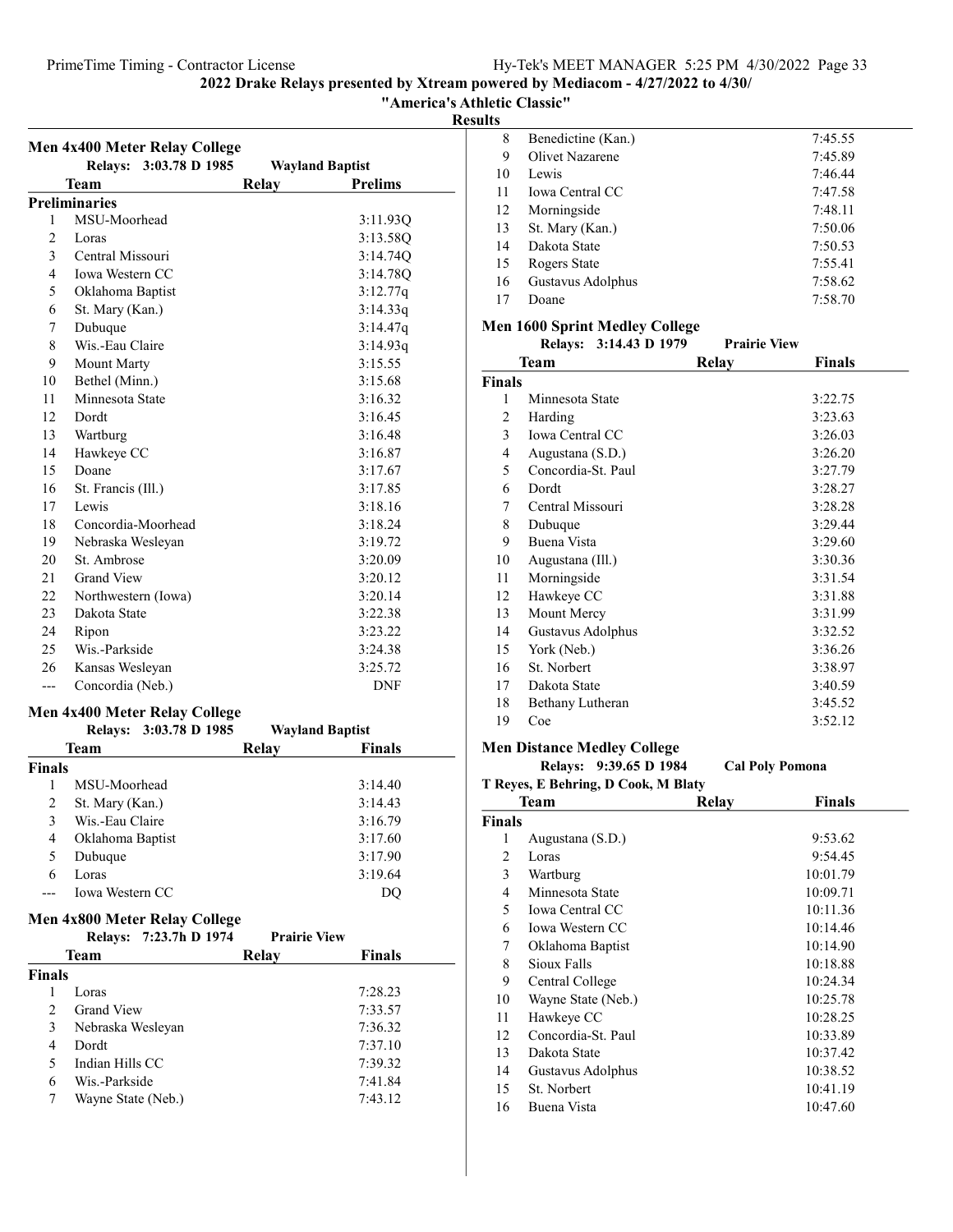"America's Athletic Classic"

Results

|                               | <b>Name</b>   | Yr School     | <b>Finals</b> |
|-------------------------------|---------------|---------------|---------------|
| <b>Finals</b>                 |               |               |               |
|                               | Isaiah Jewett | Nike          | 1:48.84       |
| $\mathfrak{D}_{\mathfrak{p}}$ | Erik Sowinski | USA           | 1:49.38       |
| 3                             | Luca Chatham  | Texas Elite   | 1:49.57       |
| 4                             | Ryan Sanchez  | Puerto Rico   | 1:49.90       |
| 5                             | Frank Hayes   | Suds Squad    | 1:50.02       |
| 6                             | Daniel Nixon  | Atlanta Trac  | 1:51.79       |
| 7                             | Shane Streich | Atlanta Trac  | 1:52.35       |
| 8                             | Alex Lomong   | Suds Squad    | 1:53.91       |
|                               | Peter Smith   | SO Iowa State | DNF           |

### Men 1500 Meter Run Invitational

|               | 3:38.27 D 1984<br><b>Relays:</b>   | <b>Steve Scott</b>  |         |  |  |  |
|---------------|------------------------------------|---------------------|---------|--|--|--|
|               | <b>Finals</b><br>Yr School<br>Name |                     |         |  |  |  |
| <b>Finals</b> |                                    |                     |         |  |  |  |
| 1             | Sam Tanner                         | Puma                | 3:41.28 |  |  |  |
| 2             | Casey Comber                       | Under Armour        | 3:45.20 |  |  |  |
| 3             | Willy Fink                         | Under Armour        | 3:45.68 |  |  |  |
| 4             | Daniel Michalski                   | Nike                | 3:45.83 |  |  |  |
| 5             | Fernando Martinez                  | Mexico              | 3:46.62 |  |  |  |
| 6             | Joshua Yeager                      | <b>MN</b> Distance  | 3:47.08 |  |  |  |
| 7             | Diego Zarate                       | <b>USA</b>          | 3:47.57 |  |  |  |
| 8             | Amos Bartelsmeyer                  | Nike Bowerma        | 3:47.79 |  |  |  |
| 9             | Hillary Bor                        | HOKA One One        | 3:48.87 |  |  |  |
|               | Nate Sloan                         | <b>Elevated Per</b> | DNF     |  |  |  |
|               | Clayton Murphy                     | Nike                | DNF     |  |  |  |

### Men 110 Meter Hurdles Invitational

|               | <b>Relays:</b>    | 13.04 D 4/29/2017 Omar McLeod |               |
|---------------|-------------------|-------------------------------|---------------|
|               | <b>Name</b>       | Yr School                     | Finals        |
| Finals        |                   |                               |               |
|               | Hansle Parchment  | Puma                          | $13.47 - 2.5$ |
| $\mathcal{D}$ | Jamal Britt       | Eilte Athlet                  | $13.53 - 2.5$ |
| 3             | Shane Braithwaite | <b>Barbados</b>               | $13.69 - 2.5$ |
| 4             | Aaron Mallet      | USA                           | $13.79 - 2.5$ |
| 5             | David King        | Great Britai                  | 13.89 -2.5    |
| 6             | Damion Thomas     | Puma                          | 13.89 -2.5    |
|               | Michael Dickson   | USA                           | $13.91 - 2.5$ |
| 8             | Chris Douglas     | Australia                     | $13.97 - 2.5$ |
|               |                   |                               |               |

### Men 400 Meter Hurdles Invitational

| Men 400 Meter Hurules Invitational |                                |    |                     |        |  |
|------------------------------------|--------------------------------|----|---------------------|--------|--|
|                                    | 48.28 D 1986<br><b>Relays:</b> |    | <b>Danny Harris</b> |        |  |
|                                    | <b>Name</b>                    | Yr | <b>School</b>       | Finals |  |
| <b>Finals</b>                      |                                |    |                     |        |  |
|                                    | Alison Dos Santos              |    | Adidas              | 48.41  |  |
| $\mathfrak{D}$                     | David Kendziera                |    | USA.                | 49.43  |  |
| 3                                  | Khallifah Rosser               |    | Nike                | 49.49  |  |
| 4                                  | Abdelmalik Lahoulou            |    | <b>ALLSTARZMGM</b>  | 49.68  |  |
| 5                                  | Kemar Mowatt                   |    | Adidas              | 50.46  |  |
| 6                                  | Amere Lattin                   |    | Adidas              | 50.50  |  |
| 7                                  | Shawn Rowe                     |    | Jamaica             | 50.55  |  |
| 8                                  | Aldrich Bailey                 |    | USA                 | 50.94  |  |

| <b>Men Pole Vault Invitational</b> |                                                |    |                           |                   |  |
|------------------------------------|------------------------------------------------|----|---------------------------|-------------------|--|
|                                    | Relays: 19-01.50 D 4/27/2018 Sam Kendricks     |    |                           |                   |  |
|                                    | Name                                           |    | Yr School                 | <b>Finals</b>     |  |
| <b>Finals</b>                      |                                                |    |                           |                   |  |
| 1                                  | Chris Nilsen                                   |    | Nike                      | 5.60m             |  |
| 2                                  | Jake Wooten                                    |    | Eilte Athlet              | 5.60 <sub>m</sub> |  |
| 3                                  | Cole Walsh                                     |    | <b>USA</b>                | 5.50 <sub>m</sub> |  |
| 4                                  | Nate Richartz                                  |    | <b>USA</b>                | 5.40 <sub>m</sub> |  |
| 5                                  | Matt Ludwig                                    |    | <b>USA</b>                | 5.40 <sub>m</sub> |  |
| 6                                  | <b>KC</b> Lightfoot                            |    | Puma                      | 5.40 <sub>m</sub> |  |
| $---$                              | Audie Wyatt                                    |    | <b>USA</b>                | NΗ                |  |
| ---                                | Andrew Irwin                                   |    | Arkansas Vau              | NH                |  |
| ---                                | Hussain Al-Hizam                               |    | Saudi Arabia              | NH                |  |
|                                    |                                                |    |                           |                   |  |
|                                    | <b>Men Shot Put Invitational</b>               |    |                           |                   |  |
|                                    | Relays: 22.10m D 2006                          |    | <b>Christian Cantwell</b> |                   |  |
|                                    | Name                                           | Yr | <b>School</b>             | <b>Finals</b>     |  |
| <b>Finals</b>                      |                                                |    |                           |                   |  |
| 1                                  | Ryan Crouser                                   |    | Nike                      | 21.63m            |  |
| 2                                  | Nick Ponzio                                    |    | Italy                     | 21.04m            |  |
| 3                                  | Payton Otterdahl                               |    | Nike                      | 20.69m            |  |
| 4                                  | Roger Steen                                    |    | <b>USA</b>                | 20.03m            |  |
| 5                                  | Darius King                                    |    | SR Northern Iow           | 19.19m            |  |
| 6                                  | Burger Lambrechts Jr.                          |    | SR Nebraska               | 18.95m            |  |
|                                    | 7<br><b>Eldred Henry</b><br>ALLSTARZMGM 18.20m |    |                           |                   |  |
|                                    | Men 800 Meter Run Unseeded Univ/Col            |    |                           |                   |  |
|                                    | Relays: 1:46.53 D 1993                         |    | <b>Einars Tupuritis</b>   |                   |  |
|                                    | Name                                           | Yr | <b>School</b>             | <b>Finals</b>     |  |
| <b>Finals</b>                      |                                                |    |                           |                   |  |
| 1                                  | Nate Sloan                                     |    | <b>Elevated Per</b>       | 1:49.47           |  |
| 2                                  | Mike Jasa                                      |    | SO Loras                  | 1:50.41           |  |
| 3                                  | Joe Morrison                                   |    | JR Illinois Sta           | 1:50.94           |  |
| 4                                  | Payton Mauldin                                 |    | SO Dordt                  | 1:50.95           |  |
| 5                                  | <b>Steven Potter</b>                           |    | JR Wis.-Oshkosh           | 1:51.33           |  |
| 6                                  | Yared Kidane                                   |    | FR Iowa Central           | 1:51.62           |  |
| 7                                  | Thomas Shilgalis                               |    | JR Michigan               | 1:51.91           |  |
| 8                                  | Drake Hanson                                   |    | SO Northern Iow           | 1:52.09           |  |
| 9                                  | Levi Kilian                                    |    | SO Ohio Wesleya           | 1:52.61           |  |
| 10                                 | Thibault Waeles                                |    | SR Harding                | 1:52.81           |  |
| 11                                 | Martin Strong                                  |    | FR Iowa                   | 1:52.95           |  |
| 12                                 | Maxwell Gifford                                | JR | St. Thomas (              | 1:53.00           |  |
| 13                                 | Will Smith                                     |    | SO Bradley                | 1:53.06           |  |
| 14                                 | Seb Gearhart                                   |    | SR Northern Iow           | 1:53.13           |  |
| 15                                 | Samuel Hydro                                   |    | SO Iowa Western           | 1:53.49           |  |
| 16                                 | Keiser Freetly                                 |    | JR North Dakota           | 1:53.72           |  |
| 17                                 | Seth Waters                                    |    | SR Arkansas Sta           | 1:54.13           |  |
| 18                                 | Travis Hodge                                   |    | SR Kansas State           | 1:55.15           |  |
| 19                                 | Adam Swanson                                   |    | SO Eastern Illi           | 1:55.33           |  |
| 20                                 | Tanner Anderson                                |    | JR Iowa State             | 1:57.79           |  |

21 Dalton Martin JR Wartburg 1:59.43<br>
--- Chase Mcpherson FR Iowa State DNF --- Chase Mcpherson FR Iowa State DNF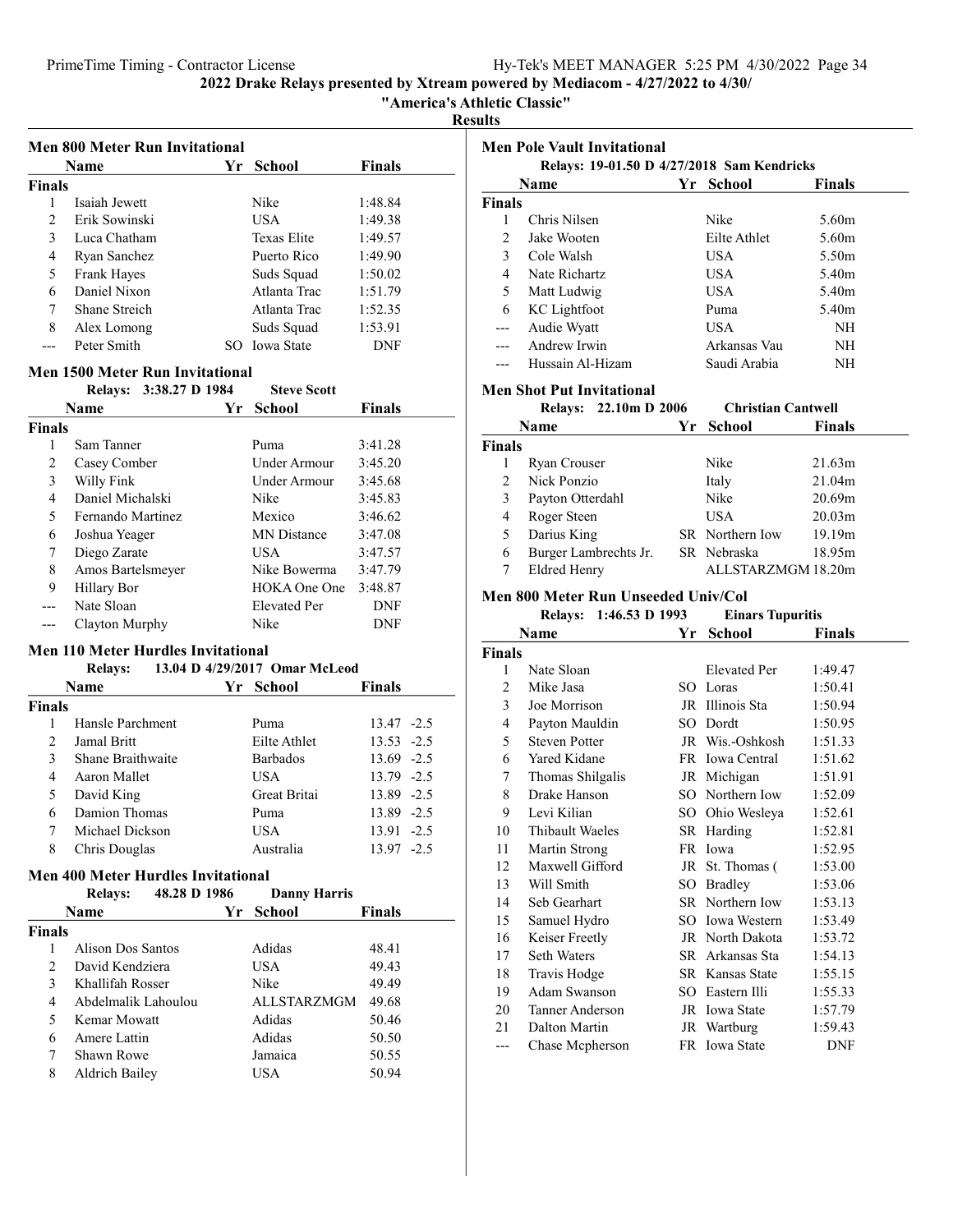"America's Athletic Classic"

Results

|                                               | Men 1500 Meter Run Unseeded Univ/Col |           |                        |               |  |
|-----------------------------------------------|--------------------------------------|-----------|------------------------|---------------|--|
| Relays: 3:41.74 D 1990<br><b>John Nuttall</b> |                                      |           |                        |               |  |
|                                               | Name                                 | Yr        | <b>School</b>          | <b>Finals</b> |  |
| <b>Finals</b>                                 |                                      |           |                        |               |  |
| 1                                             | Alec Basten                          |           | SR Minnesota           | 3:43.64       |  |
| $\overline{2}$                                | Clayton Sayen                        |           | JR Michigan Tec        | 3:44.33       |  |
| 3                                             | Hadley Splechter                     | <b>SO</b> | Kansas State           | 3:44.36       |  |
| 4                                             | <b>Bennett Pascoe</b>                | SR        | Arkansas Sta           | 3:44.52       |  |
| 5                                             | Luke Stuckey                         |           | JR Nebraska-Kea        | 3:44.57       |  |
| 6                                             | Noah Stevenson                       |           | <b>SR</b> Kansas State | 3:44.96       |  |
| 7                                             | Will Landowne                        | SR        | Michigan               | 3:45.28       |  |
| 8                                             | Anthony DeKraker                     | JR        | Michigan               | 3:45.67       |  |
| 9                                             | Cale Kilian                          |           | SR Indiana Stat        | 3:46.16       |  |
| 10                                            | Sean Maison                          |           | SO Air Force           | 3:46.76       |  |
| 11                                            | Nicholas Hoffman                     |           | SR Hope                | 3:47.31       |  |
| 12                                            | Josh Samyn                           | JR        | North Dakota           | 3:47.87       |  |
| 13                                            | David Thompson                       |           | SR Iowa State          | 3:48.26       |  |
| 14                                            | Trent Cochran                        |           | Colorado Christi       | 3:48.62       |  |
| 15                                            | Kal Lewis                            |           | SO Iowa                | 3:48.80       |  |
| 16                                            | Seth Simonson                        |           | JR Nebraska-Kea        | 3:48.93       |  |
| 17                                            | AJ Kedge                             |           | SR Air Force           | 3:49.09       |  |
| 18                                            | Matt Heinzman                        |           | SR Wartburg            | 3:49.39       |  |
| 19                                            | Yonas Mogos                          |           | FR Iowa Western        | 3:49.55       |  |
| 20                                            | Joe Schaefer                         | SO.       | <b>Iowa State</b>      | 3:50.47       |  |
| 21                                            | <b>Brady Yoder</b>                   |           | FR Purdue              | 3:50.76       |  |
| 22                                            | Tom Breuckman                        |           | JR South Dakota        | 3:51.39       |  |
| 23                                            | Jeremy Miller                        |           | Colorado Christi       | 3:51.79       |  |
| 24                                            | Jake Gillum                          |           | SR Illinois Sta        | 3:51.98       |  |
| 25                                            | Bryce Merriman                       | SO.       | Wichita Stat           | 3:54.00       |  |
| 26                                            | <b>Isaac Russo</b>                   |           | Colorado Christi       | 3:56.23       |  |
| 27                                            | Harper Moore                         |           | FR Kentucky            | 3:57.01       |  |
| ---                                           | Eli Ward                             |           | FR Iowa                | <b>DNF</b>    |  |
| ---                                           | Evan Verbal                          |           | Unattached             | <b>DNF</b>    |  |

#### Men 5000 Meter Run Unseeded Univ/Col Relays: 14:00.84 D 4/27/2017 Kyle Burdick

| 110111707      |                       |      |                       |           |  |
|----------------|-----------------------|------|-----------------------|-----------|--|
|                | Name                  | Yr   | <b>School</b>         | Finals    |  |
| Finals         |                       |      |                       |           |  |
| 1              | Reece Smith           | SO.  | NW Missouri           | 13:57.62D |  |
| 2              | Ryan Martins          |      | SR Nebraska           | 14:06.35  |  |
| 3              | Jaime Marcos          |      | SR Eastern Illi       | 14:09.05  |  |
| $\overline{4}$ | Michael Rebello       |      | FR Bradley            | 14:11.54  |  |
| 5              | Christopher Collet    |      | SO Wartburg           | 14:12.16  |  |
| 6              | Nadir Yusuf           | SR - | MSU-Moorhead 14:12.70 |           |  |
| 7              | George Watson         |      | JR Bradley            | 14:13.91  |  |
| 8              | Malte Propp           | SO.  | Tulsa                 | 14:14.68  |  |
| 9              | <b>Ben Flowers</b>    |      | JR Wichita Stat       | 14:17.94  |  |
| 10             | Alec Danner           |      | JR Bradley            | 14:18.86  |  |
| 11             | Matt Aho              |      | JR Bradley            | 14:19.14  |  |
| 12             | <b>Trey Rios</b>      | SO.  | Wichita Stat          | 14:19.26  |  |
| 13             | Nathan Walker         |      | FR Purdue             | 14:21.88  |  |
| 14             | Merga Gemeda          |      | SR South Dakota       | 14:24.04  |  |
| 15             | <b>Bailey Timmons</b> |      | SR Nebraska           | 14:24.82  |  |
| 16             | Henry Klitzke         |      | JR Augustana (S       | 14:25.35  |  |
| 17             | Max Nores             |      | SO Tulsa              | 14:29.45  |  |

| 18  | Joseph Wittig           |      | SR Air Force    | 14:29.86   |
|-----|-------------------------|------|-----------------|------------|
| 19  | Noah Healy              |      | SR Iowa         | 14:31.92   |
| 20  | Mark Freyhof            |      | SR Nebraska     | 14:33.48   |
| 21  | Omar Paramo             |      | SR St. Francis  | 14:35.24   |
| 22  | Logan Pietrzak          |      | SO Indiana Stat | 14:37.67   |
| 23  | Khalid Hussein          |      | JR Minnesota    | 14:41.13   |
| 24  | Enzo Marie              |      | FR Drake        | 14:43.80   |
| 25  | <b>Bryce Hutchinson</b> |      | FR Purdue       | 14:44.10   |
| 26  | <b>Anthony Hancock</b>  |      | SO Michigan     | 14:50.42   |
| 27  | Edward (EJ) Rush        |      | FR Texas Tech   | 14:53.56   |
| 28  | Spencer Moon            | SO - | Simpson (Iow    | 14:56.19   |
| 29  | Connor Visnic           | SO.  | Drake           | 15:02.04   |
| 30  | Jack Zettl              |      | SR Drake        | 15:10.43   |
| --- | Cody Baele              |      | Unattached      | DNF        |
|     | Alec Baldwin            |      | Good Boys De    | <b>DNF</b> |
|     | Gabe Peters             |      | SR South Dakota | DNF        |

### Men 100 Meter Dash Ambulatory Paralympic

| <b>Relays:</b> |  | 15.05 D 4/27/2012 Erik Hightower |  |
|----------------|--|----------------------------------|--|

|               | Name             | Yr School    | <b>Finals</b> |
|---------------|------------------|--------------|---------------|
| <b>Finals</b> |                  |              |               |
|               | Noah Malone      | <b>USPTF</b> | 10.69D-0.5    |
| 2             | Tanner Wright    | <b>USPTF</b> | 11.44D-0.5    |
| 3             | Derek Loccident  | <b>USPTF</b> | 11.86D-0.5    |
| 4             | David Brown      | <b>USPTF</b> | 12.20D-0.5    |
| 5             | Je'Von Hutchison | <b>USPTF</b> | 12.21D-0.5    |
| 6             | Mike Assefa      | <b>USPTF</b> | 14.02D-0.5    |

### Men 200 Meter Dash Ambulatory Paralympic

| 21.93 D 4/24/2015 Richard Browne-T44<br><b>Relays:</b> |                  |              |               |  |
|--------------------------------------------------------|------------------|--------------|---------------|--|
|                                                        | <b>Name</b>      | Yr School    | <b>Finals</b> |  |
| Finals                                                 |                  |              |               |  |
|                                                        | Tanner Wright    | <b>USPTF</b> | $23.64 - 2.8$ |  |
|                                                        | David Brown      | <b>USPTF</b> | $26.06 -2.8$  |  |
|                                                        | Je'Von Hutchison | <b>USPTF</b> | $26.11 - 2.8$ |  |
| 4                                                      | Derek Loccident  | <b>USPTF</b> | $26.33 - 2.8$ |  |
|                                                        | Mike Assefa      | <b>USPTF</b> | $31.11 - 2.8$ |  |
|                                                        |                  |              |               |  |

### Men 400 Meter Dash Wheelchair Paralympic

|        | Name                | Yr School    | <b>Finals</b> |  |
|--------|---------------------|--------------|---------------|--|
| Finals |                     |              |               |  |
|        | Erik Hightower      | <b>USPTF</b> | 52.53         |  |
|        | Miguel Jimenez      | <b>USPTF</b> | 53.41         |  |
|        | Noah Eckleberg      | <b>USPTF</b> | 55.42         |  |
|        | Evan Correll        | Unattached   | 55.66         |  |
|        | Gianfranco Iannotta | <b>USPTF</b> | 72.50         |  |
|        |                     |              |               |  |

### Men 800 Meter Run Wheelchair Paralympic

### Relays: 1:58.42 D 4/27/2012 Erik Hightower

|               | <b>Name</b>         |  | Yr School         | <b>Finals</b> |  |
|---------------|---------------------|--|-------------------|---------------|--|
| <b>Finals</b> |                     |  |                   |               |  |
|               | Miguel Jimenez      |  | <b>USPTF</b>      | 1:54.35D      |  |
| $\mathcal{D}$ | Evan Correll        |  | <b>Unattached</b> | 1:55.30D      |  |
| $\mathbf{z}$  | Gianfranco Iannotta |  | <b>USPTE</b>      | 2:55.27       |  |